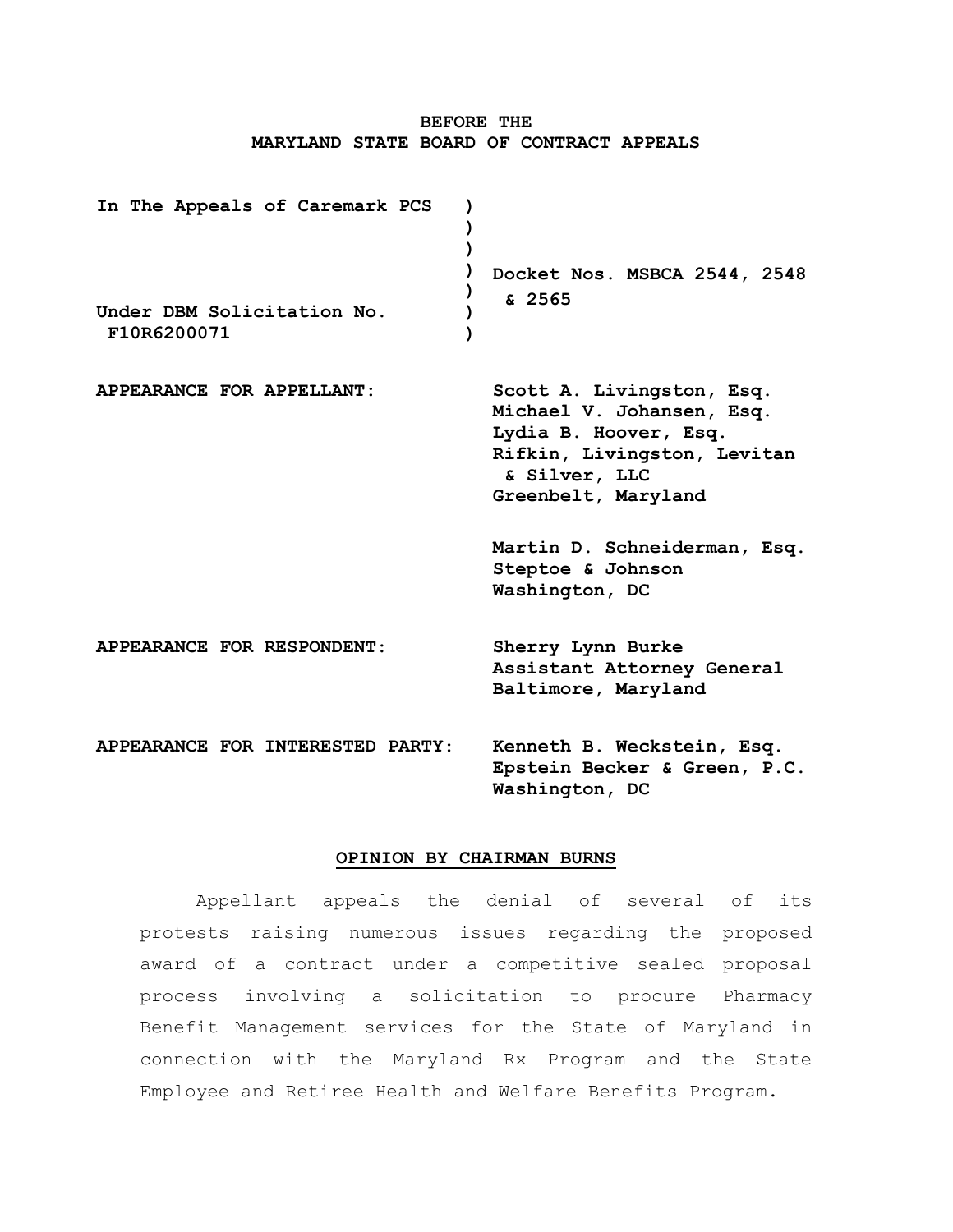## **FINDINGS OF FACT MSBCA 2544 and 2548**

- 1. Respondent, the Maryland Department of Budget and Management (Department) is a Maryland State government agency. The major responsibilities of the Department include the budget of the State of Maryland (State) and assisting the government of the State in its functioning.
- 2. As part of the Department's responsibilities, the Department administers the pharmacy and prescription benefits plan (Plan) that covers State employees, State retirees, Satellite organization employees, direct pay enrollees, and their eligible dependants. RFP §1.1.2 at p.1.
- 3. The pharmacy and prescription benefits plan is a selffunded State group health plan administered as part of the State Employee and Retiree Health and Welfare Benefits Program. Id.
- 4. The State of Maryland presently has a stand-alone, self-funded prescription drug plan in effect that is currently administered by AdvancePCS Health, L.P. (AdvancePCS), a subsidiary of Appellant Caremark PCS, LLC (Caremark). RFP §3.1 at p. 13.
- 5. The current Plan serves approximately 99,500 enrollees. Id.
- 6. The total cost of the Plan, including administrative fees and claims but excluding rebates, was approximately \$293 million for calendar year 2004. Id.
- 7. On October 4, 2005, the Department issued a Request for Proposals (RFP) entitled **Pharmacy Benefits**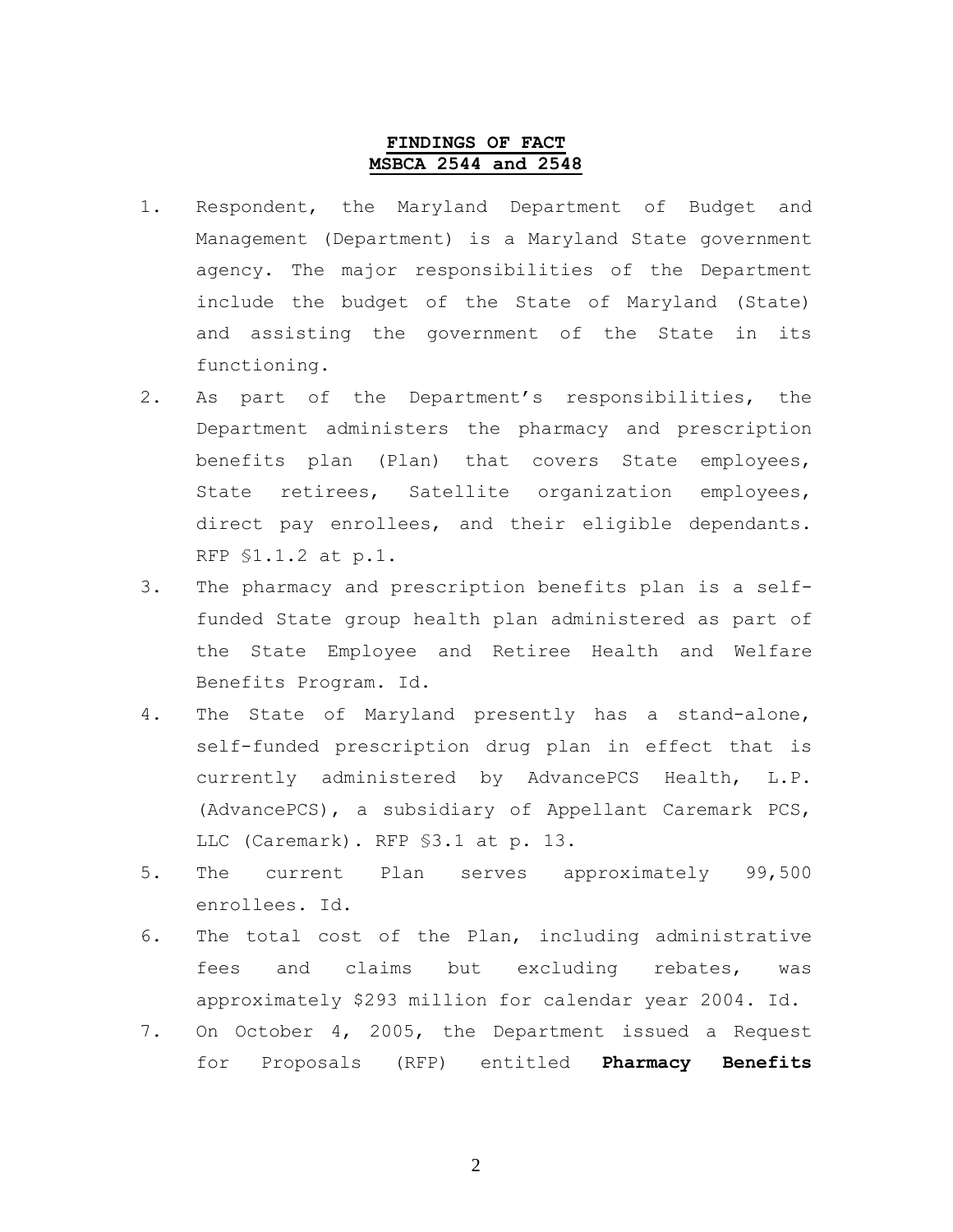**Purchasing Pool Management and Pharmacy Benefits Plan Administration Services**, Solicitation No. F10R6200071.

- 8. This RFP sought a qualified offeror to provide the State with services in connection with the Maryland Rx Program and the State Employee and Retiree Health and Welfare Benefits Program. RFP §1.1 at p.1.
- 9. The scope of the contract to be performed was detailed within the RFP:

The State is soliciting proposals for one contractor to provide the pharmacy benefits purchasing pool management services for the Maryland Rx Program and to provide pharmacy benefits plan management and administrative services for the State's self-funded employee and retiree prescription plan. RFP §1.3 at p.5.

- 10. Pursuant to Maryland law, "the Department is establishing the Maryland Rx Program, a purchasing pool for pharmacy benefits for the State Employee and Retiree Health and Welfare Benefits Program, local governments and certain other employers for employees in Maryland." RFP §1.1.2 at p.1. This Maryland Rx Program will provide a process by which these entities "will be entitled to participate in the purchasing pool and to secure pharmacy benefits management services from the contractor on the same terms and conditions as the State through separate contracts with the Contractor." Id. at pp.1-2.
- 11. The current contract for prescription drug services does not contain the Maryland Rx Program.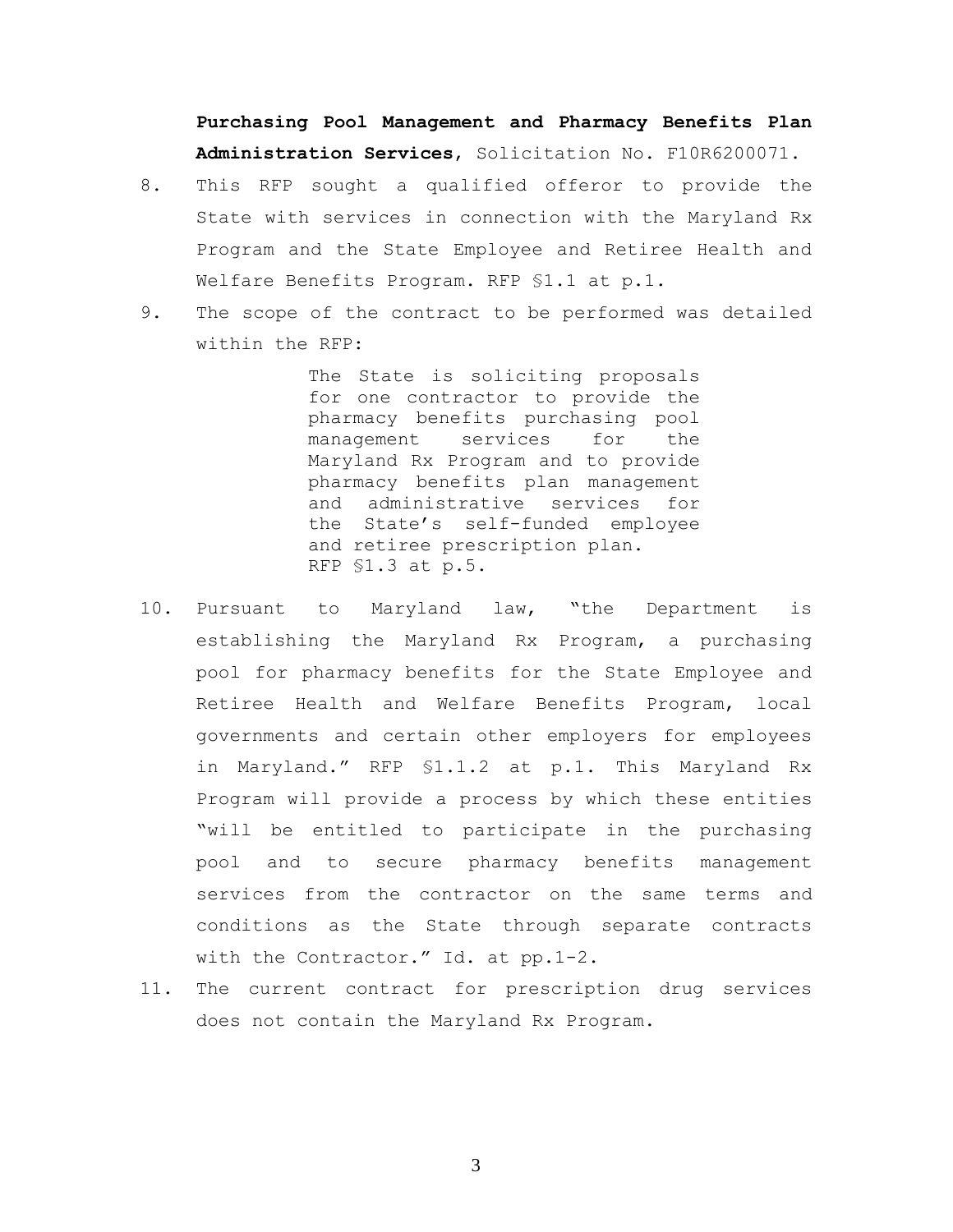- 12. The contract term was to be five years, beginning July 1, 2006, and continuing through June 30, 2011, plus a 12-month claims runout period. RFP §1.5 at p.5.
- 13. The contract was to be "a fixed unit price, indefinite quantity contract and reimbursement of claims as provided in COMAR 21.06.03.02A (2) and 21.06.03.06". RFP §1.4 at p.5.
- 14. The contract has an estimated value of approximately \$1.4 billion.
- 15. The RFP utilized the Competitive Sealed Proposal procurement selection method (COMAR 21.05.03). RFP §5.5.1 at p.35.
- 16. The RFP provided that "[t]he competitive sealed proposals method is based on discussions and revision of proposals during these discussions." Id.
- 17. The State sought a pricing model that provided for: pass-through pricing at retail pharmacies, on mail order and specialty pharmacies, and on other items; pricing guarantees regarding various items; and, full transparency reporting for the retail, mail and specialty components. RFP §1.1.1 at p.1.
- 18. AdvancePCS is a subsidiary of Caremark and is the predecessor contractor. The predecessor contract did not include the transparency requirements and many of the reporting requirements listed within the RFP. As previously noted, the predecessor contract also did not include the Maryland Rx Program within its scope of work.
- 19. Offerors were required to demonstrate certain minimum qualifications in order to be considered for the contract. These qualifications were: 1) "at least two years experience in administration of a retail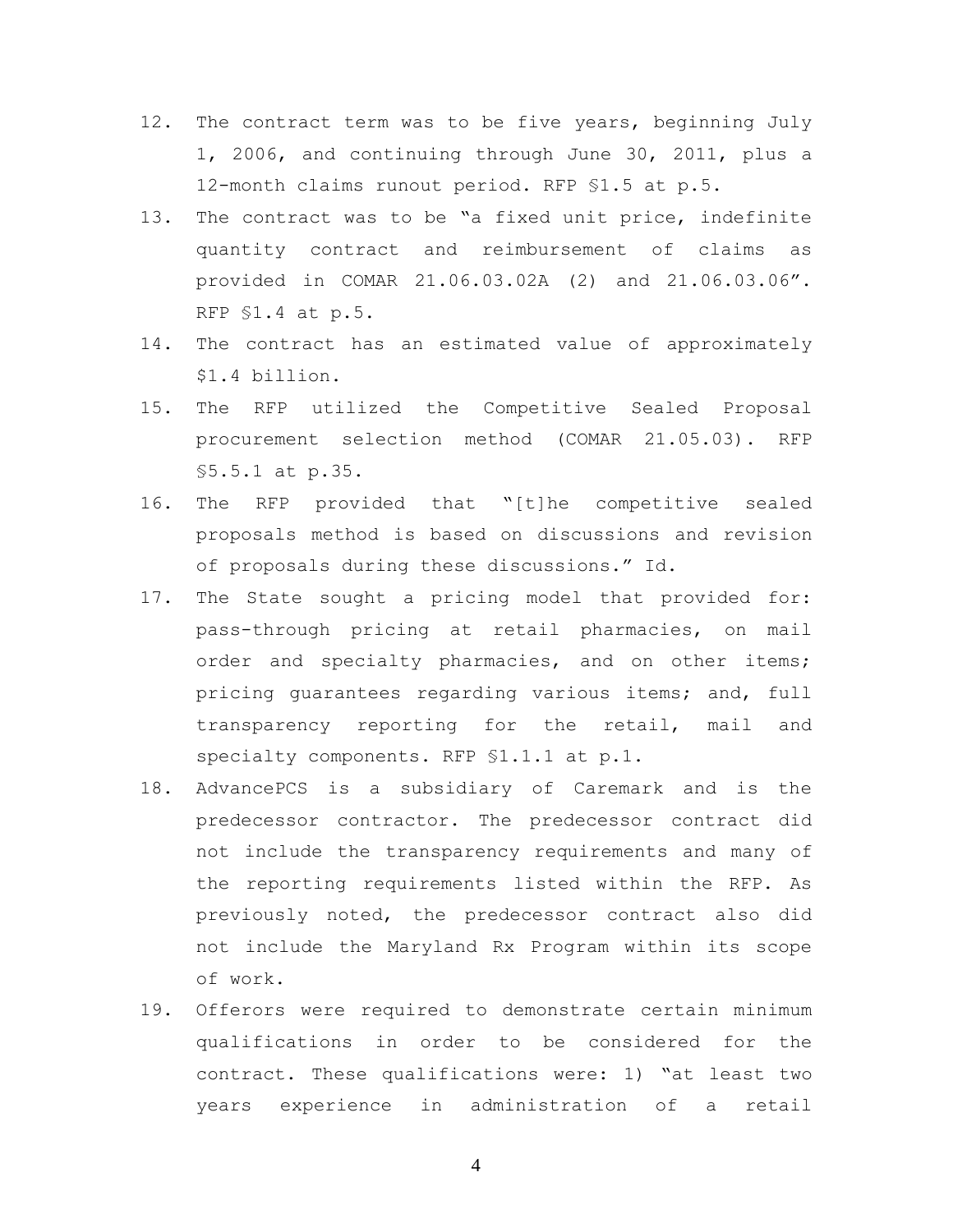pharmacy network"; and, 2) "at least one million covered lives across the Offeror's pharmacy benefit management book of business as of proposal submission date." RFP §2 at p.12.

- 20. Both Caremark and Interested Party Catalyst Rx, Inc. (Catalyst) fulfilled these minimum qualification requirements for contract award (as did the seven other offerors).
- 21. Offerors were to submit proposals in two separate volumes: Volume I for the Technical Proposal and Volume II for the Financial Proposal. RFP §4.1 at p.28. The two proposals were to be sealed separately but submitted simultaneously to the Procurement Officer. RFP §4.2 at p.28.
- 22. The RFP provided that the evaluation of proposals would be performed by a committee organized for that purpose. RFP §5.1 at p. 34.
- 23. The RFP, as amended during the procurement process, advised that the evaluation of proposals would be based on enumerated criteria. Id.
- 24. Section 5.2 of the RFP, provided that:

The criteria to be applied to each technical proposal are as follows, listed in descending order of importance

1. Administrative Capabilities, including, but not limited to:

- Experience and Past Performance
- Claims Payment

**• Transparency** Reporting and Disclosure

Purchasing Pool Management (including minimum plan size requirements, purchasing pool participant services, etc)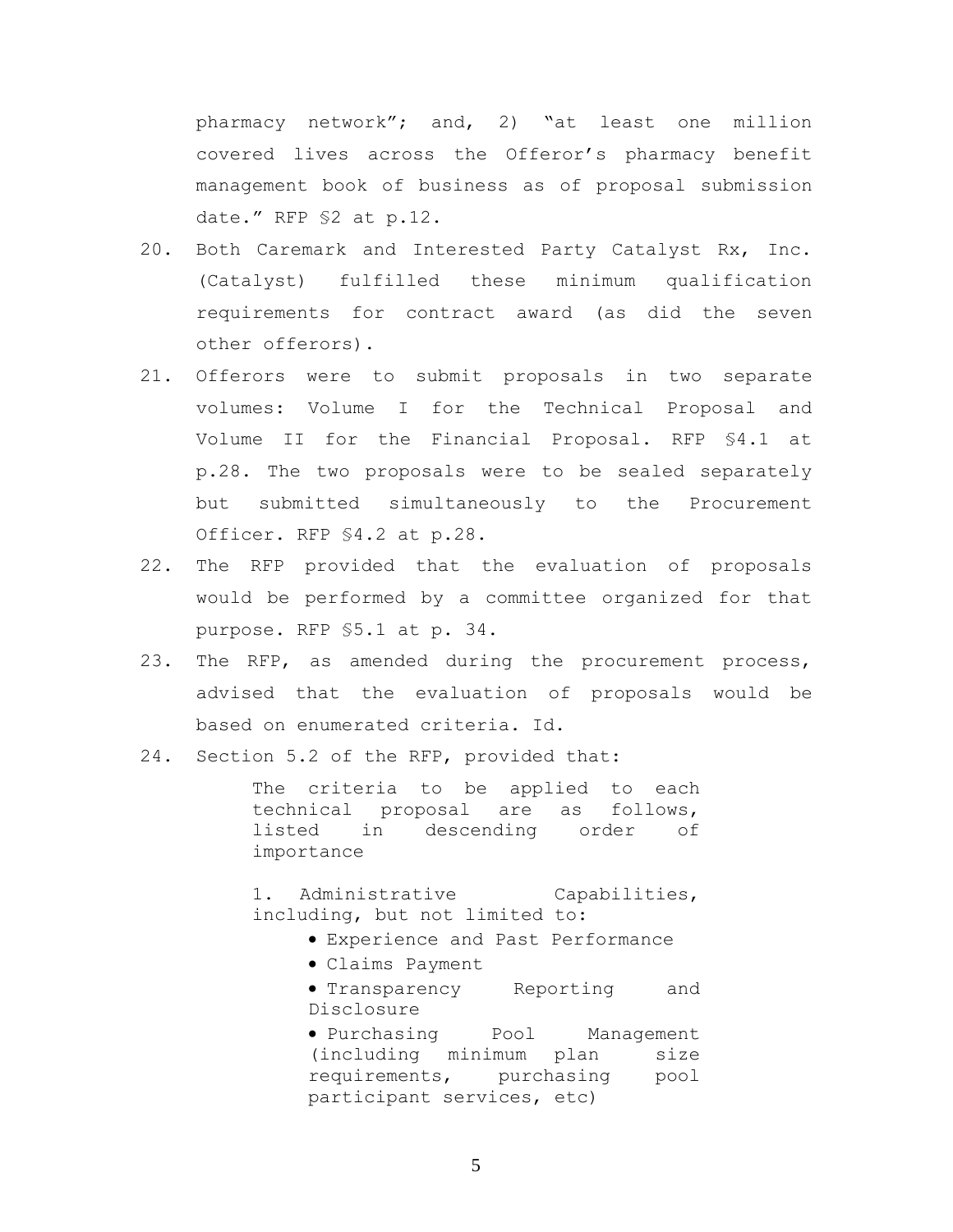2. Pharmacy Network (retail, mail and specialty pharmacies networks), including, but not limited to: Size of Network Network Management and Administration

3. Clinical Capabilities, including, but not limited to:

- DUR
- Pre-Authorization
- Managed Drug Limitation (MDL)
- Formulary Management

4. Implementation Plan and Account Management, including but not limited to:

- Account Management Team
- 5. Cost Management Strategies
- 6. Maryland Economic Impact

RFP §5.2 at p. 34.

- 25. The six technical evaluation criteria Administrative Capabilities, Pharmacy Network, Clinical Capabilities, Implementation Plan and Account Management, Cost Management Strategies, and Maryland Economic Impact were listed in descending order of importance. Id.
- 26. The sub factors under each of the criterion were, however, not placed in a similar order of descending importance. These sub factors were of equal importance and were treated in such a manner by the evaluation committee and the Procurement Officer in evaluating and ranking the proposals for the overall evaluation criteria to which the various sub factor(s) relate. This was a reasonable method of handling the sub factors.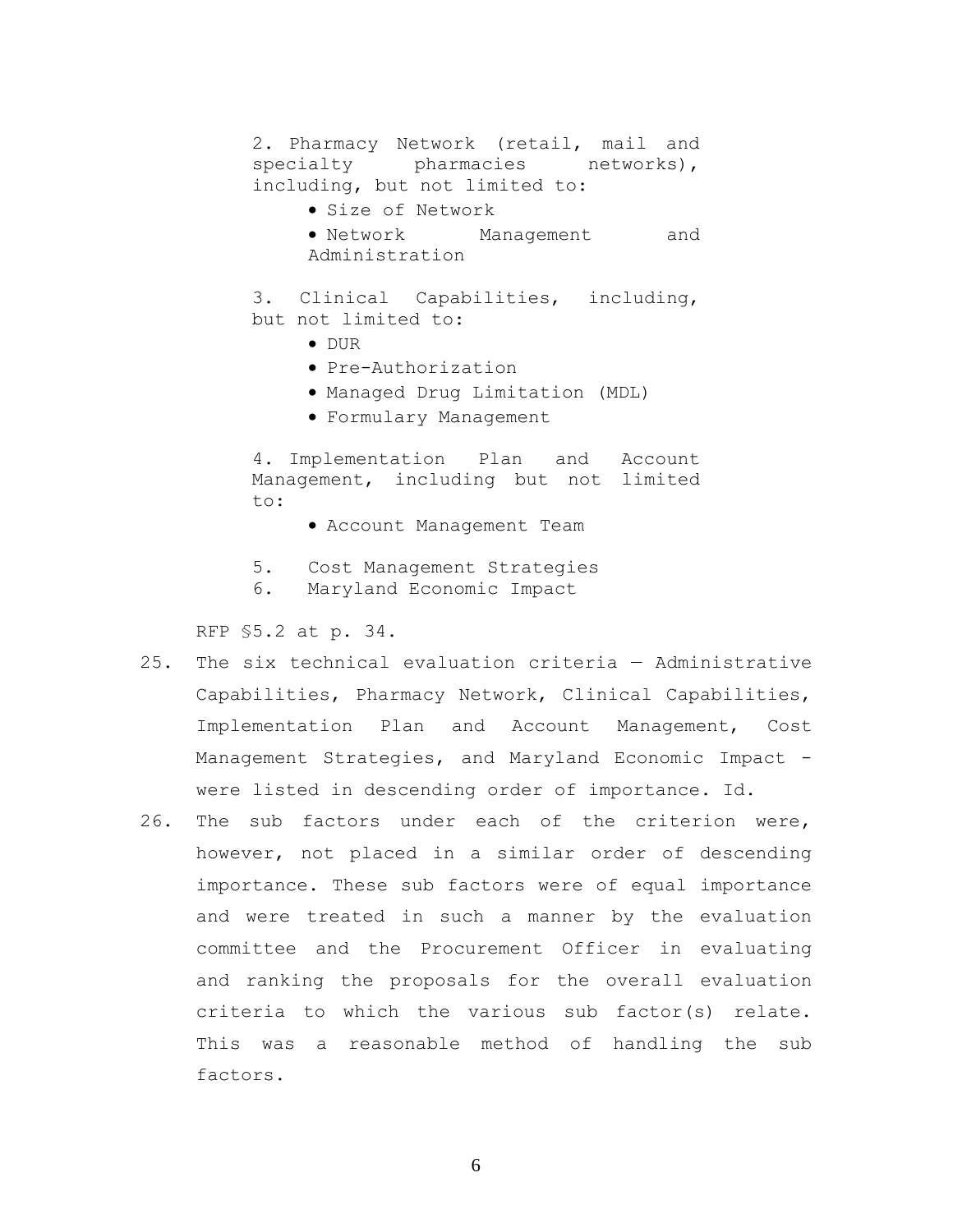- 27. Offerors were advised that for the Financial Criteria: "All qualified Offerors will be ranked from the lowest to the highest costs based on the amounts shown for each Offeror in Line 6 of **Exhibit K-2B Sum** of the RFP." RFP § 5.3 at p.34.
- 28. The RFP, at §5.3 and Attachment K, provided that financial offers would be ranked using an evaluation model that projected utilization, assumed average wholesale prices, and applied the quoted pricing guarantees, fees and other requested financial information to the projected utilization and assumed average wholesale prices (AWP). The evaluation model did not deduct co-payments made by members in accordance with the plan design (RFP, Attachment N-1) from the drug ingredient costs or total contract price calculated using the model. RFP, Attachment K. The lowest evaluated price for a five-year projection was determined to be the highest ranked Financial Proposal and the remaining financial proposals were ranked based on lowest to highest evaluated total costs thereafter.
- 29. "Attachment K-2B Sum: Weighted Aggregate Costs Prescription Drug Plan" of the RFP provided that:

The financial proposal will be a weighted average of the four Purchasing Pool group proposals. The total cost for response K-2A1 and K-2B1 will be weighted at 60% (less than 150,000 members); the total cost for response K-2A2 and K-2B2 will be weighted at 20% (150,000 to 299,999 members); the total cost for response K-2A3 and K-2B3 will be weighted at 10% (300,000 to 499,999 members); and the total cost for response K-2A4 and K-2B4 will be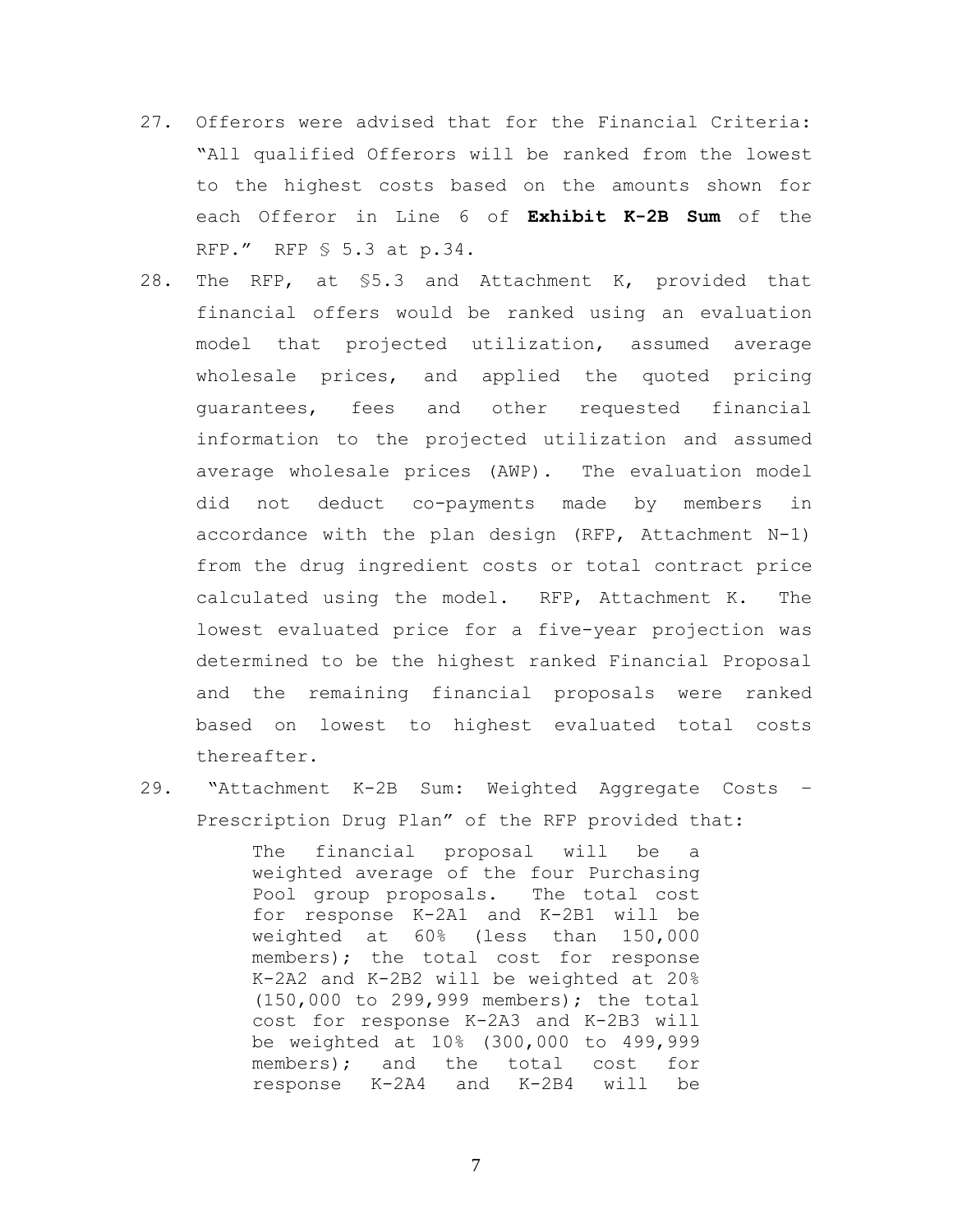weighted at 10% (more than 500,000 members).

- 30. The total evaluated dollar amount for each offeror's Financial Proposal was derived from application of the above formula disclosed in the RFP that created a sum page for each offeror's Financial Proposal. The formula provided for evaluation of weighted aggregate costs of the State's Prescription Drug Plan under various assumptions. The lowest cost received the highest rank for purposes of the evaluation of the Financial Proposals.
- 31. Technical Proposals were evaluated separately from Financial Proposals.
- 32. Pursuant to the RFP, the Procurement Officer was to recommend award of the contract to the responsible Offeror whose proposal was found to be the most advantageous to the State considering technical evaluation factors and price factors as set forth in the RFP. RFP §5.5.3 at p.36.
- 33. In making the most advantageous Offeror determination, technical factors were to be given greater weight than price factors. Id.
- 34. From the date of the issuance of the RFP through the closing date for the submission of proposals, no protests were received by the Department challenging any of the terms of the RFP.
- 35. The Procurement Officer named on the RFP was Mr. Edward Bannat, an employee of the State of Maryland. Mr. Bannat actually evaluated the proposals and made the recommendation for contract award to the Department.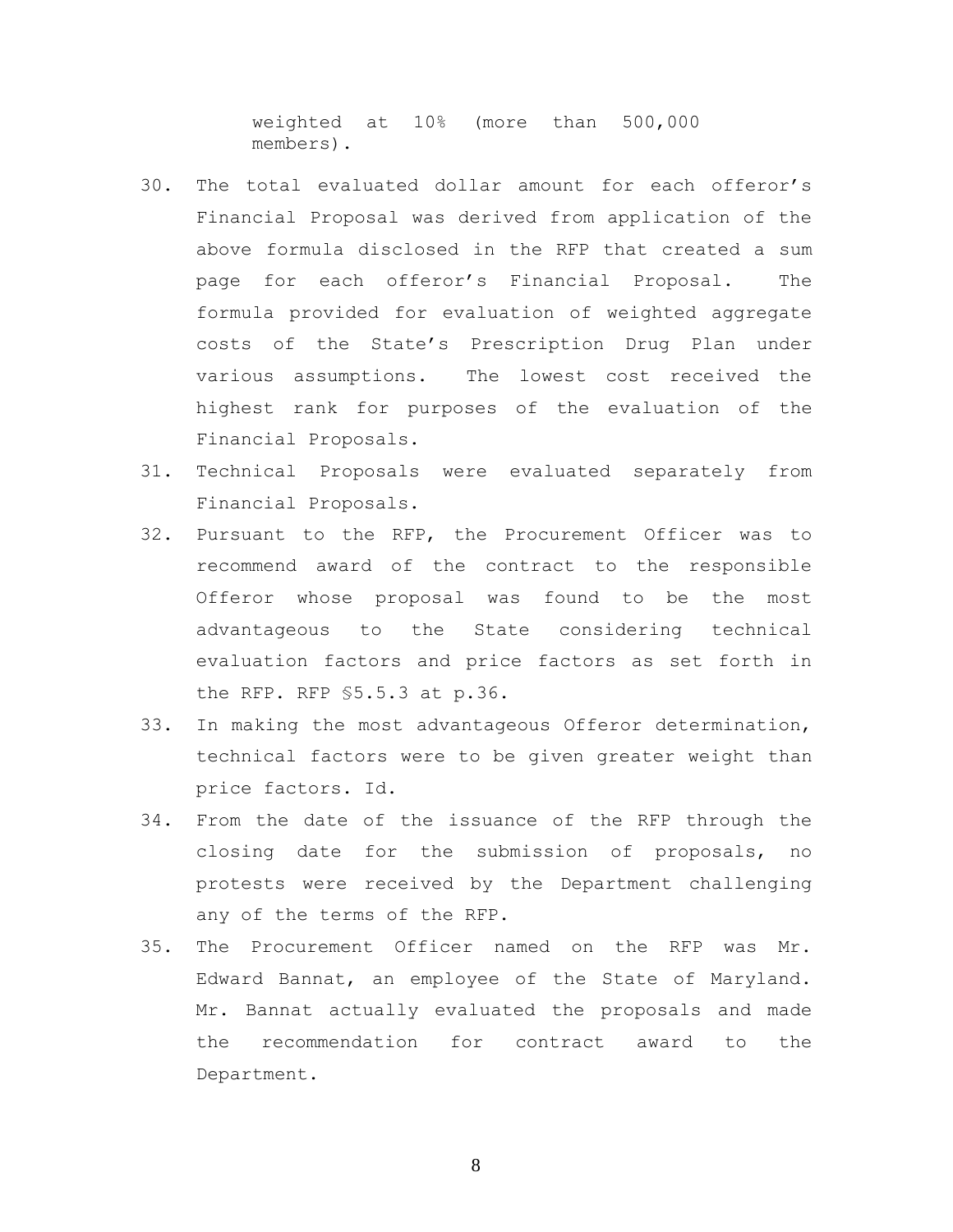- 36. After issuing the RFP, the Department held a preproposal conference on October 17, 2005. At this conference, the Procurement Officer and other staff reviewed the evaluation factors, summarized the scope of work and specifications, and answered questions concerning the RFP.
- 37. At the Pre-Proposal Conference, the Procurement Officer specifically advised offerors:

[I]nclude in your proposal what you would be willing to do. . . . One of the philosophies of the state in this RFP process was not to be a compliance checklist. To not say, these are the exact things you're going to have to do. . . . The expectation of the state is that we are looking for the most competitive proposals, so we're asking for all the bidders to say, this is what we're willing to do to win the business of the state, and how you think you could best develop and offer your program to the state.

Joint Exhibit 5, Pre-Proposal Conference Transcript, at pp.91-92.

38. There were three addenda to the RFP. Addendum I was issued on October 28, 2005 and dealt with Minority Business Enterprise (MBE) Goals and Sub goals under the RFP. Addendum 2 was issued on November 3, 2005, revised the closing date for the submission of proposals and revised various sections of the RFP, including sections dealing with the Maryland Rx Program and the Technical Evaluation criteria for the RFP. Addendum 3 was issued on November 17, 2005, and also revised various sections of the RFP, including sections dealing with the reporting obligations of the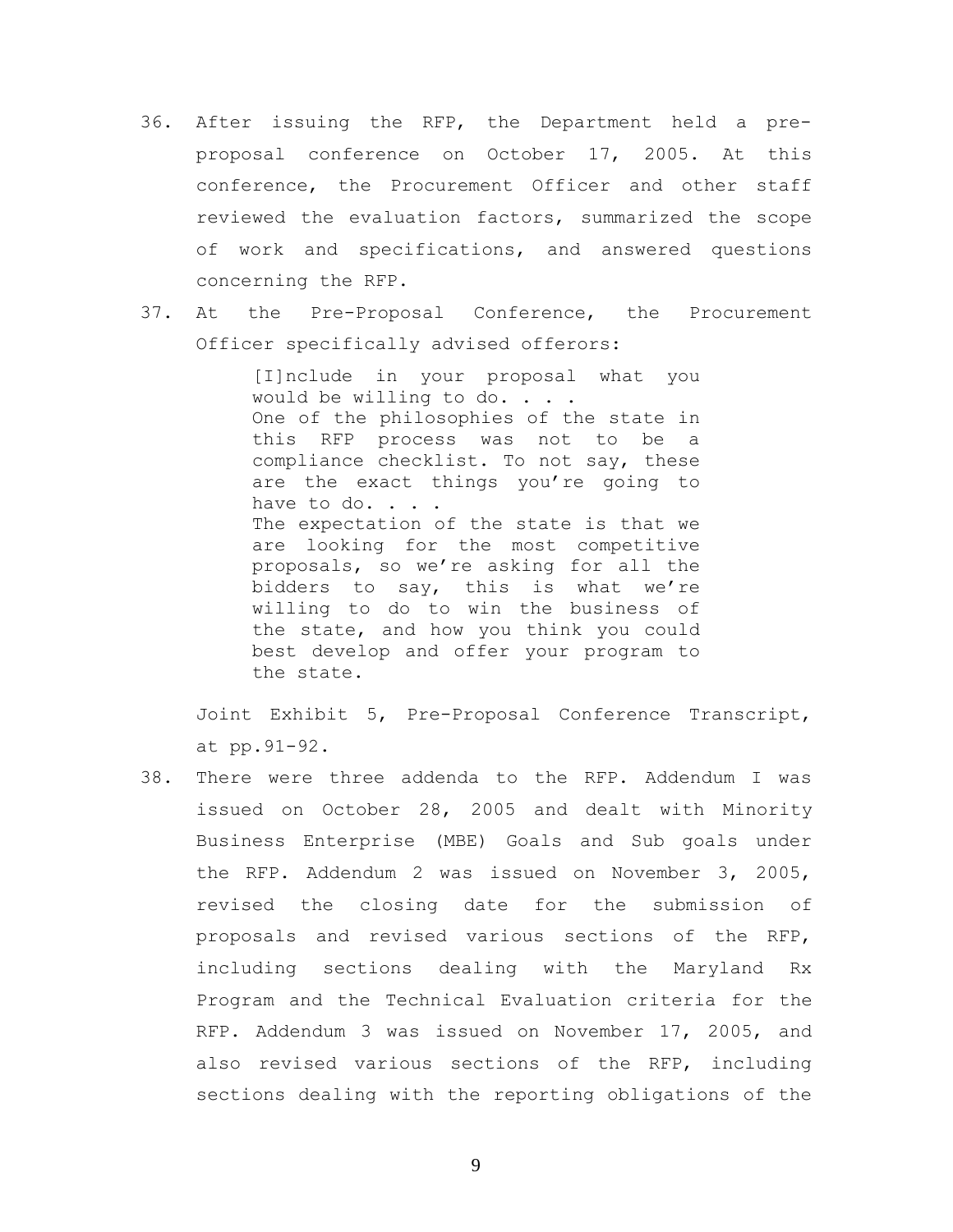contractor, adding a requirement that the contractor "[p]rovide to the State full disclosure of revenue sources of the Contractor."

- 39. Questions from offerors were invited by the Department both before and after the Pre-Proposal Conference. RFP § 1.9 at p.7. Five sets of Questions & Answers were issued by the Procurement Officer to the offerors during the period from November 3 through 23, 2005. Joint Exhibit 7, Attachments A-E.
- 40. Offerors were on notice that "oral presentations and discussions may be held" with qualified offerors. RFP §5.5.2 2) at p.35.
- 41. The RFP proposal due date, as revised by Addendum 2, was November 29, 2005.
- 42. Nine offerors submitted timely proposals to the Department in response to the RFP: Catalyst Rx, Caremark PCS Health, Pharmacare, Walgreens, Aetna, RESTAT, Express-Scripts, Wellpoint, and Prime Therapeutics. All nine proposals were found to be technically qualified and were evaluated and ranked by the evaluation committee and the Procurement Officer.
- 43. The Procurement Officer and the evaluation team did not use numerical scoring in evaluating the offerors' technical proposals. Rather, offerors' technical proposals were graded on a scale of "plus", "minus" or "mid". A "minus" or "mid" grade reflected that a proposal was acceptable. A "mid" grade was ranked higher than a "minus" grade. Where necessary, technical proposals also could be evaluated as a "high-mid" or a "low-mid". This was a reasonable method of handling the grading of the technical proposals.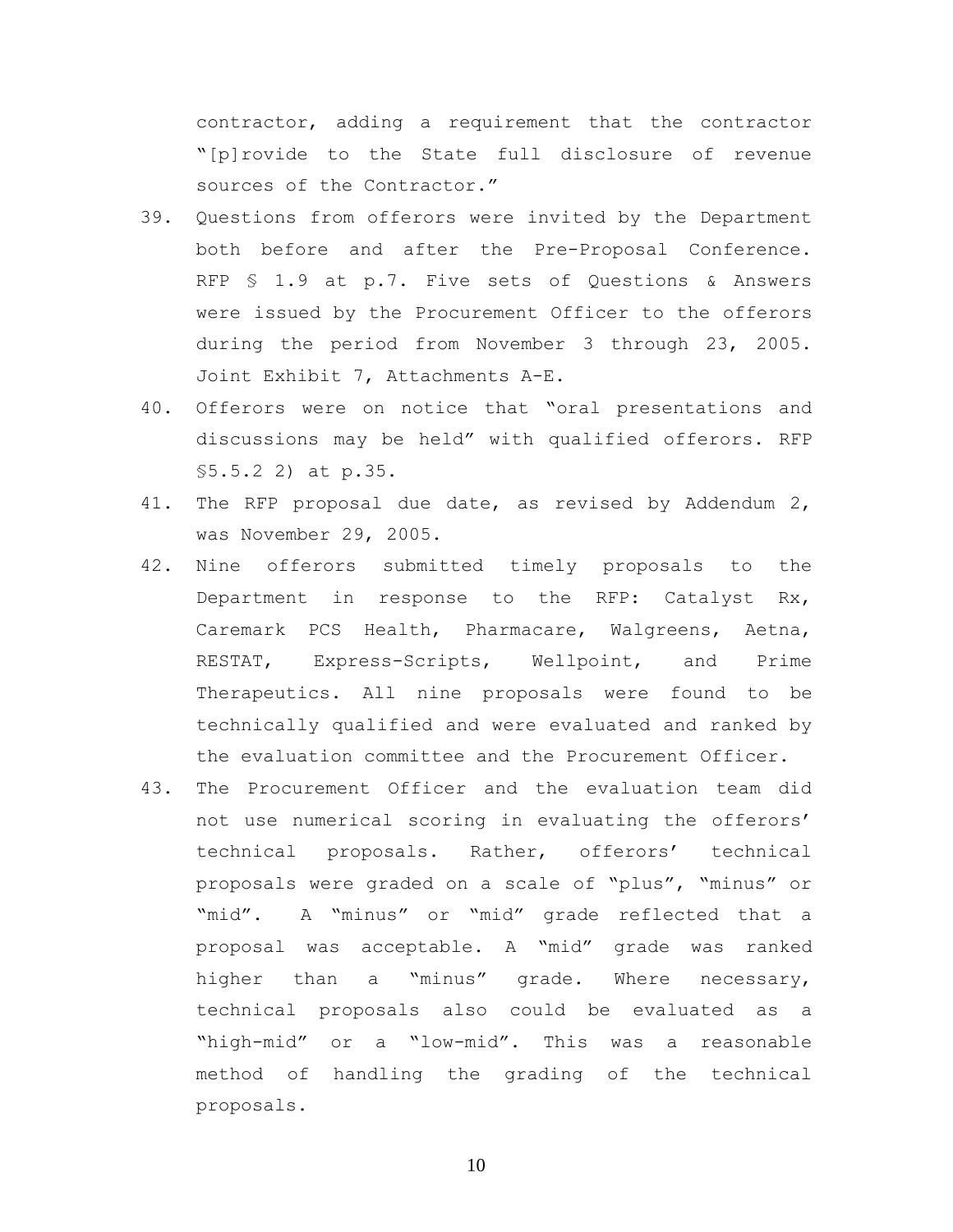- 44. A "plus" rating was the highest possible rating. All "plus" ratings were equally weighted for purposes of the evaluation.
- 45. In determining the technical rankings of the offerors, the evaluation team relied on the evaluation criteria in Section 5 of the RFP and discussed the strengths and weaknesses of the offerors in relation to the evaluation criteria of the RFP.
- 46. The evaluation team each individually reviewed the technical proposals of all nine offerors, participated in vendor discussions with the offerors, and participated in various meetings with the Procurement Officer in order to evaluate the offers received in response to the RFP.
- 47. Catalyst was rated "plus" under each of the RFP's evaluation criteria and the sub factors there under.
- 48. Caremark received a "plus" rating on all criteria and sub factors except for three: 1) Under "Transparency Reporting and Disclosure", Caremark was graded a "minus"; 2) Under "Purchasing Pool Management", Caremark was graded a "minus"; and 3) Under "Maryland Economic Impact", Caremark was graded "mid". Both "Transparency Reporting and Disclosure" and "Purchasing Pool Management" were sub factors under the highest weighted technical evaluation criterion: "Administrative Capabilities". RFP §5.2 at p. 34; Addendum 2.
- 49. Under the "Transparency Reporting and Disclosure" sub factor, offerors' proposals were evaluated for both pass-through pricing and disclosure. On or about December 22, 2005, the Procurement Officer advised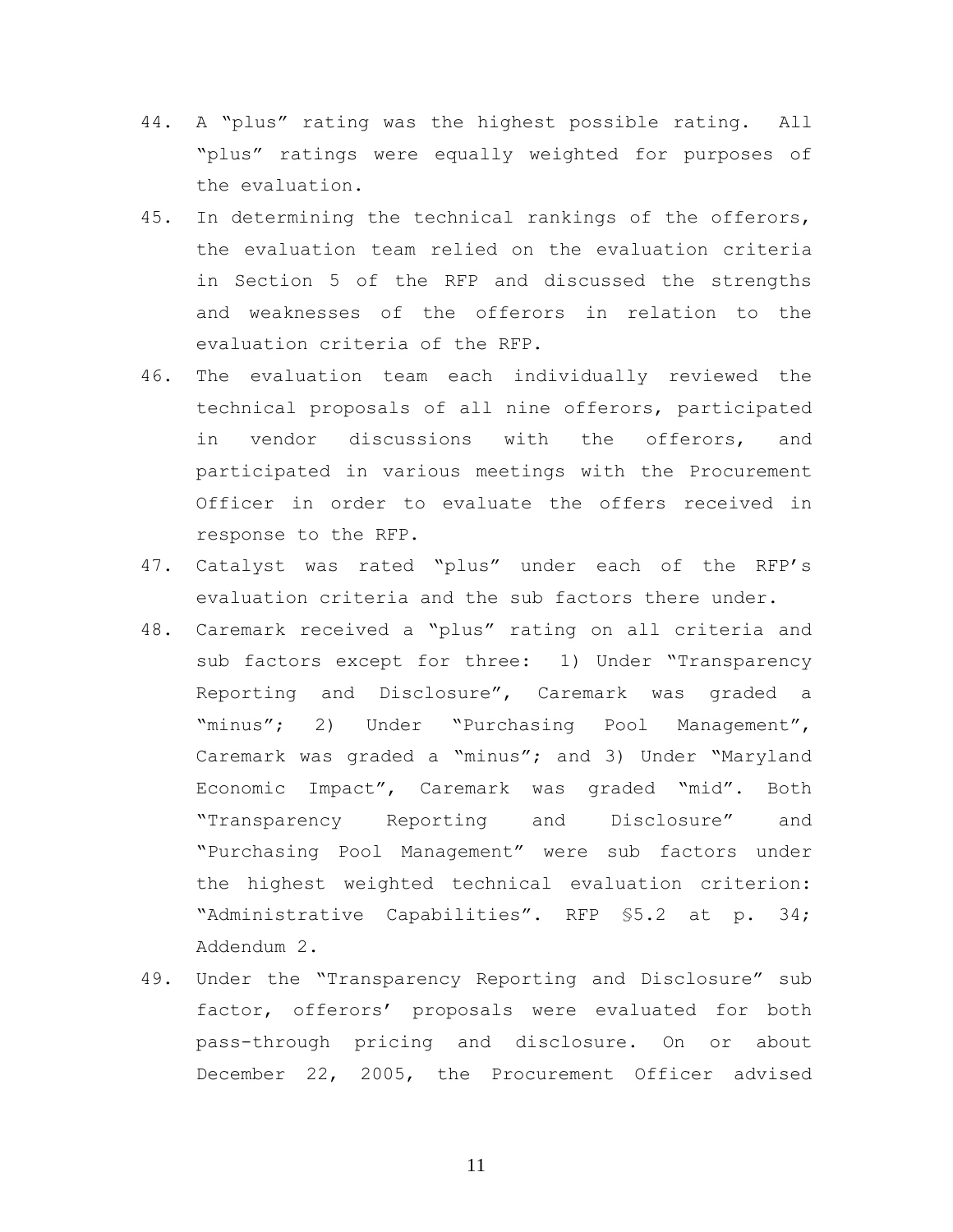Caremark of the need for details concerning passthrough pricing, pricing guarantees and transparency:

18. **Pass-Through Pricing, Pricing Guarantees and Transparency**—The State would like to secure a contract with Pass-Through Pricing, Pricing Guarantees and Transparency as set forth in RFP Section 1.1.1, items (a) through (e). Please detail your willingness to comply with each of these provisions. Please be specific about any deviations you have to these required provisions.

Joint Exhibit 13.

50. Caremark responded to the Procurement Officer's December 22, 2005 inquiry regarding Pass-Through Pricing, Pricing Guarantees and Transparency on or about December 30, 2005. Joint Exhibit 14. Caremark's response was as follows:

> **(a) Pass-Through Pricing at Retail Pharmacies—for the retail component, the Contractor selected shall passthrough the actual price the Contractor has negotiated with the dispensing retail pharmacy; spread pricing with participating retail pharmacies shall not be permitted.**

Caremark confirms.

**(b) Pass-Through Pricing on Mail Order and Specialty Pharmacies—for mail and specialty pharmacy components, passing through actual acquisition pricing from wholesalers or manufacturers is not required; however, the drug ingredient cost charged to the State must be consistent with the pricing guarantees for claims processed at mail and specialty pharmacies.**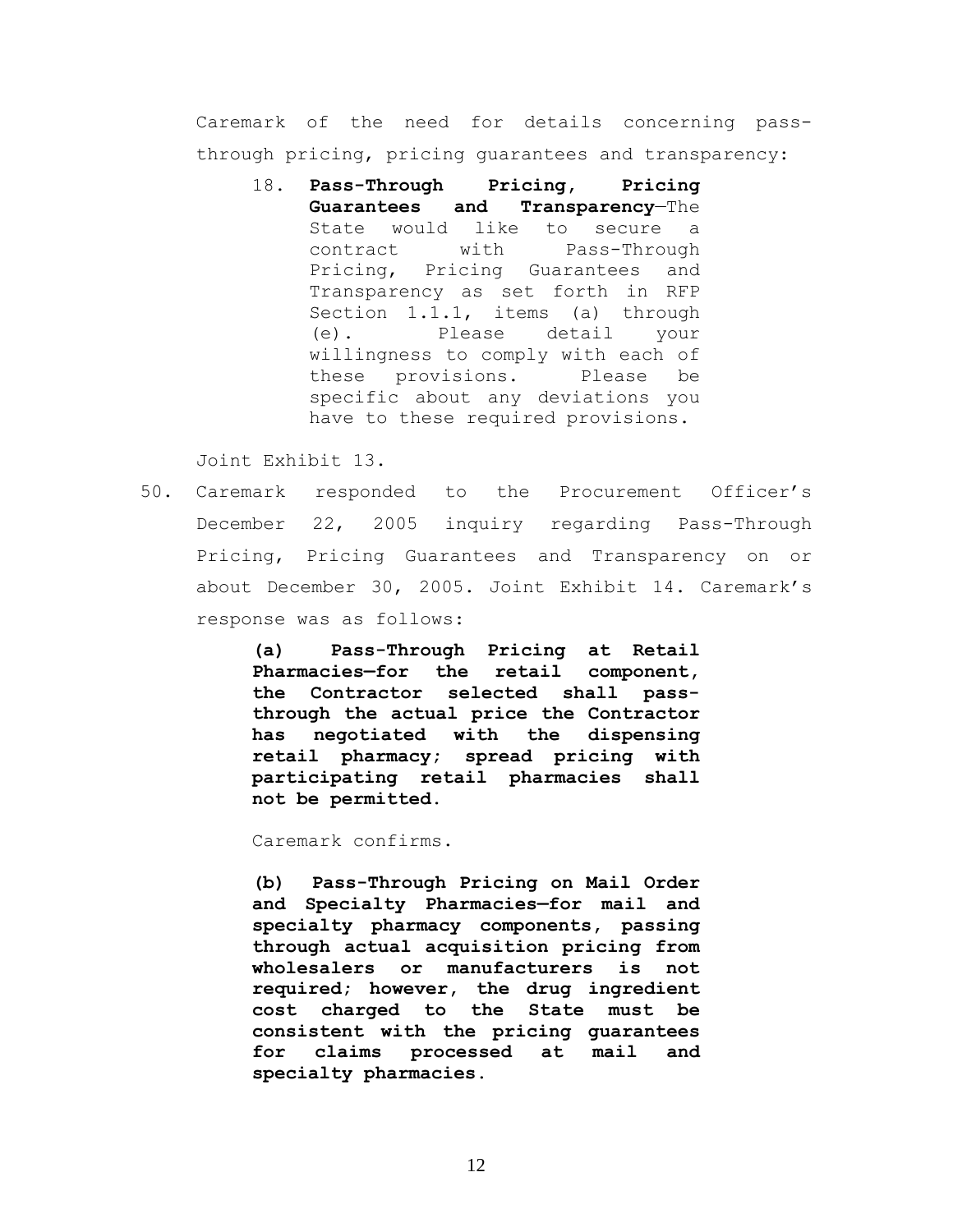### Caremark confirms.

**(c) Pass-Through Pricing on Other Items—For the retail, mail and specialty components, the Contractor selected shall not retain any revenue (attributable to the State's business) from pharmaceutical manufacturers or wholesalers, including, but not limited to data fees, access fees, market share fees, rebates, formulary access fees, administrative fees or marketing grants.**

Caremark agrees to the retail, mail, specialty, market share and rebate components. The following further explains Caremark's positioning [sic] on passing through service fees and data fees:

Service fees that Caremark may receive from pharmaceutical manufacturers include fees that Caremark may receive in connection with programs offered by Caremark, such as physician or participant education programs; compliance and persistency programs; and communications to healthcare professionals. These fees that are paid to Caremark are not paid to or allocated by Caremark on a clientspecific basis. Rather, these fees are paid to reimburse Caremark for its service program offerings. For these reasons, Caremark does not disclose to its clients detailed information regarding the service fees received and does not share those fees with its clients.

Caremark may sell aggregate blinded data to a number of nationally recognized data integration firms in order to support appropriate administration of Caremark's drug management programs. This benchmarking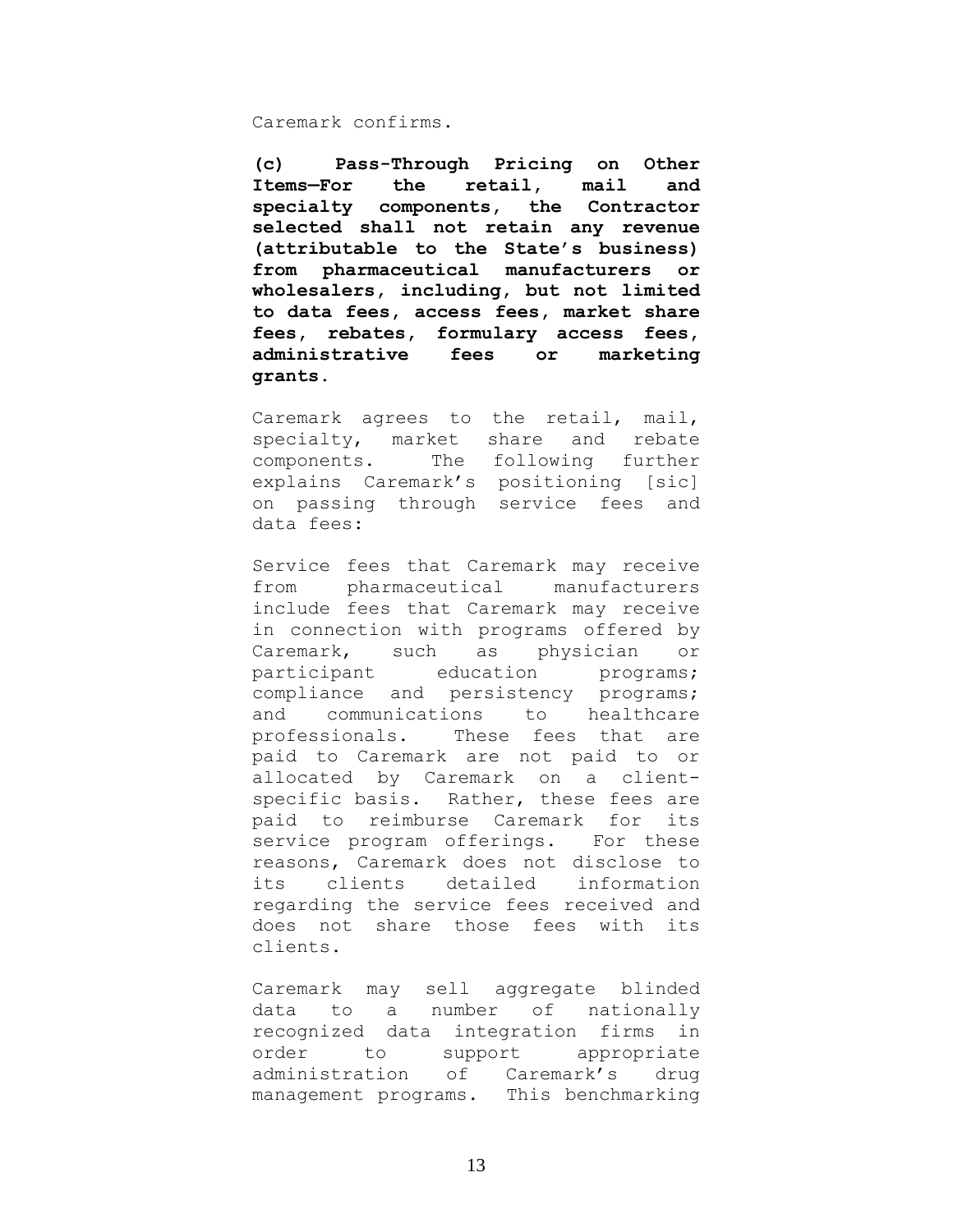data enables us to compare against other drug spending population sets and gauge the effectiveness of Caremark's clinical programs on a national and regional basis. Drug-specific information at the prescription level is typically sold for these purposes. It is not our practice to provide information to any third-party organization if the disclosure is in violation of any applicable privacy laws. The fees that are paid to Caremark are not paid to Caremark on a client-specific basis.

**(d) Pricing Guarantees—For the retail, mail and specialty components, the Contractor selected shall also guarantee a maximum amount for dispensing and administration fees, minimum percentage discounts off AWP by drug-type (brand and generic) and place of service (retail, mail and specialty pharmacies) and minimum guarantees per claim for rebates, including all revenue described in Section 1.1.1(c).**

Caremark confirms.

**(e) Transparency—For the retail, mail and specialty components, the Contractor selected shall provide full transparency reporting as further described in 3.4.1.7 Reporting section of the RFP.**

Caremark confirms.

Joint Exhibit 14.

51. For four out of the five items concerning pass-through pricing, pricing guarantees and transparency for which the Procurement Officer asked for clarification Caremark responded with "Caremark confirms". For the fifth item, subparagraph (c), Caremark provided a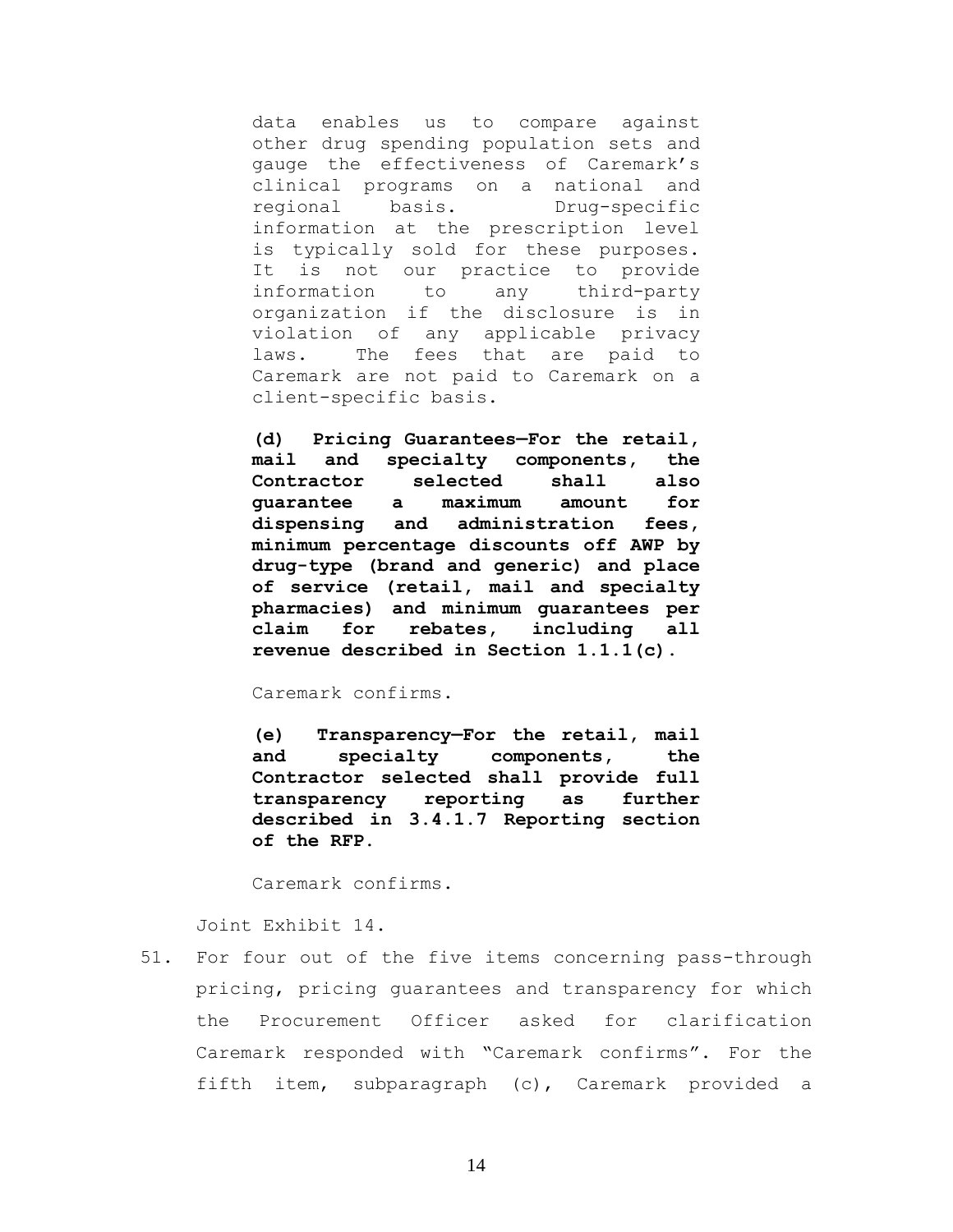lengthy answer (outlined in Finding of Fact Number 50). Id.

- 52. The Procurement Officer did not understand Caremark's response to subparagraph (c). Rather, he found the response to be "purposely confusing" and drafted so as "to give Caremark an out on [the] issue." The Procurement Officer interpreted Caremark's response to mean that Caremark was "holding back money that [he] wanted to have the state get." Caremark's response in subparagraph (c) made the Procurement Officer "less confident in Caremark's ability to fulfill the requirements of the [subparagraph (c)] question".
- 53. Caremark had additional opportunities in vendor discussions and in its Best and Final offer (BAFO) submission to clarify its response to subparagraph (c) to the evaluation team and the Procurement Officer. Caremark, however, did not do so. As a result, at the time of the final overall ranking of offerors, the "minus" Caremark received under the "Transparency Reporting and Disclosure" sub factor under the "Administrative Capabilities" criterion did not change.
- 54. Caremark was not the only offeror that was marked down for its response to subparagraph (c). Catalyst was not, however, marked down for this sub factor.
- 55. On or about December 22, 2005, the Procurement Officer asked Catalyst the same question regarding "Pass-Through Pricing, Pricing Guarantees and Transparency" that he had asked Caremark. Joint Exhibit 22.
- 56. Catalyst responded to the Procurement Officer's inquiry regarding "Pass-Through Pricing, Pricing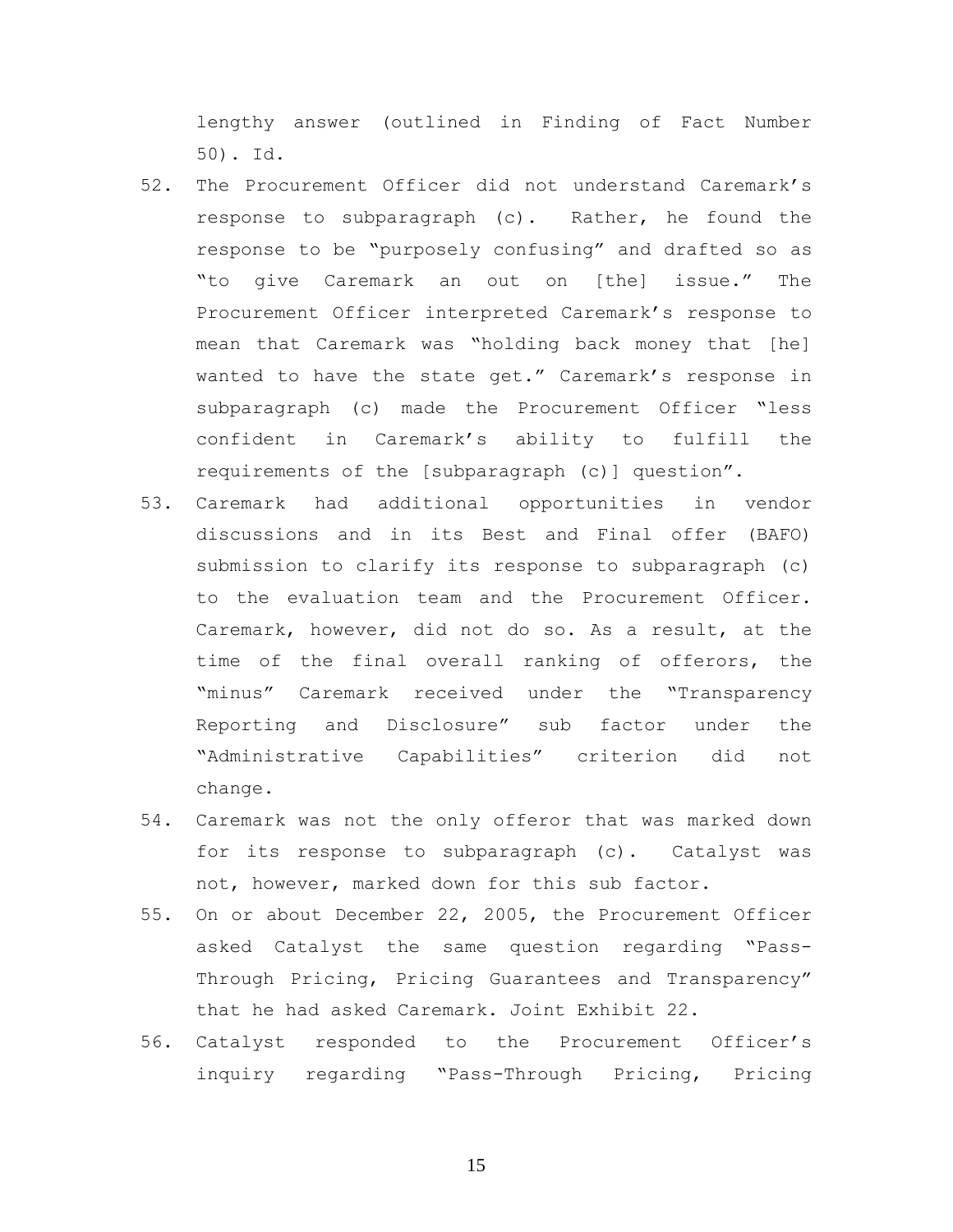Guarantees and Transparency" on December 30, 2006, writing:

Catalyst confirms our willingness to comply with each of the provisions set forth in RFP Section 1.1.1, items (a) through (e). Catalyst does not propose any deviations to the required provisions.

Joint Exhibit 23.

- 57. Catalyst reiterated its commitment to comply with the Transparency Reporting and Disclosure requirements of the RFP during its vendor discussions as well.
- 58. Caremark also received a "minus" grade for its technical proposal regarding the sub factor "Purchasing Pool Management" under the "Administrative Capabilities" criterion. The "minus" grade, according to the Procurement Officer, was given:

Because they [Caremark] were acceptable, but barely acceptable. They didn't take the—they didn't take they did nothing more than say they would comply. They didn't develop the subject. They didn't show us how they would comply. . . . They said we were in these various coalitions, but they didn't tell us any of the pluses, any of the minuses, any of the lessons learned they had in these coalitions. It was just, give them something, and let's see what happens.

According to the Procurement Officer, Caremark would have been evaluated more favorably under this sub factor:

If they [Caremark] would have come out and said, you know what we're going to do, were going to take all of these [Maryland] counties and we're going to put them on your system, you're going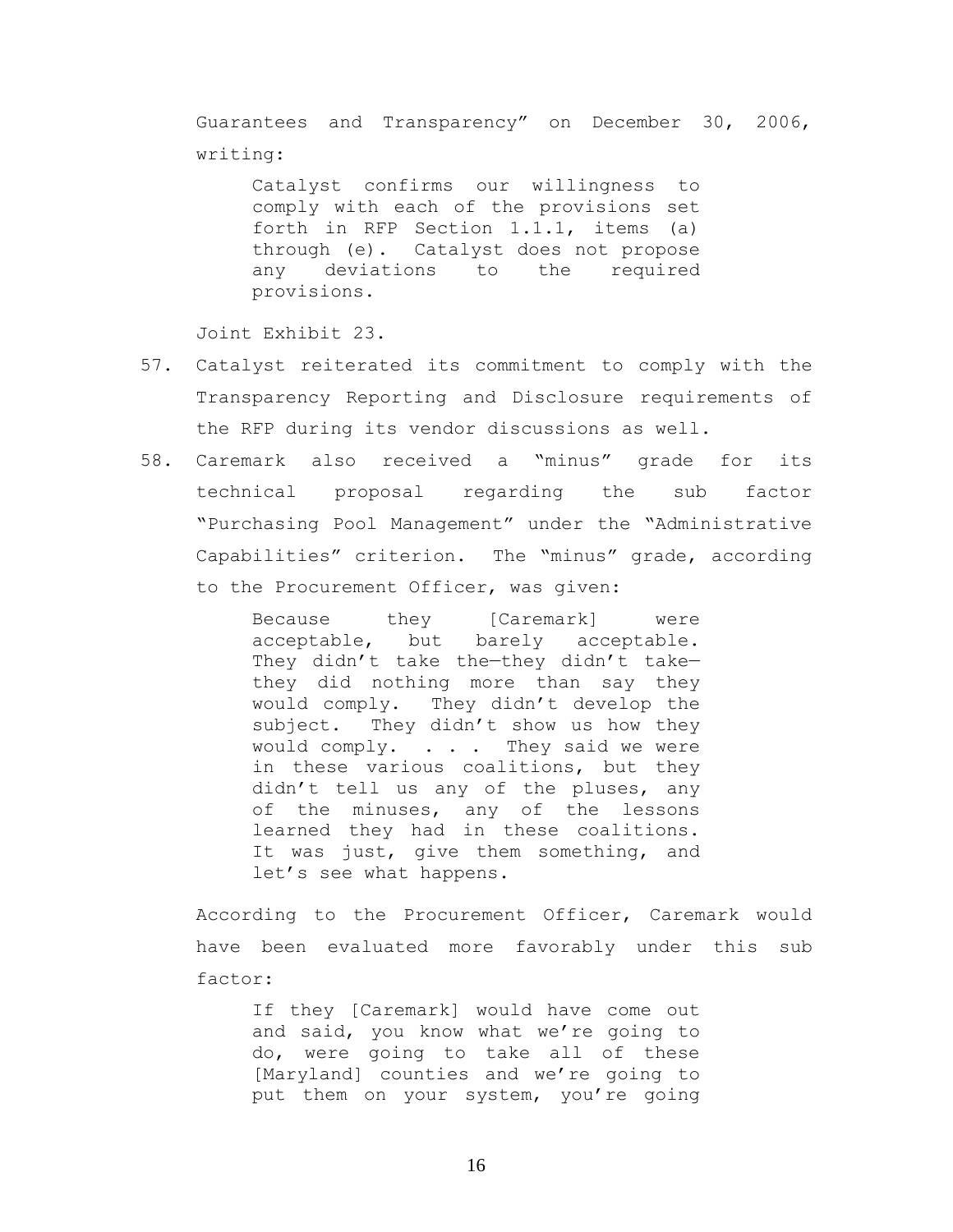to jump up immeasurably, they [Caremark] didn't say that. They said, we have the counties. . . .

Now, are they going to—their approach wasn't proactive enough that I felt comfortable in what they were going to give us. Yes, I have a bunch of counties, that's very good. You're the biggest PBM in the country. Is it going to benefit me or is it going to be a problem I have to overcome because you have all these and you don't want to give the nicer deals that you got from them for the more onerous [deal] I hope I got you to agree to by going through the procurement process with the state.

- 59. The RFP, § 3.4.2 at p.22-24, outlined the requirements for an offeror's technical proposal response regarding the offeror's approach to the Maryland Rx Purchasing Pool. In its response (which was organized by following the RFP's sections and subsections as contained in RFP 3.4.2), Caremark simply wrote "Caremark confirms" under each section and subsection of its Technical Proposal addressing the Maryland Rx Purchasing Pool. Joint Exhibit 10, Tab 2. The remaining text in the Caremark Technical Proposal regarding the Maryland Rx Purchasing Pool mirrors language contained in the RFP.
- 60. As part of its Technical Proposal response addressing this particular requirement of the RFP, Catalyst provided the State with a four-page Preliminary Marketing Plan specific to the Maryland Rx Purchasing Pool. Joint Exhibit 19. Catalyst also confirmed its willingness to comply with all other requirements of the RFP regarding the Maryland Rx Purchasing Pool.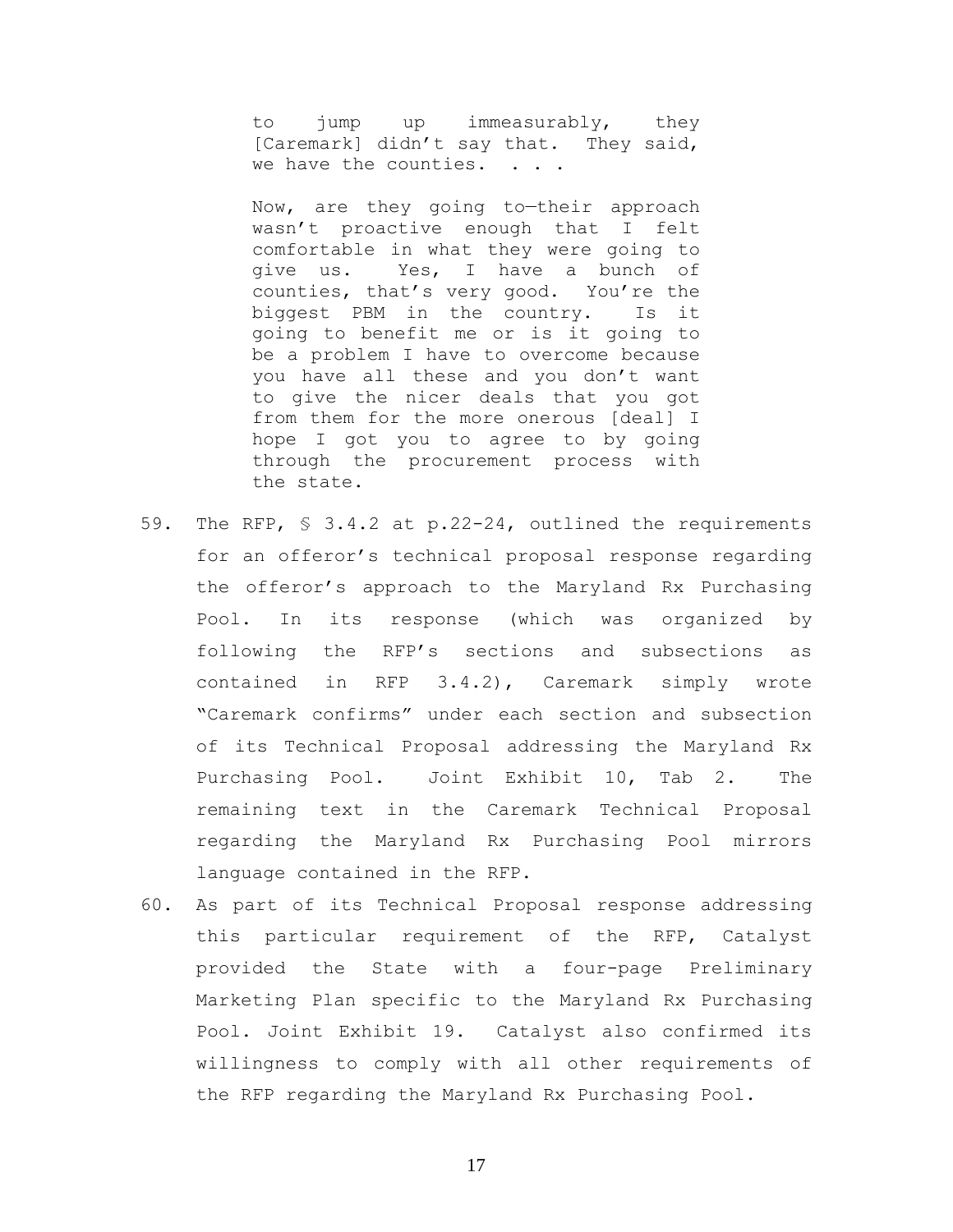- 61. Caremark received a "mid" grade under the evaluation criterion "Maryland Economic Impact". Caremark's proposal for Maryland Economic Benefits consisted of one page with brief analysis. Joint Exhibit 10, Tab 5, at Attachment J-4.
- 62. Catalyst, which was graded "plus" under this criterion, provided a report analyzing the economic impact of Catalyst in the State. The 11-page economic analysis was drafted by Darius Irani, Ph.D., a faculty member in the Department of Economics at Towson University and Director of Applied Economics Group at Regional Economics Studies Institute. Joint Exhibit 19, Attachment J-4 (Dr. Irani's curriculum vitae and his final report were attached to Attachment J-4 on Catalyst's Technical Proposal).
- 63. Dr. Irani's report (entitled "Economic Impact Event Study, Award of the Maryland contract to Catalyst Rx") supplied numerous specifics as to jobs to be created and amounts to be realized within the State of Maryland should Catalyst be selected for award of the contract. For example, Dr. Irani claimed that "[t]he selection of Catalyst Rx as the successful vendor for the Maryland PBM contract will generate a total of \$5,341,964 in new value added[.]" and that "[o]ver the six year period from 2006 to 2011 Catalyst Rx, based on an annual 25 percent growth rate, will have generated \$500,818,711 in cumulative total economic impact within Maryland."
- 64. The Procurement Officer explained the "mid" grading of the Caremark and the "plus" grading of Catalyst as follows at the Hearing on Appellant's Appeals: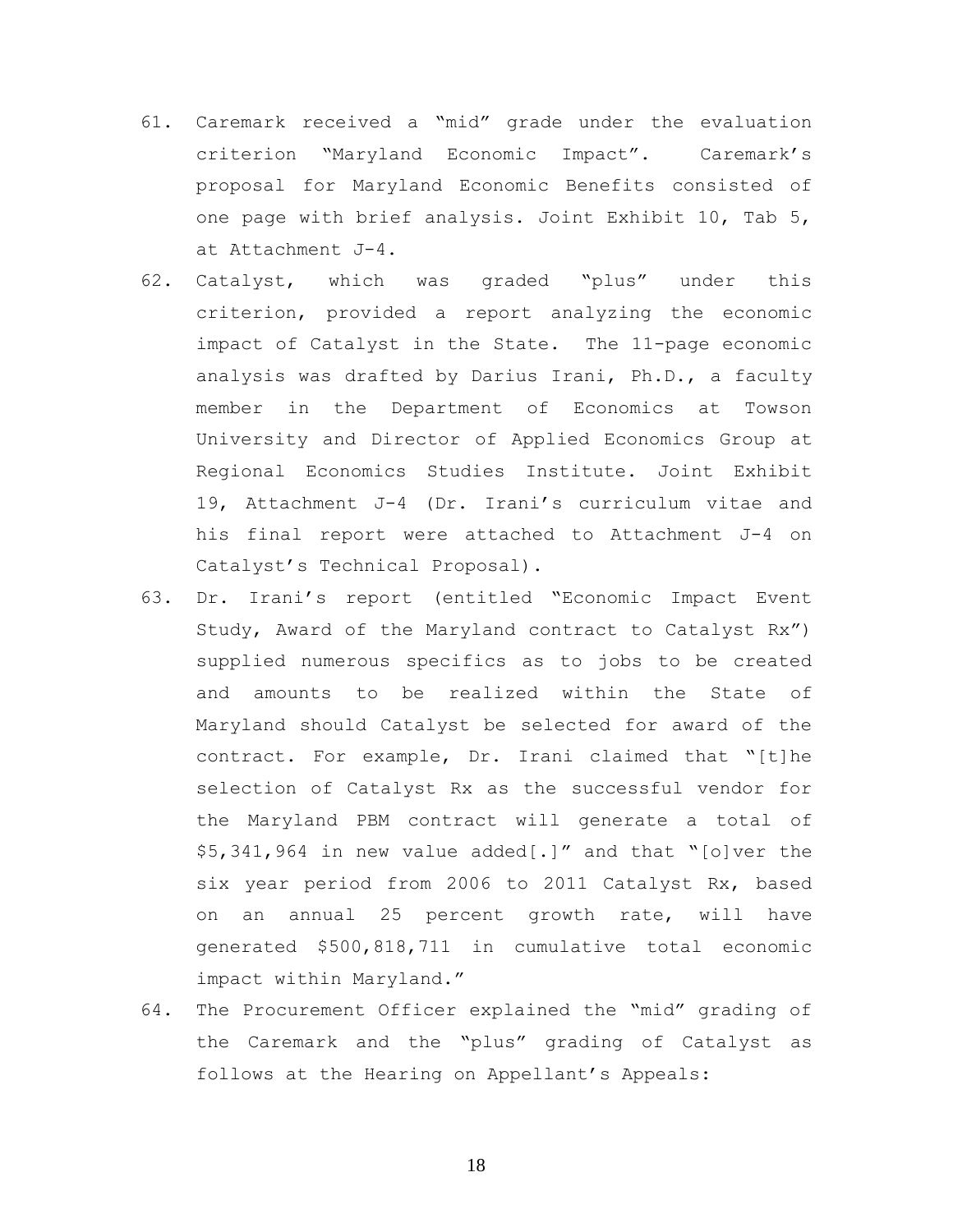Caremark gave me one sheet of paper and said, this is what you're going to get. Catalyst gave me a study by an economist from Towson University that spelled out, if we get this contract, this is what is going to happen. I went through the assumptions. It looked and sounded plausible. . .. It made sense. It just was a better submission for the Maryland economic impact.

Caremark had a good submission. There was nothing to substantiate it. There wasn't much thought into it. On top of that, Catalyst comes and says, I will put two scholarships at the University of Maryland Pharmacy School at \$10,000 a year for the life of the contract.

Additionally, . . . Catalyst says, I will hire ten interns for each year of the life of the contract. I included those, and I added them in, and Catalyst had a better Maryland economic impact submission.

- 65. On January 23, 2006, the evaluation team and the Procurement Officer met to discuss the technical evaluation of the offerors and to rank the offerors based on the evaluation of the offerors' technical proposals. This meeting occurred after the evaluation team had reviewed the proposals, obtained clarifications from vendors, held vendor discussions, and had information from the reference checks for each of the offerors.
- 66. Prior to the meeting held on January 23, 2006, the evaluation team had met numerous times during the RFP process.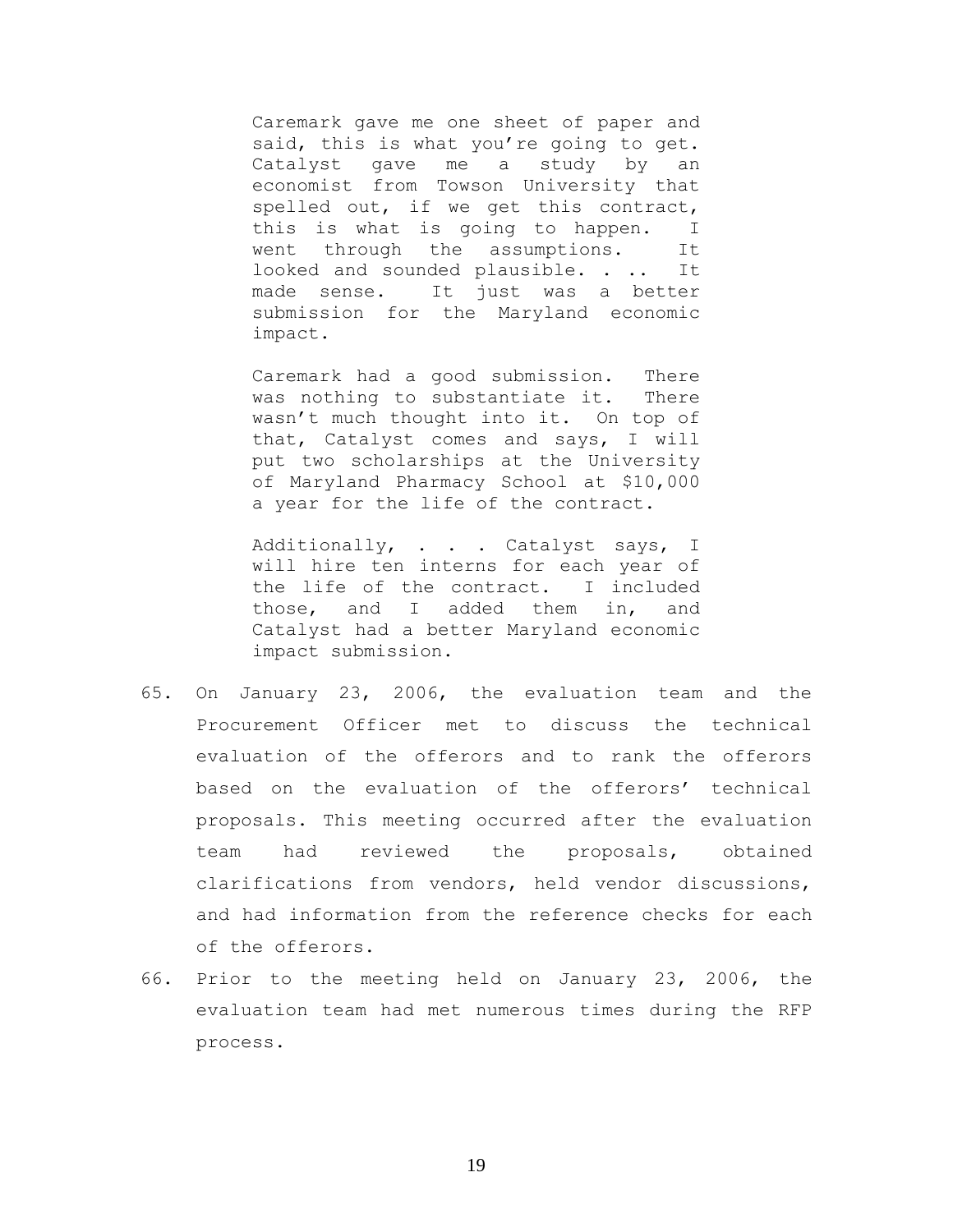- 67. At the January 23, 2006 meeting, each member of the evaluation team ranked Catalyst as having submitted the best technical proposal.
- 68. At the January 23, 2006 meeting, the evaluation team members ranked Caremark as having submitted the third best technical proposal. Two members ranked Caremark's proposal second, two members ranked Caremark's proposal third and one member ranked Caremark's proposal fourth.
- 69. Overall, Caremark's technical proposal was ranked third best by the evaluation committee.
- 70. After the technical evaluation and proposal rankings were completed, the evaluation committee opened and reviewed the financial proposal submissions. The financial rankings were based on the dollar figures contained in the offerors' financial proposals.
- 71. After review of the initial financial proposals, it was determined that Best and Final Offers (BAFOs) would be necessary because several offerors had included exceptions in their financial proposals and the financial proposals did not reflect pricing for revisions offerors had made to their technical proposals.
- 72. At a meeting on January 31, 2006, the evaluation team members and the Procurement Officer met and discussed and developed specific technical strengths and weaknesses for each offeror's technical proposal. This meeting lasted between two to three hours. A list summarizing the strengths and weaknesses of each of the offerors, including Catalyst and Caremark, was circulated among the evaluation team on or about February 1, 2006. Respondent's Exhibit 4.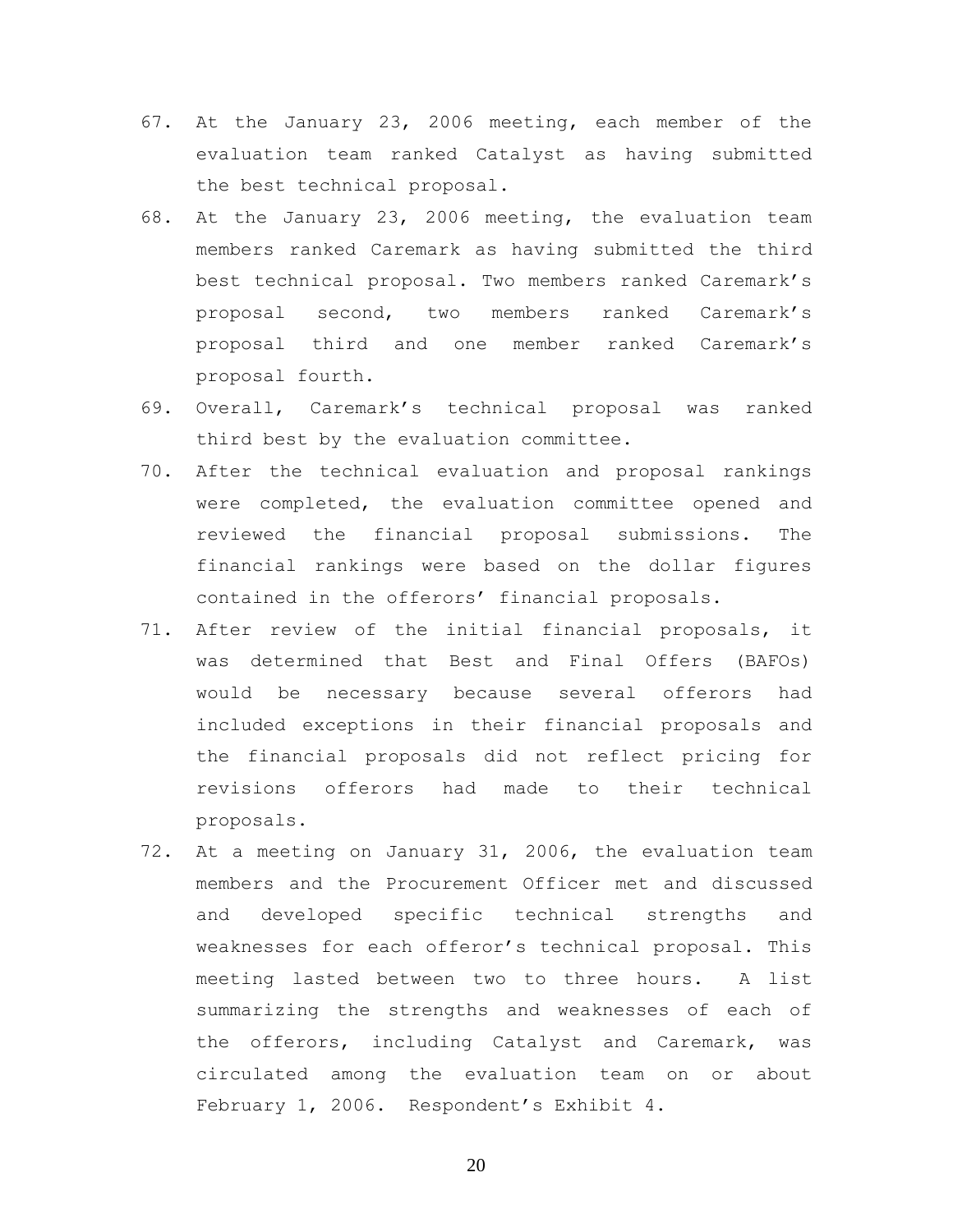- 73. According to the evaluation team and the Procurement Officer, as of February 1, 2006, Caremark was viewed as having various strengths including its status as the incumbent. Specifically, the evaluation team and the Procurement Officer credited Caremark with strengths for "Experience and Past Performance" based on Caremark's "14 years successful experience with the State" and Caremark's "[k]nowledge of State operations". Respondent's Ex. 4. In addition, the evaluation team and the Procurement Officer credited Caremark with strengths that resulted from Caremark's status as the incumbent under "Size of Network" (sub factor under criteria 2, "Pharmacy Network"), "Formulary Management" (sub factor under criteria 3, "Clinical Capabilities"), "Clinical Capabilities" (criteria 3), and "Implementation" (criteria 4). Specifically, the evaluation team and the Procurement Officer noted: "[n]o disruption" as a strength for Caremark under Size of Network; "[n]o formulary disruption" as a strength for Caremark under Formulary Management; and, "[n]o transition issues" and "[v]ery little implementation necessary" as strengths for Caremark under both "Clinical Capabilities" and "Implementation". Respondent's Exhibit 4.
- 74. As of February 1, 2006 the evaluation team and the Procurement Officer also identified weaknesses with Caremark's technical proposal:
	- 1. Weaknesses
		- i. Transparency
		- 1. Commitment seemed vague—team not comfortable that they will be able to audit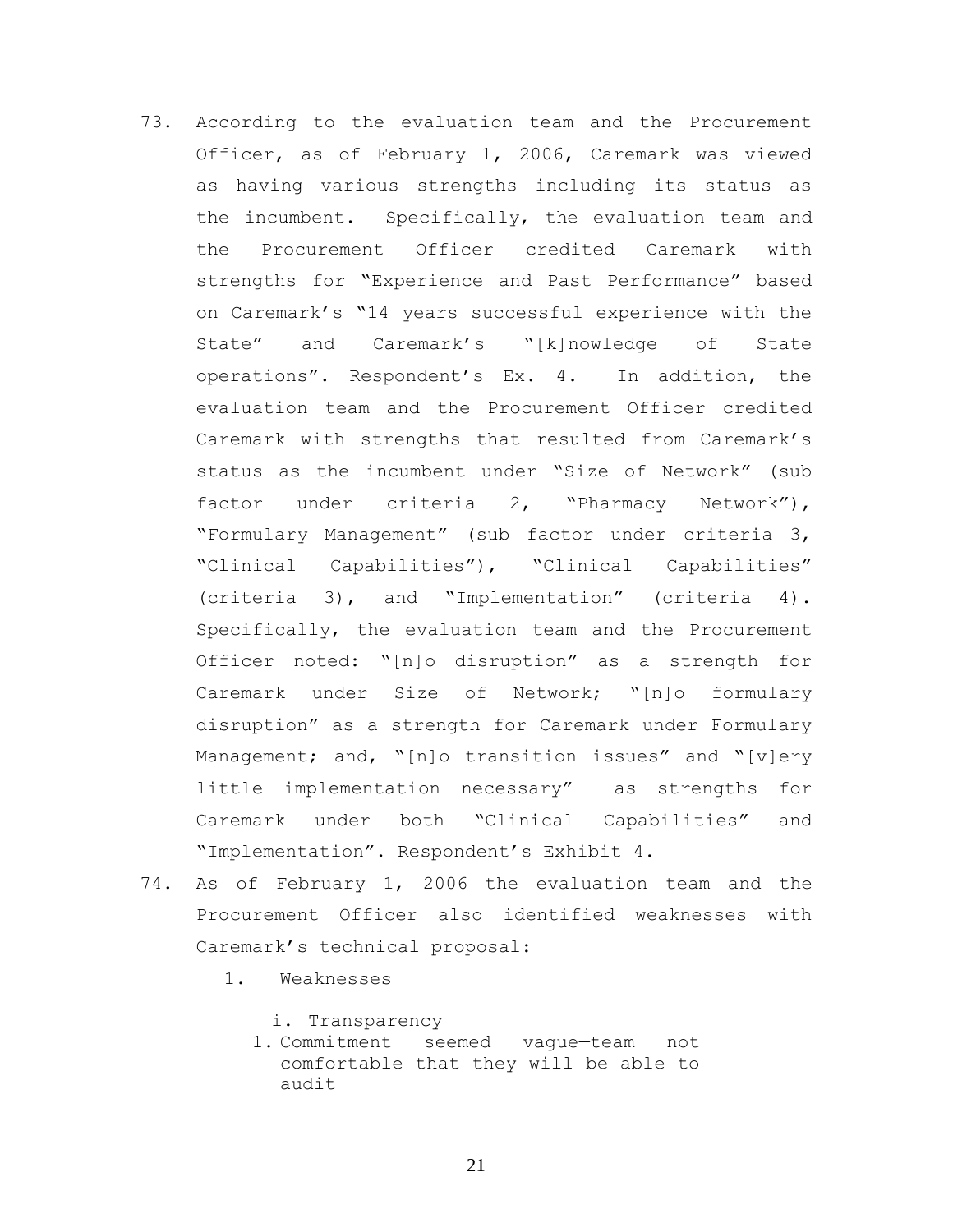- 2. Have not exhibited that they can offer transparency
- ii. Network Management and Administration
- 1. Used limited network to price 46-90 days supply (note: this could change in BAFO)
- 2. State required to use CuraScript (specialty pharmacy) for specialty drugs (note: this could change in BAFO)
- iii. Purchasing Pool Management
- 1. Not pro-active in pushing participation
- iv. Account Management 1. Difficulty in getting reports

Respondent's Exhibit 4.

- 75. As of February 1, 2006, the evaluation team and the Procurement Officer noted one weakness of Catalyst's technical proposal:
	- 1. Weaknesses

i. Size of Network 1. Did not offer limited network

Respondent's Exhibit 4.

- 76. Offerors (including Catalyst and Caremark) submitted their Best and Final Offers on or about February 2, 2006.
- 77. The evaluation team and the Procurement Officer met on or about February 13, 2006 to review the BAFOs and to determine the final overall rankings of the offerors.
- 78. The Procurement Officer and the evaluation team considered the BAFOs submitted by the offerors, including Catalyst and by Caremark, before determining the final overall ranking of offerors.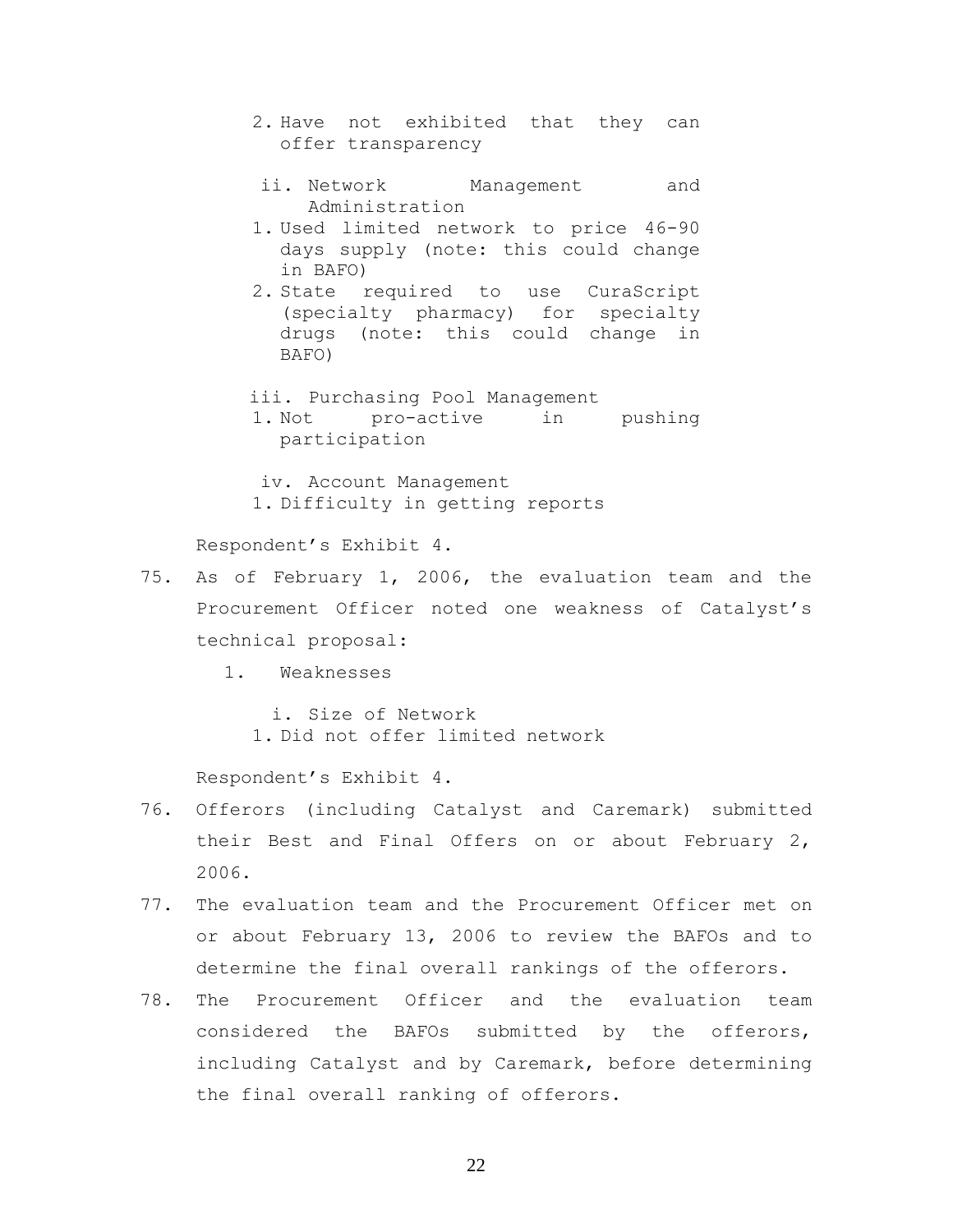- 79. Nothing submitted in the BAFOs changed the evaluated technical rankings of Catalyst or Caremark.
- 80. The BAFOs did result in changing the Financial Proposal rankings of Catalyst and Caremark. Caremark's financial ranking moved from 2 to 1 and Catalyst's financial ranking moved from 6 to 2 respectively, after evaluation of the BAFOs. *See* Appellant's Exhibit 34.
- 81. After considering the BAFOs, the technical proposals, and other relevant information, the evaluation committee unanimously recommended Catalyst for award of the contract.
- 82. The Procurement Officer concurred with the recommendation of the evaluation committee and recommended Catalyst to the Department Secretary for award of the contract.
- 83. At the hearing on Caremark's Appeals MSBCA 2544 and 2548, the Procurement Officer explained his rationale for his decision to award the contract to Catalyst instead of Caremark:

I looked at what I considered the strengths and weaknesses. I found there were three areas in what – and I found Catalyst and Caremark very comparable except for three areas. In those three areas, and we've gone over them, but I'll go again, transparency, purchasing pool, and economic impact, I found Catalyst better.

I looked at what Catalyst gave us that Caremark didn't in those three areas. I felt that it was worth more than 1 percent, and it was worth more than 13.3 million dollars over five years. That \$2.5 million a year. And yes, that's a lot of money. I mean, a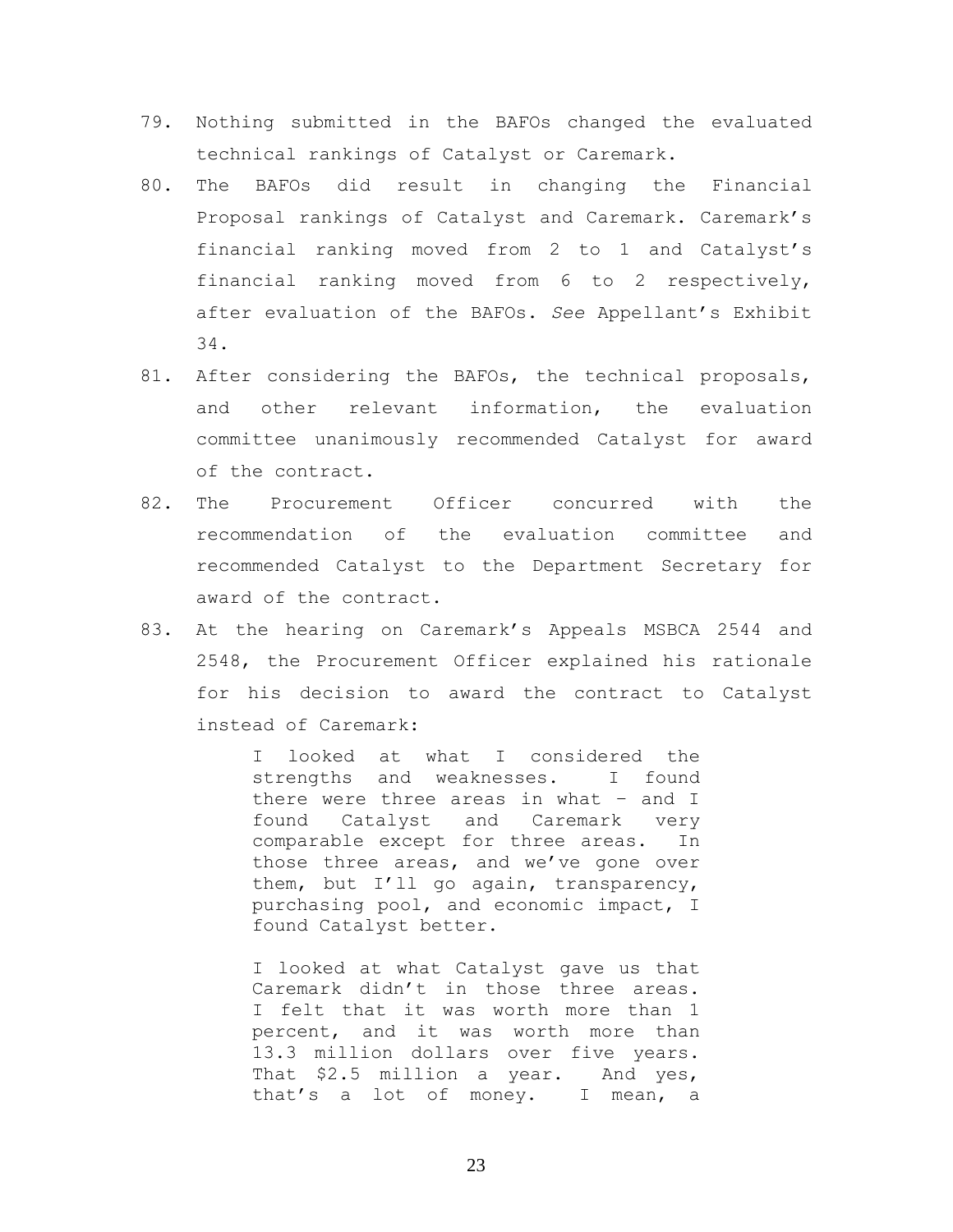million dollars is a lot of money, but we're talking about a big contract here. This is – 1 percent is 1 percent, no matter what number you put through – you multiply it by.

The Procurement Officer further explained:

[T]here was 13 – less than 13.3 million dollars' difference over five years. I evaluated that. And of that \$13 million, Catalyst is \$6.7 million cheaper as admin fees. It's \$1.8 more expensive for dispensing fees. It's \$7 million more expensive for ingredient costs. It's \$11 million more—excuse me, Catalyst is more expensive by \$11 million. The total comes out to 13.3 million dollars. What I am saying is my admin fee, I got to pay, and Catalyst is cheaper.

Then I come to dispensing fees, ingredient cost rebates, those are fees that are very subject to transparency, full disclosure and pass-through pricing. You [Caremark] are cheaper on that by 20 million dollars. Twenty million dollars cheaper on those that affect seven more—or 7 million dollars more expensive on admin fees which are a fact of life, you're [the State is] going to pay them. That's where I say . . . yes, it's 13 million dollars, it's over a 1.4 billion dollar contract.

The 13 million dollars sounds good by itself, but against the [1.4 billion] dollar contract where I have 7 million dollars cheaper for an admin fee and 20 million dollars on costs that, I don't know what I am going to get because I got a lot of verbiage and no, yes, you're going to get this. That's why I came down on this.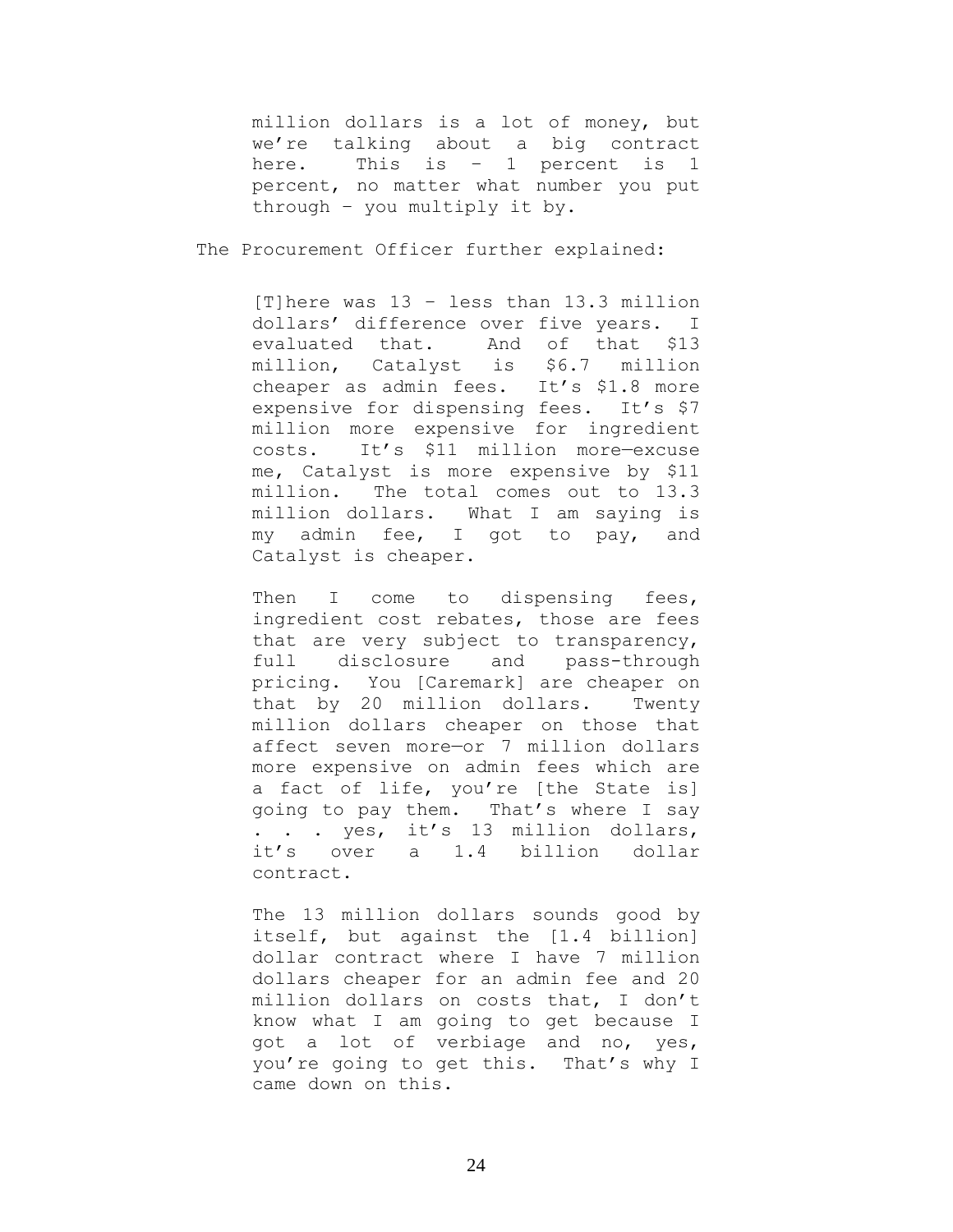- 84. The Procurement Officer, by way of a communication dated February 17, 2006, notified the Department Secretary, Cecilia Janauszkiewicz, that the evaluation committee recommended Catalyst for award of the contract and that he concurred with that recommendation. Appellant's Exhibit 34; Respondent's Exhibit 6.
- 85. In recommending Catalyst for award to the Department Secretary, the Procurement Officer explained:

The evaluation came down to two offerors, Catalyst Rx and Caremark. Catalyst Rx was ranked #1 technical/#2 financial, but \$13M more expensive than Caremark, or \$2.5M/year over the fiveyear contract. Caremark was ranked #3 technical/#1 financial. Catalyst Rx was the recommended awardee. All five evaluators were in agreement with the final ranking. I concur with their recommendation.

Appellant's Exhibit 34; Respondent's Exhibit 6.

- 86. In the February 17, 2006, notice of recommendation for award, the Procurement Officer supported the recommendation of Catalyst for award to the Department Secretary with specific rationales and reasons which highlighted many of the strengths and weaknesses identified by the evaluation team and the Procurement Officer in their meetings during the RFP process. *See* Appellant's Exhibit 34; Respondent's Exhibit 6.
- 87. In the February 17, 2006, notice of recommendation for award, the Procurement Officer specifically advised the Department Secretary of the following strengths and weaknesses for Caremark:

#### **Caremark**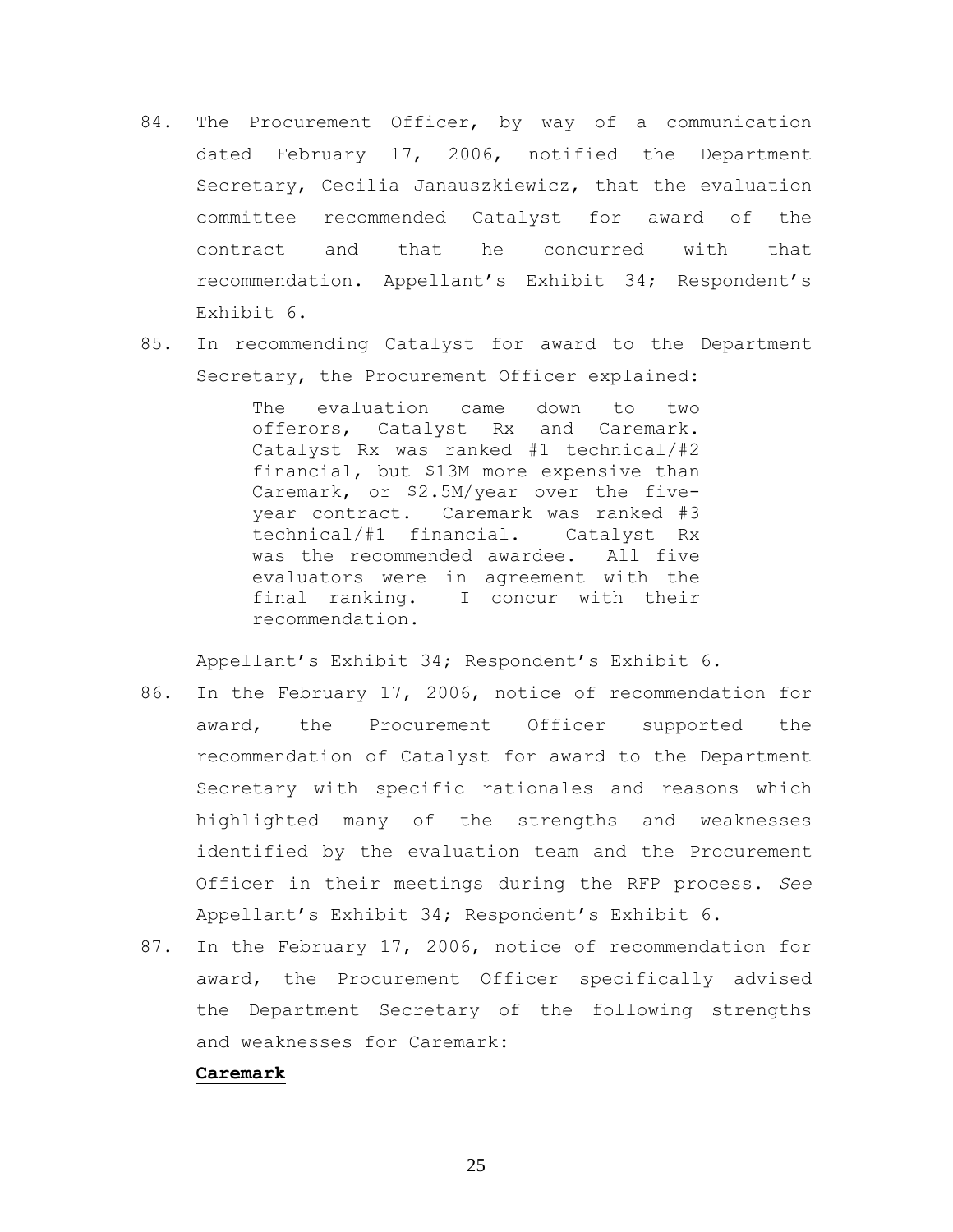```
1. Strengths
```
i. Experience and Past Performance 1. 14 years successful experience with the State 2. Knowledge of State operations 3. Have their own mail-order and specialty pharmacies—creates efficiencies per Caremark 4. Large PBM ii. Administrative Capabilities 1. No issue with issuing ID cards iii. Claims Payment 1. Can administer Medicare Part D—wrap, COB, submission to CMS iv. Size of Network 1. Strong MD and national network 2. No disruption v. Network Management and Administration 1. Established network vi. Formulary Management 1. No formulary disruption vii. Clinical Capabilities 1. Can handle DUR, Pre-Authorization, Academic Detailing 2. No transition issues viii. Implementation 1. Very little implementation necessary ix. Account Management 1. Exclusive clinical director in addition to Sabah 2. Clinical/operations very responsive 2. Weaknesses i. Transparency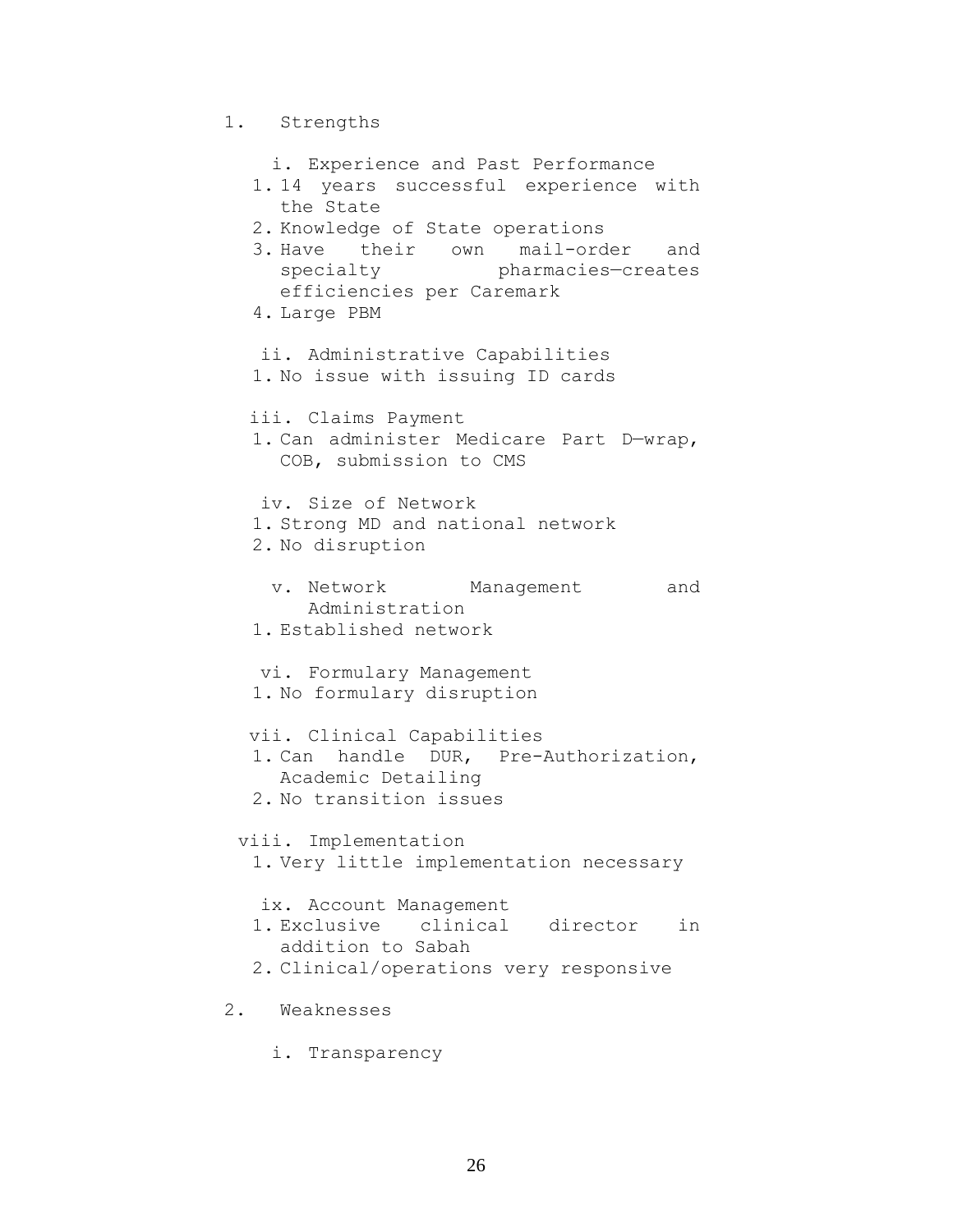- 1. Commitment seemed vague—team not comfortable that they will be able to audit
- 2. Have not exhibited that they can offer transparency
- ii. Network Management and Administration
- 1. Caremark proposed a \$1.60 pharmacy dispensing fee for retail brand drugs in every tier of their proposal. A dispensing fee under \$1.70 was a concern for Aon (too low).
- 2. Low dispensing fee and high discounts. Concern is that the pharmacies could be squeezed.

iii. Purchasing Pool Management

1. Not pro-active in pushing participation

iv. Exceptions

- 1. Some exceptions in financials. Compound drugs, specialty drugs limited by manufacturer and some new (first six months) generics were excluded. Reserved right to modify financials in certain instances, e.g., industry wide changes, client changing plan design, co-payments, deductibles, etc.
- 2. Some exceptions in technical
- 3. HIPAA exceptions

*See* Appellant's Exhibit 34; Respondent's Exhibit 6.

88. In the February 17, 2006, notice of recommendation for award, the Procurement Officer specifically advised the Department Secretary of the following strengths and weaknesses for Catalyst:

## **Catalyst Rx**

- **•** Strengths
	- o Past Performance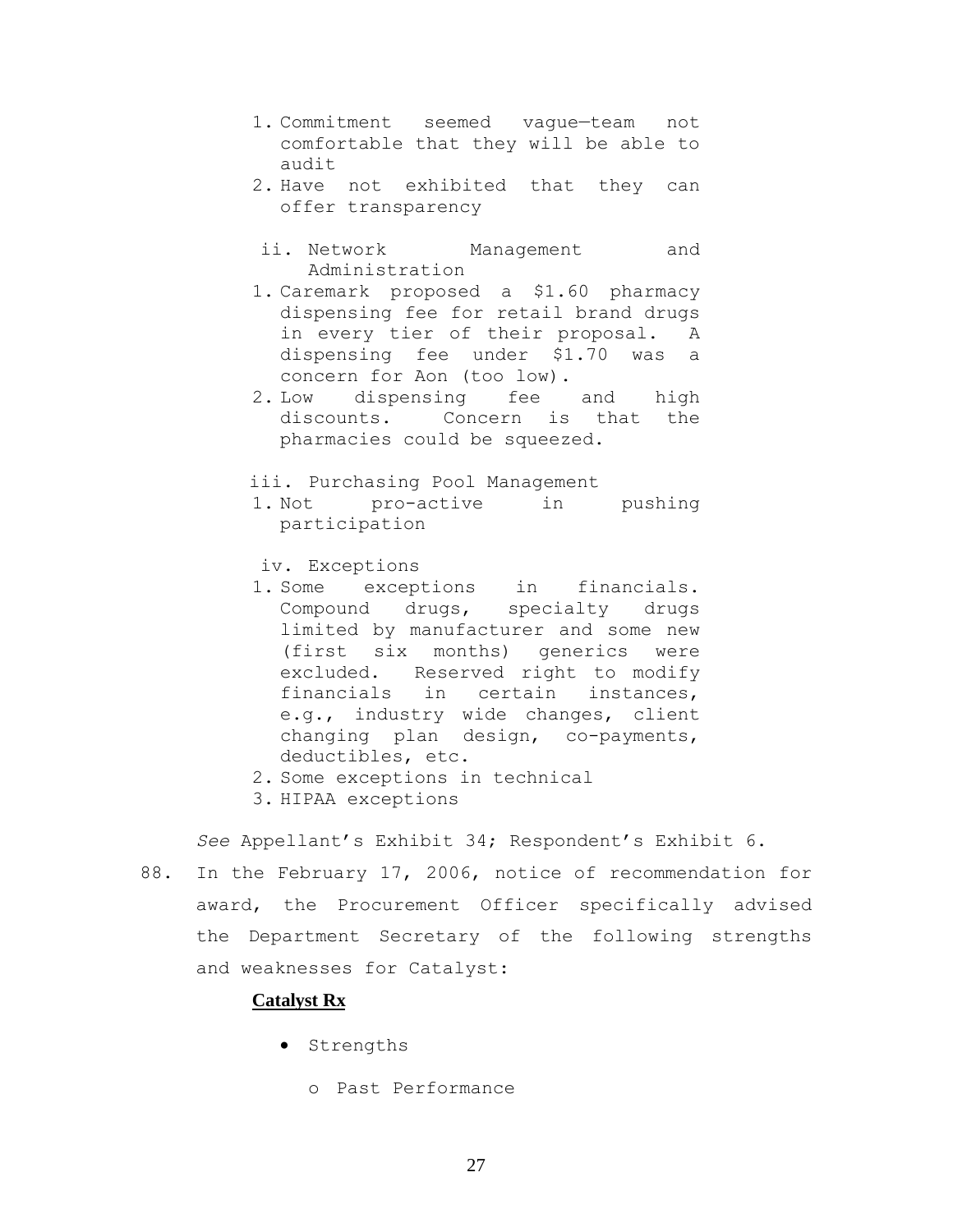- Excellent based on references
- Do not have their own mailorder and specialty pharmacies. This creates flexibility—per Catalyst Rx.
- o Claims Payment
	- Good performance guarantees across the board
- o Network Management and Administration
	- Guarantee that 99% of the pharmacy network will be contracted throughout the term of the contract.
	- Will pay a performance penalty of \$100,000 to the State for each full percentage point below the target level. This guarantee will be measured and paid on a monthly basis.
- o Transparency and pass-through pricing
	- $\blacksquare$  No exceptions
	- said they will act as a fiduciary of the State
- o Purchasing Pool
	- **Very** pro-active vs. other vendors in recruiting PPP's [Purchasing Pool Participants]
- o DUR [Drug Utilization Review]
	- **Impressive programs**
	- Adjudication system has smart edits
	- Physician focus-hands-on approach
- o Account Management Team
	- 2 dedicated pharmacists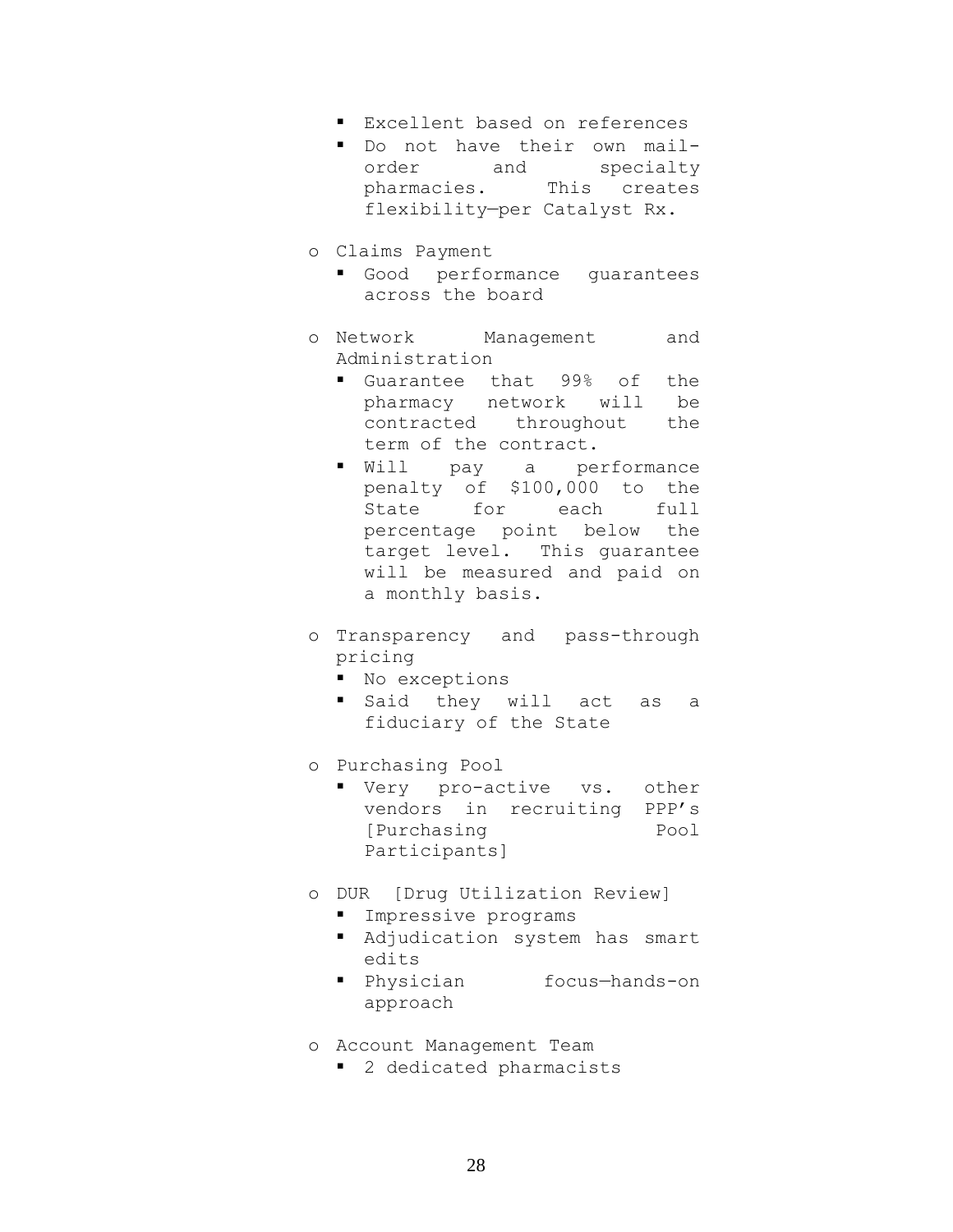- Gave a lot of confidence that they will be able to produce ID cards on time
- Very pro-active in servicing clients—references backed this up
- o Maryland Economic Impact
	- Company is Maryland-based
	- **Provide** scholarships and internships
	- Maryland consumer pharmacy card for under-insured or uninsured on prescription drugs
- o Vendor had no exceptions
- o \$1,000,000 performance bond to guarantee timely and complete implementation of PBM program in the State
- Weaknesses
	- o Financials were for Health Extras (Catalyst Rx's parent), not Catalyst Rx. However, references and performance of work [were] all Catalyst Rx's. We need either Catalyst Rx's financials or a guarantee from Health Extras.
	- o Small PBM compared to the Big Three (Caremark, Express-Scripts and Medco who have about 70% of the PBM market)

See, Appellant's Exhibit 34; Respondent's Exhibit 6.

- 89. The evaluation committee and the Procurement Officer did not act arbitrarily, capriciously, unreasonably or in violation of law during the RFP evaluation process.
- 90. The Department determined that Catalyst should be awarded the contract under the RFP.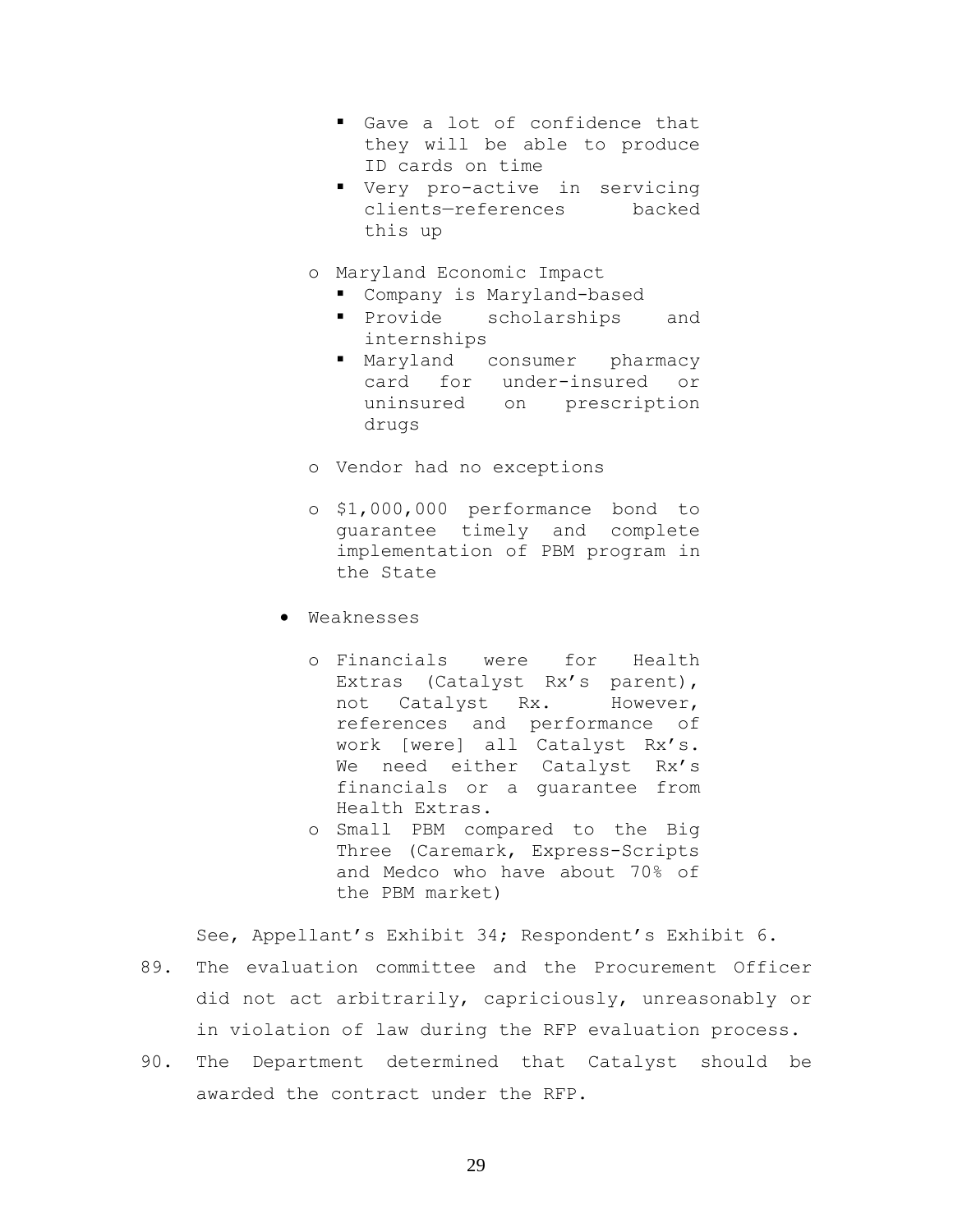- 91. Offerors were advised of the Department's decision to recommend award to Catalyst on March 20, 2006. That notification included a written summary of the technical and financial rankings of the nine (9) proposals. The recommendation for award was scheduled to be made to the Board of Public Works (BPW) at its April 5, 2006 meeting.
- 92. On March 23, 2006, Edward Bannat, Joel Leberknight, and a member of the evaluation committee met with Caremark officials and its counsel for a debriefing that had been requested by Caremark. The debriefing lasted two hours.
- 93. On March 27, 2006, Caremark filed its first protest of the recommended award. Caremark supplemented that protest by way of correspondence dated May 5, 2006. The Procurement Officer denied the protest, including the supplemental argument, on May 15, 2006.
- 94. Caremark filed its First Notice of Appeal with the Maryland State Board of Contract Appeals (Board) on May 25, 2006. This is Appeal MSBCA 2544.
- 95. On May 22, 2006, Caremark filed a second protest of the recommended award. The Procurement Officer denied the second protest on June 14, 2006.
- 96. Caremark filed its Second Notice of Appeal with the Board on June 23, 2006. This is Appeal MSBCA 2548.
- 97. Appeals MSBCA 2544 and 2548 were heard by the Board on September 18, 19, 20, 21, 22, 27, and 28, 2006.
- 98. Catalyst has never revoked or withdrawn its proposal, its offer or its agreement to the contract at issue herein.
- 99. Catalyst's proposal, offer and its agreement to the contract at issue has never lapsed.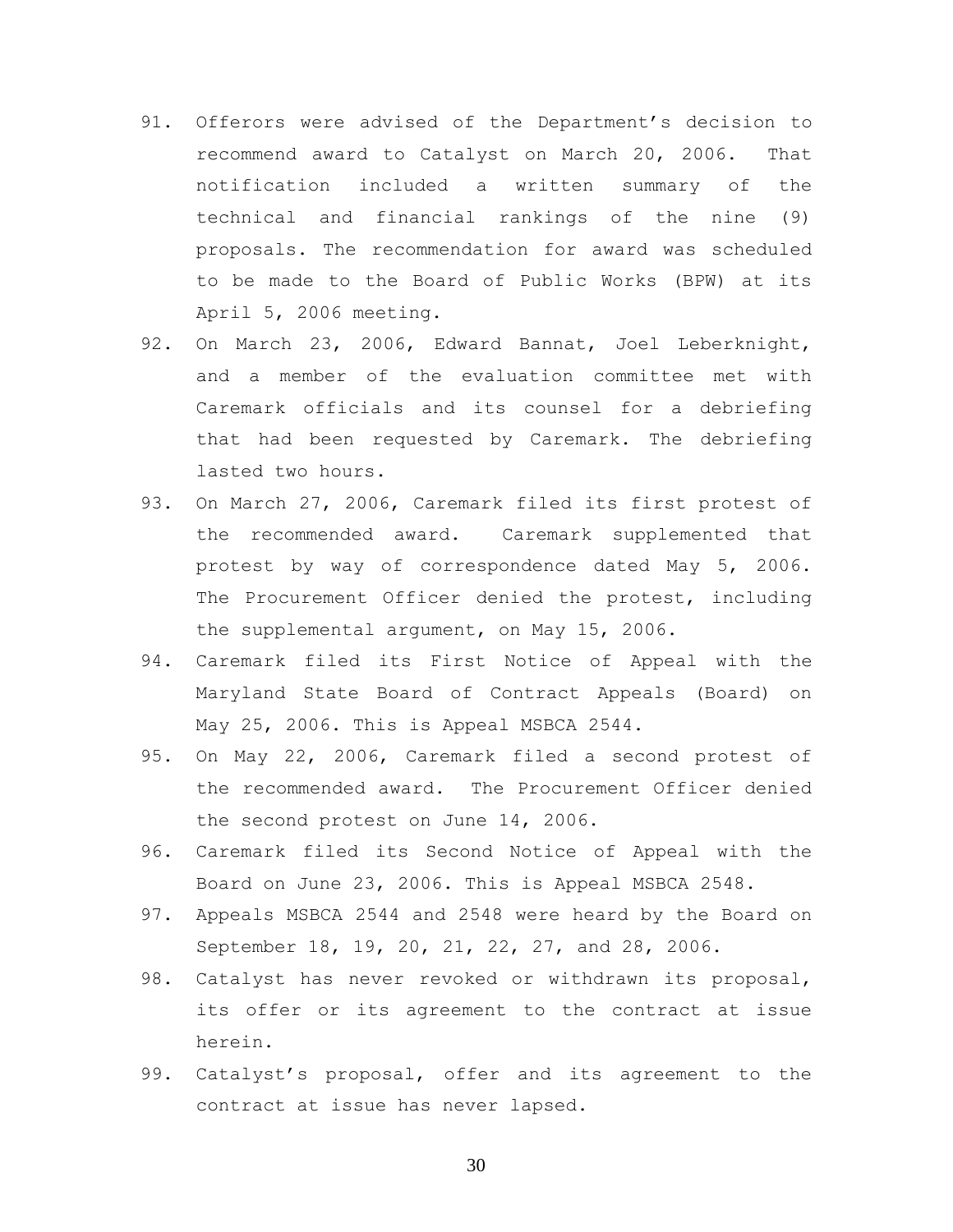- 100. Catalyst is ready, willing and able to perform the contract on the terms stated in its proposal.
- 101. Catalyst is legally bound to perform the contract on the terms stated in its proposals should Caremark's appeals be denied.
- 102. The 120-day period of irrevocability established by the RFP ended during the course of Caremark's protests and appeals.
- 103. Caremark filed its first and second protest with the Procurement Officer regarding this contract, and filed its first Appeal with the Board, during this 120-day period of irrevocability.
- 104. Catalyst's involvement in these appeals (MSBCA 2544, 2548, and 2565) extends the period of irrevocability.
- 105. Catalyst has not refused any request of the Procurement Officer regarding the award of the contract to Catalyst.
- 106. Catalyst has not refused to extend the period of irrevocability of its proposal.
- 107. Catalyst has taken affirmative steps indicating that its acceptance of the contract remains in effect. These steps include: 1) the prompt submission of a signed contract to the Department at the request of the Procurement Officer; 2) the prompt submission of a signed contract affidavit to the State upon the request of the Procurement Officer; 3) the obtaining and submission to the Procurement Officer of a \$1 million performance bond; and, 4) active and ongoing participation in the protest and appeal process.
- 108. There is no evidence that Catalyst has ever indicated any desire to revoke its proposal, its offer and/or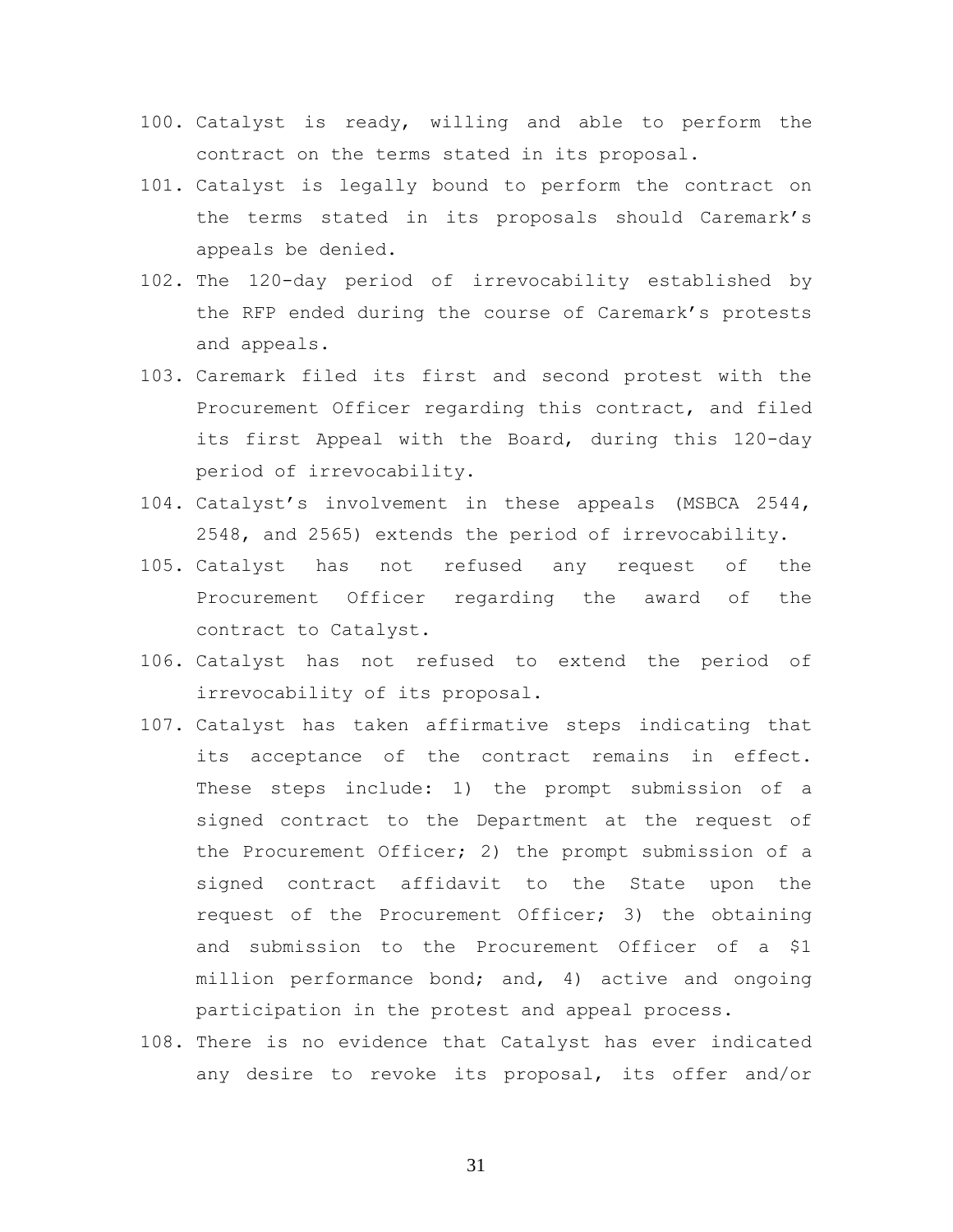its acceptance of the contract at issue in these appeals.

### **FINDINGS OF FACT MSBCA 2565**

- 109. For purposes of the Appeal designated MSBCA 2565 Findings of Fact 1-108 For MSBCA Appeals MSBCA 2544 and 2548 are hereby incorporated and adopted by reference.
- 110. Appellant Caremark filed a protest alleging that the Procurement Officer engaged in discussions with Catalyst after submission of BAFOs. The protest was received by the Procurement Officer on September 14, 2006. Caremark's Opposition to Catalyst's Motion to Dismiss Exhibit 22.
- 111. Caremark's third appeal initially asserted four appeal grounds. After a hearing on the Department's Motion to Dismiss or, in the alternative, for Summary Disposition, on November 30, 2006, the Board ordered that three of the appeal arguments be consolidated with MSBCA 2544 and 2548 because the Board had already heard evidence concerning those appeals at the Hearing regarding MSBCA 2544 and 2548.
- 112. The remaining appeal ground involves April 2006 communications between the Procurement Officer and representatives of Catalyst regarding information related to customizing the formulary to be administered by Catalyst as part of its contract performance. These discussions are alleged by Caremark to have been improper and violative of Maryland Law and regulations.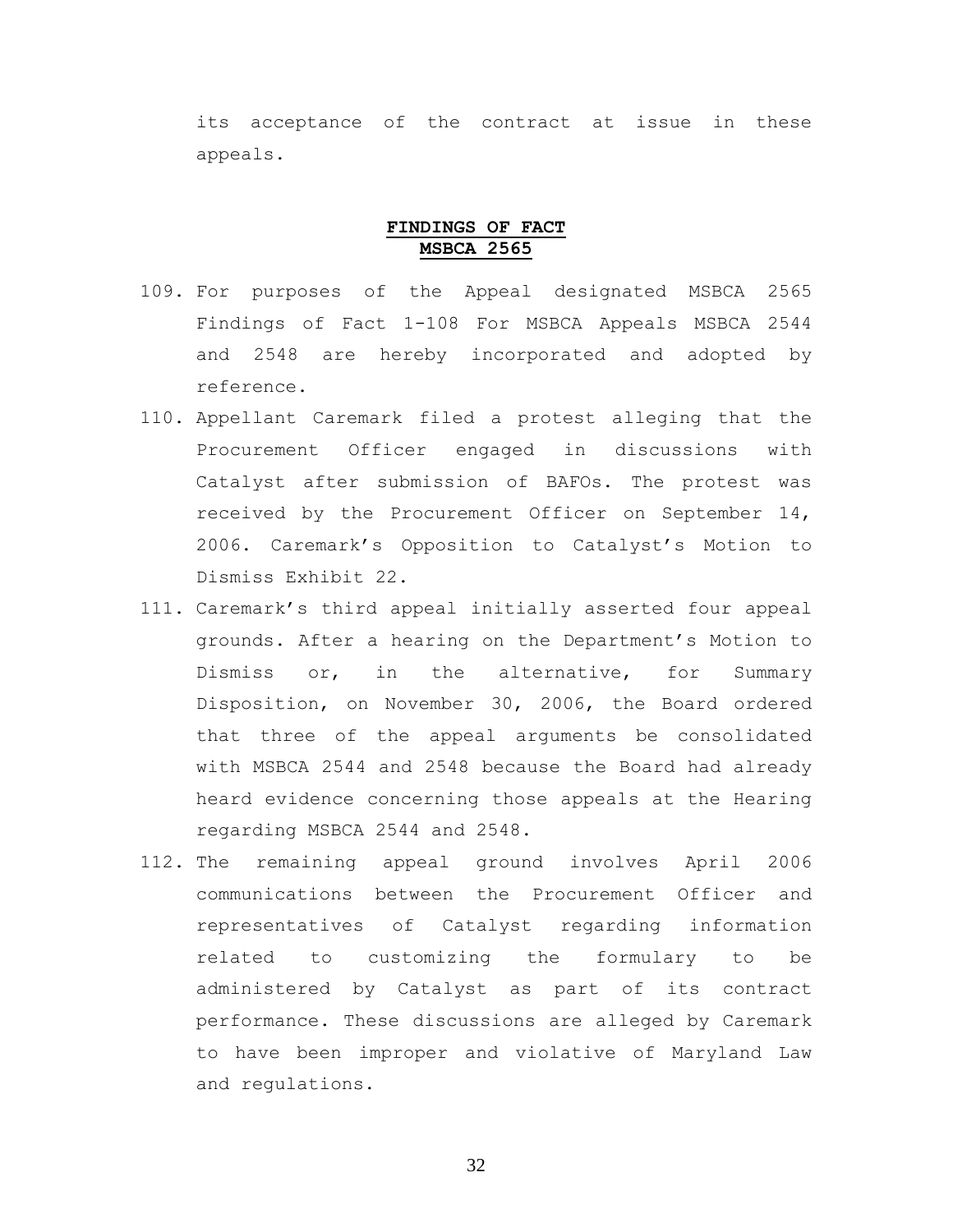- 113. The September 14, 2006 protest alleged that on or about April 4, 2006, the Procurement Officer and the Department had engaged in post-BAFO discussions on the topic of the formulary to be implemented by Catalyst.
- 114. The evidence proffered by Caremark in support of its protest consisted of two emails, dated April 3, 2006 and April 4, 2006, from the Procurement Officer to representatives of Catalyst.
- 115. The April 3, 2006, (at 5:40 PM) email from the Procurement Officer to Mike Donovan of Catalyst, with a copy to Troy Loney of Catalyst, read as follows:

Mr. Mike Donovan:

As we just discussed, we are tying to minimize disruption to State employees under the new contract. So I have two main questions for Catalyst Rx and some detail questions under each main question.

I. Can your formulary mimic the current State formulary? I think you can because you noted in your proposal that you offered "complete formulary customization".

a) If so, is there any cost for this?

b) If there is, how much would this cost be?

II. Can your formulary mimic the current State formulary for the top 20 drugs for which members would pay a higher copay under the Catalyst Rx formulary than under the formulary in the current contract? (The list of the top 20 drugs is attached in an Excel spreadsheet.)

a) Is there any cost for this?

b) If there is, how much would this cost be?

Let me know,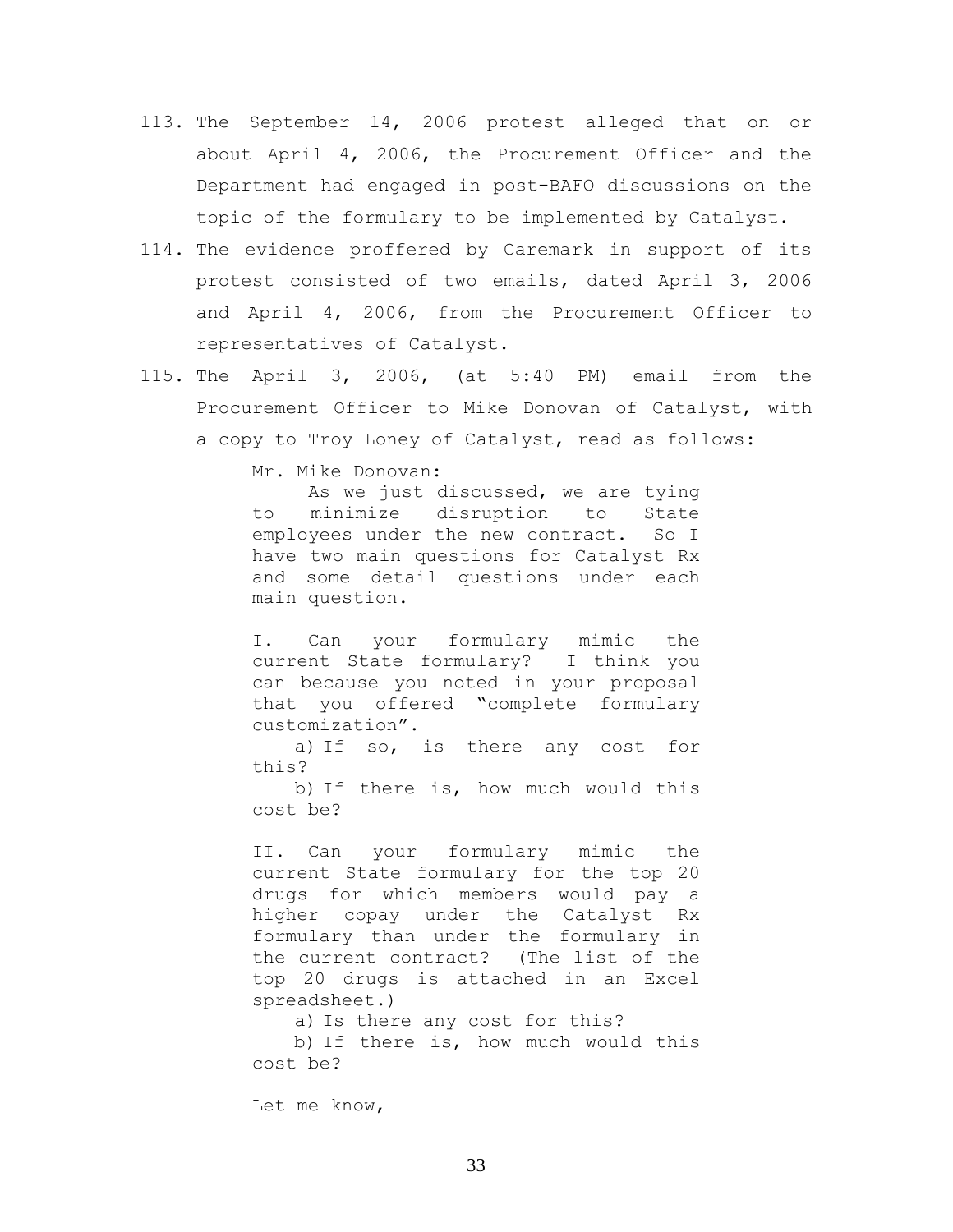Ed Bannat Procurement Officer

Appellant's Exhibit 101.

- 116. The April 3, 2006, email included an attachment that was a one-page Excel spreadsheet, identified as: "State of Maryland, Formulary Analysis, Top 20 Disrupted Brand Drugs, Analysis Based on Caremark Paid Claims Data for July 1, 2005 - January 31, 2006." Appellant's Exhibit 101.
- 117. The April 4, 2006, (at 11:11 AM) email, from the Procurement Officer to Troy Loney of Catalyst, with a copy to Mike Donovan of Catalyst and Diane Bell of the Department, read as follows:

Mr. Troy Loney,

As we just discussed, disregard my question in my first email below on mimicking the whole current State formulary. Also, restate my  $2^{nd}$  below question on the top 20 drugs to: "How much would it cost (on a per month basis) if we delayed implementation of the Catalyst list for the top 20 drugs?"

Also, as we discussed, the evaluation ranking sheet is attached.

Also, I found out that the data on the top 20 drug list is, as stated, for the July 1, 2005 – January 31, 2006 period.

Ed Bannat Procurement Officer

Appellant's Exhibit 102.

118. The "evaluation ranking sheet" that was attached to the April 4, 2006, email was a onepage chart listing the nine offerors for this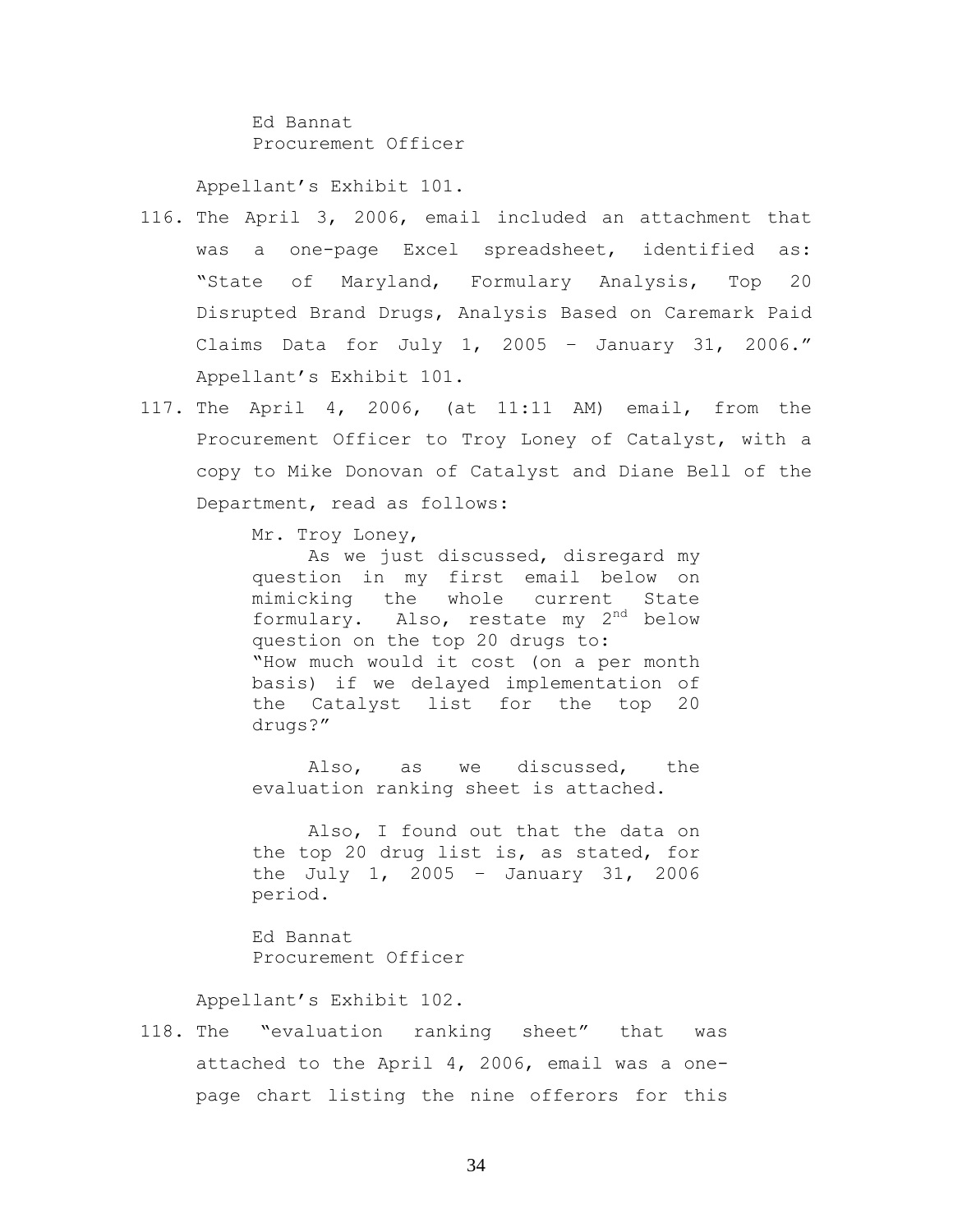procurement, with their technical ranking, proposed total cost, financial ranking and overall ranking, entitled: "Pharmacy RFP # F10R6200071 Evaluation Ranking." Appellant's Exhibit 102.

- 119. In addition, the April 4, 2006 email included, as text and not an attachment, the April 3, 2006 email text detailed in Appellant's Exhibit 101. Appellant's Exhibit 102.
- 120. The April 3, 2006 and April 4, 2006, emails, on their face, illustrate that the Procurement Officer and representatives of Catalyst had also discussed, in other conversations, the topics identified in the emails shortly before the April 3, 2006 and April 4, 2006 emails were sent by the Procurement Officer. Appellant's Exhibits 101 and 102.
- 121. Caremark's counsel admitted, during testimony on the Hearing held concerning this appeal, that he understood that the April 3, 2006 and April 4, 2006 emails referred to recent, post-BAFO communications between Catalyst and DBM.
- 122. Caremark's counsel viewed the April 4, 2006 email as evidence that the Procurement Officer "engaged in discussions with Catalyst, in violation of COMAR 21.05.03.03D(1)."
- 123. Caremark's counsel received the April 3, 2006 and April 4, 2006 emails on August 23, 2006 as part of discovery production in MSBCA 2544 and 2548.
- 124. By way of a four-page letter dated August 28, 2006, Caremark raised numerous issues with the Department concerning what Caremark considered to be incomplete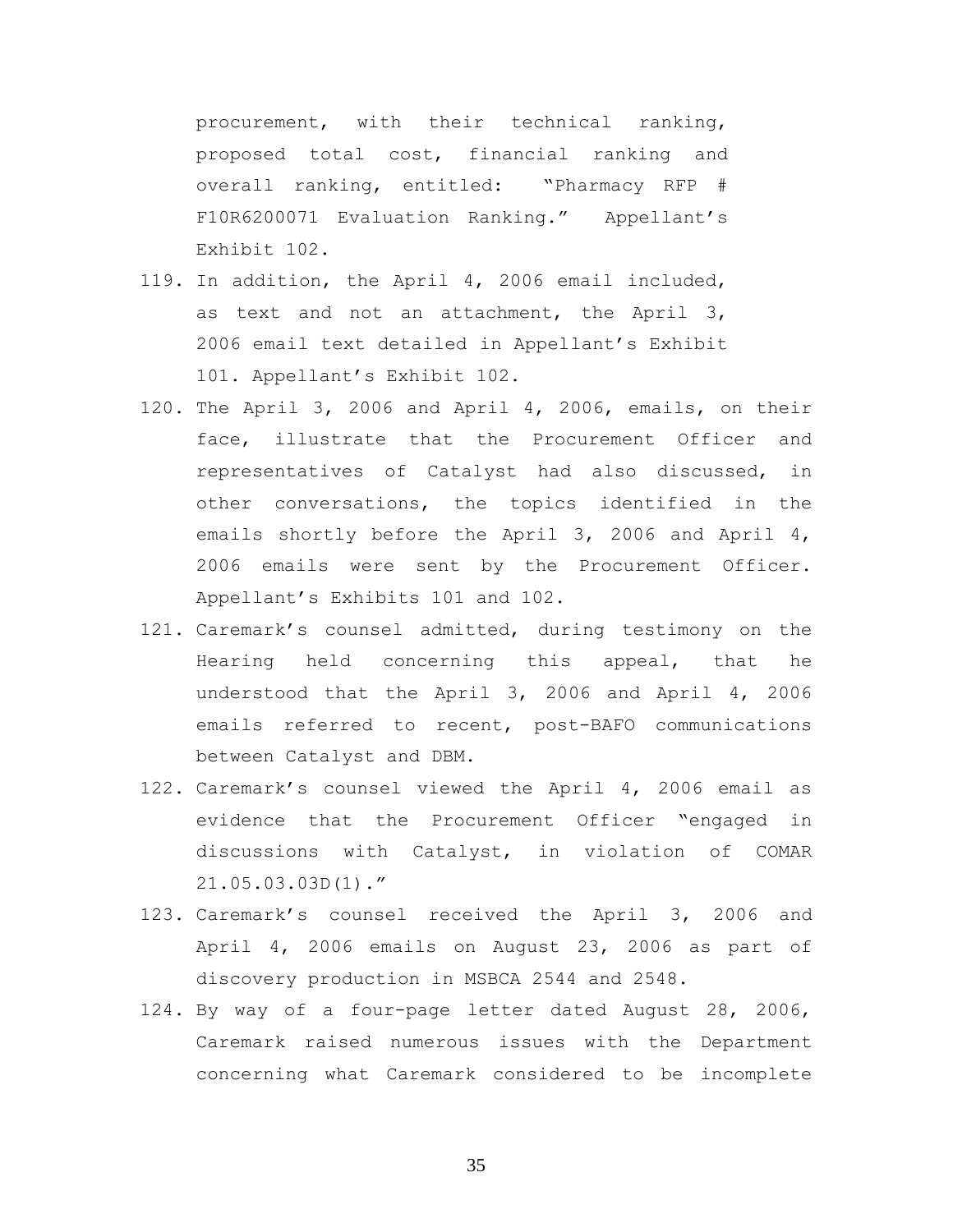production of documents by the Department. Caremark's Opposition to Catalyst's Motion to Dismiss Exhibit 16.

- 125. Caremark's August 28, 2006 letter did not mention the April 3, 2006 and/or April 4, 2006 emails, or request any responses which may have existed to those emails.
- 126. Between August 23, 2006 and September 4, 2006, Caremark did not ask the Department whether there had been any response from Catalyst to the April 3, 2006 and/or April 4, 2006 emails from the Procurement Officer.
- 127. The Department and the Procurement Officer did not do anything to mislead Caremark regarding the contents of the April 3, 2006 and/or April 4, 2006 emails or the facts regarding the exchanges between Catalyst and the Procurement Officer evidenced by the April 3, 2006 and/or April 4, 2006 emails.
- 128. Caremark knew, or should have known, on August 23, 2006 the facts on which it based its September 14, 2006 protest alleging improper post- BAFO discussions between the Department and Catalyst.
- 129. Caremark knew, or should have known, on August 23, 2006 the facts on which it based its September 14, 2006 protest alleging improper disclosure of Caremark proprietary data.
- 130. Caremark filed the protest that is at issue in MSBCA 2565 on September 14, 2006. Caremark's Opposition to Catalyst's Motion to Dismiss Exhibit 22.
- 131. Caremark knew, or should have known, the grounds for the protest (MSBCA 2565) on August 23, 2006 and was required to have filed its protest on or before August 30, 2006.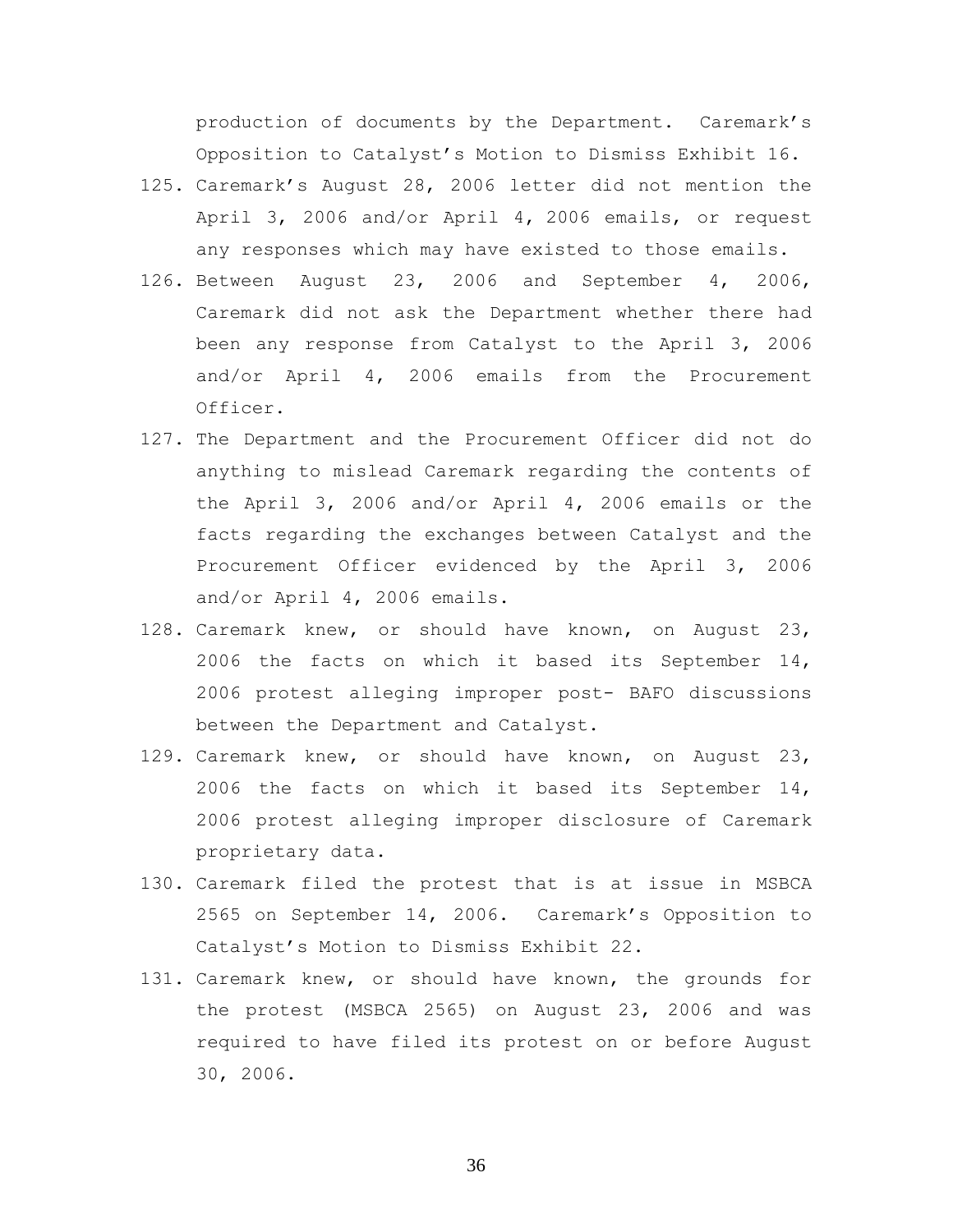- 132. Caremark's protest (MSBCA 2565) was untimely under COMAR 21.10.02.03.B because it was filed more than seven days after the basis for the protest was known, or should have been known.
- 133. The Department properly dismissed the protest as untimely.
- 134. All nine offerors, including Catalyst and Caremark, submitted BAFO's to the State on February 2, 2006.
- 135. After receipt and evaluation of the nine BAFO's, the evaluation committee and the Procurement Officer determined that the proposal of Catalyst offered the best value to the State and that Catalyst should be recommended for award.
- 136. On February 17, 2006, the Procurement Officer advised the Department Secretary that the evaluation team recommended Catalyst as the awardee for the subject procurement and that he concurred with the recommendation.
- 137. The Secretary of the Department accepted and adopted that recommendation.
- 138. Subsequent to the Secretary's approval of the Procurement Officer's recommendation for award to Catalyst, the Department requested that Catalyst execute the Pharmacy Benefits Purchasing Pool Management And Pharmacy Benefits Administration Services Contract ("PBM Contract").
- 139. By way of a facsimile dated March 17, 2006, Catalyst transmitted to the Department the PBM Contract bearing the signature of Catalyst's Chief Financial Officer, Michael P. Donovan, and the date March 16, 2006.
- 140. In the PBM Contract, Catalyst committed to perform in accordance with its technical and financial proposals.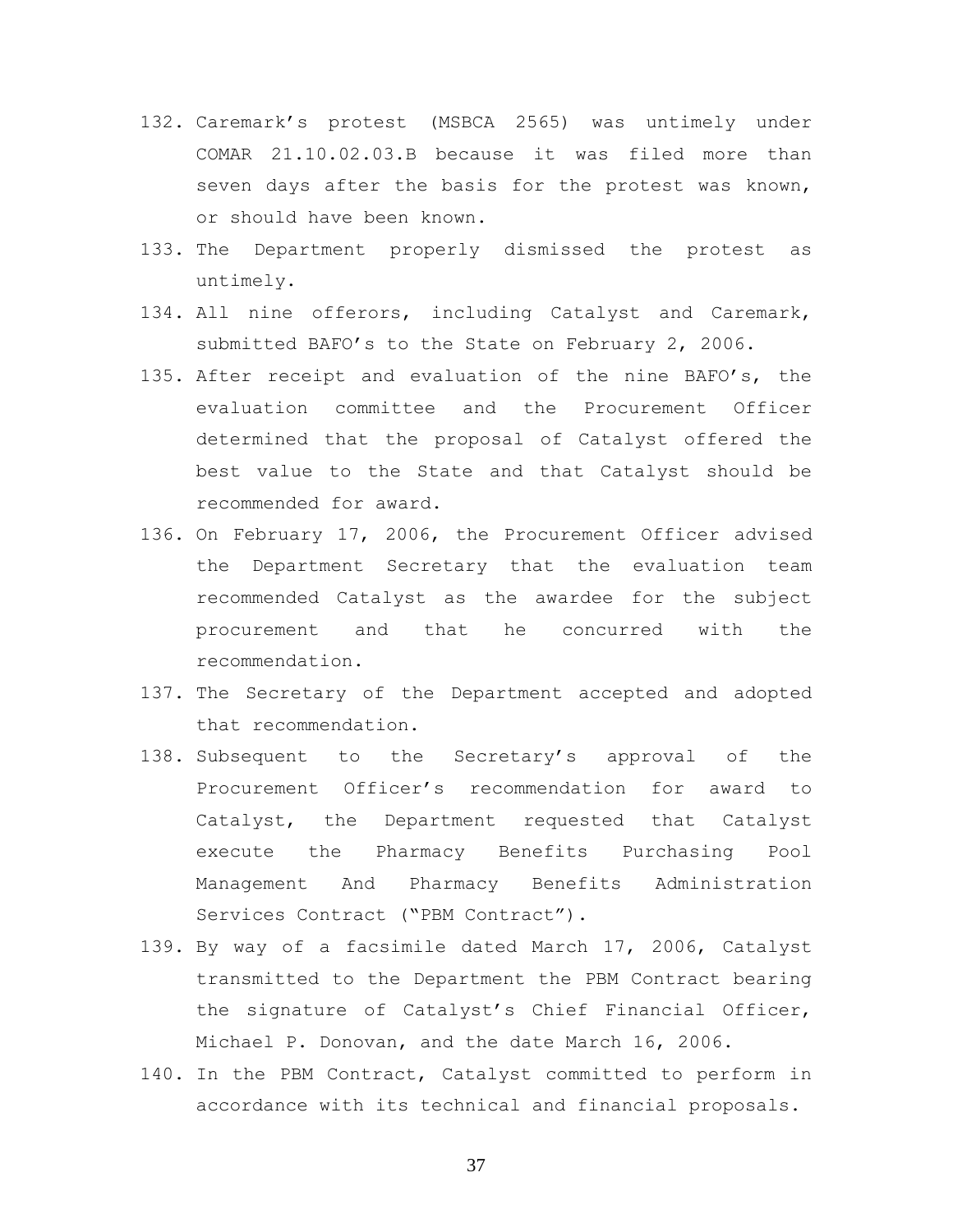- 141. On March 17, 2006, Catalyst also forwarded to the Department a copy and original of a Performance Bond, in the amount of \$1 million, executed on March 17, 2006 guaranteeing various aspects of its performance.
- 142. The Department has not, as of today's date, executed the Contract.
- 143. The Department sought Board of Public Works approval of the recommendation to award the contract to Catalyst but withdrew the request for approval as a result of Caremark's first protest filed March 27, 2006.
- 144. The Contract documents to be approved by the BPW and that will be resubmitted to the BPW are those documents signed by Catalyst in March, 2006.
- 145. The Contract incorporates the Catalyst technical proposal and the Catalyst financial proposal.
- 146. The Catalyst technical proposal incorporated into the Contract does not include any correspondence, communications or documents dated after February 27, 2006.
- 147. The Catalyst financial proposal incorporated into the Contract does not include any correspondence, communications or documents submitted after February 2, 2006.
- 148. The Procurement Officer was asked, based on a request from the Department Secretary, to find out the cost of a delay in implementing Catalyst's formulary.
- 149. The Secretary indicated that delayed implementation of the Catalyst formulary likely would not occur if it would result in an increase in price.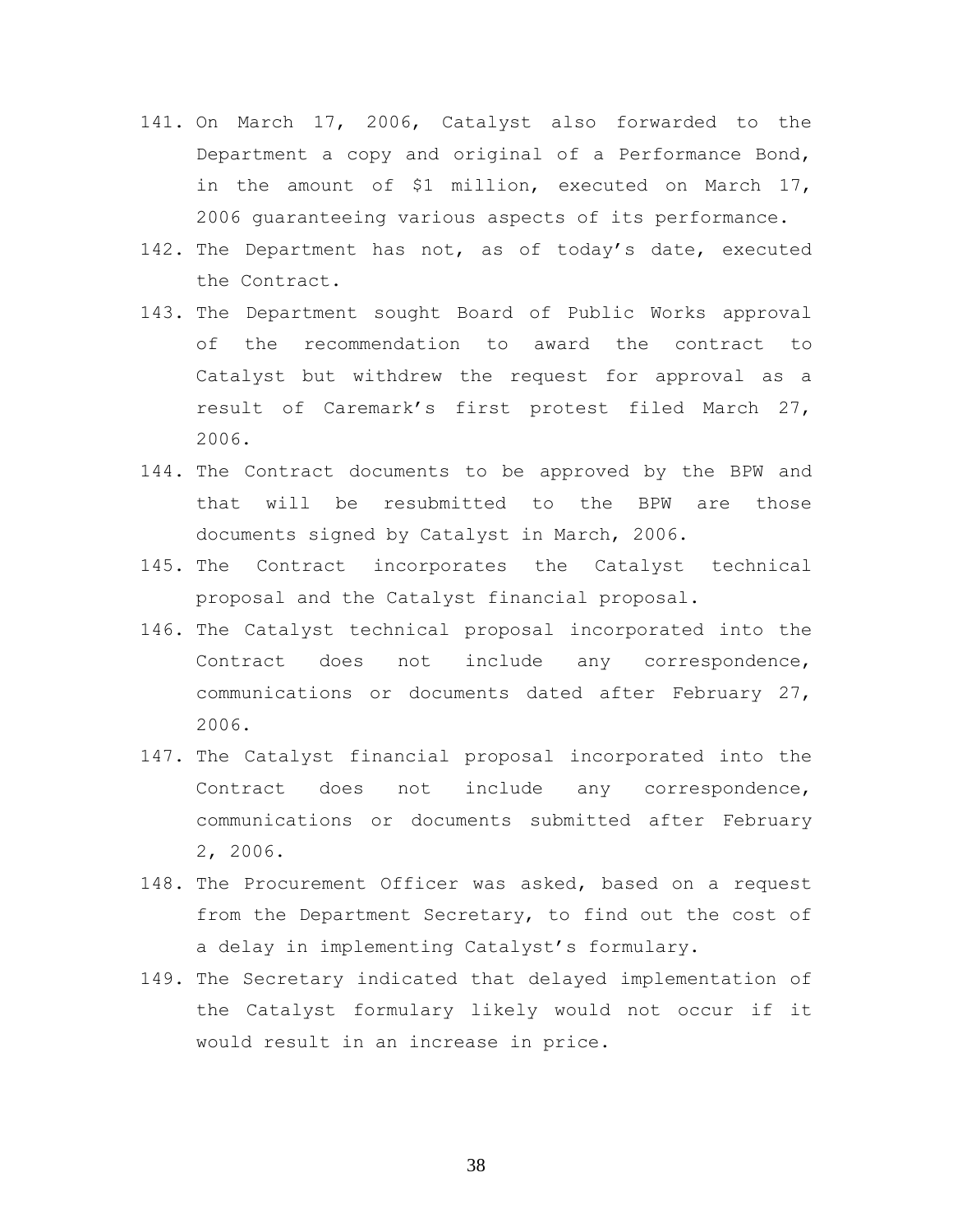- 150. Catalyst offered formulary customization as part of its technical proposal describing the services it offered to provide during the Contract term.
- 151. Neither the April 3, 2006 nor the April 4, 2006 email asked Catalyst to change the Catalyst formulary.
- 152. Neither the April 3, 2006 nor the April 4, 2006 email directed Catalyst to change the Catalyst formulary.
- 153. By email dated April 10, 2006, Catalyst answered the question asked by the Department in the April 4, 2006 email.
- 154. After Catalyst submitted its April 10, 2006 email responding to the April 4, 2006 email the information provided by Catalyst was provided to the Department Secretary. No further steps were taken by the Procurement Officer regarding the requested and received information.
- 155. The Procurement Officer did not have any communications with Catalyst on the topic of the April 3, 2006 and April 4, 2006 emails after April 11, 2006.
- 156. No change orders, modifications, or amendments were prepared as a result of the communication between the Procurement Officer and Catalyst in April, 2006 to alter the Contract as signed by Catalyst.
- 157. After the submission of its BAFO, Catalyst did not change its technical or financial proposals.
- 158. Catalyst did not use any of the information from the April 3, 2006 or the April 4, 2006 emails in submitting its technical proposal, financial proposal, or BAFO.
- 159. The Procurement Officer's decision to recommend award to Catalyst was not changed or influenced by the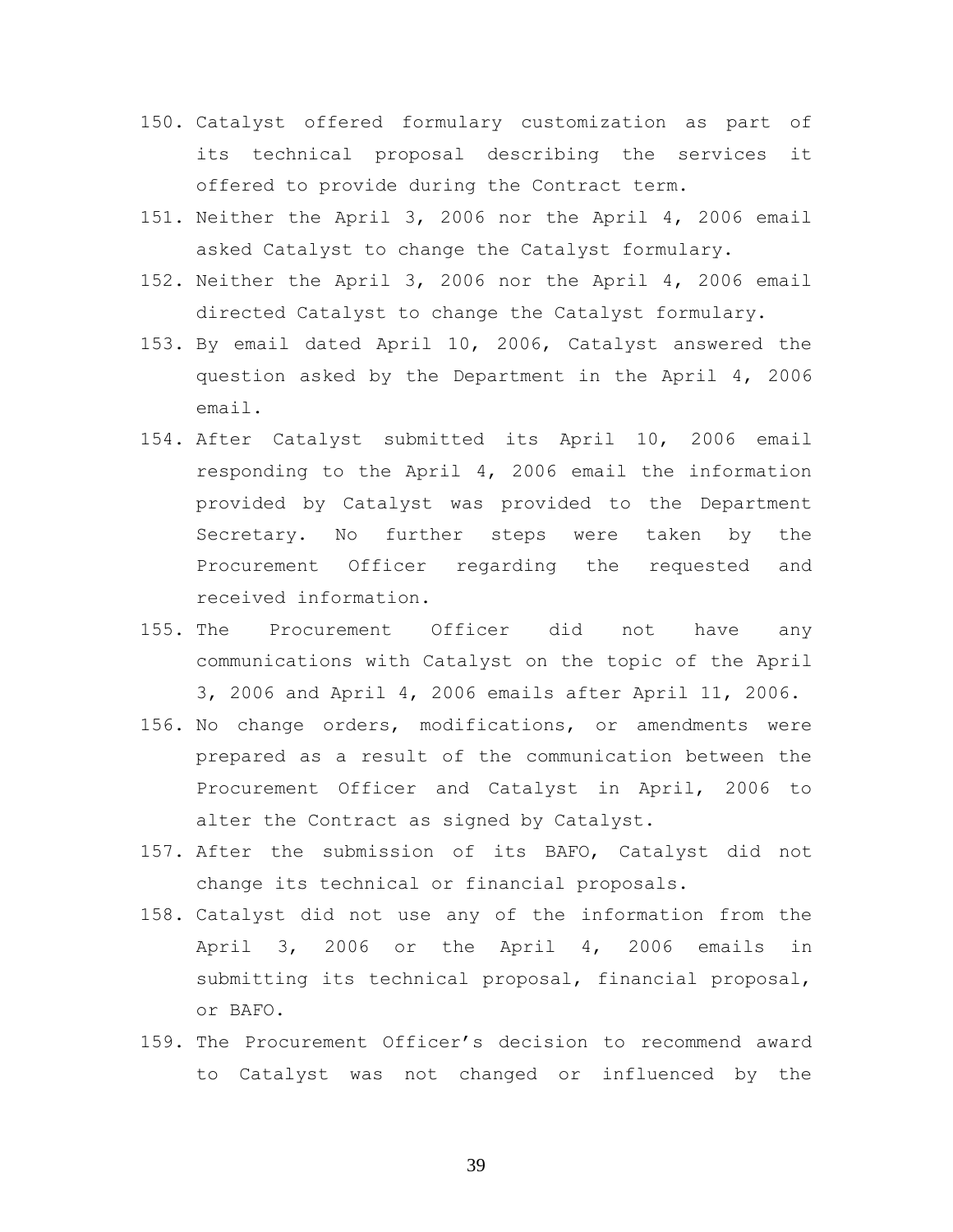exchanges between the Procurement Officer and Catalyst that occurred in April, 2006.

- 160. The proposed contract between Catalyst and the State of Maryland was not changed or altered by the exchanges between the Procurement Officer and Catalyst that occurred in April, 2006.
- 161. The Contract signed by Catalyst in March, 2006 is the contract to be presented to the BPW for approval should the Department prevail in appeals MSBCA 2544, 2548, and 2565.
- 162. The Procurement Officer and evaluation committee found that Caremark's proposal represented "no formulary disruption" to the State.
- 163. The RFP did not require any specific formulary or the placement of any specific drugs on the formulary proposed by offerors. *See* Joint Exhibit 8 (from appeals MSBCA 2544 and 2548).
- 164. The evaluation criteria in the RFP did not call for evaluating the cost of formulary disruption as a separate technical or financial criterion. Id.
- 165. At no time before it submitted its BAFO did Caremark ever protest the evaluation criteria in the RFP or the formula in the RFP for evaluating financial or technical proposals.
- 166. In evaluating the financial proposals of Caremark and Catalyst, the Department followed the evaluation criteria contained within the RFP.
- 167. On or about April 13, 2006, the Department and Caremark entered into a Fourth Modification to Pharmacy Benefits Management Services Contract (Fourth Modification).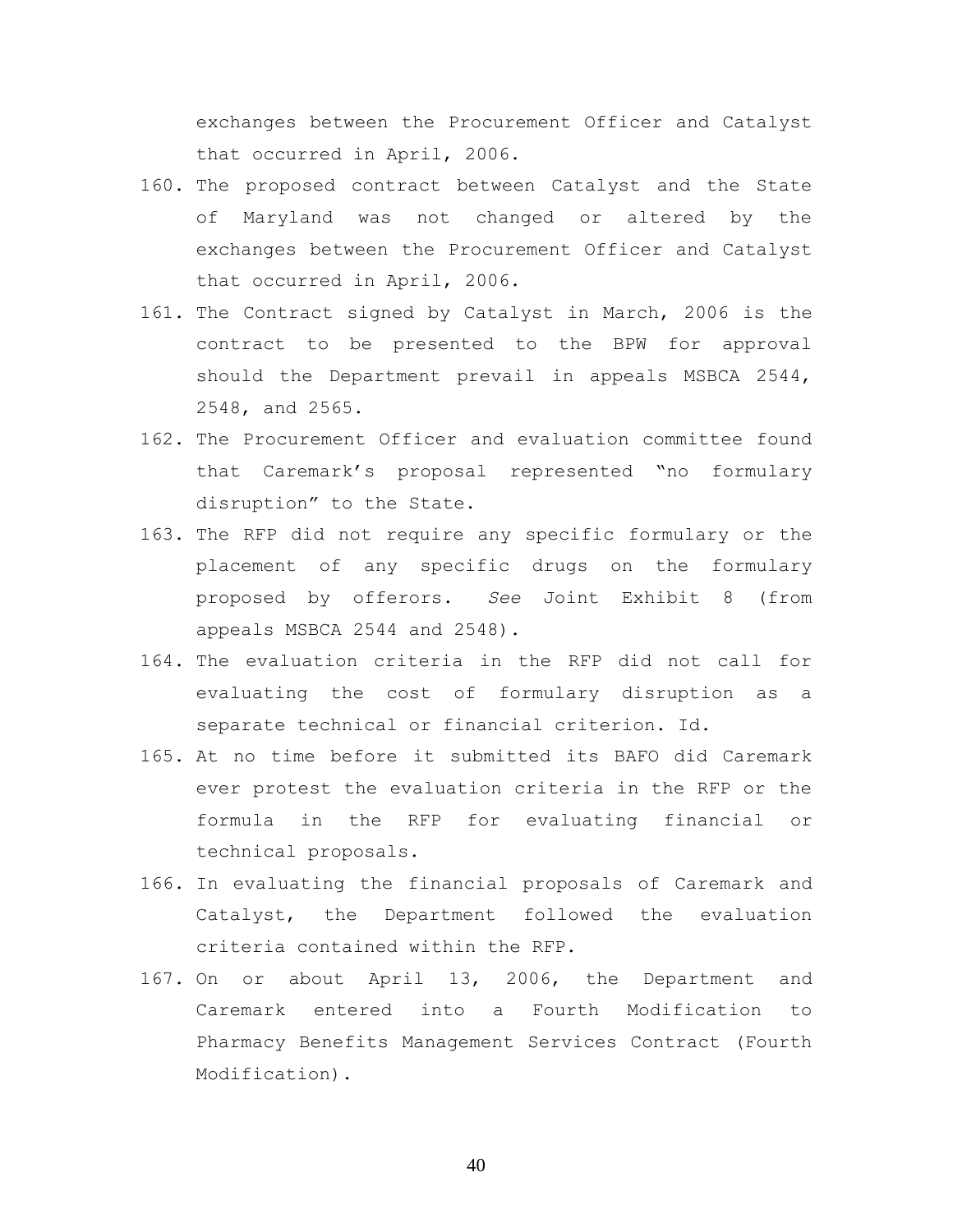- 168. The Fourth Modification was requested "to extend the contract term by six months to allow time to resolve" Caremark's protests against the award of the new contract for the Pharmacy Benefits Manager (PBM) services.
- 169. The Fourth Modification provided for payments to Caremark of approximately \$160 million for providing the same services (with certain exceptions and differences) as those that were solicited by the procurement that is the subject of Caremark's appeals.
- 170. The Fourth Modification called for Caremark to provide services consistent with Caremark's November 29, 2005 technical proposal, "including all attachments, addendums, clarifications, and subsequent correspondence submitted by [Caremark] through February 2, 2006" and be paid on the terms of Caremark's February 2, 2006 financial proposal, both of which were submitted in response to the RFP that is the subject of this protest.
- 171. The Department and Caremark, during implementation of the Fourth Modification, discussed the placement of certain drugs on the formulary offered by Caremark's technical proposal.
- 172. On or about December 20, 2006, the Department and Caremark entered into a Fifth Modification to Pharmacy Benefits Management Services Contract (Fifth Modification).
- 173. The Fifth Modification was requested "to extend the contract term by another six months to allow time to resolve" Caremark's protests against the award of the new contract for the PBM services.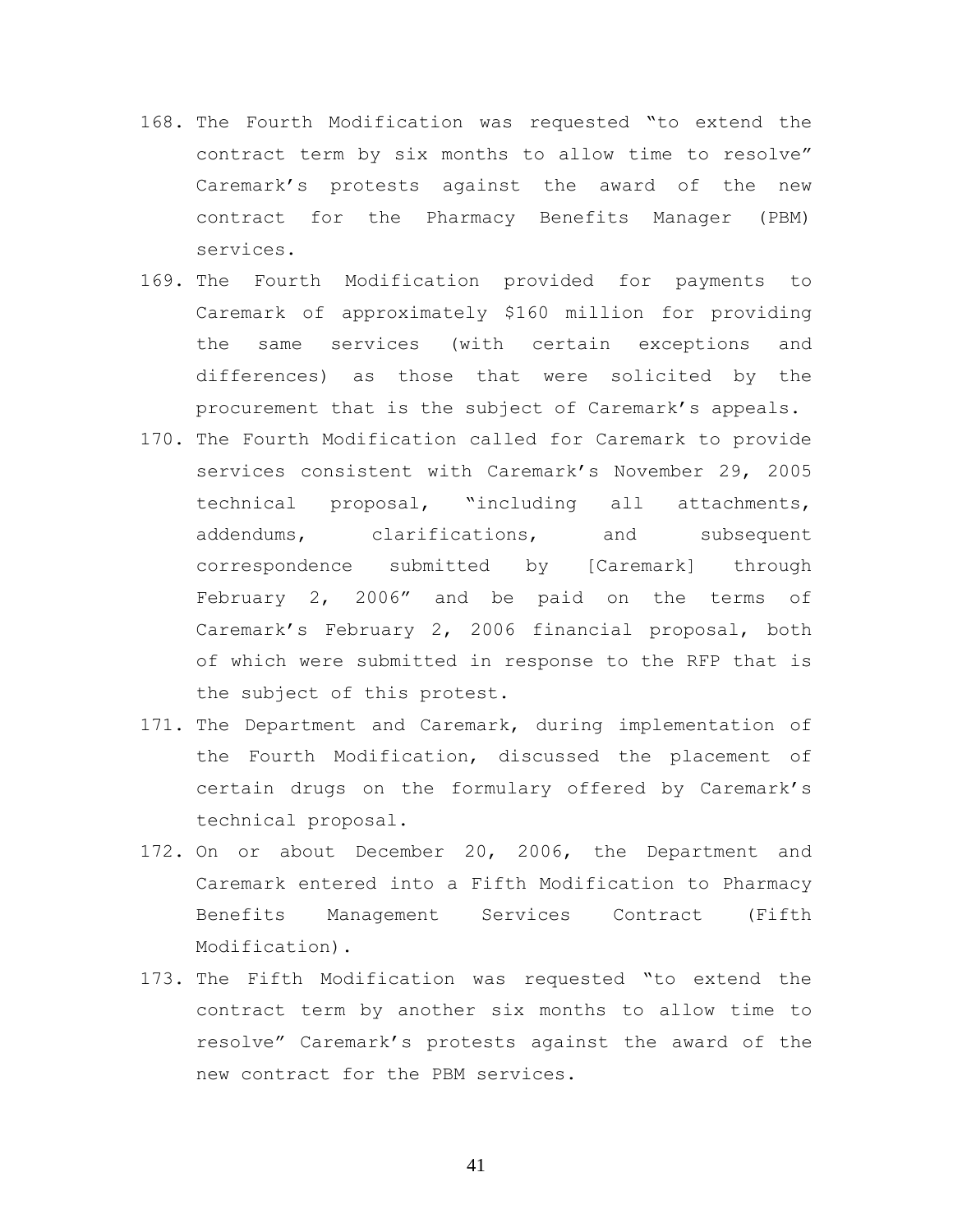- 174. The Fifth Modification provided for payments to Caremark of approximately \$160 million for providing the same services (with certain exceptions and differences) as those that were solicited by the procurement that is the subject of Caremark's appeals.
- 175. Both the Fourth and Fifth Modifications continued implementation of the State's formulary. In the Fourth and Fifth Modifications, Caremark did not reduce the price that it charged to the Department for continuing (or "mimicking") the State's current formulary.
- 176. Any of the approximately 70 million members of all the plans administered by Caremark can access detailed information about the formulary used for that member's plan.
- 177. Any of the approximately 99,500 members of the Maryland State plan administered by Caremark can access the formulary placement of any drug on the formulary used by Caremark in administering the plan.
- 178. Caremark filed a Notice of Appeal with the Board on October 16, 2006 regarding the September 14, 2006 protest. This is Appeal MSBCA 2565.
- 179. The Department filed a Motion to Dismiss or, in the alternative, for Summary Disposition on October 26, 2006.
- 180. Catalyst filed a Motion to Dismiss for Lack of Jurisdiction and, in the Alternative, for Summary Decision on January 2, 2007.
- 181. Both the Department's and Catalyst's Motion were held by the Board for final decision until the hearing on MSBCA 2565 was held.
- 182. MSBCA 2565 was heard by the Board on January 25 and 26, 2007.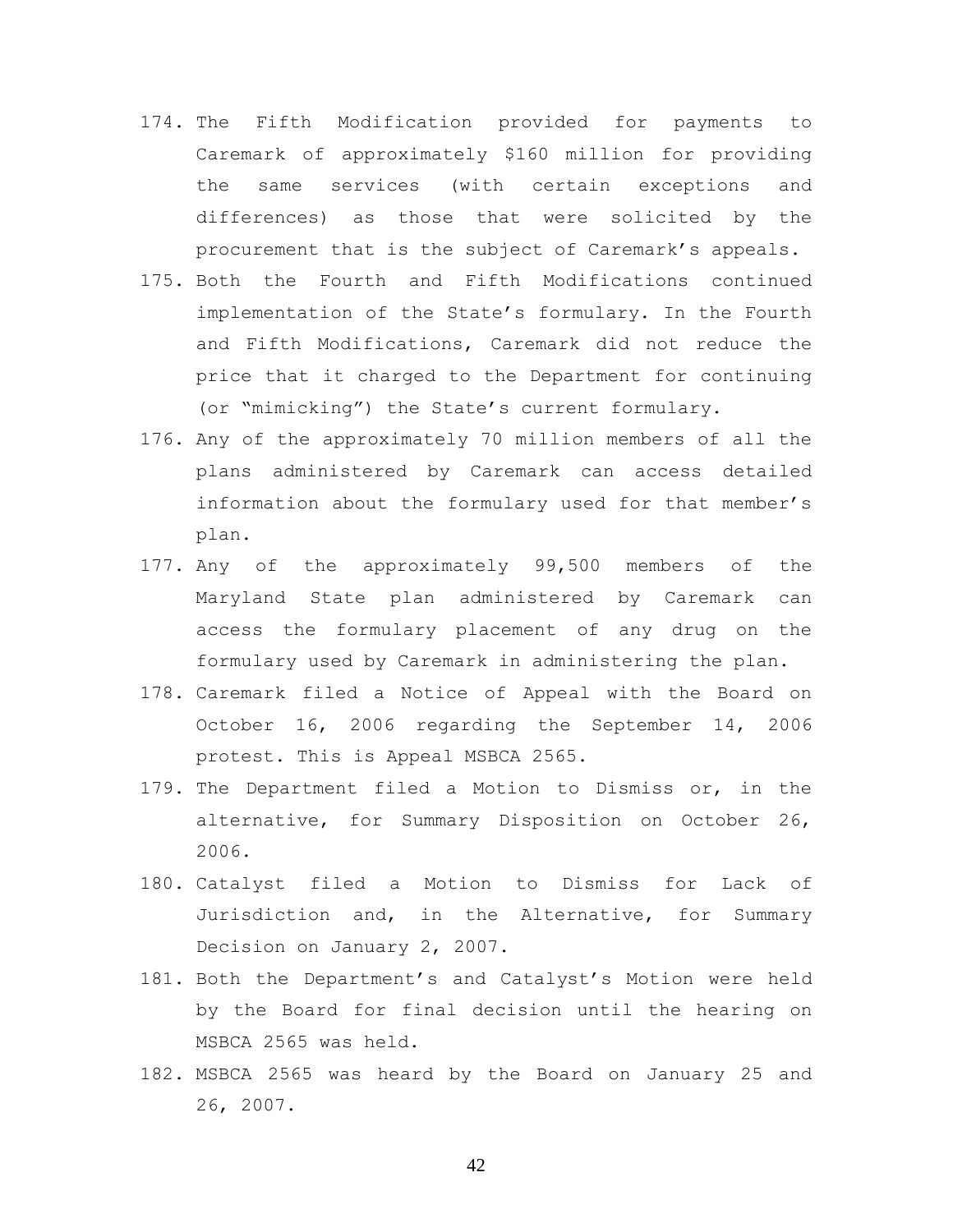# 183. MSBCA 2544 and 2548 were consolidated by the Board with MSBCA 2565 for purposes of rendering a decision on all of Caremark's appeals in one action.

## **DECISION MSBCA 2544 and 2548 Motion for Summary Disposition**

Appellant Caremark has filed a Motion for Summary Disposition, arguing that "Catalyst is not eligible for contract award."

Caremark points out that the RFP established a 120-day period of time during which offers were irrevocable. This 120-day period began to run on the closing date for the submission of BAFO's – February 2, 2006. According to Caremark, that 120-day period ran until June 2, 2006, during which time neither Caremark nor Catalyst could lawfully revoke their offers to the Department under the RFP.

Caremark argues that Catalyst did not extend the period of irrevocability of its offer prior to the expiration of the 120-day period and that Catalyst was free on June 3, 2006 to withdraw its offer (and remains so to the present day).

Caremark claims that Catalyst has, therefore, obtained an "unfair competitive advantage". By failing to extend its offer during the 120-day period, Catalyst can now withdraw its offer "at any time". Catalyst is, Caremark argues, illegible for award of the contract.

The Board disagrees with Caremark – finding as a matter of fact and of law that Catalyst is not ineligible for award of this contract - and denies the Motion for Summary Disposition for the reasons that follow.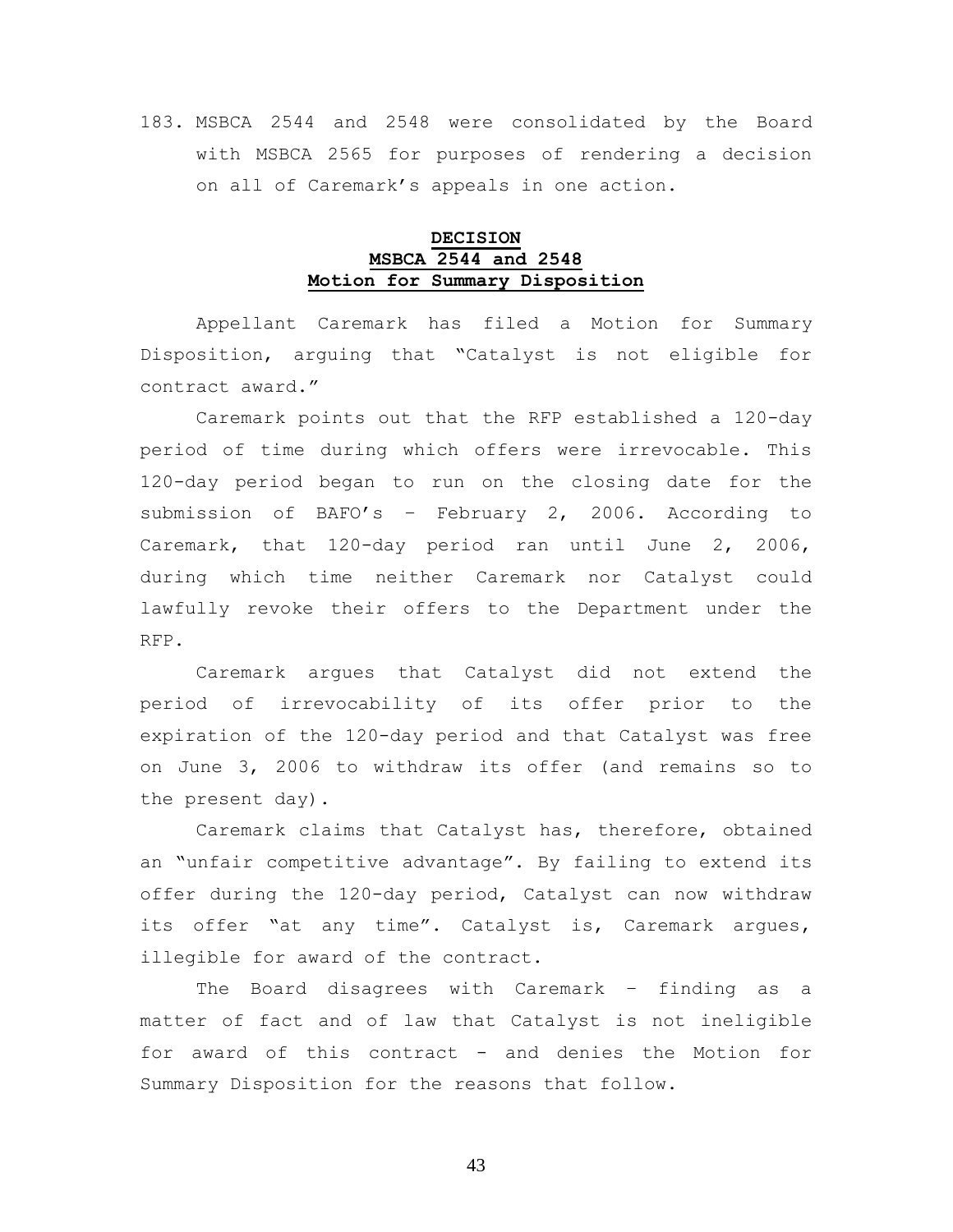Catalyst has clearly not abandoned its offer, or in any way indicated that it wishes to withdraw its offer. Catalyst has, rather, taken a number of steps that evidence its clear intent to be bound to its BAFO offer and enter into this contract with the State of Maryland.

Prior to the expiration of the 120-day period of irrevocability mandated by the RFP, Catalyst took several affirmative steps indicating that its acceptance of the contract remained in effect. These steps included: 1) the prompt submission of a signed contract to the Department at the request of the Procurement Officer; 2) the prompt submission of a signed contract affidavit to the State upon the request of the Procurement Officer; 3) the obtaining and submission to the Procurement Officer of a \$1 million performance bond; and, 4) active and ongoing participation in the protest and appeal process.

The United States Comptroller General has held that an interested party is not required to extend its offer through the pendency of a protest because the party's active participation in a bid protest tolls that period until the protest is resolved. *See*, *e.g.*, Mission Van & Storage Co., Inc. and MAPAC, Inc., a Joint Venture, 53 Comp.Gen. 775 (1974), 74-1 CPD ¶195; Consultants, Ltd., 2001 CPD ¶92, B-286688.2 (May 16, 2001). Significantly, active participation in a bid protest permits the revival and acceptance of even expired offers. *See*, *e.g.*, S. J. Groves & Sons Co., 82-2 CPD ¶423, B-207172 (Nov. 9, 1982); Pride Mobility Products Corporation, 2005 CPD ¶72, B-292822.5 (Dec. 6, 1999).

Catalyst's proposal has never lapsed. Catalyst has never revoked its proposal, or indicated in any fashion any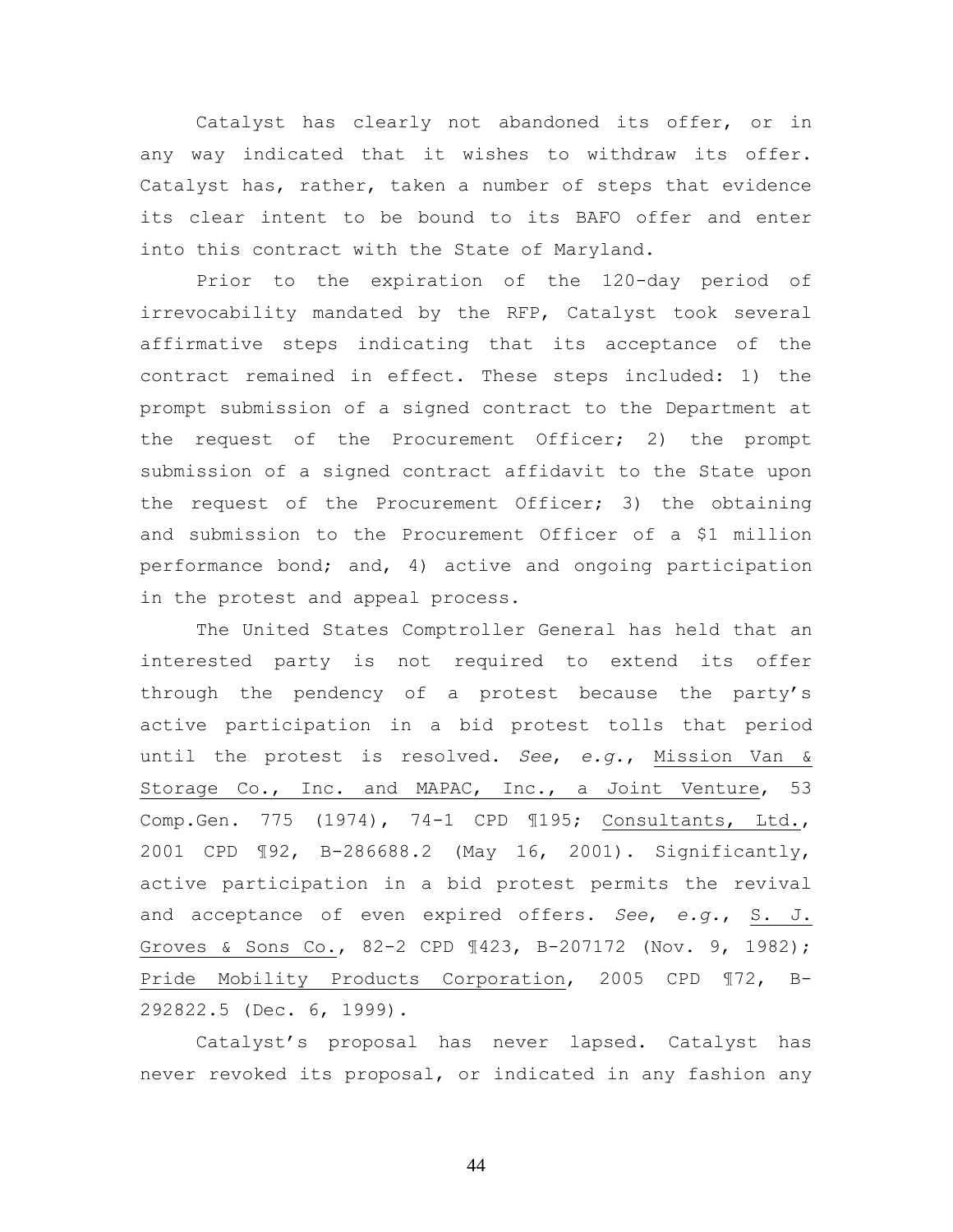desire to revoke its proposal. Catalyst's proposal remains viable and open up to the present day.

There is no evidence that Catalyst has ever sought to obtain a competitive advantage by offering a shorter acceptance period than any of the other offerors, or by withdrawing, or threatening to withdraw, its proposal.

Catalyst fully complied with the terms of the RFP and with all requests made by the Procurement Officer indicating acceptance of, and an intent to be bound by, this contract. There is no evidence that Catalyst has ever refused a request by the Procurement Officer to extend the period of irrevocability.

The RFP-mandated period for irrevocability for all offerors, Catalyst and Caremark included, did end during Caremark's protests and appeals of the award of this contract. Like Caremark, however, Catalyst's involvement in these protests and appeals extends that period.

To find, as Caremark's suggests, that Caremark is a proper party to these proceedings as the protestor and eligible for contract award but that Catalyst is not a proper party to these proceedings, is not an interested party and is not eligible for contract award simply makes no sense whatsoever. Such a finding would be completely unfair to Catalyst. Such a finding would also do clear harm to the integrity and efficiency of the procurement system in Maryland as well.

An illustrative case is Mission Van & Storage Co., Inc. and MAPAC, Inc., a Joint Venture, *supra*. In that case, the protestor argued that the low bidder's expired offer could not be accepted where it had expired during the pendency of the protest. The Comptroller General denied the protest and held that the expired offer could be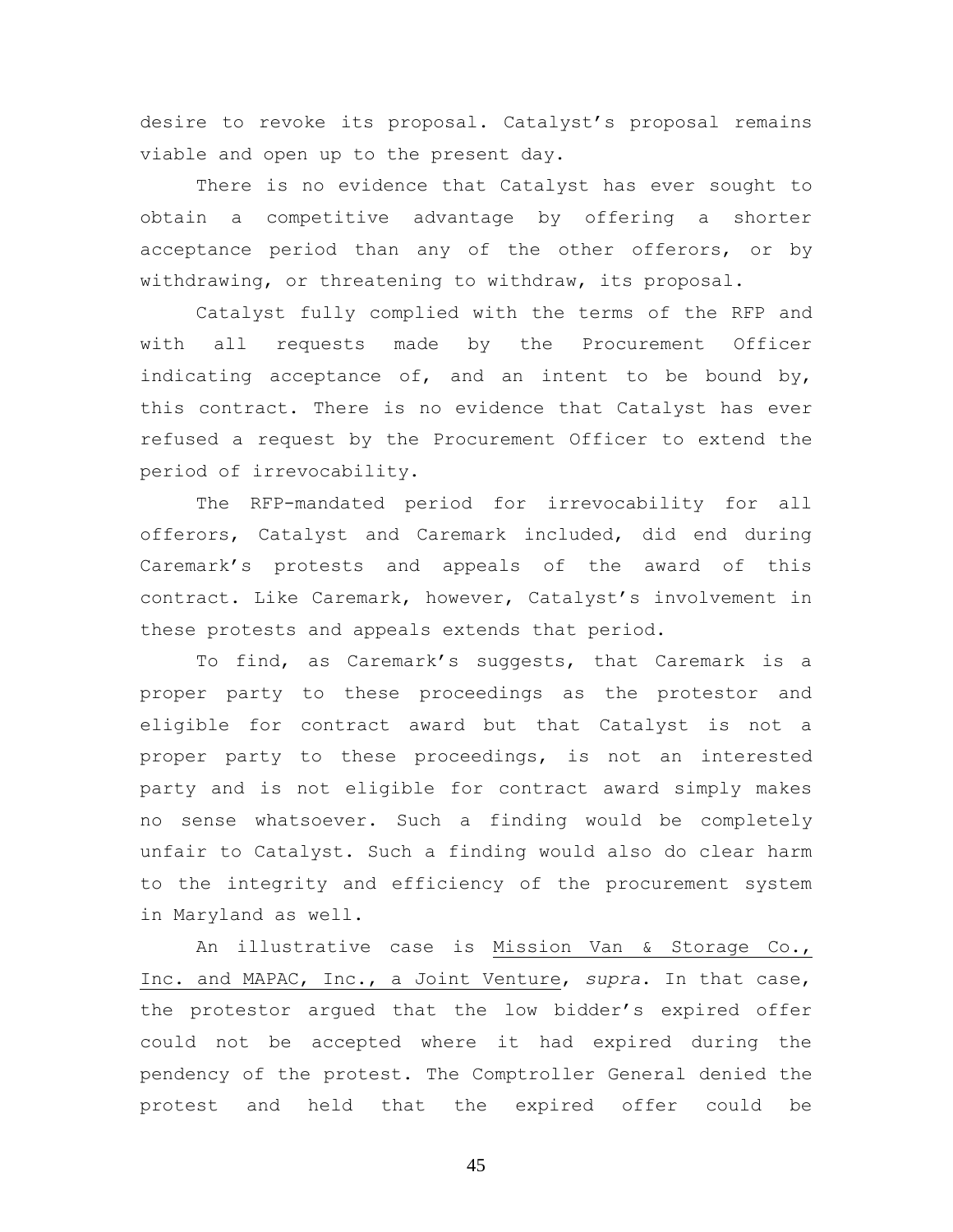reinstated. The Comptroller General found that the integrity of the bidding system was not compromised where the low bidder offered to hold its bid open for the minimum acceptance period required by the IFB and did not seek to gain a competitive advantage by offering a shorter acceptance period. The low bidder was also found to have shown its intent to hold open its bid by its active participation in the bid protest. The bid acceptance period was, therefore, found to be tolled during the pendency of the protest.

In a similar fashion, Catalyst's proposal also met the RFP mandated requirement for a minimum irrevocable proposal acceptance period. Catalyst's offer was, by operation of the RFP, irrevocable for 120 days after the submission of its BAFO. Catalyst has similarly actively participated in these protests and appeals. Catalyst has complied with all of the Procurement Officer's requests regarding the award of this contract, including signing the proposed contract, executing and submitting a Contract Affidavit, and obtaining and submitting a performance bound.

There is no evidence whatsoever that Catalyst does not intend to be bound to the terms of its BAFO and the contract.

Caremark's reliance on Kinsley Construction, Inc., MSBCA 2384 and 2399, 6 MSBCA ¶546 (2004), is misplaced. In that decision, the Board was clear that the mere passage of a date by which an offer may become revocable is not sufficient cause to find that an offer has been revoked or that an offeror is no longer an interested party eligible for contract award.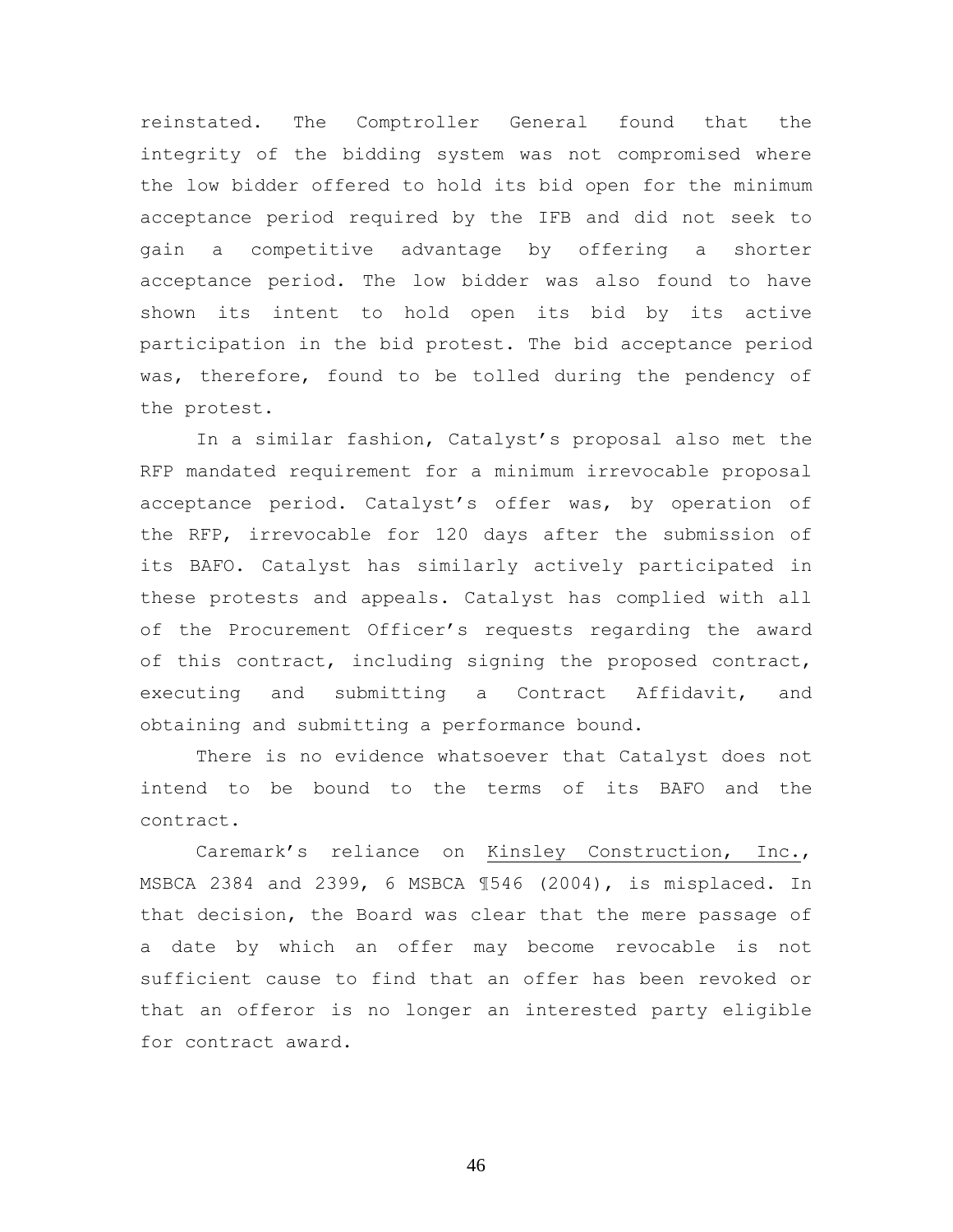The Board noted that COMAR 21.05.02.19A provides that for 90 days after the opening of bids, bid prices are irrevocable. *Id.* at p.3. This section does not, however,

> . . .provide that bids are deemed to be withdrawn if they are not accepted within the 90 day period. It simply says that they are "irrevocable" during the that time.

#### *Id.*

The Board also found that although COMAR 21.05.02.19B permits the Procurement Officer to request bidders to extend the time during which the State may accept their bids:

> COMAR 21.05.02.19B does not provide that bids are deemed to be withdrawn if the agency fails to request an extension. It simply says that the procurement officer 'may' make such a request. Although the State potentially leaves itself at risk when it fails to do so, the risk is merely academic here since Appellant did not withdraw its bid.

### *Id.*

Thus, the bid and offer of the Appellant in Kinsley, like the bid and offer of Catalyst here, was not withdrawn simply because the State did not request an extension.

As the Board further found, the "real problem" regarding standing in Kinsley was not presented by COMAR 21.05.02.19; it was presented by the lapse of a required bid security.

Far from bolstering Caremark's case, Kinsley actually provides support for the proposition that Catalyst's bid, BAFO and offer to perform the contract remain very much in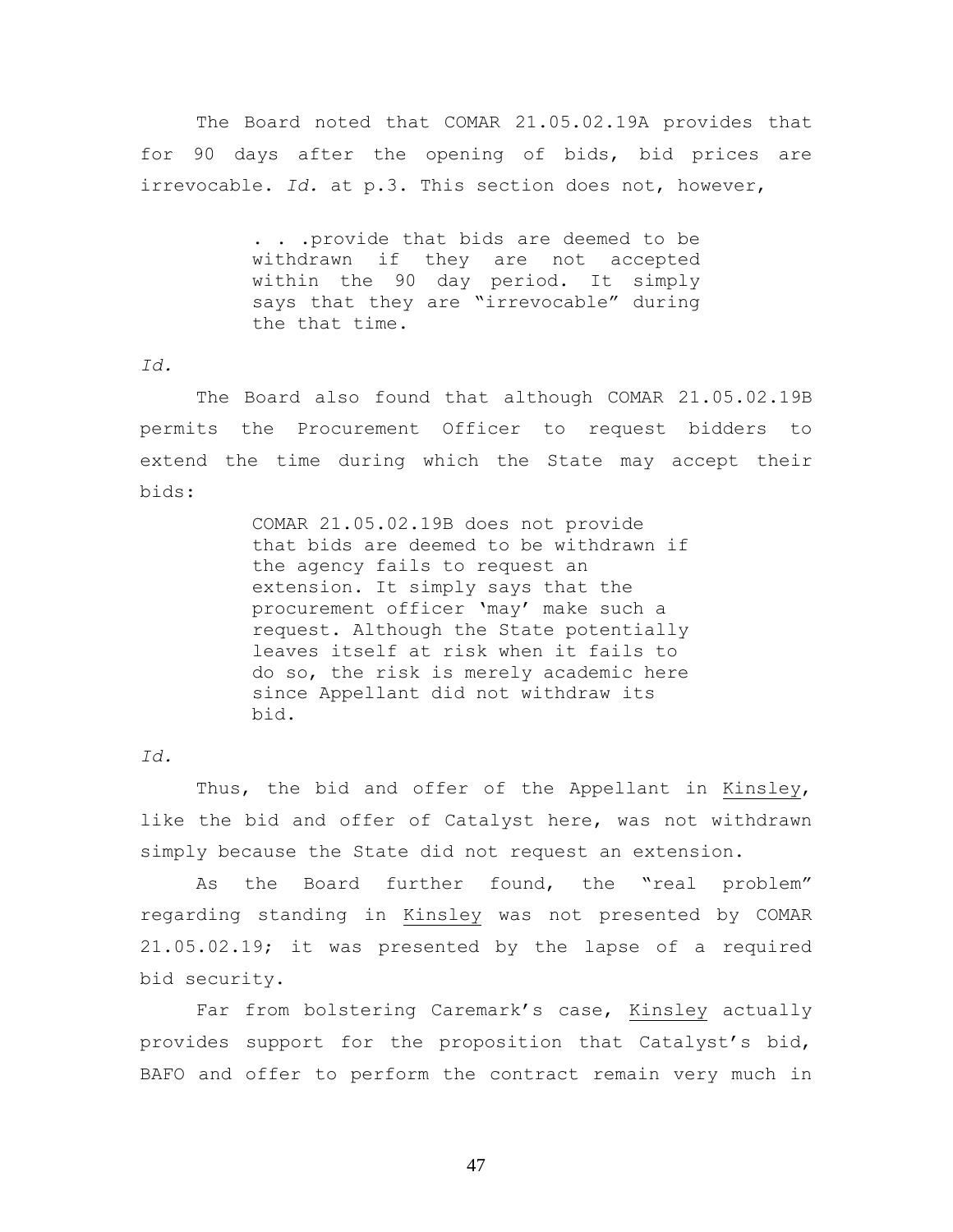force since Catalyst has not revoked its offer, although the period for which the offer was irrevocable has expired.

The other cases cited by Caremark are found to be not on point and unpersuasive.

The Board will, therefore, deny Caremark's Motion for Summary Disposition.

The reasons for this holding have been clearly discussed, but the Board also points out that a ruling such as Caremark suggests might well encourage potential protestors to file protests and appeals with little or no merit hoping that a delay, of the protestor's own making, will result in the awardee being found ineligible for award. Such a result would not be in the interests of fundamental fairness, of the Maryland State procurement system, or of the people of Maryland.

## **DECISION MSBCA 2544 and 2548 Respondent's Motion to Dismiss**

Respondent Department has filed a Motion to Dismiss these appeals based on Caremark's alleged failure to follow, and violation of, the Board's pre-hearing order regarding production of documents and Caremark's alleged failure to produce documents responsive to the Department's request. The Department requests that these appeals be dismissed or, in the alternative, that a lesser sanction be imposed on Caremark.

As COMAR 21.10.06.31 makes clear, the Board has broad discretion in ordering sanctions for failure to obey an order of the Board. The "Board may make whatever order in regard to the failure as it considers necessary to the just and expeditious conduct of the appeal." *Id.*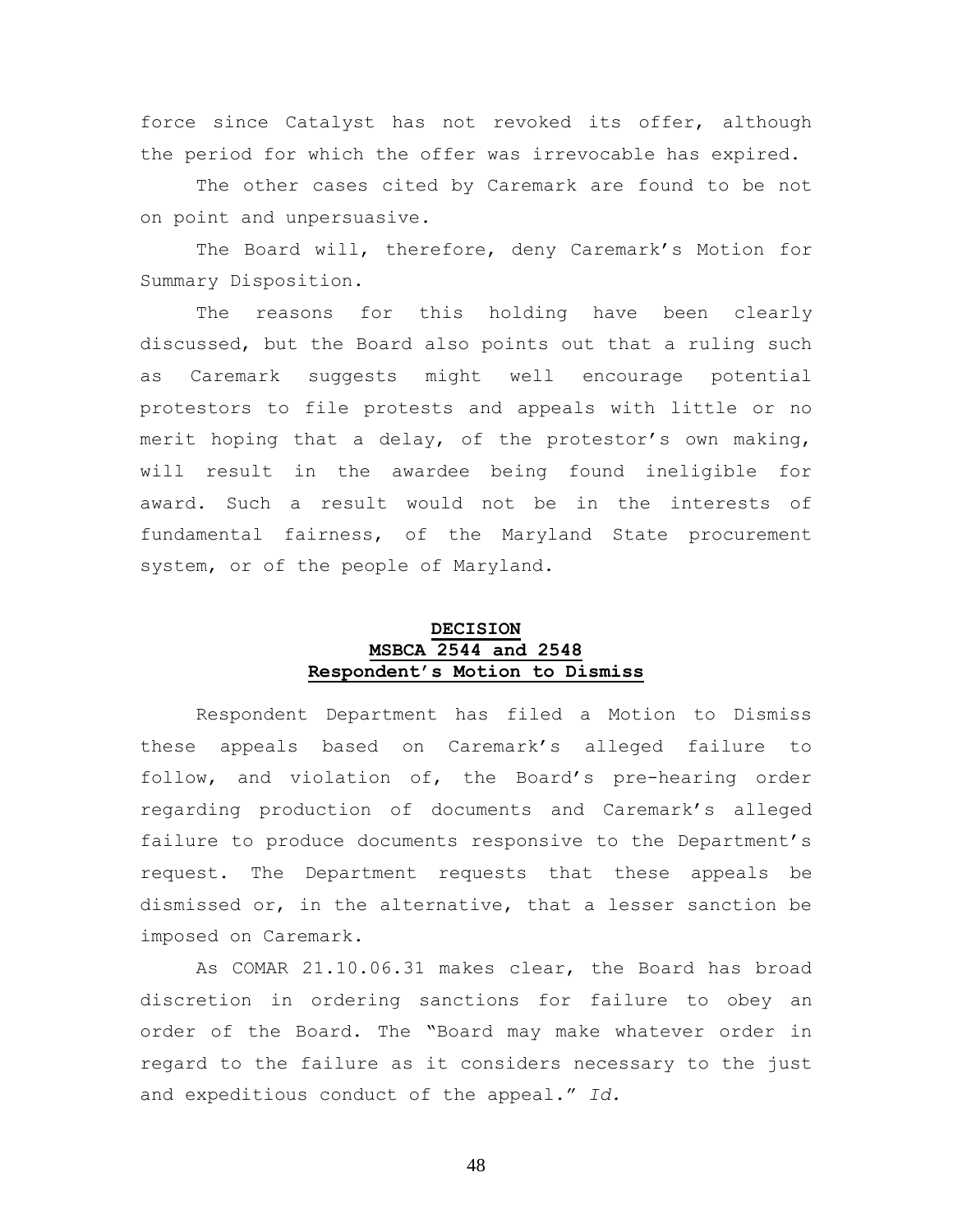For the record, the Board is troubled by what occurred in these appeals regarding discovery.

As is described in the remainder of this decision, however, Caremark's appeals are found to be without merit and will be denied.

Suffice it to say that this Board expects all counsel in all matters to obey orders issued by the Board. Should a party in the future fail or refuse to obey an order issued by the Board, this Board will not hesitate in the slightest to find against the offending party, up to and including dismissing the claims of an Appellant or granting judgment for an Appellant, depending on the particular facts of a situation and the posture of the offending party.

## **DECISION MSBCA 2544 and 2548 Merits**

Appellant Caremark raised numerous issues throughout the appeal process involving MSBCA 2544 and 2548. Caremark has focused in on eight grounds for appeal within it's Post-hearing Brief. The Board will resolve each of those grounds. $^1$ 

To begin, most of Caremark's appeal grounds revolve around Caremark's assertions that the evaluation committee and/or the Procurement Officer acted arbitrarily, capriciously, unreasonably or in violation of law during the evaluation of this RFP and the recommendation for award of this contract.

Before dealing with Caremark's arguments, the Board points out that this Board has repeatedly stressed in past

<sup>&</sup>lt;sup>1</sup> The Boards finds no merit in any of the other grounds which Caremark may have raised during the Appeal process but has chosen not to brief in it's Post-Hearing Brief.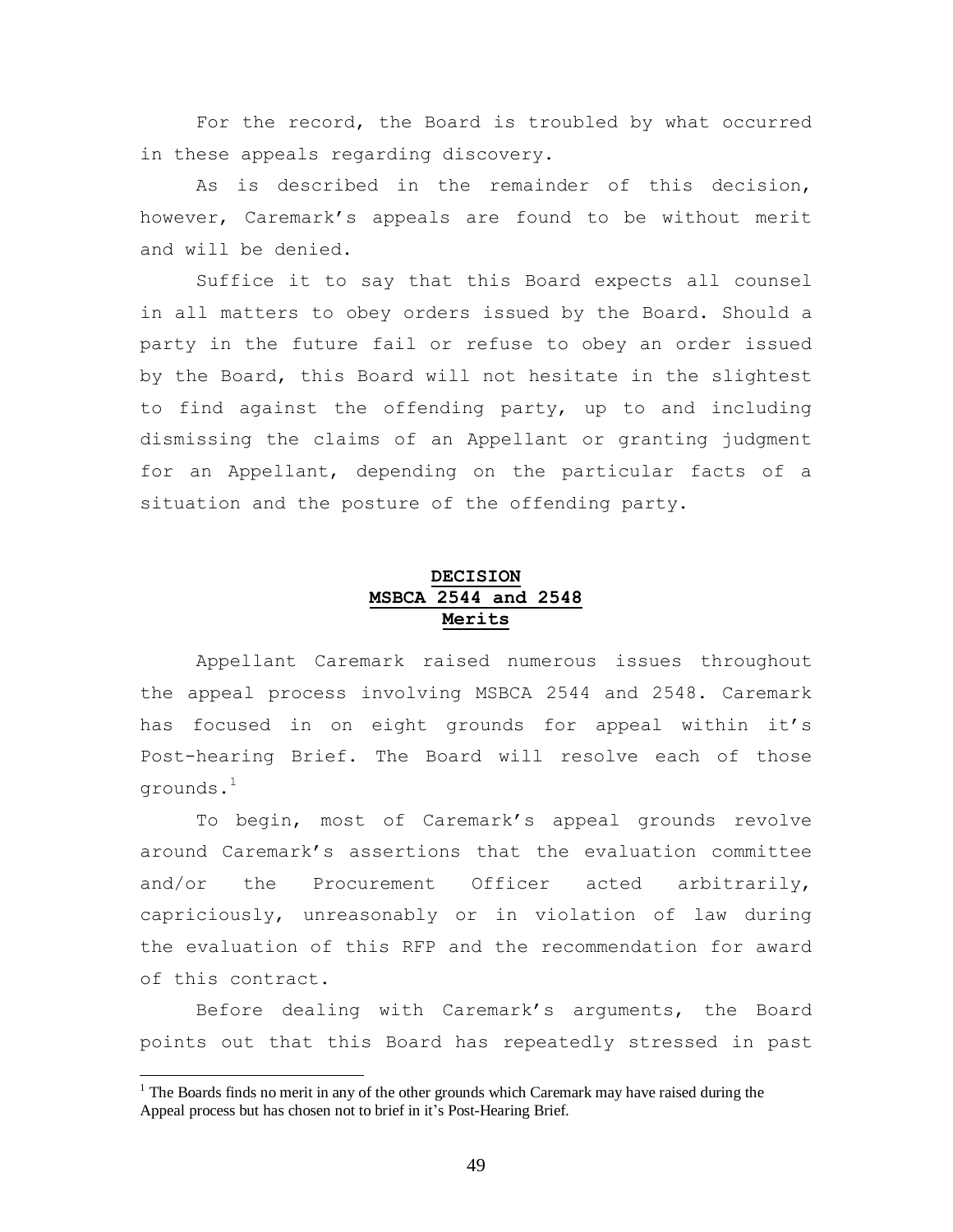decisions - involving these sort of claims - that Appellants such as Caremark have the burden of proving that a Procurement Officer's award of a contract was contrary to law or regulation or otherwise unreasonable, arbitrary, capricious or an abuse of discretion. Delmarva Community Services, Inc., MSBCA 2302, 5 MSBCA ¶523 (2002) at p. 5. This is not a light burden for an Appellant to meet and this Board requires strong, clear and substantial evidence not allegations, suppositions, biased opinions or conjecture - before finding such a burden has been met. See, ACS Healthcare, LLC, MSBCA 2474, MSBCA (2005). An Appellant's disagreement with the evaluation of its proposal or the recommendation for award is not sufficient to meet this burden. *See*, *e.g.*, Delmarva Community Services, Inc., *supra*; ACS Healthcare, LLC, *supra*.

Mere disagreement with the judgment of the evaluators assigned to an evaluation panel for procurement is insufficient to show that the evaluation of proposals is unreasonable. *E.g.*, Delmarva Community Services, Inc., supra; AGS Genasys Corporation, MSBCA 2197, 2 MSBCA ¶158 (1987).

This Board has repeatedly and consistently ruled that, since a procurement official's findings concerning the relative technical merits of proposals are discretionary and entitled to great weight, the Board will only determine whether a Procurement Officer's determinations concerning the relative technical merits of proposals are arbitrary, capricious, unreasonable or contrary to law or regulation. *Id.*

This Board is not designed to be, nor does it function as, a "Procurement Super-Evaluation Committee" reviewing in minute detail every aspect of a Procurement Officer's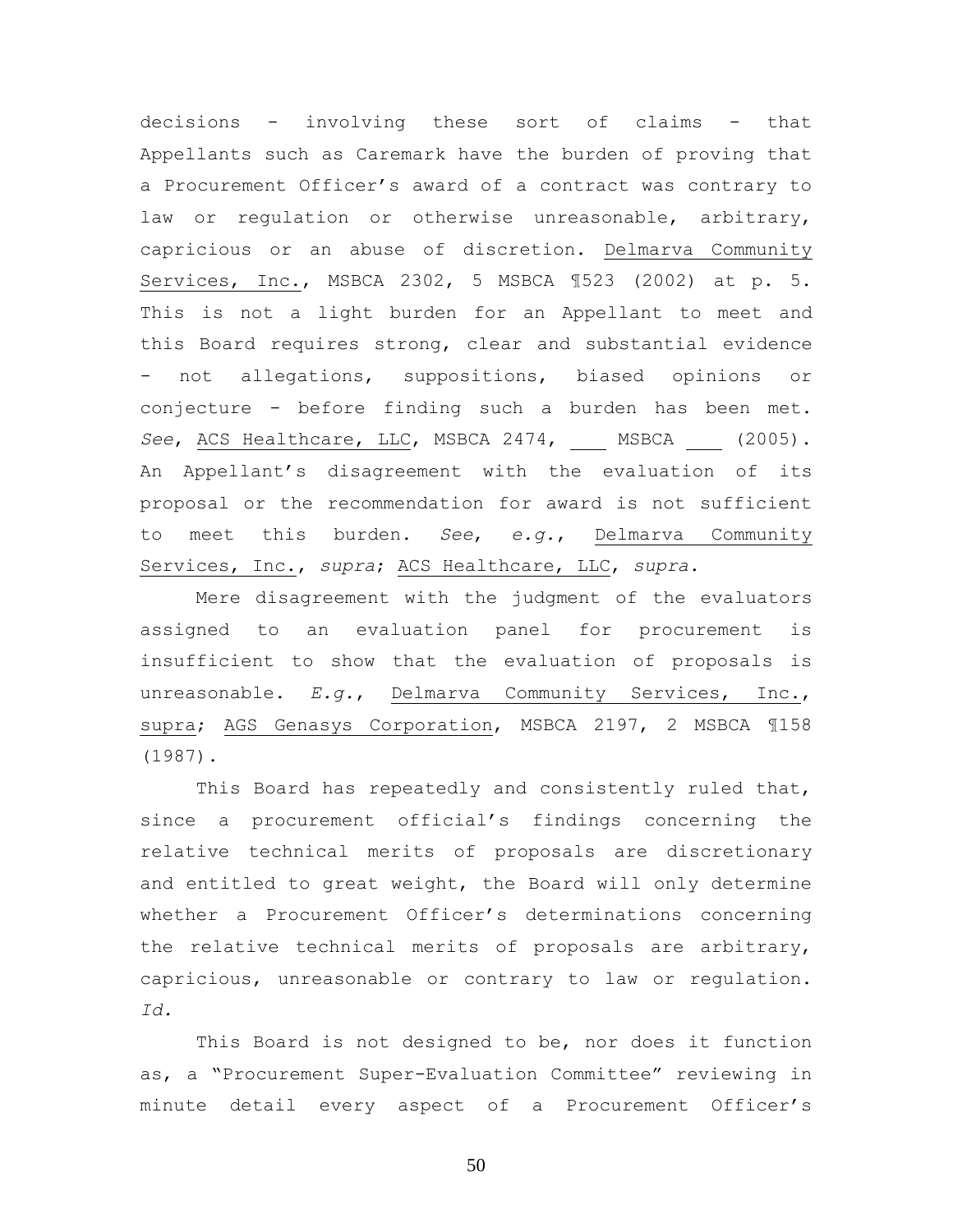decision to award a contract. That is not this Board's legal charge and such a process would, in our view, seriously damage and undermine the State government procurement system and process within Maryland.

This Board has been and remains, therefore, extremely reluctant to substitute its judgment for that of a procuring agency. The agency must live with the results of its determination as to what is the most advantageous offer in a procurement, and the agency receives the benefit of any doubt so long as the agency's determination can be rationally justified. *See*, Eisner Communications, Inc., MSBCA 2438, \_\_\_ MSBCA (2005). The Board will not disturb an evaluation committee's and/or a procurement officer's recommendation for award of a contract unless the burdens and decision overturning requirements clearly established by Board precedent are met. *E.g.*, ACS Healthcare, LLC, *supra*; Eisner Communications, Inc., *supra*; Delmarva Community Services, Inc., *supra*; RAID, Inc.; MSBCA 2197, 5 MSBCA ¶485 (2000); AGS Genasys Corporation ; *supra*; B. Paul Blaine Associates, Inc.; MSBCA 1123, 1 MSBCA ¶58 (1983).

Having established those clear ground rules, the Board now moves on to deal with Caremark's grounds for appeal.

Caremark first claims that the Department conducted this procurement and the evaluation of proposals in an arbitrary, capricious, and unreasonable manner that violated Maryland Law. Specifically, Caremark claims that the Department ranked Caremark lower than Catalyst with respect to two evaluation sub factors: 1) transparency, reporting and disclosure, and, 2) purchasing pool management (also referred to as the Maryland Rx Program). Caremark asserts that the Department gave excessive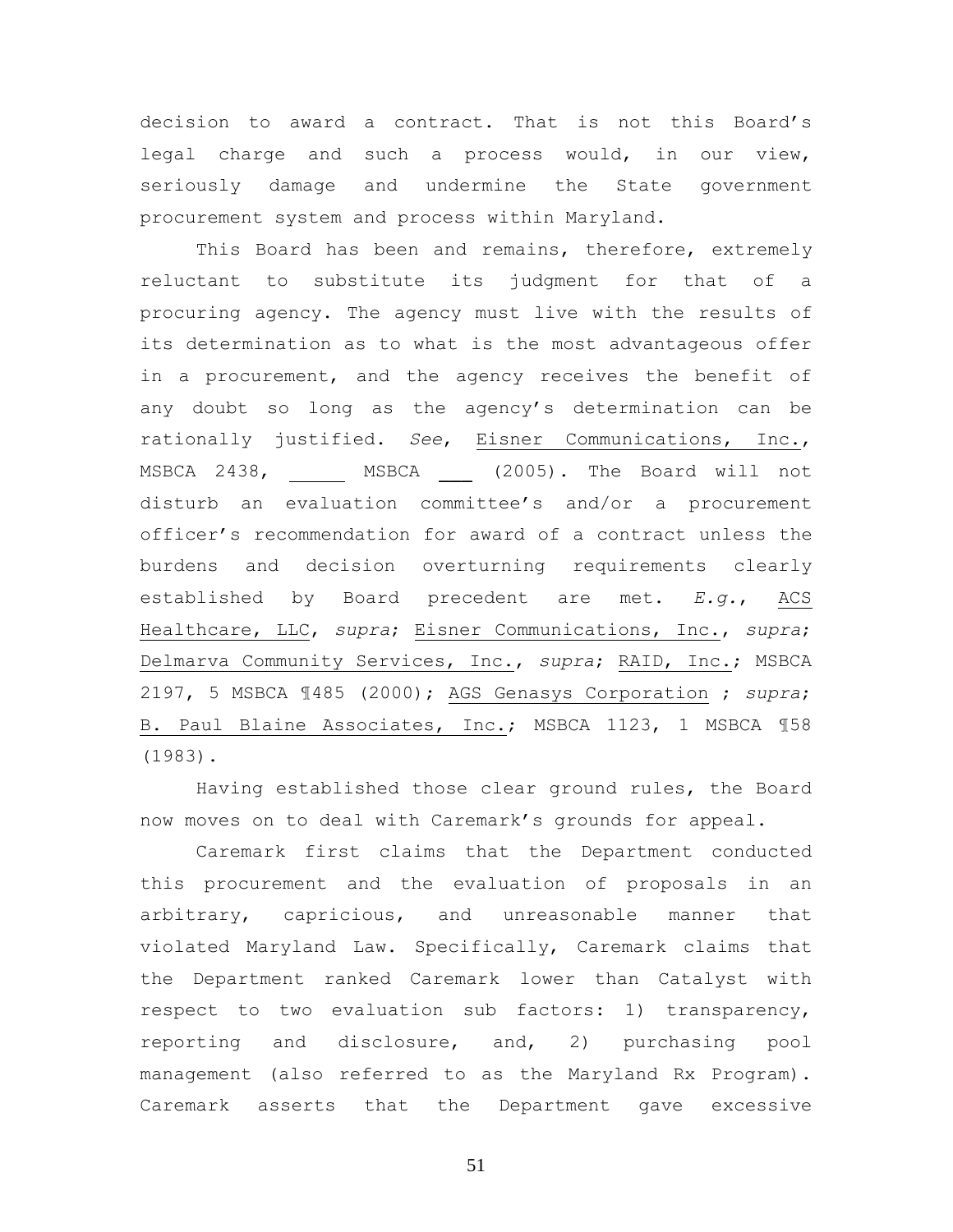importance to these two sub factors and, even if the Procurement Officer was correct in evaluating the sub factors, he failed to reasonably weigh the purported technical advantage of the Catalyst proposal against the low price of Caremark in determining the most advantageous offer to the State.

The RFP established six technical evaluation criteria to be applied to the technical proposals submitted by offerors. RFP §5.2. The Procurement Officer testified at the hearing on Caremark's appeals that in evaluating the nine technical proposals that were submitted in response to the RFP, he and the evaluation committee applied the criteria of the RFP. In applying the criteria, the committee and the Procurement Officer considered the proposals, including the BAFOs and other relevant information developed during the RFP process.

In this appeal ground, Caremark alleges that the Procurement Officer arbitrarily and unreasonably read and applied the RFP and unreasonably evaluated Caremark's and Catalyst's proposals (N.B. this common theme is present in many of Caremark's appeal allegations).

Caremark's assertions are, however, unsupported by the evidence in this case. The Procurement Officer testified at length as to the evaluation process. Following the RFP, he reasonably interpreted and followed the RFP to treat the listed evaluation criteria as required by the RFP – the evaluation criteria were each listed and were to be applied in descending order of importance based on how they were listed in the RFP. RFP §5.2. The Procurement Officer testified that the various sub factors within each evaluation criteria were viewed to be equally weighted components of each evaluation criteria. There is no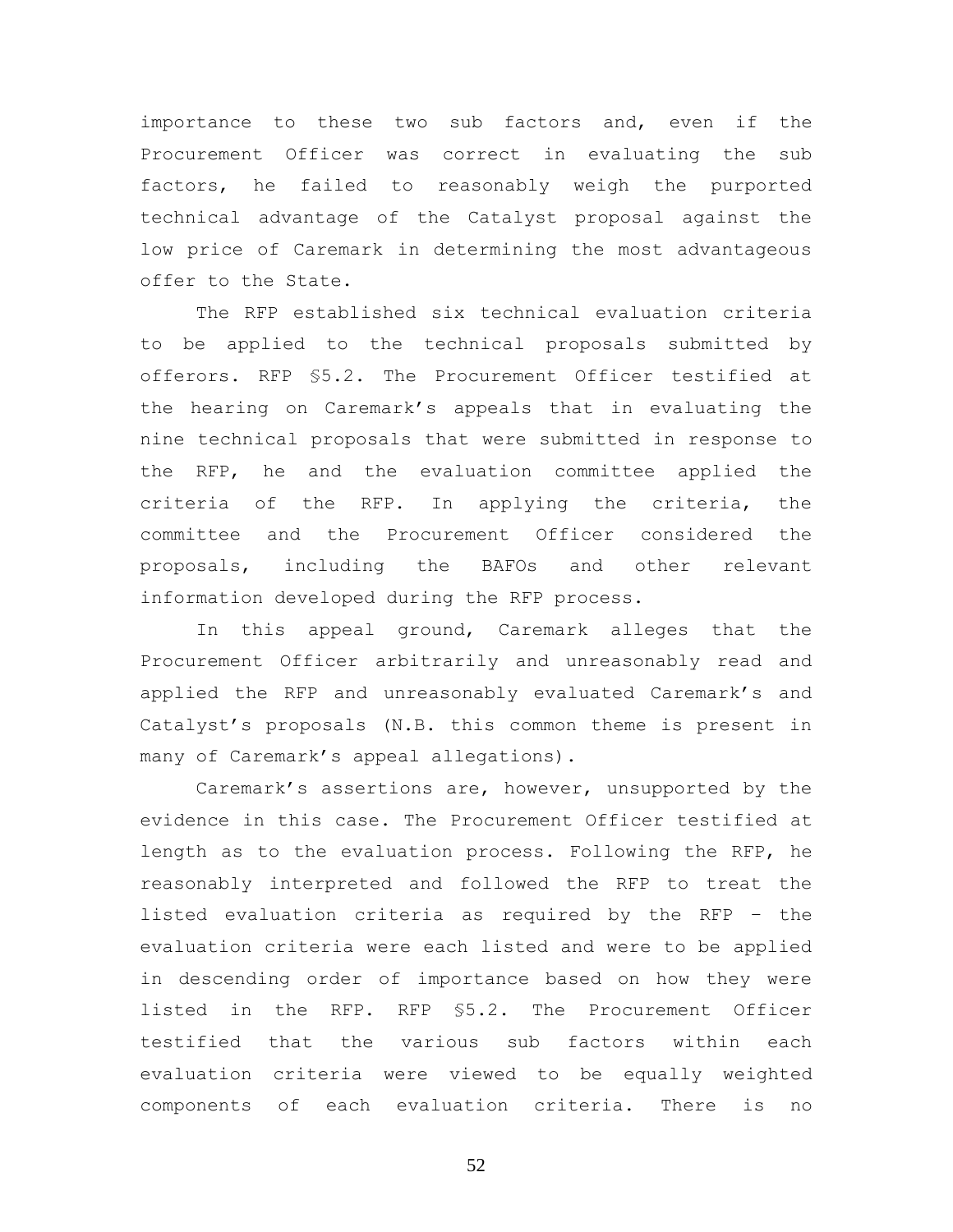credible evidence of any kind that either the evaluation committee or the Procurement Officer gave "excessive importance" to any of the sub factors, including "transparency, reporting and disclosure" and/or "purchasing pool management".

The evaluation committee and the Procurement Officer reasonably interpreted the evaluation criteria and criteria sub factors and utilized those criteria and sub factors in evaluating the proposals of all nine offerors herein. Caremark has submitted no credible evidence to the contrary.

A reasonable basis exists for the evaluation of proposals by the evaluation committee and the Procurement Officer concerning this appeal ground as raised by Caremark. The Board, therefore, cannot and will not sustain this appeal ground.

Caremark next asserts that the Department and the Procurement Officer failed to reasonably weigh the purported technical advantage of the Catalyst proposal against the low price of Caremark in determining the most advantageous offer to the State.

The RFP states:

. . . [T]he Procurement Officer will recommend award of the contract to the responsible Offeror whose proposal is determined to be the most advantageous to the State considering technical evaluation factors and price factors as set forth in the RFP. In making the most advantageous Offeror determination, technical factors will be given greater weight than price factors.

RFP §5.5.3.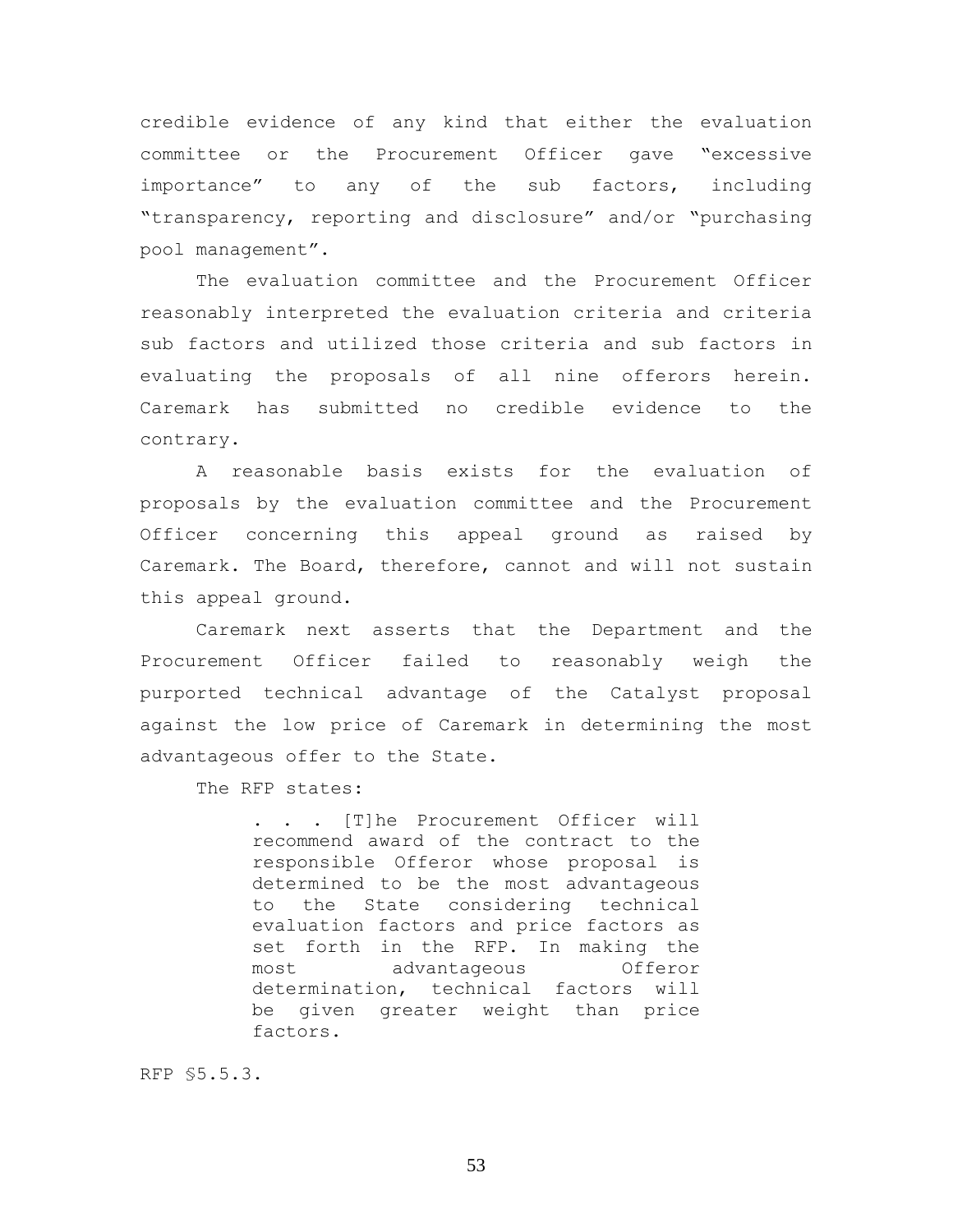The Procurement Officer testified in great detail as to the evaluation process. That testimony included the evaluation process which occurred regarding technical and price factors.

The Procurement Officer's testimony established a reasonable and rational basis for the evaluation of the nine proposals submitted herein. According to his testimony:

> I looked at what I considered the strengths and weaknesses. I found there were three areas in what – and I found Catalyst and Caremark very comparable except for three areas. In those three areas, and we've gone over them, but I'll go again, transparency, purchasing pool, and economic impact, I found Catalyst better.

> I looked at what Catalyst gave us that Caremark didn't in those three areas. I felt that it was worth more than 1 percent, and it was worth more than 13.3 million dollars over five years. That \$2.5 million a year.

The difference in price between Caremark's and Catalyst's offers under the RFP was approximately \$13.3 million out of a contract valued at \$1.4 billion. That \$13.3 million figure is approximately one percent of the contract value.

Caremark claims that the Procurement Officer failed to consider this price difference in evaluating the proposals of Caremark and Catalyst. Caremark is factually incorrect in this assertion. As the above-noted testimony illustrates, the Procurement Officer clearly considered the technical advantages found in Catalyst's proposal against the lower (albeit one percent lower) price offered by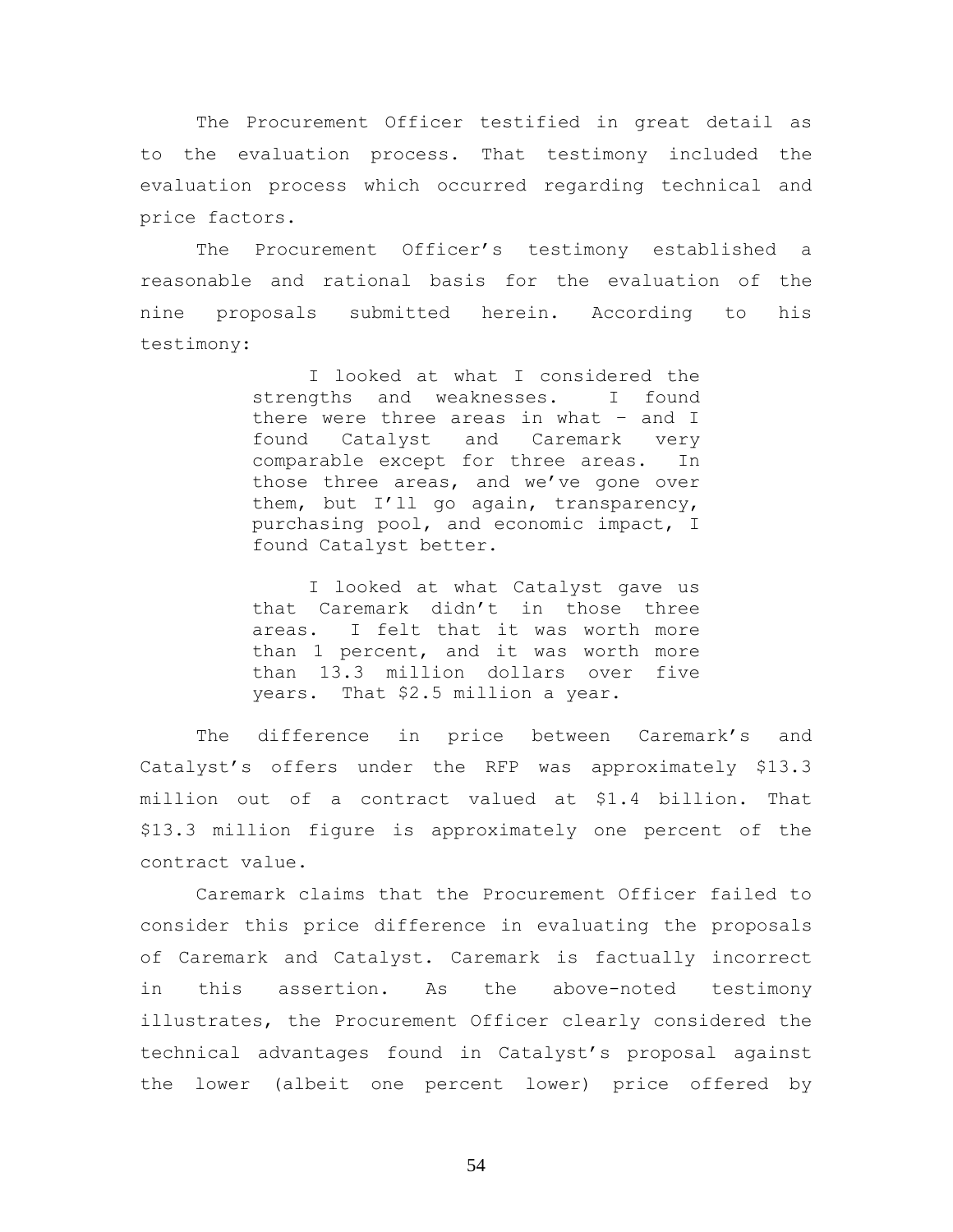Caremark in determining which offer was more advantageous to the State.

Procurement officials may award a contract to a higher priced, technically superior proposal if it is determined that the higher priced, technically superior proposal is also the proposal most advantageous to the State. E.g., Delmarva Community Services, Inc., *supra*; United Technologies Corp. and Bell Helicopter, Textron, Inc., MSBCA 1407 and 1409, 3 MSBCA ¶201 (1989); Information Control Systems Corporation, MSBCA 1198, 1 MSBCA ¶81 (1984).

As discussed, there was clearly a reasonable, rational basis for the Procurement Officer determining Catalyst's offer to be the offer most advantageous to the State (in spite of the one percent higher price of the Catalyst offer as compared to Caremark's offer). Caremark's appeal on this ground is, therefore, denied.

Caremark's next appeal ground involves Caremark's claim that procurement officials ignored Caremark's relevant experience and "other advantages of incumbency" in the evaluation process and, therefore, the resulting evaluation and recommendation for award was arbitrary, capricious, unreasonable and violative of Maryland Law. Caremark argues that: "The Procurement Officer graded Catalyst's proposal as equal to Caremark on a number of important criteria and subfactors[sic] when, in fact, the objective evidence showed obvious advantages to Caremark's proposal."

Once again, Caremark has offered no substantive evidence to justify these claims and the evidence actually indicates otherwise. The Procurement Officer testified at the hearing that he considered the prior experience and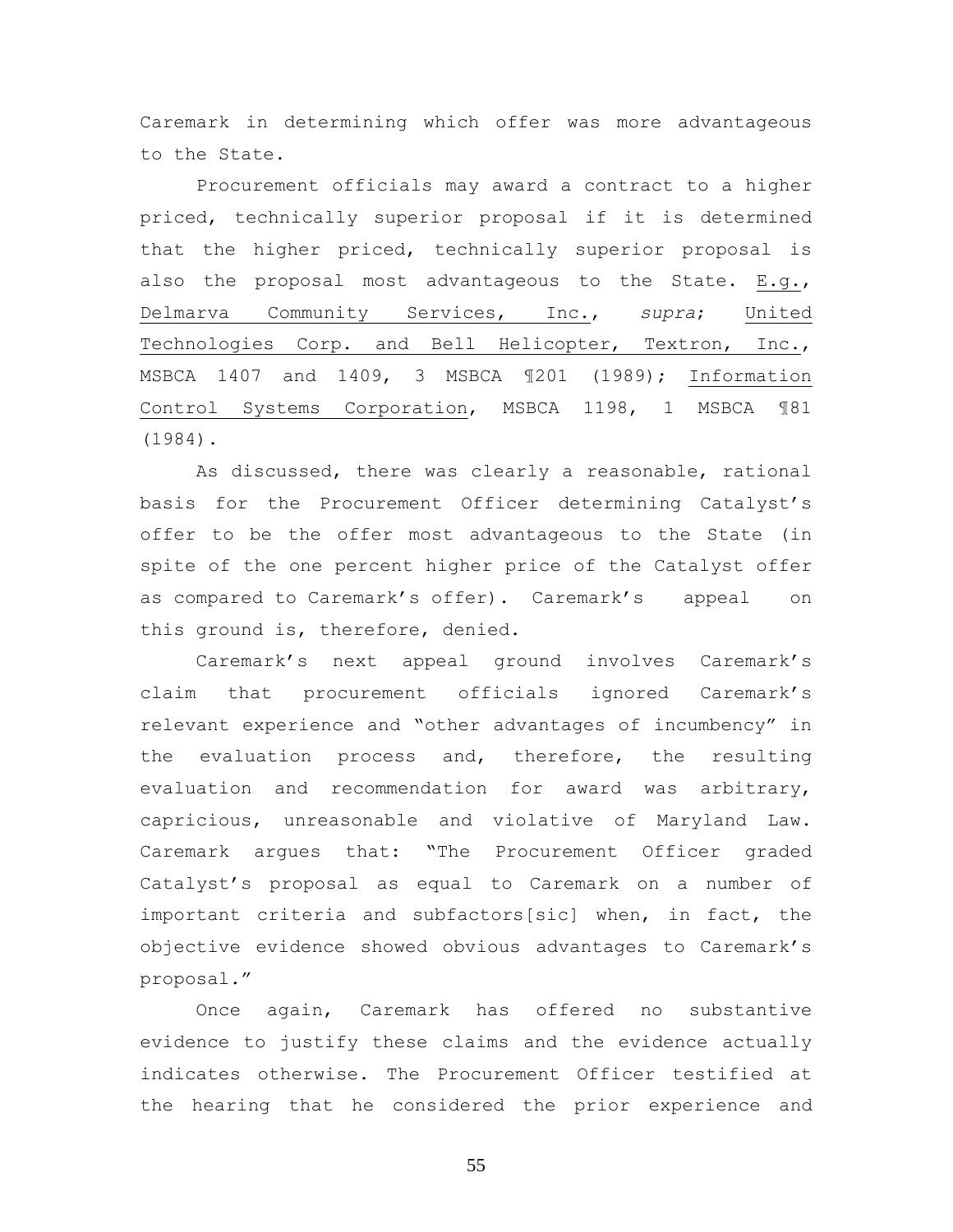performance by Caremark and its subsidiary AdvancePCS on the current Maryland contract as part of his evaluation and recommendation. The Procurement Officer testified that he considered Caremark's prior contract performance.

In the February 17, 2006, notice of recommendation for award, the Procurement Officer specifically advised the Department Secretary of several strengths which flowed directly from Caremark's status as the incumbent contractor, including: "14 years successful experience with the State"; "[k]nowledge of state operations"; [n]o disruption"; "[n]o formulary disruption"; "[n]o transition issues"; and, "[v]ery little implementation necessary".

Caremark argues that the Procurement Officer used "variable grading methods" in evaluating proposals. Caremark's argument is without factual support. The Procurement Officer testified at length regarding the method he used for evaluation of proposals. He explained that that he first graded each offeror's proposal and then he "compare[d] them to their competition." He used that method for each criteria and sub factor included in the RFP for each offeror. According to the Procurement Officer, he uses that process "on all of [his] evaluations."

According to the Procurement Officer, the grades potentially available to the offerors were "plus", "mid" and "minus". (those grades roughly were the equivalent of the grades "A", "B" or "C"). The Procurement Officer elaborated on this grading system, explaining that:

> I was high school grading here. You know, a "C" is a pass, a "D" is a failing. A "B" is a "B". A "C" is 70 to 80. A "B" is 80 to 90. And an "A" is 90 to 100.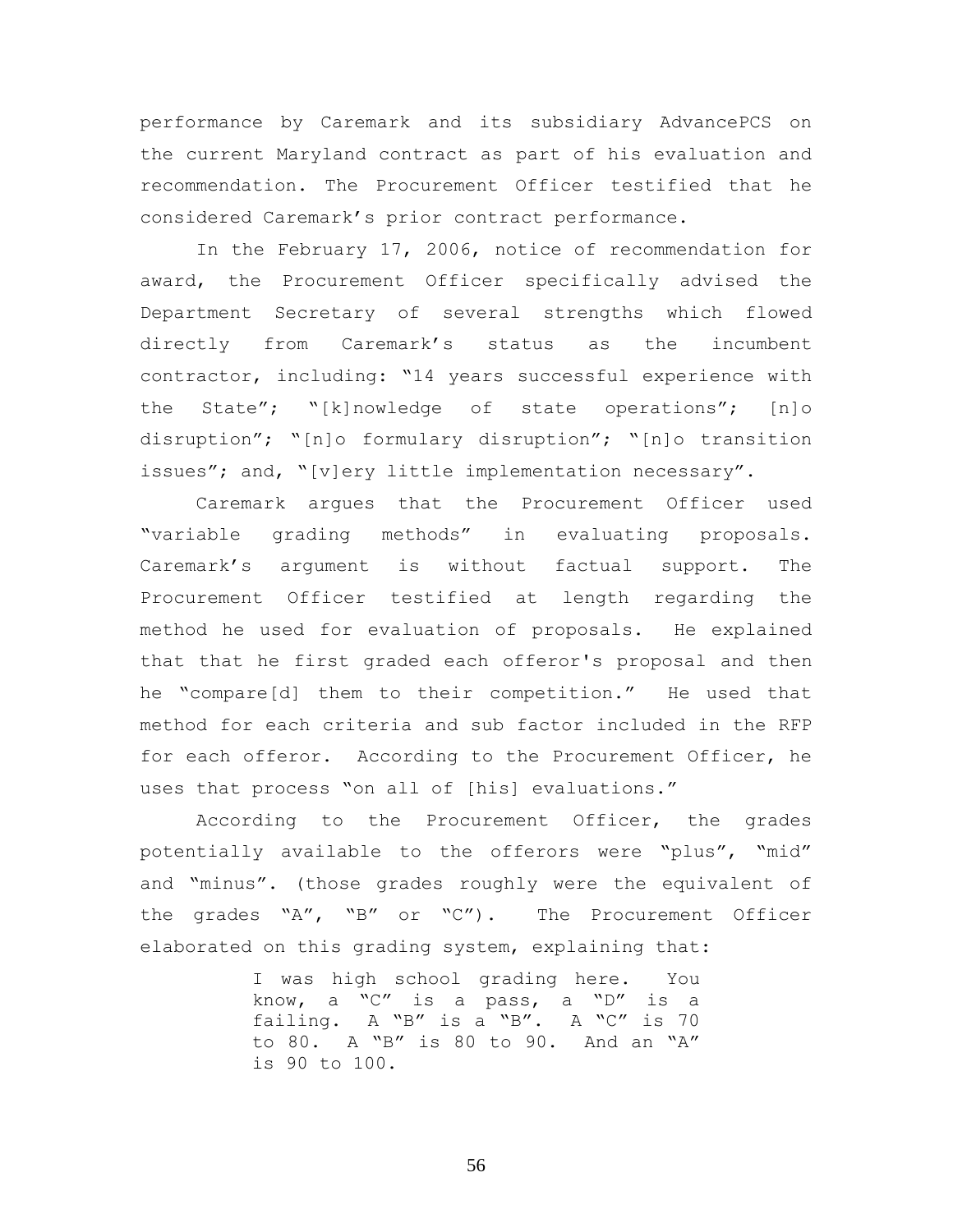Under the "Administrative Capabilities" criteria sub factor "Experience and Past Performance" Caremark received a "plus" grade, the highest grade available. Catalyst also received a "plus" grade for that sub factor as well. Caremark received the highest grade possible for "Experience and Past Performance", so it is clear that Caremark's assertion that the Procurement Officials ignored Caremark's "relevant experience and other advantages of incumbency in the evaluation" is completely without merit. The Procurement Officer did not ignore Caremark's past performance.

Caremark also complains that Catalyst received a "plus" for the "Experience and Past Performance" sub factor, stating that "Caremark should have been rated superior to Catalyst" and that "failure to do so was improper and illegal."

The Board completely disagrees with Caremark. The record contains copious justification for the Procurement Officer and other evaluating officials to rank Caremark with a "plus" and "Catalyst" with a "plus" under the "Experience and Past Performance" sub factor. We will not add to an already lengthy opinion to recite these facts in detail but, rather, simply note for the record that the justifications for the decision are clear and convincing.

Caremark's argument is, in reality, merely Caremark's opinion. It consists of suppositions, conjecture, assertions, and conclusions. It lacks facts or evidence.

To find for Caremark on this ground would require the Board to completely ignore Board precedent and the longestablished standard for reviewing the decisions of procuring officials in evaluating proposals and awarding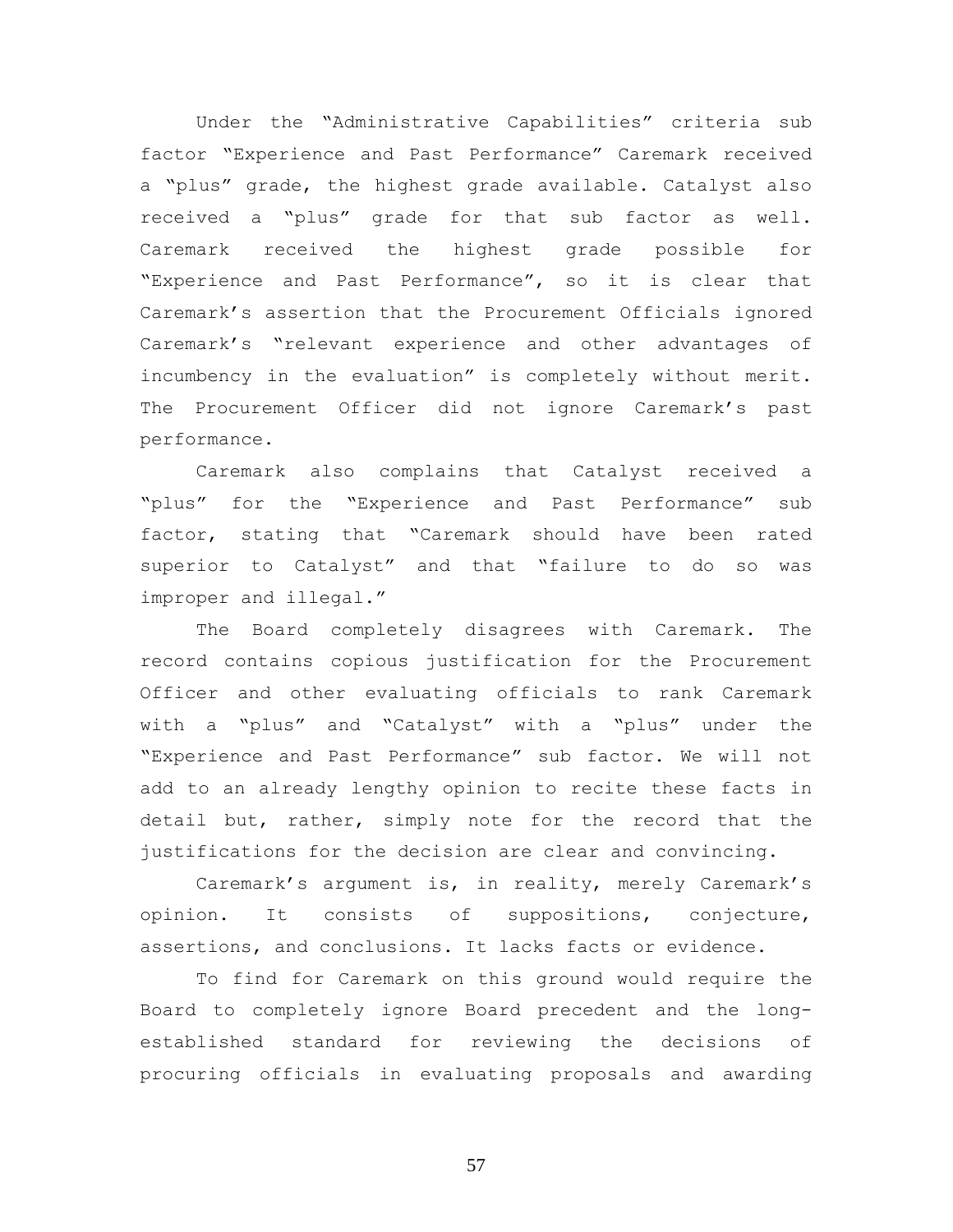contracts. We decline this opportunity and deny Caremark's appeal on this ground.

Caremark next claims that the "Procurement Officer ignored formulary disruption to the [p]redudice of Caremark, the State, and its Members". Caremark claims that the Procurement Officer found an arbitrary method to evaluate Caremark's proposal regarding the evaluation criteria "Clinical Capabilities", particularly the sub factor "Formulary Management".

Once again, Caremark offers opinion, conjecture, assertions, and conclusions in support of this appeal ground. What it does not offer are facts or evidence which even remotely justify sustaining this appeal ground. Caremark received a "plus" grade for the formulary management sub factor; Catalyst received a "plus" grade for that sub factor as well. Caremark argues that Catalyst should not have received as high a grade as Caremark regarding this sub factor. Caremark also argues that "formulary disruption" should have been considered within the evaluation criteria.

First, we must point out that Caremark received a "plus" grade, the highest grade possible, for the "formulary management" sub factor. Caremark's issue, therefore, is with Catalyst receiving a similar "plus" grade as well.

Once again, the Board notes that the record contains more than sufficient rationale for the finding by evaluators that Catalyst deserved a "plus" grade. The Board has no reason to overrule that finding.

As to the issue of "formulary disruption", Caremark argues that Catalyst and, frankly, no other offeror could receive a grade as high as Caremark because, as the current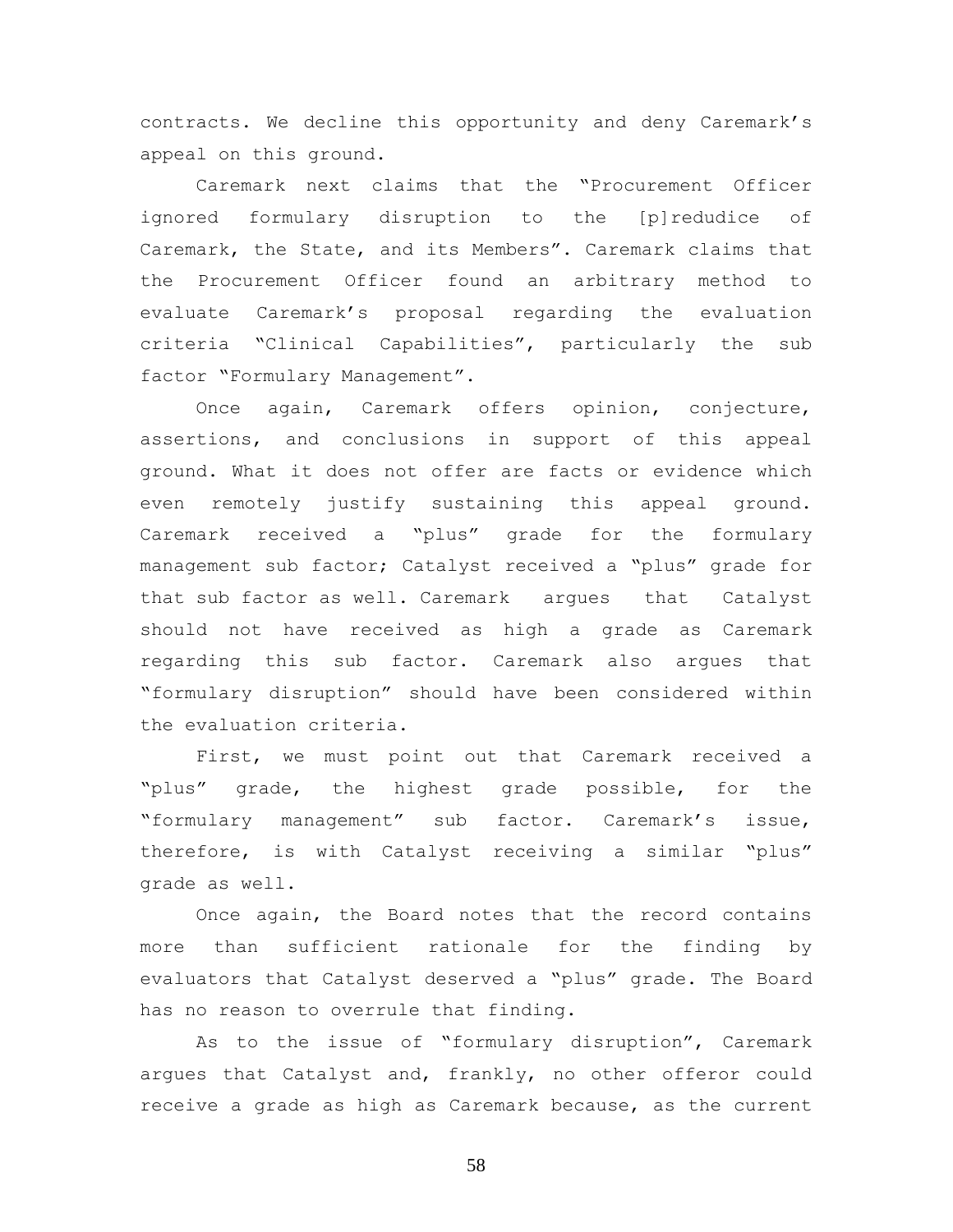contractor, Caremark's selection under the new contract would result in less "formulary disruption" than the selection of any new contractor.

The Procurement Officer testified that he did not want to set up evaluation criteria in which one offeror, by nature of its position as the incumbent, would have an unfair advantage over other offerors. He also testified that he did not want to set up the Department for a contract where the incumbent always wins. He did not, therefore, use or consider "formulary disruption" as a "plus" for Caremark and a negative for all the other offerors.

Such decisions and actions were not arbitrary, capricious, irrational, or illegal. They are consistent with state procurement goals, including treating persons who deal with the Maryland State Procurement system fairly and equitably. *See*, *generally*, *State Finance and Procurement Article § 11-201*.

As previously shown, Caremark received a number of positive grades for advantages flowing from its nature as the incumbent contractor. These advantages included being noted for "[n]o formulary disruption" by both the evaluation committee and the Procurement Officer in their evaluation of Caremark's proposal and being recognized for "no formulary disruption" under "formulary management" in the recommendation for award letter dated February 17, 2006, from the Procurement Officer to the Department Secretary. Caremark received recognition and positive credit for no formulary disruption, received a "plus" for the criteria "Clinical Capabilities" and was, therefore, in no way prejudiced by the evaluation process regarding Caremark and "formulary disruption".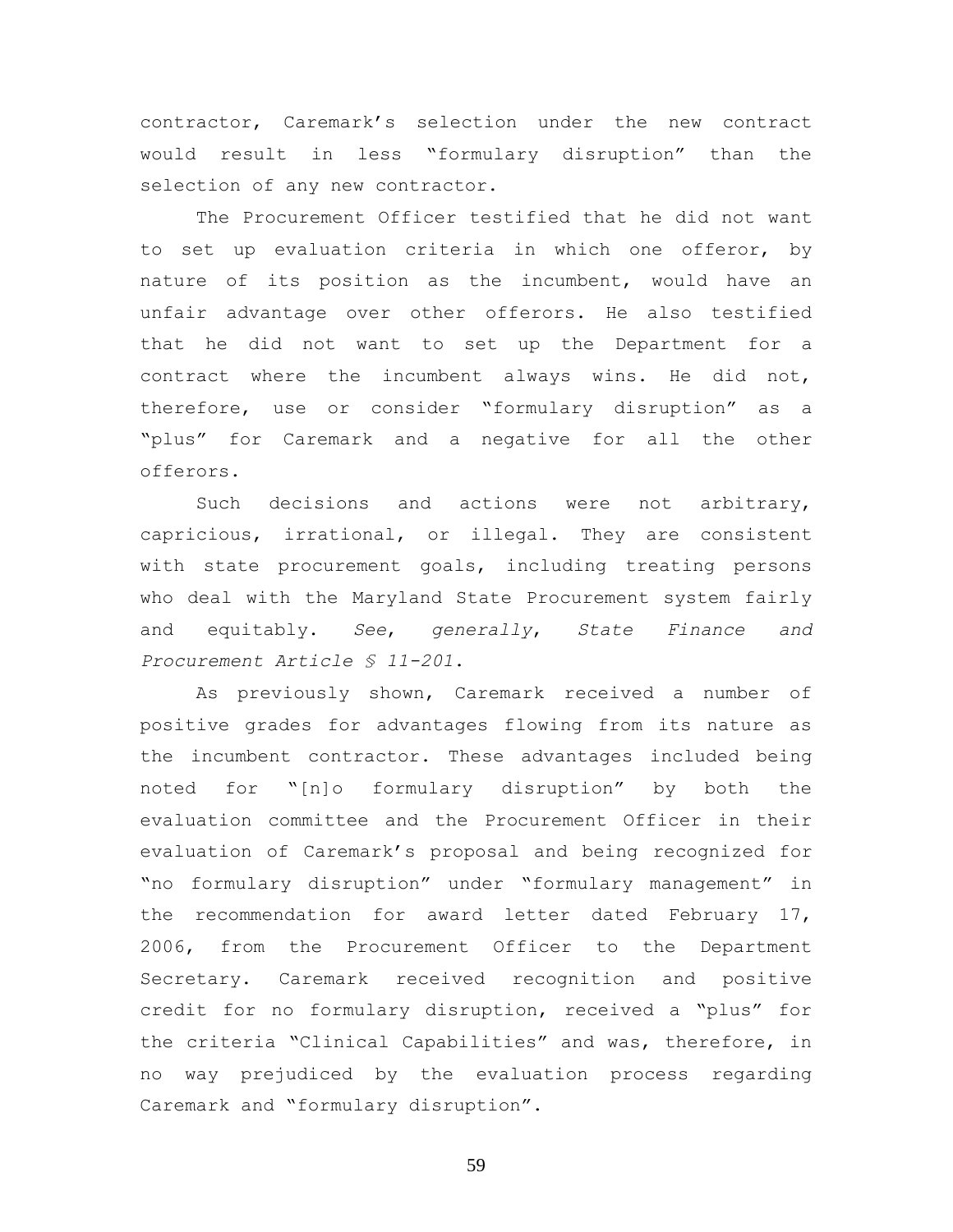The Procurement Officer's decision on how to treat Caremark's incumbency, including the issue of "formulary disruption", was in no way arbitrary, capricious, irrational or illegal. It is not, therefore, actionable and is not subject to second-guessing by this Board.

Even accepting Caremark's argument, to the extent that Catalyst could arguably have been graded lower on this one component of one sub factor of the third most important criterion there is no testimony or evidence that that grade would in any way have resulted in a different result regarding the final grading of Catalyst regarding this criteria ("Clinical Capabilities"), let alone the final technical evaluation of Catalyst or the recommendation for award to Catalyst. Once again, the Board is asked to speculate and substitute its judgment for the procuring officials herein. Once again, the Board, following clear, decades-old Board precedent, declines. This appeal ground is without merit and is denied.

Caremark next claims that the evaluation of the "transparency reporting and disclosure" sub factor "was fraught with errors reflecting arbitrary, capricious, and unreasonable actions that violated Maryland Procurement Law."

Caremark offers seven supporting bases for this contention.

Caremark first claims that the RFP did not identify enthusiasm or demeanor at the oral presentation as a factor in contract award. Caremark claims that "the RFP did not identify the quality of the oral presentations, enthusiasm, or a 'wow' factor as criteria, factors, or subfactors for selection."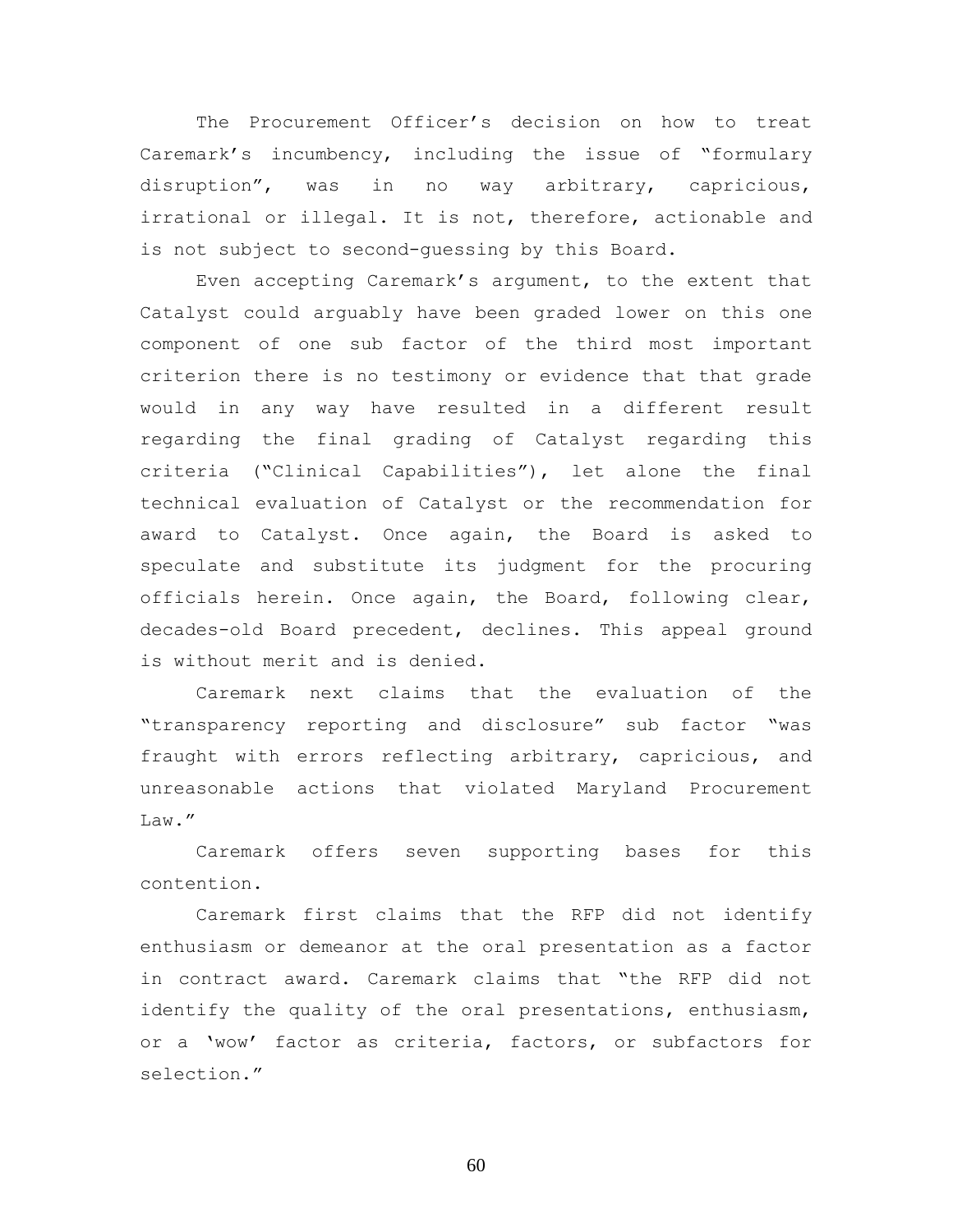Caremark's second claim is that the "critique of Caremark's Executive Summary was unfair, contrary to the RFP and violative of Maryland Law".

Caremark's third claim is that the "Procurement Officer wrongly applied a different grading system for evaluating 'transparency reporting and disclosure' than for certain other criteria."

Caremark's fourth claim is that "Caremark should have received a high grade for 'transparency reporting and disclosure' because it promised to provide the disclosure the RFP sought".

Caremark's fifth claim is that the Department "inappropriately upgraded Catalyst with respect to transparency for mail order and specialty pharmacy services".

Caremark's sixth claim is that there was unfair and disparate treatment of references.

Caremark's seventh claim to support the allegation of an arbitrary, capricious, unreasonable and/or illegal evaluation of the "transparency reporting and disclosure" sub factor is that the Procurement Officer allegedly misunderstood the term "attributable" to the Maryland Program.

As will be discussed in detail, these claims are without merit.

During this procurement, each offeror was presented with numerous opportunities to provide information to the Procurement Officer and evaluation committee, including: 1) the written technical proposal; 2) written responses to clarification questions provided to the offeror prior to its discussion and oral presentation; 3) the oral presentation and discussion; 4) written follow-up responses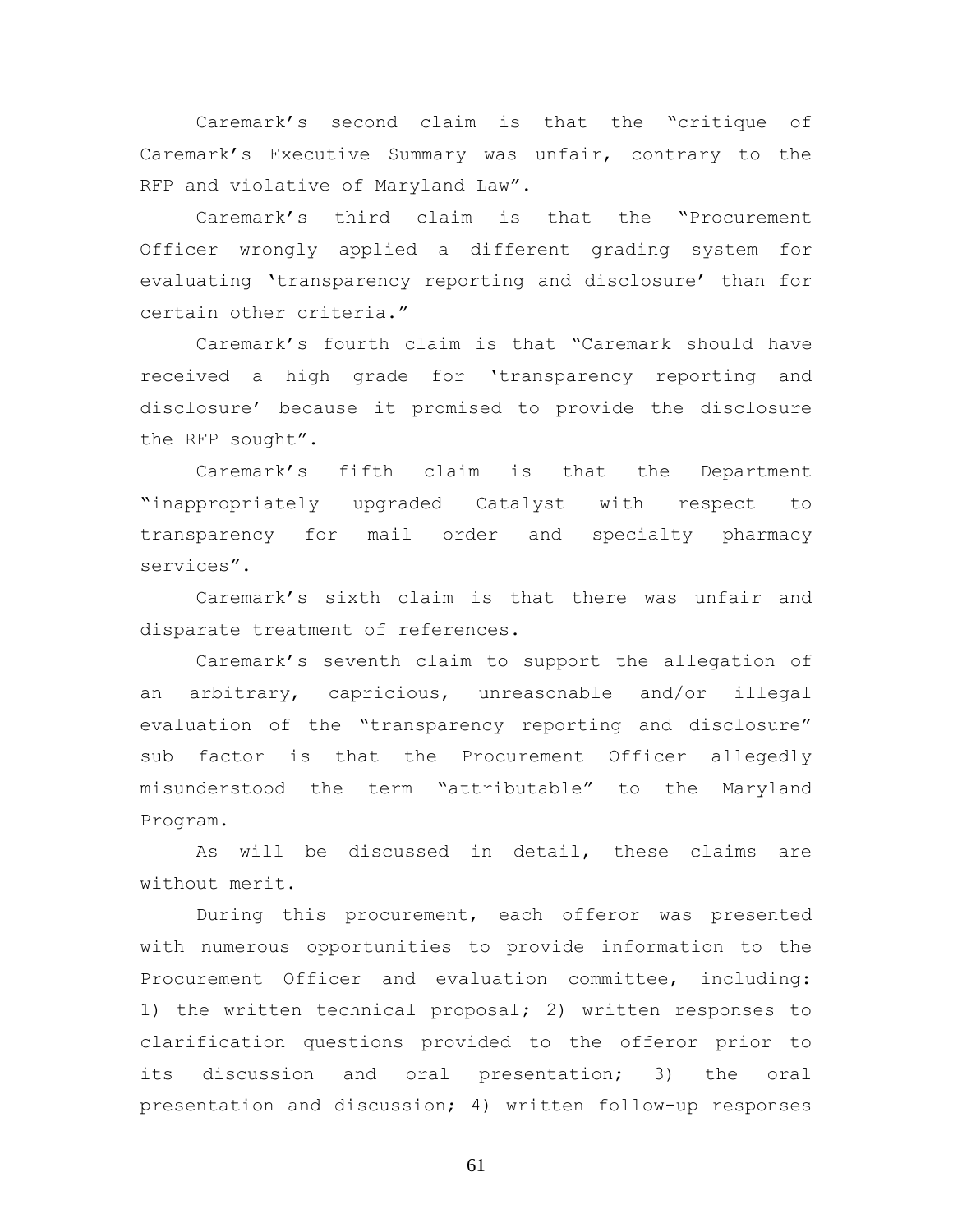submitted after the presentations and discussions; and, 5) the BAFO. Appellant's Exhibit 32.

Where the evaluators had questions or concerns about Caremark's proposal, such issues were brought to Caremark's attention. These were opportunities for Caremark to clarify and improve its proposal and Caremark responded by providing additional information.

When the evaluation of proposals was completed, Caremark received a grade of "minus" on the "Transparency Reporting and Disclosure" sub factor under the "Administrative Capabilities" technical evaluation criterion.

Caremark first claims that this grade was incorrectly based upon an improper and impermissible perception that Caremark's proposal and oral presentation lacked enthusiasm, or a "wow" factor.

Oral presentations and discussions are a valid part of the evaluation process and may provide information to be used by the evaluation committee and the Procurement Officer in evaluating and ranking proposals. As we have noted, it is reasonable to expect that evaluation scores may be improved or downgraded based on oral interviews and discussions. *See* AGS Genesys Corp., MSBCA 1325, 2 MSBCA ¶158 (1987) at p. 13.

During the two-month period of the evaluation phase, the Department solicited information from all offerors, including Caremark, during each phase and considered the information and responses submitted by Caremark and the other offerors.

Caremark, along with all offerors, was given extensive and numerous opportunities to present the evaluators with information and to convince the evaluators that Caremark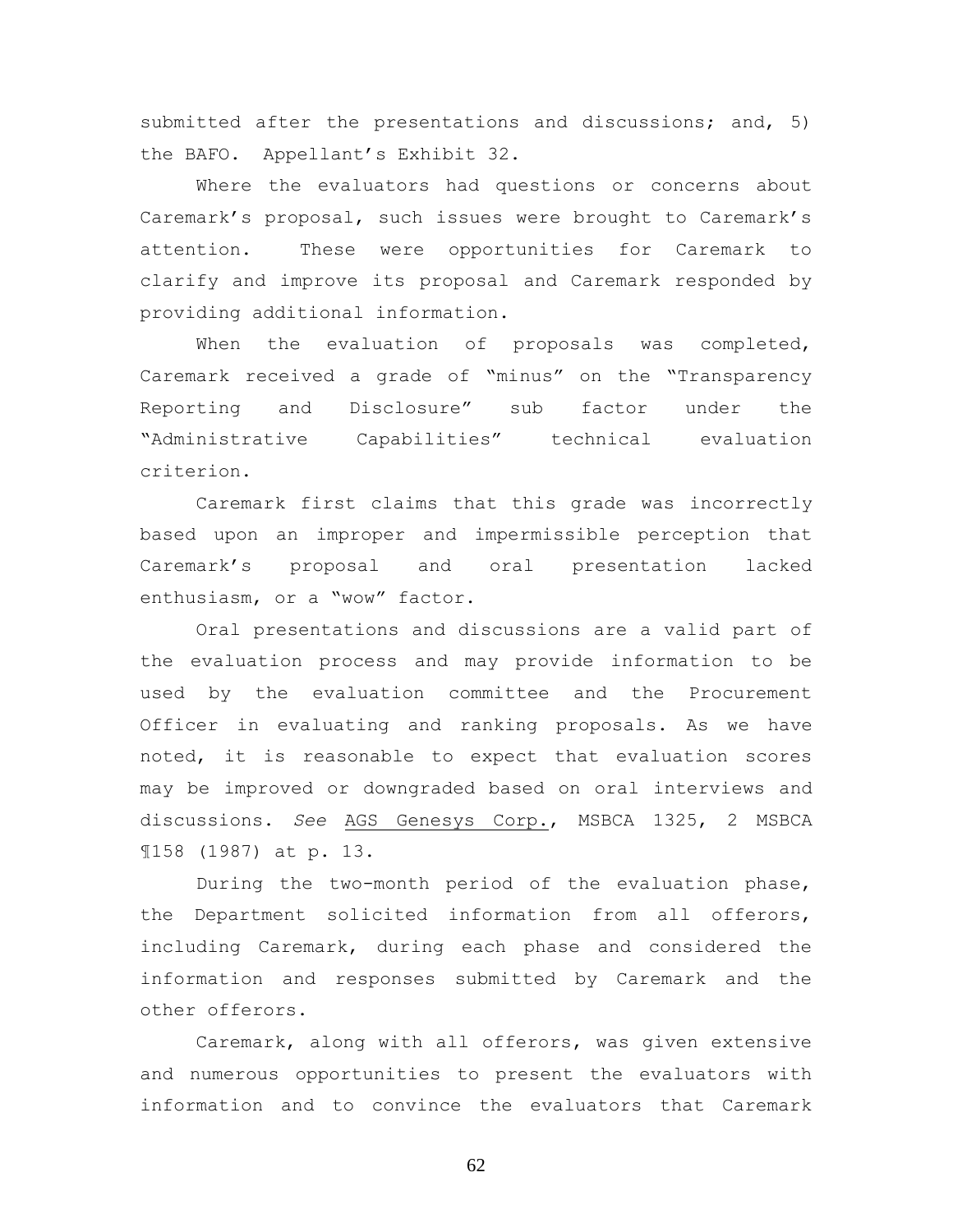offered the State of Maryland the "most advantageous" proposal in response to this RFP.

The Procurement Officer explained in detail the basis for Caremark's "minus" grade regarding "transparency":

> Caremark, from the beginning, didn't go after this issue, in my opinion. As I said at the debriefing, the executive summary, which is where you tell the customer in a short clip of words how you're going to wow them, how you're going to impress them, how you should buy from me, Mr. State, because I'm the greatest thing since sliced bread.

> And you – not you, but Caremark came along and didn't address two of the four top things in our criteria. I mean, especially transparency, but that got the most verbiage in our RFP . . . .

The Procurement Officer continued by noting:

[T]hey didn't go after transparency. They put an exception in the - they didn't address it in the executive summary, but they put an exception in the executive summary.

So then we came back in clarification questions. And we gave them – said, listen, 1.1.1., that is what we want you to answer. That is the guts of our RFP. And there were five subsections, five little subfactors there. Tell us what you're going to do on transparency, and tell us where you're going to deviate from it.

. . . Caremark came back and said, we'll do A, we'll do B, we'll do D, we'll do E. They didn't say that for C. C was a bunch of – well, not a bunch – several paragraphs, very confusing, as to what they were going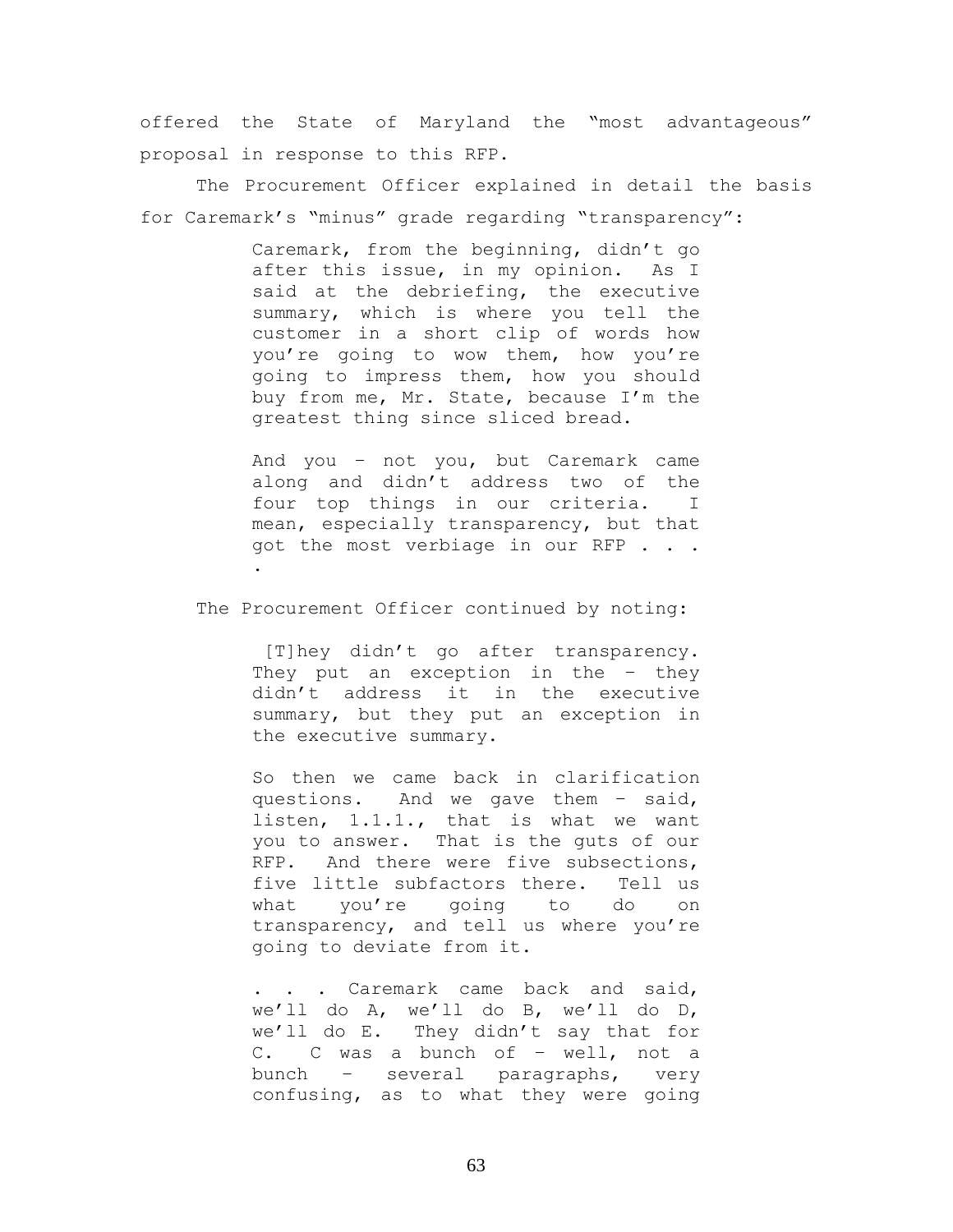to give me, but if they would have wanted to do it, they would have said, we'll do it. They didn't.

So we went back and that led into the vendor discussions. They took exception – they took exception – they didn't answer that number C.

Mr. Pyzik [an evaluator] asked these questions, and Caremark answered them, and Mr. Pyzik kept – and he [Caremark's vice president] didn't give them the complete agreement that he would do it is when Mr. Pyzik said, he [Caremark's vice president] started hemming and hawing and fidgeting. And some of the other evaluators heard the same – or noticed the same uneasiness.

Before the evaluation was over, the state said, okay, Caremark, tell us, give us this comfort statement that the only income you will get from the retail side is through the admin fee, you will not get any other income on that. Caremark didn't answer that. They said at the time they would confirm that or tell us how they would comply. They never came back with a statement saying, we will do it.

The Procurement Officer stated that there were a number of factors and issues which created doubts in his mind that Caremark was committed to providing the transparency required by the RFP. Such doubts may be right or wrong, but they have not been proven to have been in any fashion arbitrary, capricious, unreasonable, and/or illegal.

The record (including the above-detailed testimony by the Procurement Officer) contains ample justification for the Procurement Officer's view that Caremark was not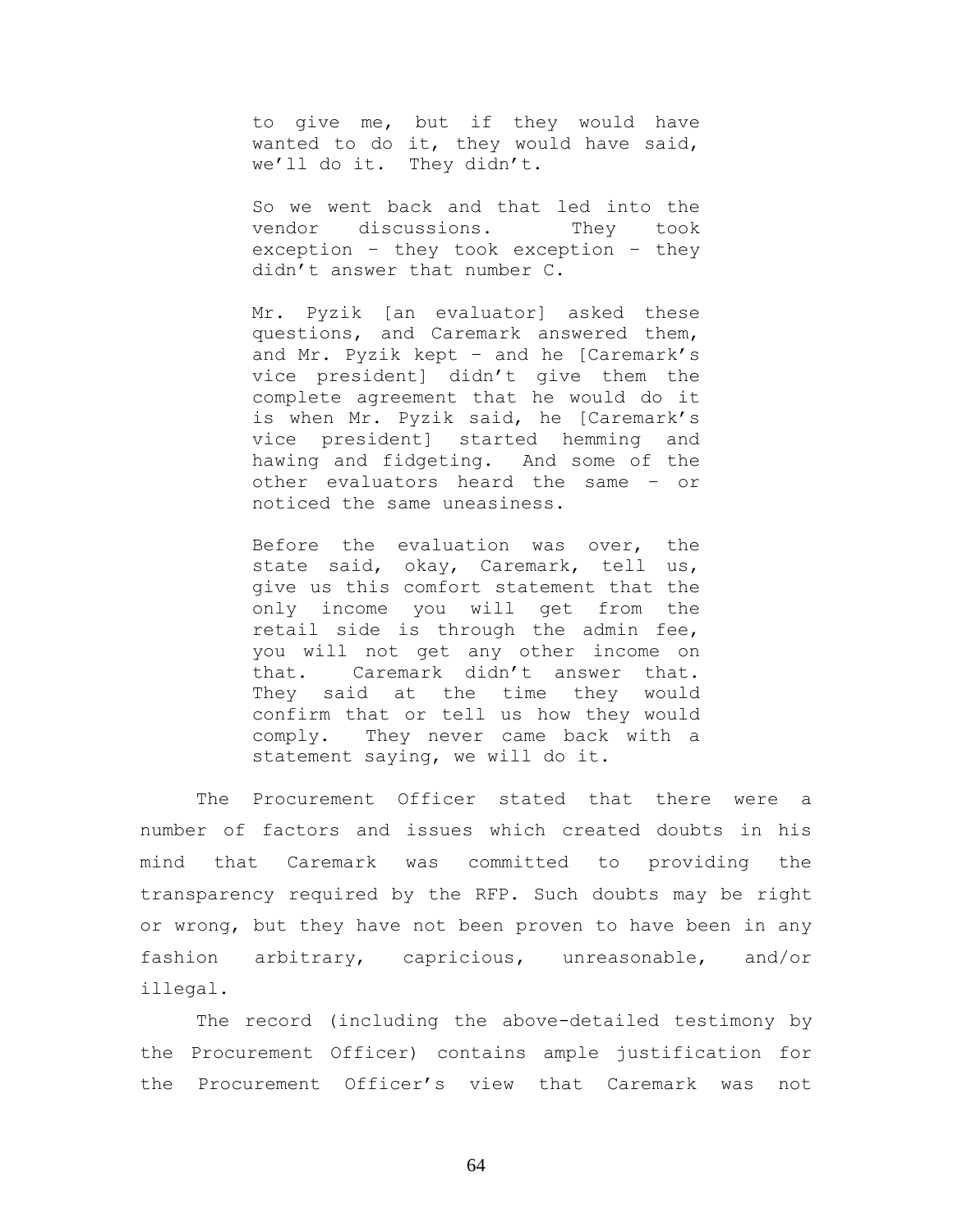providing the transparency required by this RFP and, therefore, provides ample justification for the awarding of a "minus" to Caremark for the transparency reporting and disclosure sub factor.

The RFP sought disclosure from the contractor of all contractor revenue sources, whether or not those sources were attributable to the State Plan or the Maryland Rx Program. *See* Joint Exhibit 4; Joint Exhibit 8. By arguably limiting its agreement to report revenues "attributable to the Plan", Caremark was arguably responding in variance to the requirements of the RFP. See Joint Exhibit 10, Tab 2.

Testimony from Caremark's own witness seems to indicate that "service fees" that Caremark receives "for providing a service to manufacturers" are "not specific to any client, so those are not attributable to the state".

There is, therefore, ample justification for the Procurement Officer's view that Caremark did not offer full transparency. Caremark's claims regarding enthusiasm at the oral presentation and the executive summary are contradicted by testimony and evidence that, under Board precedent, leave Caremark far short of establishing arbitrary, capricious, unreasonable, or illegal actions or decisions.

Similarly, the allegation regarding a different grading system being utilized for evaluating "transparency reporting and disclosure" than for other criteria is clearly contradicted by the record in this case.

Caremark's assertion that it should have received a higher grade for "transparency and disclosure" because it "promised to provide the disclosure the RFP sought" is simply that: an assertion. There are ample grounds for the Procurement Officer to disagree with that assertion. The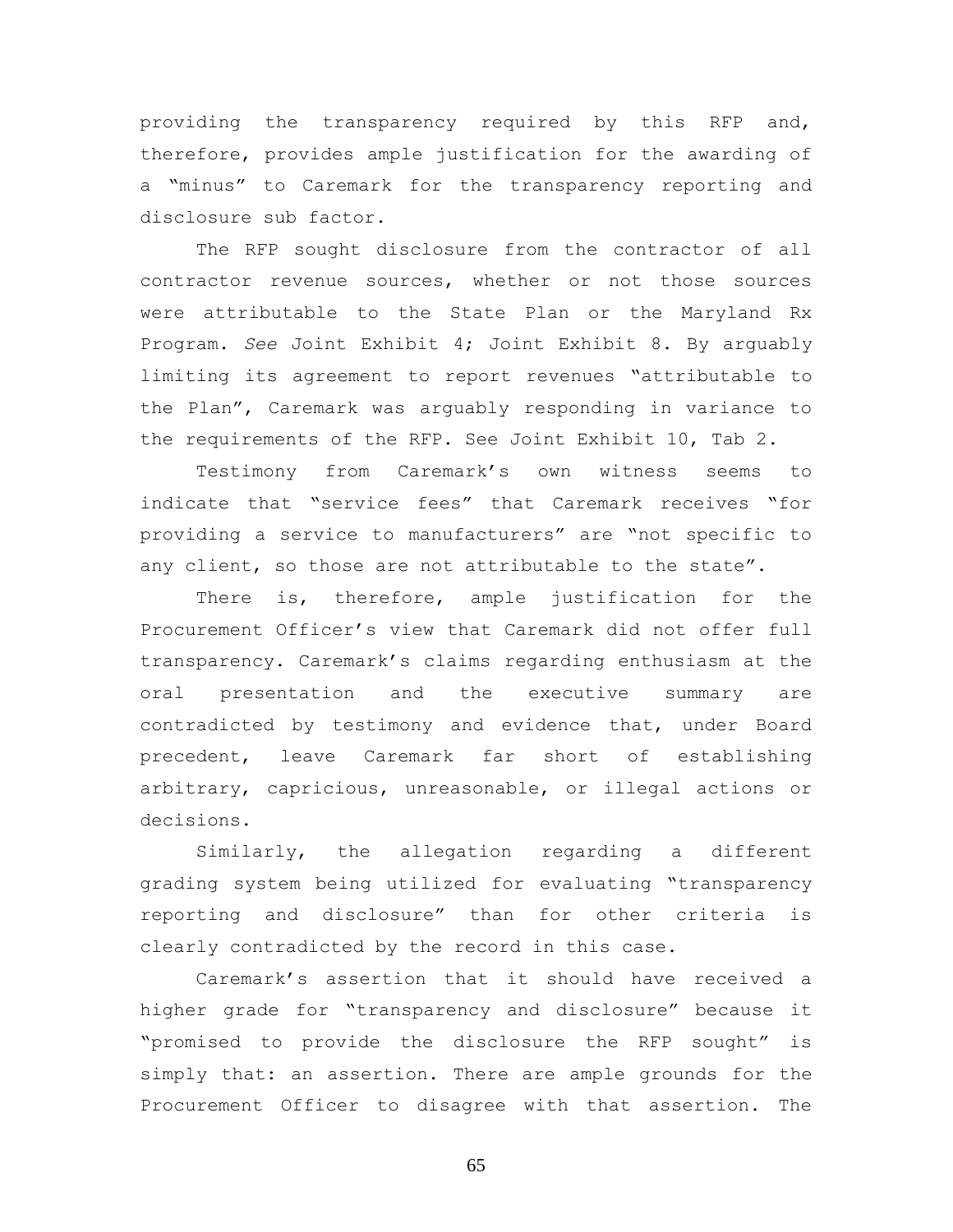Board, therefore, will not disturb the Procurement Officer's judgment.

Catalyst received a "plus" grade regarding the "transparency reporting and disclosure" sub factor. Caremark argues that this grade was inappropriate. Particularly, Caremark points to the evaluation of Catalyst regarding mail order and specialty pharmacy services.

According to the Procurement Officer, Catalyst's rating of "plus" was not based on Catalyst's offer to provide the State with a copy of its subcontract with its mail order and specialty vendor. As noted by the Procurement Officer, that offer was an "over and above" the minimum requirements of the RFP. It was not something that was required by the RFP, and it was viewed by the Procurement Officer as an item which provided evidence of Catalyst's willingness to give the state full disclosure. According to the Procurement Officer: "This was a plus, not a determining factor in their proposal. It was a nice thing they gave us."

Moreover, contrary to Caremark's view, Catalyst's offer to disclose its subcontract with its mail order and specialty pharmacy vendor also offered real value to the State according to the Procurement Officer.

According to the Procurement Officer, Catalyst's "plus" grade for the "transparency reporting and disclosure" sub factor was based on a complete evaluation of Catalyst's proposal regarding this area. Caremark's minus grade was the result of a similar complete evaluation.

As to the allegation that there was disparate treatment of references, the record reflects otherwise. There is, quite simply, no credible evidence that the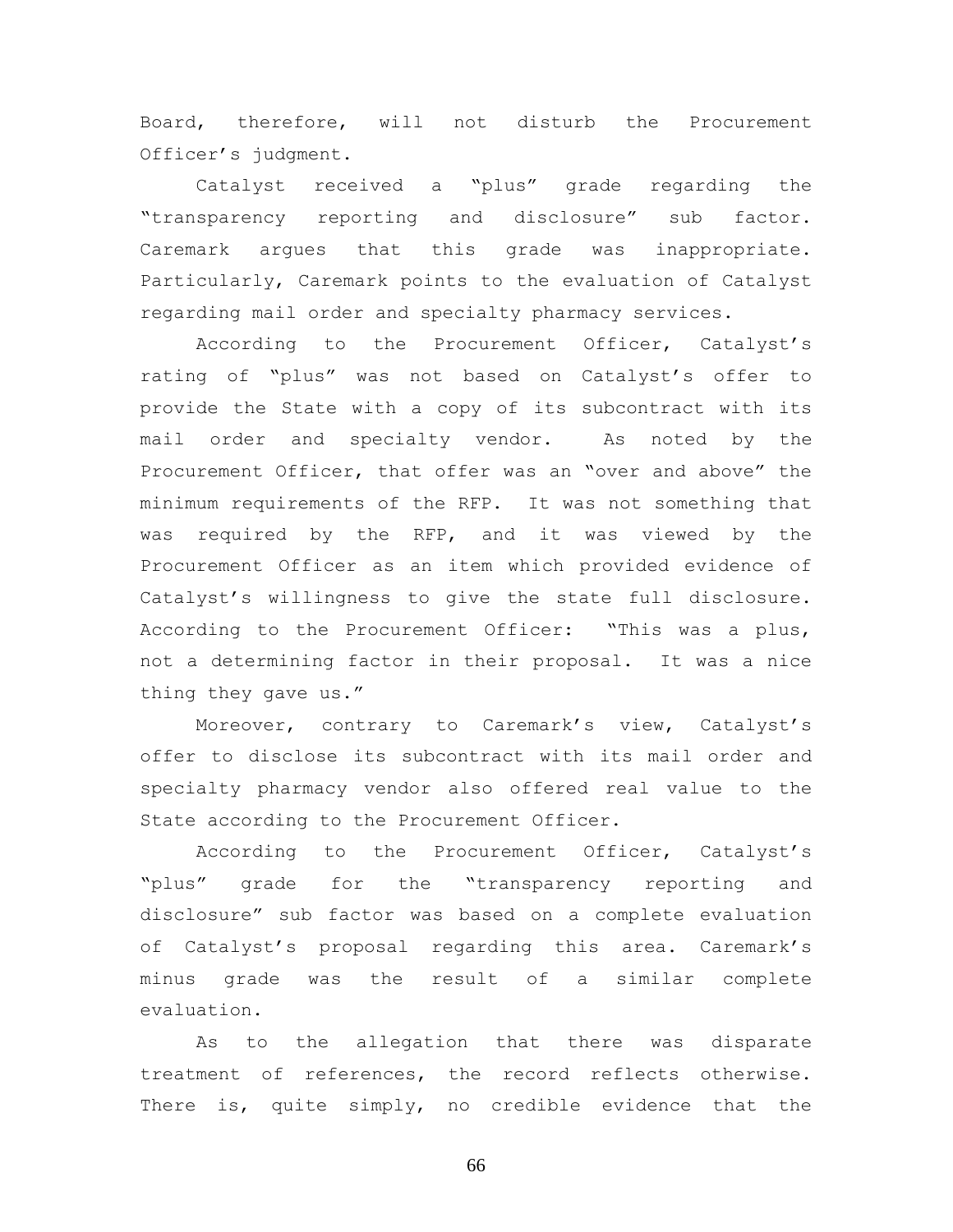Procurement Officer or the evaluation committee treated the references of different offerors differently or unfairly. The record clearly does not support Caremark's assertion. This assertion is unsupported by facts and this appeal ground must be denied.

Caremark's next claim, that the Procurement Officer misunderstood the term "attributable" to the Maryland Program, is also without support or evidentiary merit.

The record reflects that the evaluators specifically sought confirmation from Caremark that Caremark was willing to comply with the subparagraph (a) through (e) requirements of § 1.1.1 of the RFP. Caremark unequivocally confirmed its agreement to comply with subparagraphs  $(a)$ , (b), (d) and (e), by stating simply: "Caremark confirms." For subparagraph (c), however, Caremark did not state "Caremark confirms." Instead, Caremark provided a three paragraph response.

The Procurement Officer found that this three paragraph response to be confusing and viewed it as purposely confusing (being worded so that he "couldn't figure it out"). This was not an arbitrary, capricious, unreasonable and/or illegal view by the Procurement Officer.

During the Hearing, the Board itself questioned the Procurement Officer regarding this issue:

> Chairman Burns: . . . . Could you explain to me what your understanding of the answer to C is? . . . .

> [Procurement Officer]: Mr. Chairman, that's been my difficulty in this procurement is nailing C down. I have – again, we're after – when we put the term in "not limited to," if they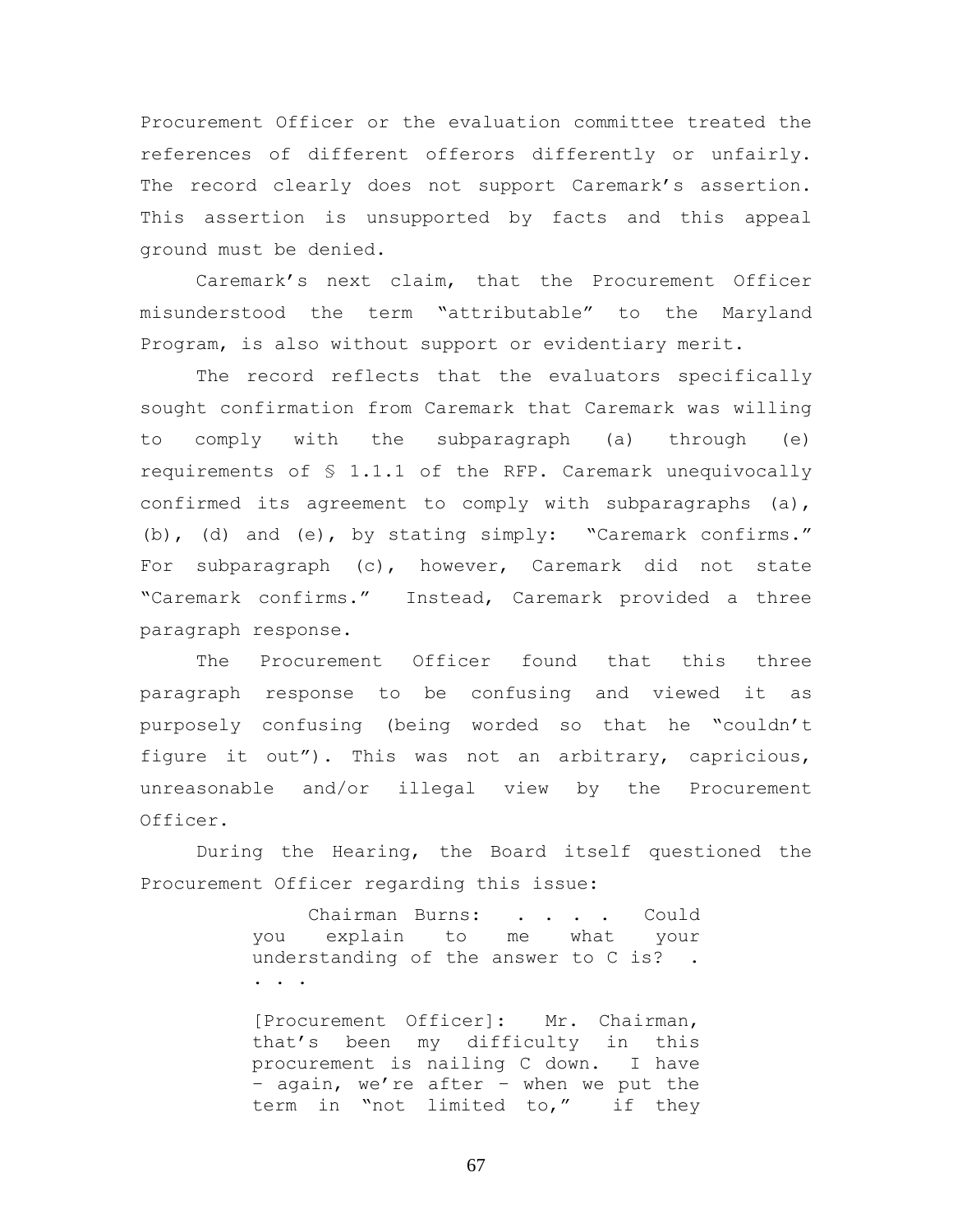would have come back and said, you got it all with the exception of this, this one we can't – I would understand that better.

But they take the approach, they're going to explain each one, but that doesn't even tell me that there's nothing else out there. That is the concern I had.

Chairman Burns: Well, am I right in reading this that . . . [t]he way it's drafted is to give Caremark an out on this issue.

[Procurement Officer]: That's how I interpreted it. . . . .

In addition: the questioning went as follows:

[Procurement Officer]: . . . . I'm not trying to say that Caremark didn't give us enough to be in the mix, but the way they pushed back on this issue just gave me the impression, my opinion was that they were holding back money that I wanted to have the state to get.

Chairman Burns: Were any other offerors marked down for their answer to what is here listed on page 10 as 18C?

[Procurement Officer]: Yeah. Any offeror that didn't meet specifications that we required was marked down. . . .

Chairman Burns: . . . Caremark was not the only offeror that was marked lower –

[Procurement Officer]: That's correct.

Chairman Burns: -- because of their answer to this.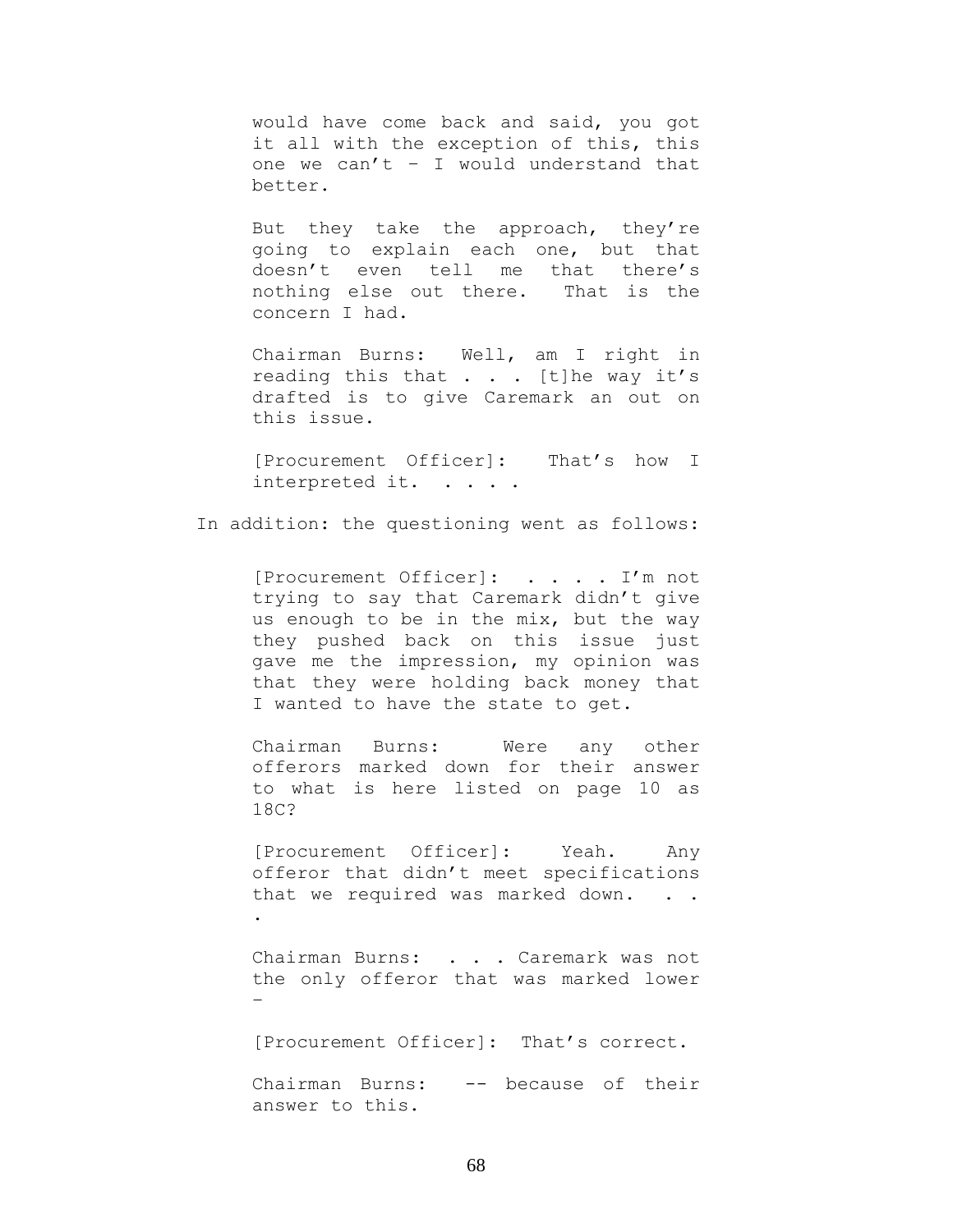[Procurement Officer]: That's correct.

The transcript testimony makes it clear why the Procurement Officer had doubts and questions regarding Caremark's intentions and meaning regarding this answer. Just as obviously, such doubts were quite understandable and were not arbitrary, capricious, unreasonable, and/or illegal and this appeal ground is denied.

To the extent that any "misunderstanding" resulted regarding the term "attributable" to the State's business and the Board finds no evidence of any such actionable or appealable "misunderstanding" being the case here - such misunderstanding was caused by Caremark's own words. There is no merit to this claim and this claim regarding confusion arising from transactions "attributable" to the "Maryland Program" is denied.

In summary, Caremark has not provided evidence that the evaluation of the "transparency reporting and disclosure" sub factor was in any way conducted in an arbitrary, capricious, unreasonable, and/or illegal manner and its appeal on this ground is denied.

Caremark next claims that the procurement officer evaluated the Maryland Rx sub factor in a manner that was arbitrary, capricious, unreasonable, and in violation of Maryland Law. Specifically, Caremark claims that: 1) Caremark's Maryland Rx technical proposal complied with the requirements of the RFP and was wrongly downgraded for lack of a "wow" factor; and, 2) "Catalyst's manipulative pricing undermined the Maryland Rx program.

Once again, these appeal grounds are without merit and will be denied.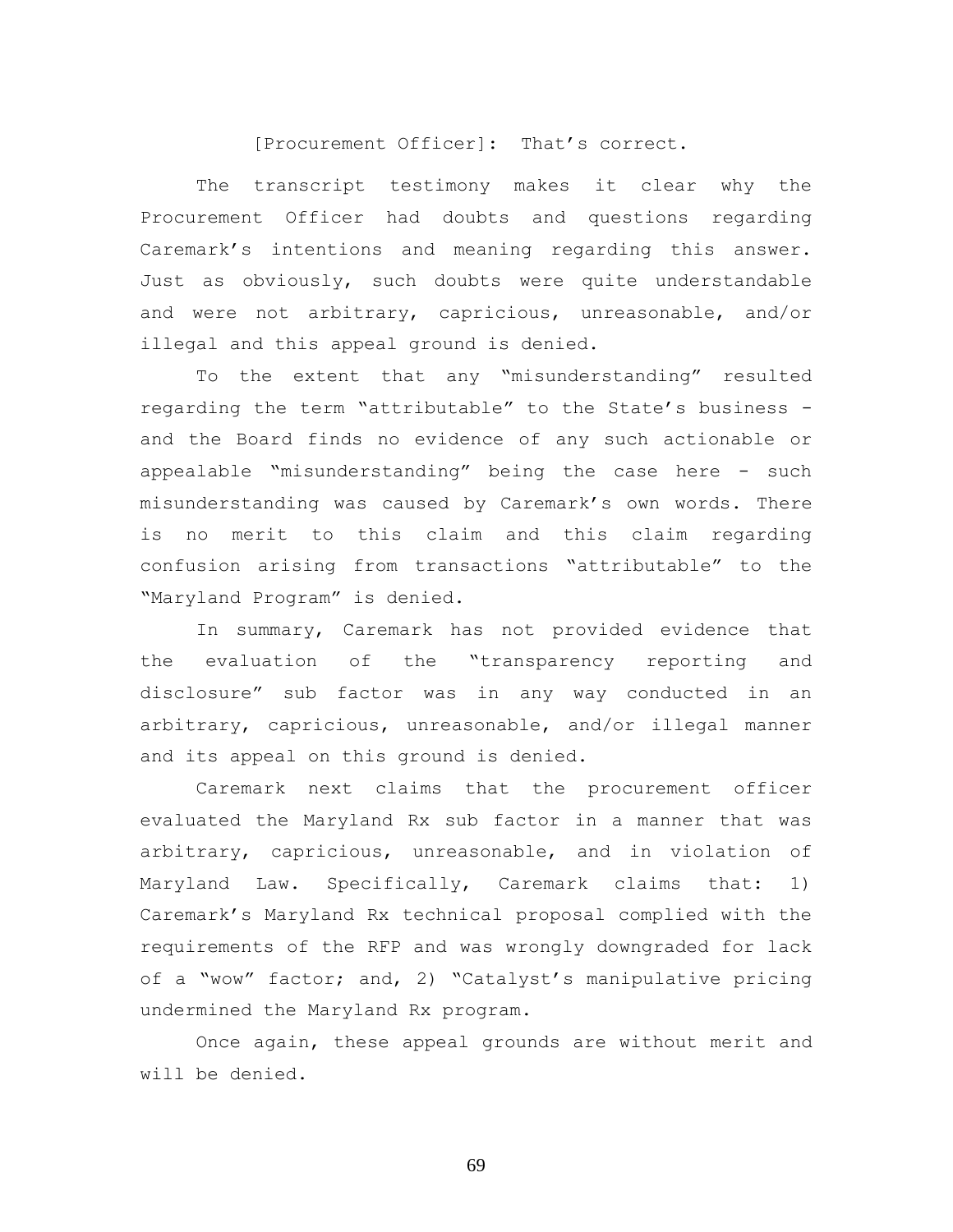There was, quite simply, ample evidence for the Procurement Officer and the Department to grade Caremark's Purchasing Pool Management (also referred to repeatedly during this appeal as the "Maryland Rx Program" and used interchangeably herein with that term) sub factor as a "minus" and Catalyst's sub factor as a "plus".

Caremark argues that it was downgraded as a result of the Procurement Officer's use of undisclosed criteria for evaluation – the lack of a "wow" factor and sufficient "enthusiasm".

Once again Caremark's assertion remains, after all is said and done, merely that – an assertion. Caremark has produced no credible evidence to support this claim. Evidence shows that Caremark received a "minus" grade from the Procurement Officer and other evaluators under the sub factor Purchasing Pool Management for several reasons.

The RFP instructed offerors to "describe how the Offeror's proposed services" would meet various outlined requirements, including "Maryland Rx Program Management". RFP §4.4.2.3 at p.29-30.

In response, Caremark in its technical proposal simply stated that it would comply with the RFP's requirements. These responses consisted of "Caremark confirms" under the sections and sub sections of its technical proposal dealing with the Maryland Rx Purchasing Pool. Joint Exhibit 10, Tab 2. The remaining responses of Caremark under this sub factor consisted of text which seems to have been taken, for the most part, from the RFP itself and regurgitated under the Maryland Rx Purchasing Pool sub factor.

In the oral presentations and in follow-up responses Caremark provided little additional information regarding this sub factor.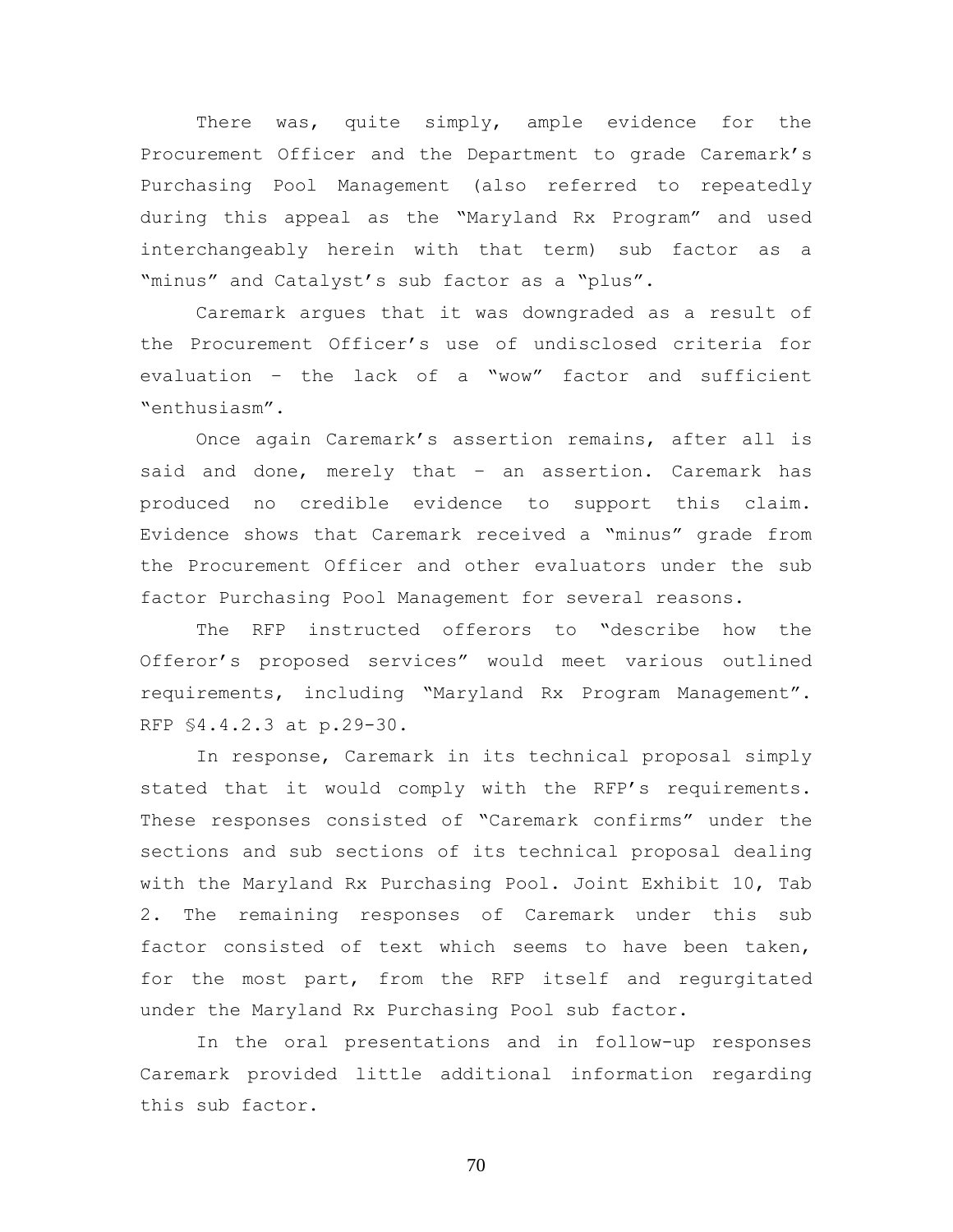Clearly, the Procurement Officer's view that Caremark's mere reiteration of the RFP requirements to administer and manage the Maryland Rx Program and failure to provide other useful information negatively affected the rating of Caremark's proposal was justified. As a result, Caremark received a "minus" grade for its technical proposal regarding the sub factor "Purchasing Pool Management." There was, therefore, sufficient evidence for the Procurement Officer to have concluded that Caremark's response to the Maryland Rx Purchasing Pool sub factor warranted a "minus" grade.

In its brief and at the hearing, Caremark argued at length that no Maryland small business employer and no national business employer with employees in Maryland would reasonably opt to participate in the Maryland Rx Program. Caremark takes the position that it was unreasonable of the Department to evaluate an offeror's proposal favorably for efforts proposed in connection with the "Other Employer" group (as defined by the RFP) for this reason.

The RFP, however, clearly stated that "Other Employers" were part of the eligible members for the Program. Offerors were to include their approach for growing the Program for the "Other Employers" in their proposal response addressing the statement of work regarding the Program.

The Maryland Rx Program is new – administration of this Program is not a part of the predecessor contract. According to the evidence, the State looked to offerors to describe what efforts they would undertake to make the Program a success. According to the Procurement Officer, Caremark failed to provide details regarding Caremark's proposed approach. A review of Caremark's proposal and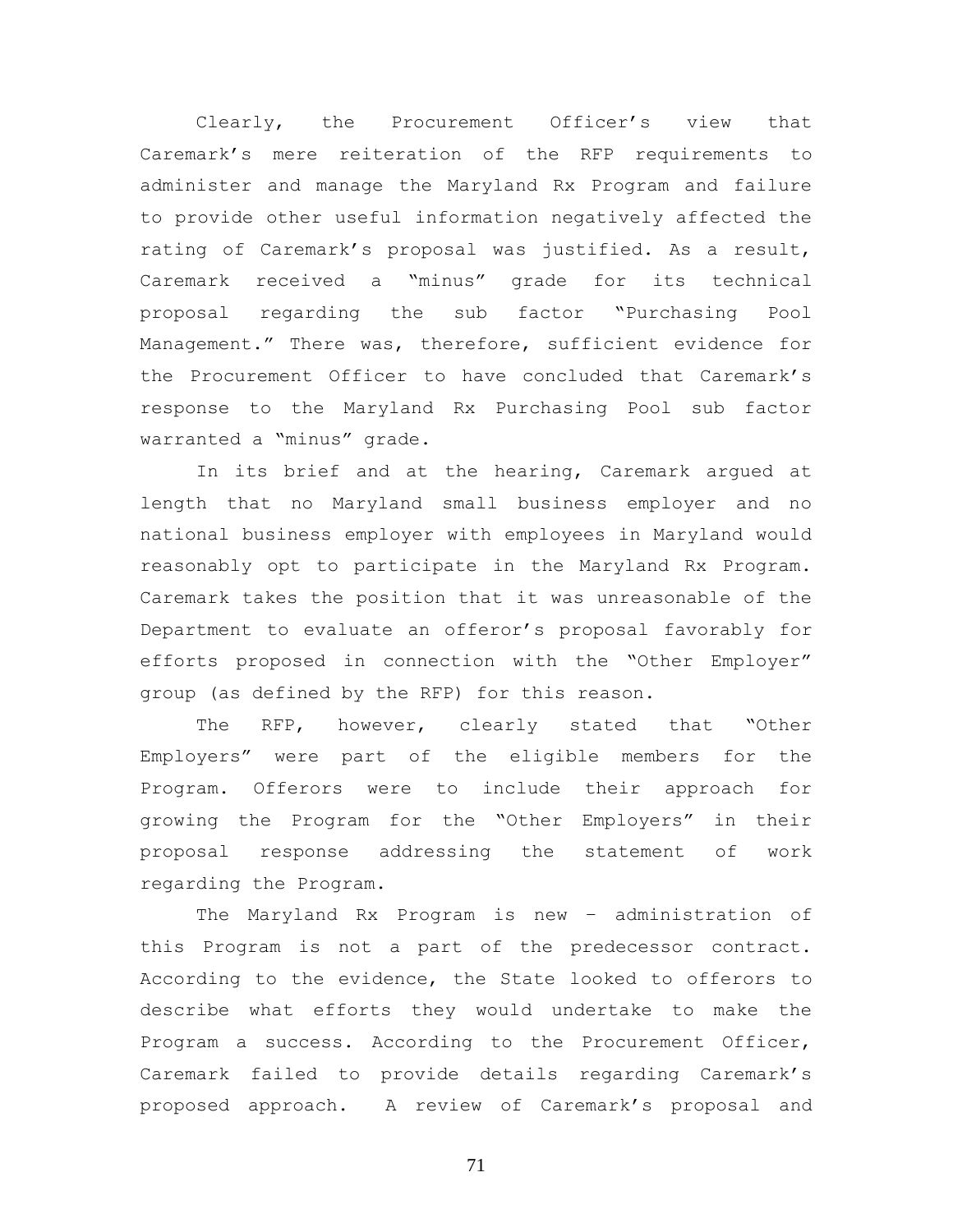other evidence indicates that this determination was reasonable.

At its vendor discussion, Caremark told the State that Caremark had a number of governmental entities as existing clients. According to the Procurement Officer, however, Caremark proposed nothing in terms of its approach and gave no assurances that Caremark would work actively to bring those clients to the Program. Based on such lack of detail, the Procurement Officer reasonably concluded that he did not know what Caremark was offering under this sub factor.

In summary, Caremark offered what the Procurement Officer reasonably found to be mere reiteration of the RFP requirements to administer and manage the Maryland Rx Program and failed to provide needed information regarding this sub factor. These failures affected the rating of Caremark's proposal. As a result, Caremark received a "minus" grade for its technical proposal regarding the sub factor "Purchasing Pool Management".

As the Procurement Officer noted during the hearing on these appeals, the "minus" grade was given:

> Because they [Caremark] were acceptable, but barely acceptable. They didn't take the—they didn't take they did nothing more than say they would comply. They didn't develop the subject. They didn't show us how they would comply. . . . They said we were in these various coalitions, but they didn't tell us any of the pluses, any of the minuses, any of the lessons learned they had in these coalitions. It was just, give them something, and let's see what happens.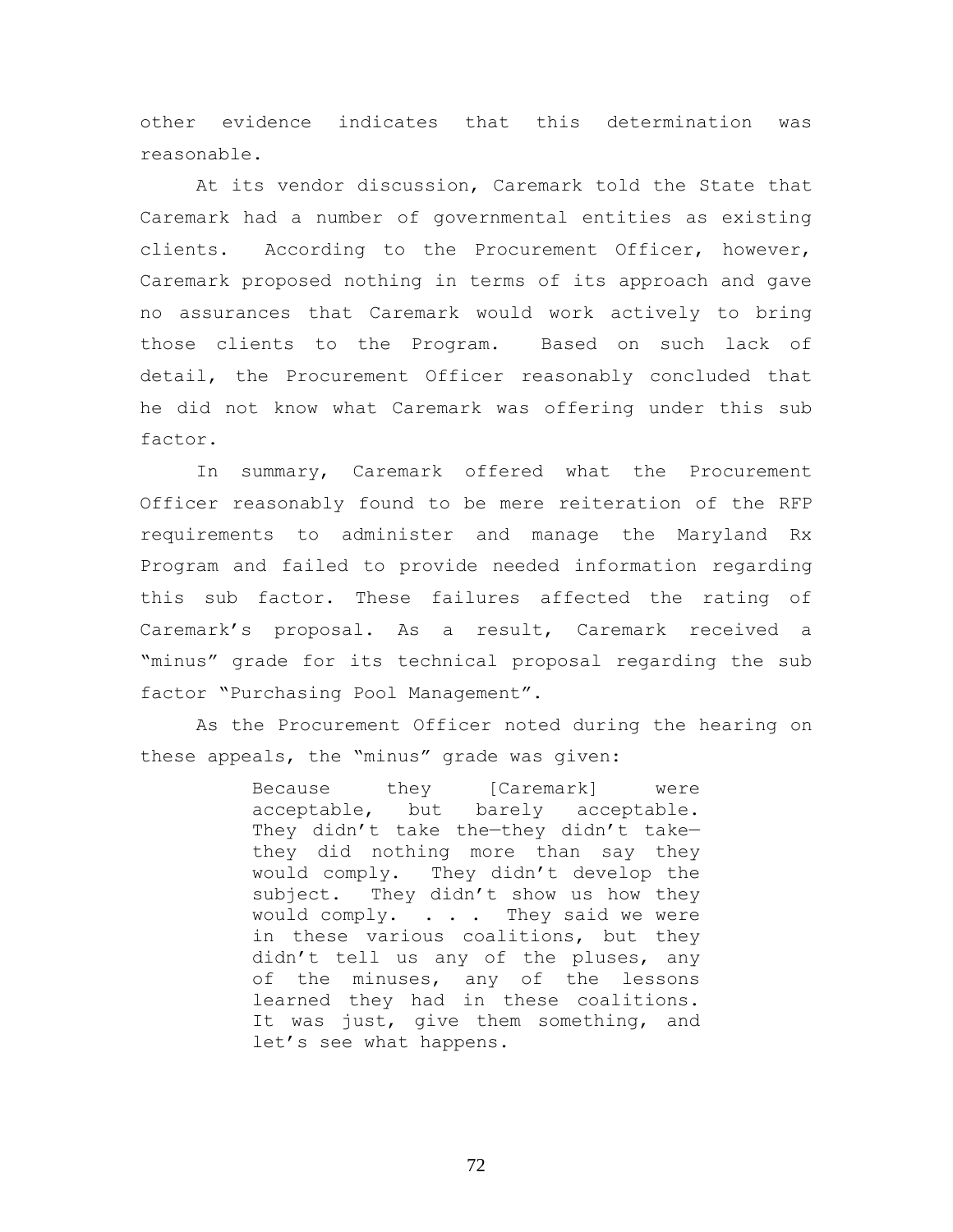For the reasons noted, the Procurement Officer's grade of "minus" for Caremark under the Maryland Rx Program sub factor was clearly not arbitrary, capricious, unreasonable and/or violative of law and Caremark's appeal on this ground is denied.

Caremark also argues that Catalyst should not have received a "plus" grade for the Maryland Rx Program sub factor, specifically because Catalyst's "manipulative pricing undermined the Maryland Rx Program". Caremark's allegations are completely without merit and this appeal ground must also be denied.

In contrast to Caremark's proposal regarding Maryland Rx Program Management, evidence indicates that Catalyst was much more detailed in its response to the Maryland Rx Program Management sub factor than was Caremark. Catalyst provided a Preliminary Marketing Plan that specifically targeted eligible members (as defined within the RFP) for the Program.

Caremark argues that Catalyst should not have received a "plus" rating because of the contents of Catalyst's Financial Proposal. Caremark takes issue with the administrative fee Catalyst proposed for Tier 4 under the Financial Proposal. That is the tier that would apply if membership in the Program exceeded 500,000 (the tier was weighted as having a 10 percent likelihood of occurring under the financial model used to evaluate proposals). Caremark claims that the price proposed by Catalyst at this level would be unprofitable for Catalyst. Caremark bases its argument on the costs attendant for Catalyst to administer the State Plan with a membership of approximately 100,000.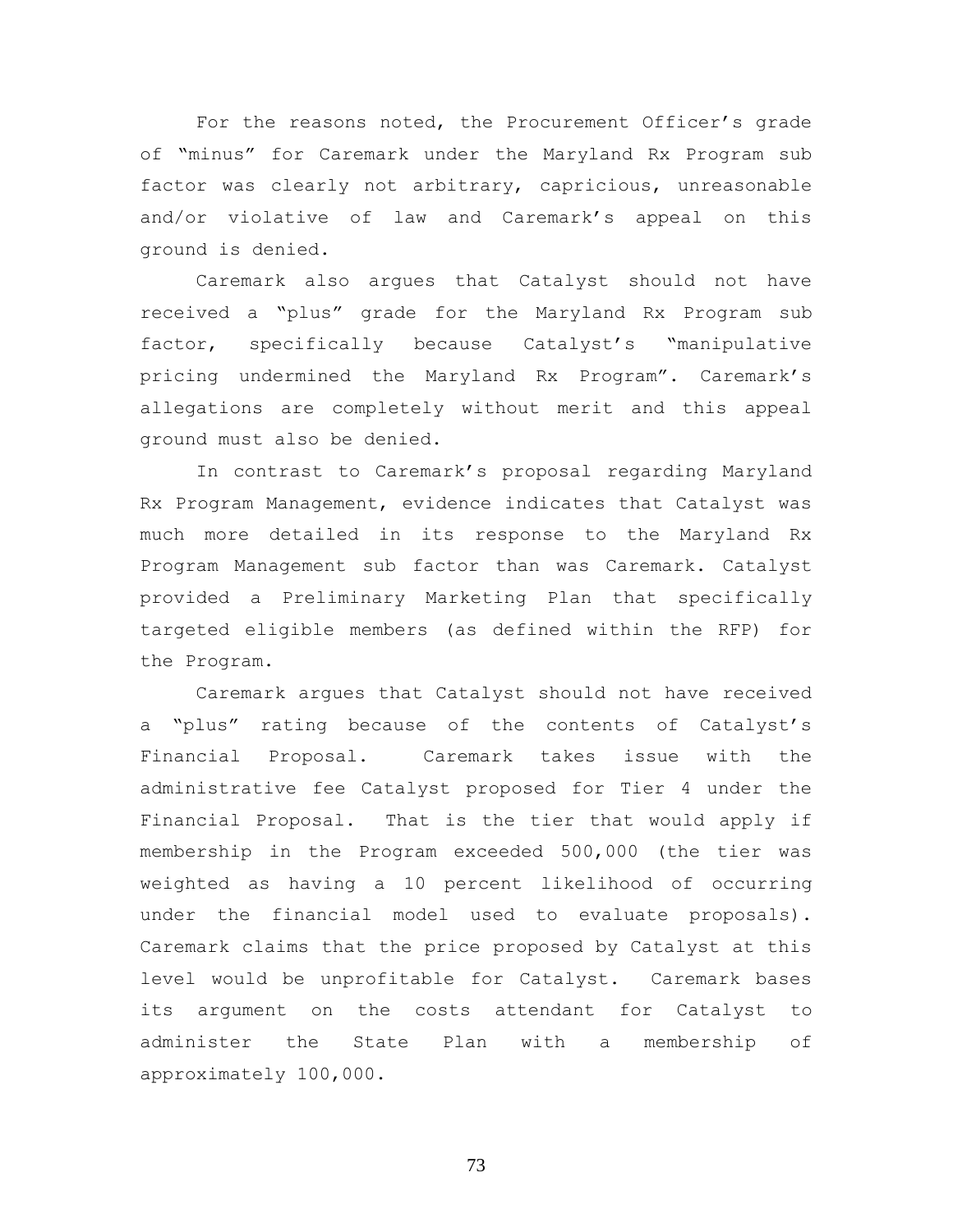Caremark's position is without merit. It is likely that as Program numbers grow Catalyst will experience certain efficiencies of scale that will lower its costs of administering the State Plan. Also, it is foreseeable that as the number of members served increase, Catalyst's fixed costs will be spread across a larger base and the resulting cost per member will decrease.

It is also possible that Catalyst's compensation at Tier 4 will not be derived exclusively from the administrative fees paid by the State. Instead, each of the Maryland Rx Program Purchasing Pool Members also will be paying Catalyst administrative fees that are separately negotiated. Thus, Caremark's claims that Catalyst will experience a loss at Tier 4 is unsubstantiated opinion, not fact. It is an opinion not shared by the Procurement Officer and his view is not unreasonable.

Caremark asserts that the pricing scheme laid out by Catalyst undermines its incentive to promote the Maryland Rx program. As a party to this contract, Catalyst would have the obligation to act in good faith and meet it contractual obligations. The Department had and has no reasonable basis to believe that Catalyst would act in bad faith in fulfilling this contract. Any attempt by Catalyst to "make sure there are fewer—not more—participants in the Purchasing Pool" as Caremark argues would subject Catalyst to action by the State and would certainly severely damage Catalyst's business and reputation. As previously noted, the fact that as the purchasing pool grows, fixed costs can be spread among a greater number of members undermines Caremark's contention that Catalyst would lose money as the membership grows.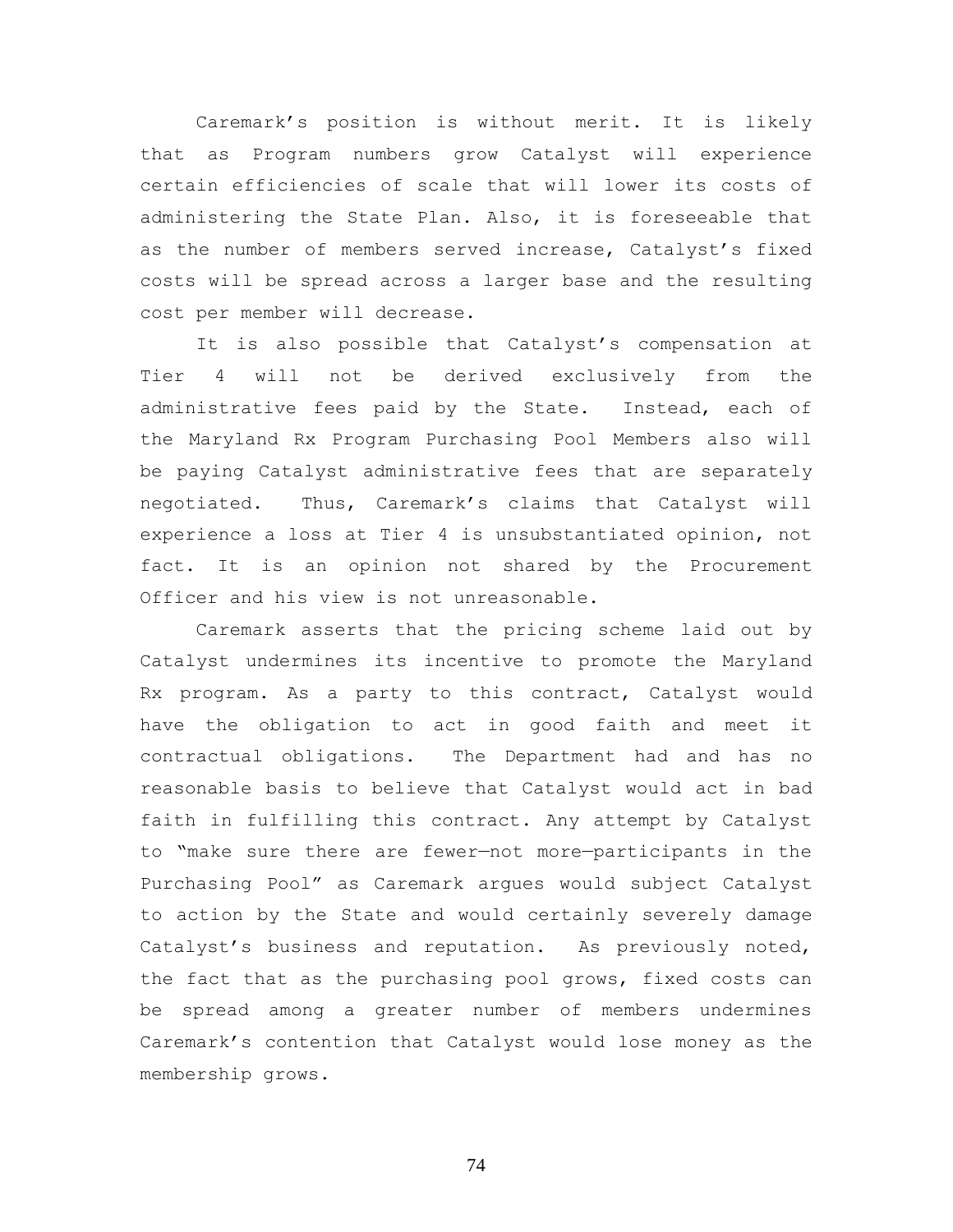Finally, the RFP clearly stated that Technical Proposals would be evaluated separately from Financial Proposals. It would have clearly been improper for the State to use the contents of Catalyst's Financial Proposal as a basis to downgrade Catalyst's technical rating under the Purchasing Pool Management sub factor. This is another reason why Caremark's appeal on this basis must be denied. There is no evidence that Catalyst's pricing was in any way manipulative or undermined the Maryland Rx Program in any fashion.

The Procurement Officer and the evaluation team assigned Caremark a "minus" under the "Purchasing Pool Management" sub factor. They assigned Catalyst a "plus" under that sub factor. The evaluation of the "Purchasing Pool Management" sub factor complied with the RFP. There was nothing arbitrary, capricious, unreasonable or illegal about the evaluation of the Purchasing Pool Management sub factor. Caremark's appeals concerning Purchasing Pool Management/the Maryland Rx Program are denied.

Caremark next claims that the Procurement Officer acted arbitrarily and capriciously in the evaluation of the Maryland Economic Impact criterion. Caremark states that the Procurement Officer acted arbitrarily in evaluating Maryland Economic Benefit, arguing that the Procurement Officer should have graded Caremark's economic benefits as equal to Catalyst's. Caremark argues that "the economic impact will be approximately equal whether the contract is awarded to one vendor or the other."

There is no basis for Caremark's claim. Contrary to Caremark's argument, it was not arbitrary, capricious, unreasonable or illegal for the Procurement Officer to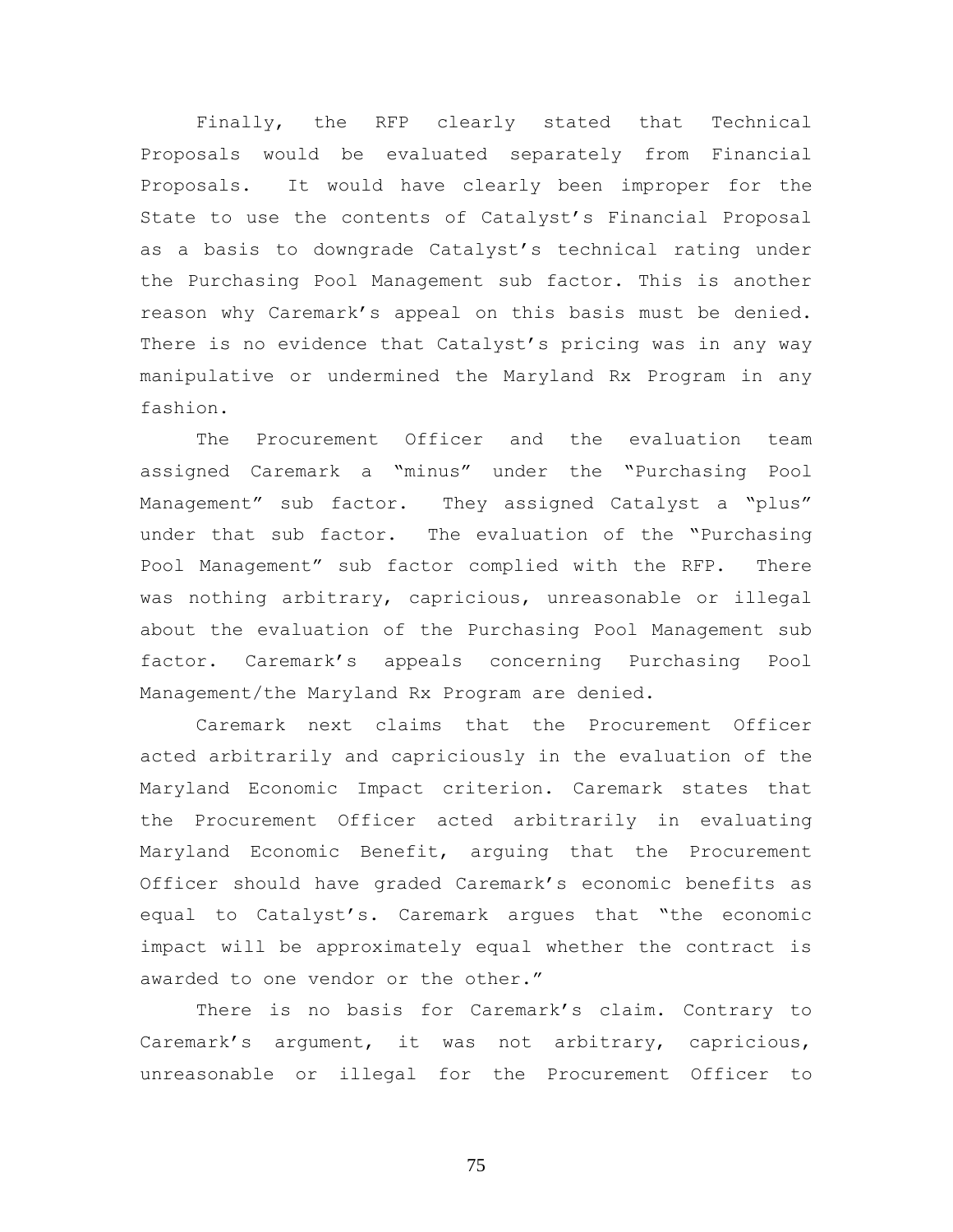assign Caremark a "mid" score for Maryland Economic Benefit and Catalyst a "plus" score for Maryland Economic Benefit.

Maryland Economic Benefit factors were a part of the technical criteria in the RFP and required a detailed description. RFP § 4.4.2.8 (Joint Exhibit 8). The RFP required offerors to take into consideration four specific items and to "explain any other economic benefit to the State of Maryland that would result from the Offeror's proposal." *Id.* 

In response, Catalyst submitted, as part of its proposal, an 11-page economic analysis performed by Dr. Darius Irani from Towson University. The analysis showed the substantial economic benefit that the State would enjoy from acceptance of Catalyst's proposal. Joint Exhibit 19, Tab "Attachment J-4". Catalyst specifically offered two scholarships at the University of Maryland Pharmacy School for the life of the contract and the hiring ten local interns regarding economic impact. The Procurement Officer and the evaluation team also found strength for Catalyst under this factor because it was Maryland-based.

In contrast, Caremark included its Maryland Benefits in a short paragraph on Attachment J-4 of its proposal. Joint Exhibit 10, Tab 5, Attachment J-4. Caremark did not offer any Maryland scholarships. Caremark did not include an economic analysis. Caremark did not offer any internships. *Id.*

Based on the proposals submitted by Catalyst and Caremark, it was not, therefore, unreasonable, capricious, arbitrary or illegal for the Procurement Officer to rate Catalyst a "plus" and Caremark a "mid" under Maryland Economic Benefit. In evaluating the submissions from Catalyst and Caremark for this evaluation criterion, the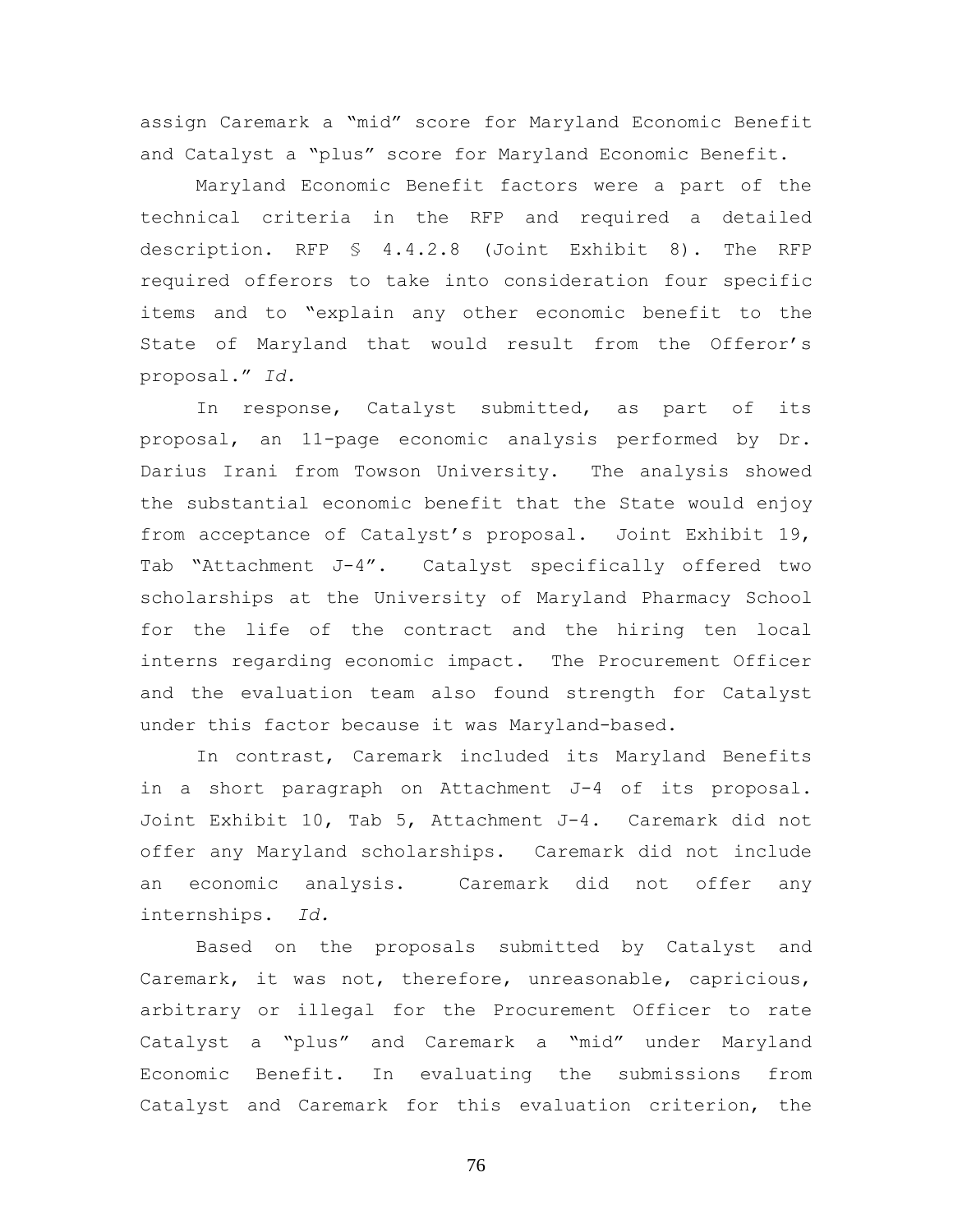Procurement Officer found Caremark's proposal to be less beneficial than Catalyst's proposal. The Board will not disturb that determination. *E.g.*, Eisner Communications, Inc., *supra*; Information Control Systems Corp.*, supra*. The appeal on this basis is denied.

Caremark next claims that the Procurement Officer arbitrarily failed to weigh the alleged technical superiority of Catalyst against the extra cost associated with the Catalyst financial proposal. Caremark's arguments are speculative and without proof. The record shows that the financial analysis conducted by the Procurement Officer and by the evaluation committee complied with the RFP and principles of Maryland Procurement Law.

This decision has already dealt with this appeal ground in detail and found it to be without merit. This appeal ground is, therefore, denied.

Caremark's final argument in these appeals is that the Procurement Officer acted arbitrarily, capriciously and unreasonably in recommending to the Department Secretary that Catalyst was the most advantageous offer to the State.

The RFP, §5.5.3, set forth that technical merit was more important than pricing factors in determining the most advantageous offer. The Procurement Officer's recommendation to the Secretary of the Department on February 17, 2006, lists numerous written factors (broken down into strengths and weaknesses) found after evaluating the proposals of Catalyst and Caremark in regard to the RFP evaluation criteria. The Procurement Officer also summarized the financial differential between the two proposals that were most likely to be considered advantageous – Catalyst and Caremark.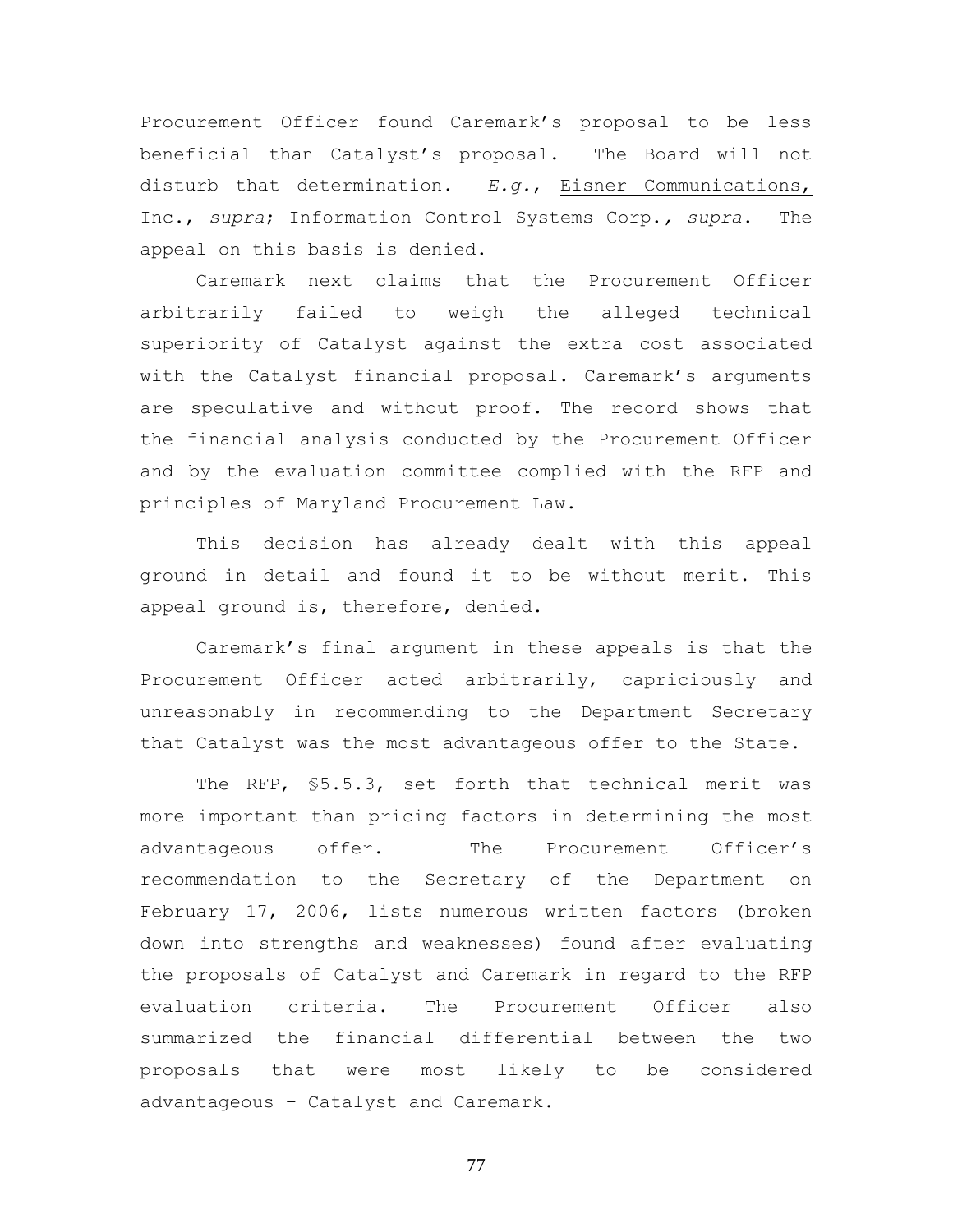The final technical rankings, for both the Procurement Officer and for each evaluation committee member, resulted in Catalyst being the most highly ranked offeror. Significantly, Caremark was ranked lower than Catalyst technically by each member of the committee and by the Procurement Officer, primarily as a result of weaknesses in its proposal related to sub factors of the technical evaluation criterion. (which have been addressed in detail in this opinion).

Using the financial evaluation model contained within the RFP Caremark was ranked first and Catalyst second. The difference between the two was less than 1%.

The Procurement Officer testified that he considered not only that the difference in the financial model was  $1\%$ , but that because the contract value was approximately \$1.4 billion, that the difference between the offerors was \$13 million. He testified that he considered the technical benefits provided by Catalyst to outweigh Caremark's proposal by more than that amount. None of the arguments or information put forward by Caremark establishes with evidence that the Procurement Officer abused his discretion, acted arbitrarily and capriciously, or violated Maryland procurement law when he performed the analysis outlined above.

Ultimately, the Procurement Officer decided that Catalyst's total proposal was the most advantageous to the State:

> The evaluation came down to two offerors, Catalyst Rx and Caremark. Catalyst Rx was ranked #1 technical/#2 financial, but \$13M more expensive than Caremark or 2.5M/year over the fiveyear contract. Caremark was ranked #3 technical/#1 financial. Catalyst Rx was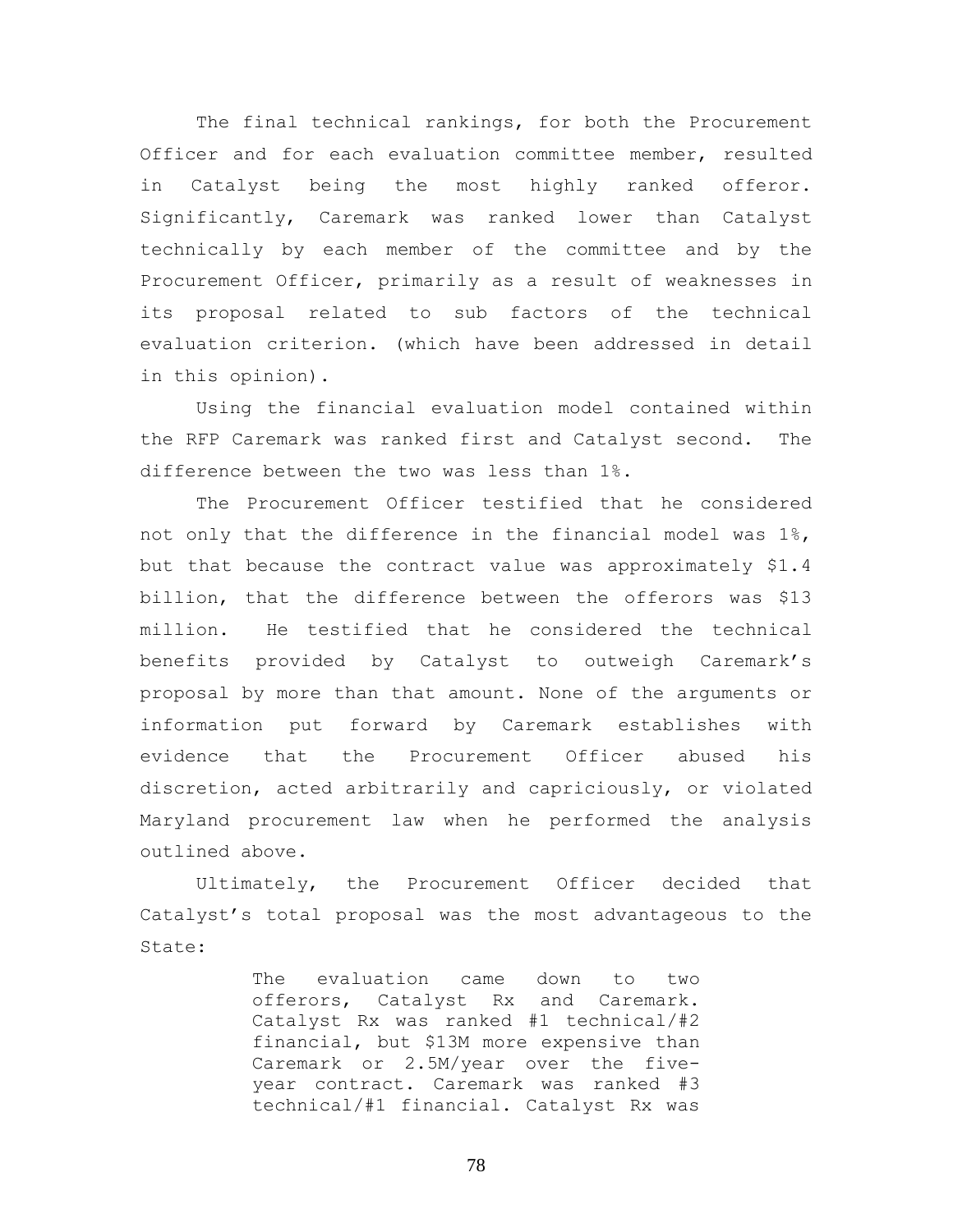the recommended awardee. All five evaluators were in agreement with the final ranking. I concur with their recommendations.

# Joint Exhibit 34.

The record clearly demonstrates that the Procurement Officer correctly followed § 5.5.3 of the RFP and recommended award to the offeror whose proposal he deemed to be most advantageous to the State, considering technical evaluation factors and price factors. The Procurement Officer was not alone in his determination that Catalyst's proposal represented the most advantageous proposal to the State considering technical and price factors. All five members of the evaluation team ranked Catalyst as having offered the best overall technical proposal as well. Similarly, after consideration of financial proposals, and best and final offers, all five evaluators recommended Catalyst for award of the contract.

The record indicates that the Procurement Officer considered that Catalyst offered the better proposal in three technical areas. The Procurement Officer also considered that Caremark offered the proposal that was evaluated as one percent lower in price (or \$13.3 million). The Procurement Officer also considered that because of the evaluation of Caremark's proposal regarding transparency, full disclosure and pass through pricing, the evaluated price advantage offered by Caremark regarding dispensing fees and ingredient cost rebates could be illusory. Similarly, the Procurement Officer considered that Catalyst had offered savings of \$7 million in administrative fees as compared to Caremark. In addition, the Procurement Officer considered that Caremark was ranked third technically and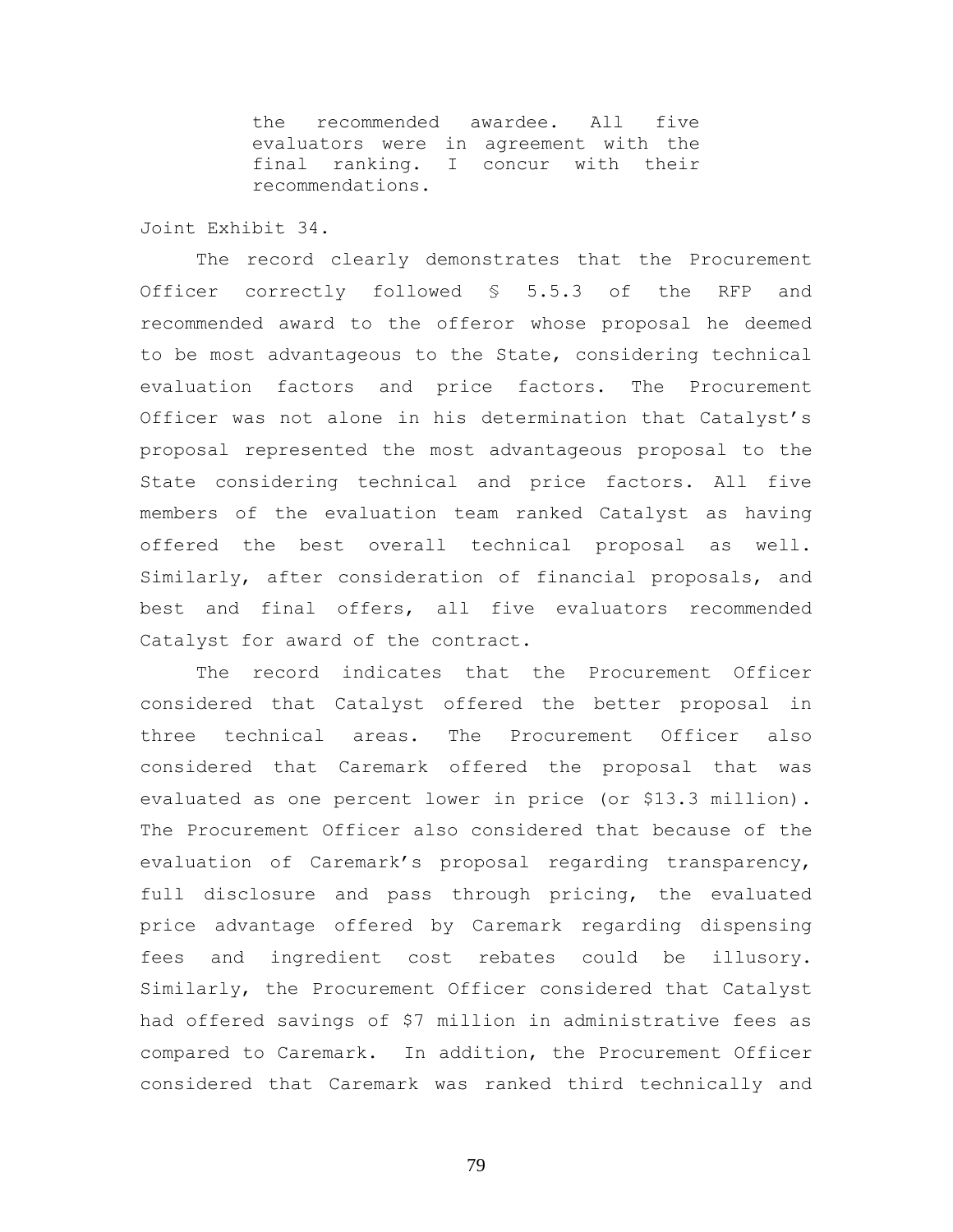Catalyst was ranked first technically. The RFP required that technical factors be given greater weight than price factors. RFP §5.5.3. The decision of the Procurement Officer to select Catalyst was reasonable.

This Board has been very clear on its role in reviewing the decisions of procurement officials regarding Requests for Proposals (RFP) in a competitive negotiation<sup>2</sup>:

> The competitive negotiation process is used when an award cannot be based solely on price. It involves an evaluation of technical factors as well as price in order to determine which proposal is most advantageous to the State. The evaluation of technical factors requires the exercise of discretion and judgment which is necessarily subjective. B. Paul Blaine Associates, Inc., MSBCA 1123, 1 MSBCA ¶58 (1983). Moreover, such an evaluation is competitive in nature in that the proposals are considered in relation to one another. Ardinger Consultants and Associates, MSBCA 1890, 4 MSBCA ¶383 (1995). Thus, the determination of the relative merits of the various proposals is a matter for the procuring agency. This determination is entitled to great weight. The role of the Board of Contract Appeals is not to substitute its judgment for that of the agency. Accordingly, the Board "will not disturb an agency's determination regarding an evaluation and selection of a successful offeror unless shown to be unreasonable, arbitrary, or in violation of procurement statutes or regulations." Baltimore Industrial Medical Center, Inc., MSBCA 1815, 4 MSBCA ¶368 (1994) at pp. 5-6 quoting

<sup>&</sup>lt;sup>2</sup> The Board has used the terms "competitive negotiation" and "competitive sealed proposal" interchangeably over the years and continues that practice herein.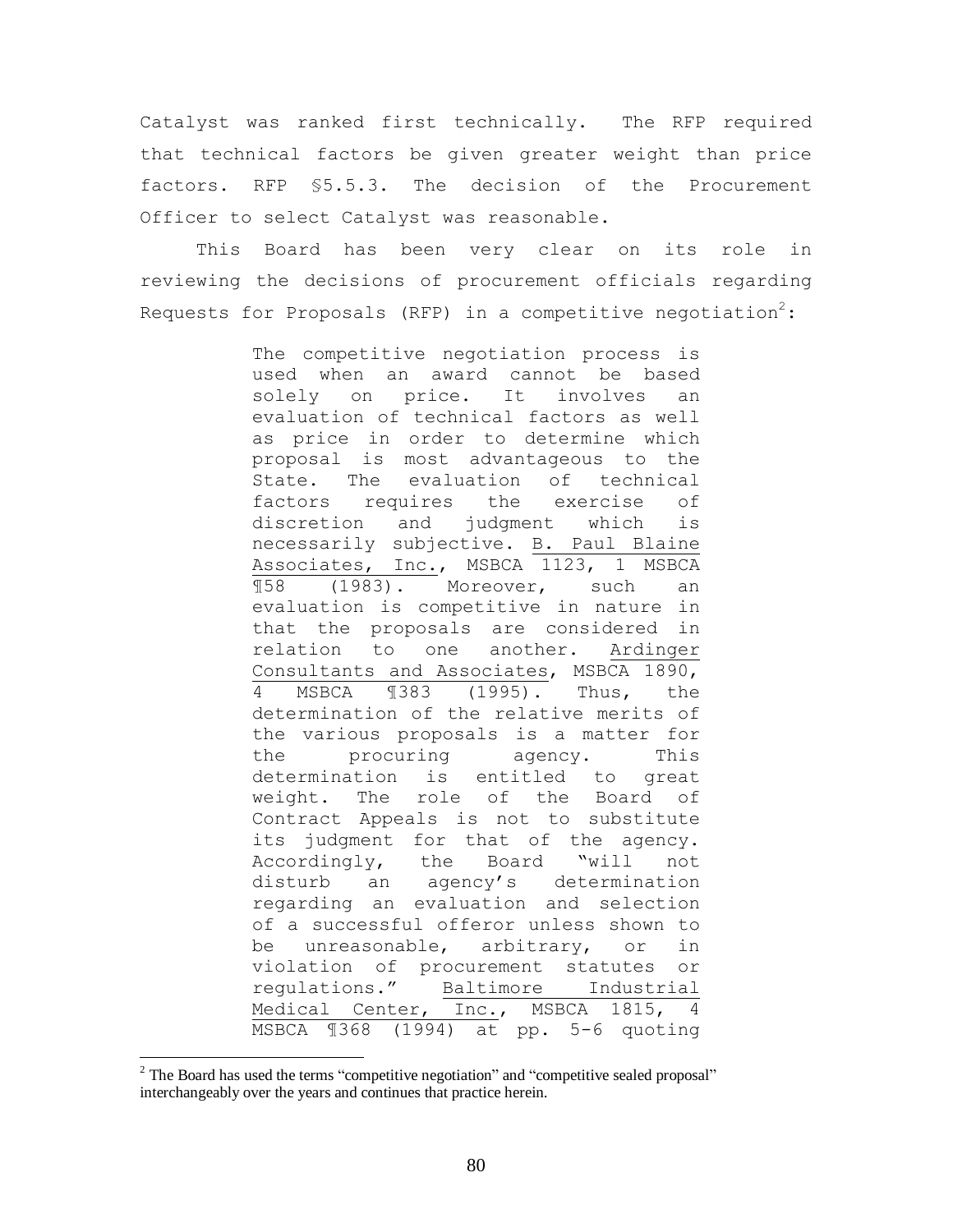AGS Genasys Corp., MSBCA 1325, 2 MSBCA ¶158 (1987) at p. 12.

Raid, Inc., MSBCA 2197, 5 MSBCA ¶485 (2000) at p. 5.

The Board has emphasized that:

It is not the function of this [Board] to evaluate proposals in order to determine their relative technical merits. The contracting agency is responsible for determining which technical proposal best meets its needs, since it must bear the major burden for any difficulties incurred by reason of a defective evaluation. Accordingly, we have consistently held that procuring officials enjoy "a reasonable range of discretion in the evaluation of proposals and in the determination of which offeror or proposal is to be accepted for award," and that such determinations are entitled to great weight and must not be disturbed unless shown to be unreasonable or in violation of the procurement statutes or regulations.(Underlining added)(Citations omitted).

United Technologies Corp. and Bell Helicopter, Textron, Inc., MSBCA 1407 & 1409, 3 MSBCA ¶201 (1989) at pp. 58-59.

The law in Maryland regarding competitive negotiations is, therefore, long-standing and clear. In a procurement by competitive sealed proposal, the process of weighing the technical merits is a subjective one that relies on the business and technical judgment of the Procurement Officer. Information Control Systems Corp*.*, MSBCA 1198, 1 MSBCA ¶ 81 (1984). The evaluation of proposals in a competitive negotiation procurement is a matter left in the Procurement Officer's sole discretion after receiving the advice of an evaluation panel, if one is used. United Communities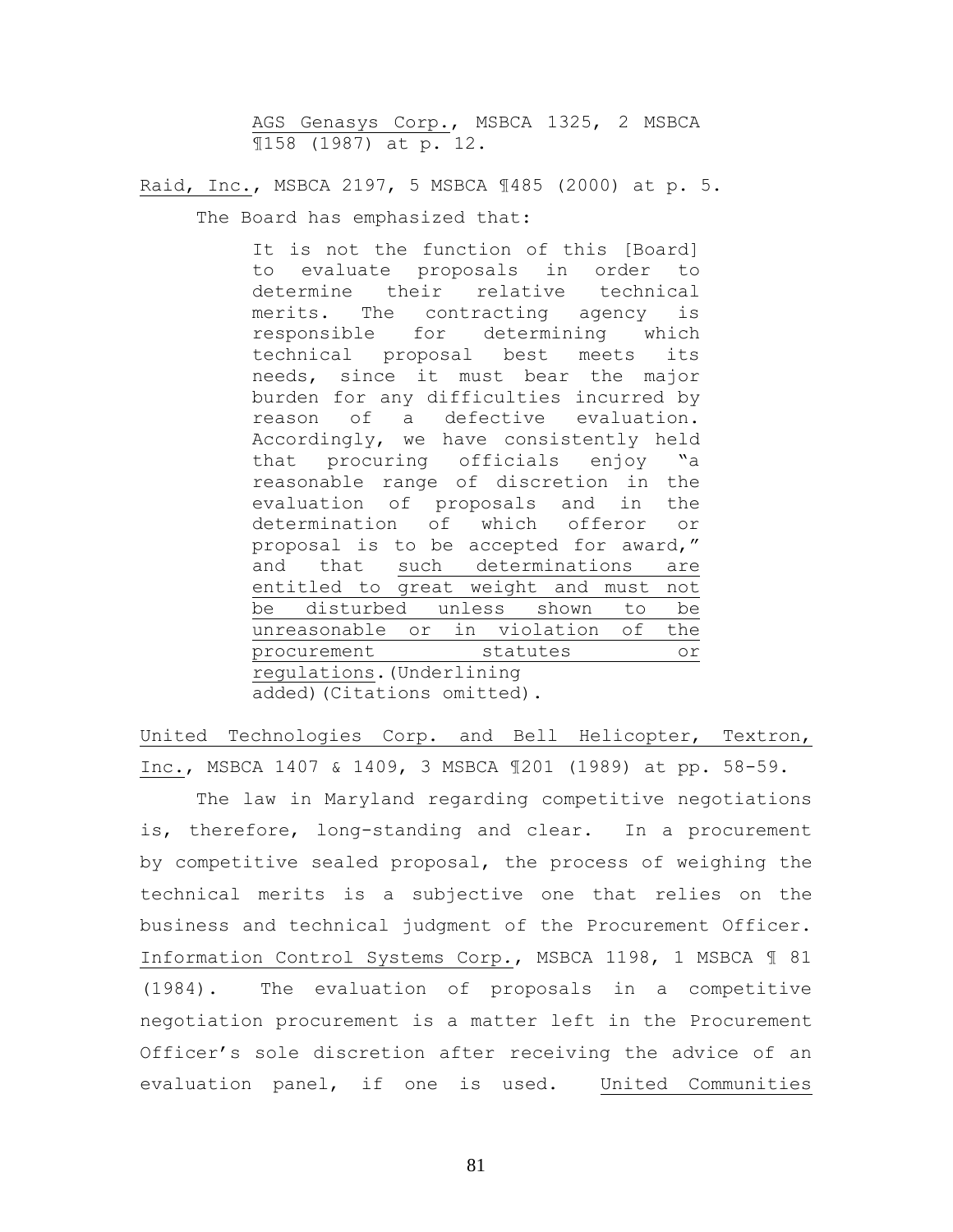Against Poverty, Inc., MSBCA 1312, 2 MSBCA 1 144 (1987). The MSBCA may overturn a procurement officer's determination to award to an offeror only if the procurement officer acts unreasonably, abuses discretion, or fails to follow a legal requirement in making that award. Id., at p. 10.<sup>3</sup> This Board has expressed wellfounded reluctance to substitute its judgment for that of an agency, in part because it is the procuring agency that will have to "live with the results" of its decision. Klein's of Aberdeen, MSBCA 1773, 4 MSBCA ¶ 354 (1994) at p. 7.

> When evaluating the relative desirability and adequacy of proposals, a procurement officer is required to exercise business and technical judgment. Under such circumstances, a procurement officer enjoys a reasonable degree of discretion and, for this reason, his conclusions may not be disturbed by a reviewing board or court unless shown to be arbitrary or arrived at in violation of Maryland's Procurement Law.

Baltimore Motor Coach Company, MSBCA 1216, 1 MSBCA ¶94 (1985) at p. 10.; B. Paul Blaine Associates, Inc., *supra*, at p. 14.

Mere disagreement with the evaluation of proposals or the recommendation for an award is insufficient to meet an appellant's burden of proving that the evaluation of proposals, and/or the award of a contract, has been unreasonable. Delmarva Community Services, Inc., MSBCA 2302, 5 MSBCA ¶523 (2002) at p. 5. The Board does not second-guess an evaluation of proposals or the award of a

<sup>3</sup> *See also*, RAID, Inc*.*, *supra,*; B. Paul Blaine Associates, Inc*.*, *supra*, ; Baltimore Industrial Medical Center, Inc; *supra*; and, AGS Genasys Corp*.*, *supra*.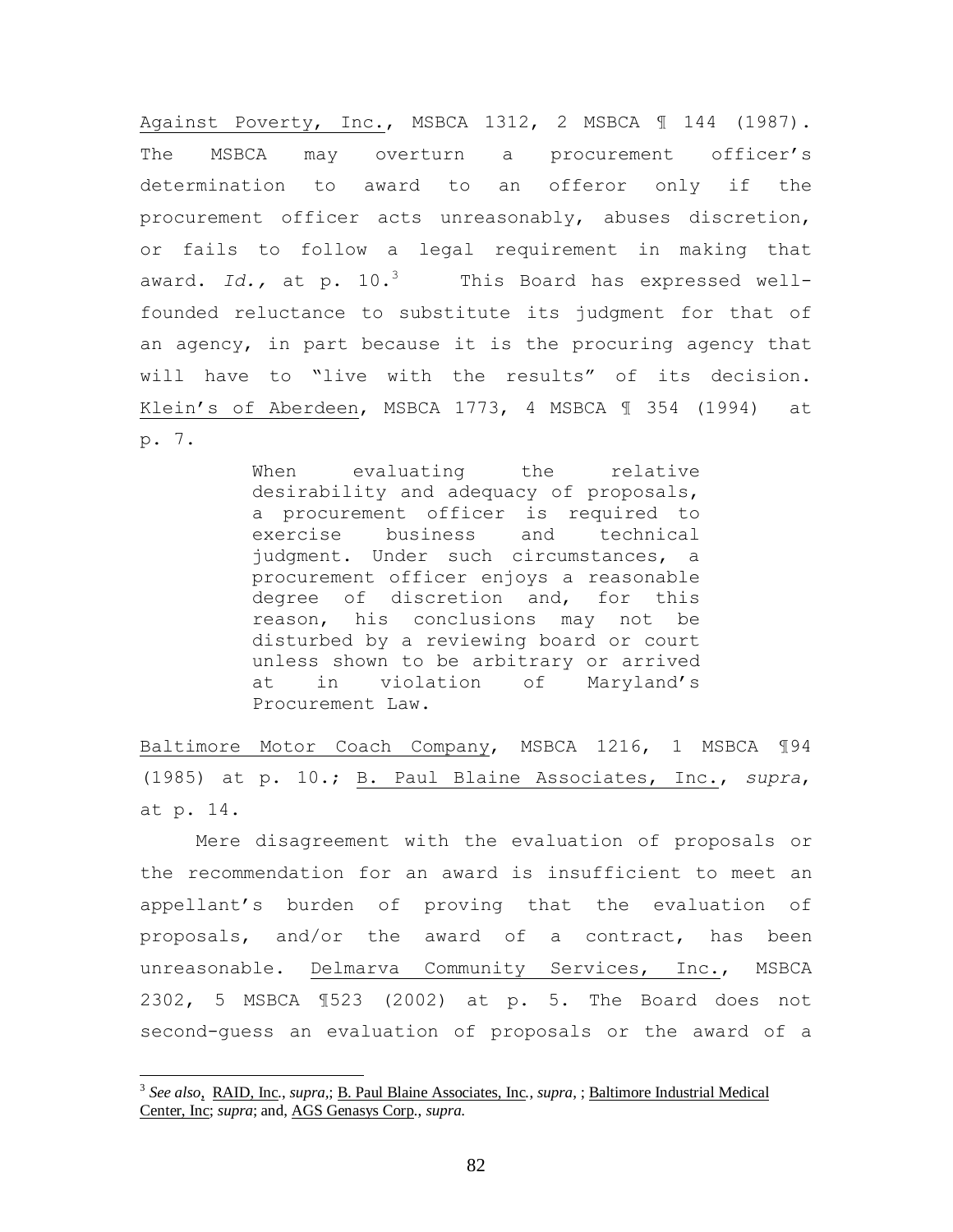contract, but will, rather, limit its review to whether or not a reasonable basis exists for the conclusions reached by the Procuring officials.

 As the party seeking to disturb the Procurement Officer's decision, Caremark bears the burden of proof in these appeals. The contest of an award is a serious matter and an Appellant such as Caremark has the burden of proving that a Procurement Officer's award of a contract was contrary to law or regulation or otherwise unreasonable, arbitrary, capricious or an abuse of discretion. *E.g.*, Delmarva Community Services, Inc., *supra*, at p. 5; Astro Painting and Carpentry, Inc., MSBCA 1777, 4 MSBCA ¶355 (1994) at pp.8-9; AGS Genasys Corporation, *supra*, at p. 10; Xerox Corporation, MSBCA 1111, 1 MSBCA ¶948 (1983). This is not a burden that is easily met by an appellant and Caremark has not come close, on any appeal ground, to meeting this substantial burden in either of these two appeals.

Caremark has, by way of these appeals, asked this Board to reconsider and reverse the evaluation and recommendation for award of the Procurement Officer. Having considered the testimony, the exhibits, and the argument of all parties, the Board finds, as a matter of fact and law, that Caremark has failed to establish that the recommendation to award this contract to Catalyst was in any way unreasonable. Caremark has failed to prove that the Procurement Officer's decision to recommend award to Catalyst was arbitrary, capricious, unreasonable or contrary to law.

The Procurement Officer and the Department recommended award to Catalyst. Their conclusion is that Catalyst, not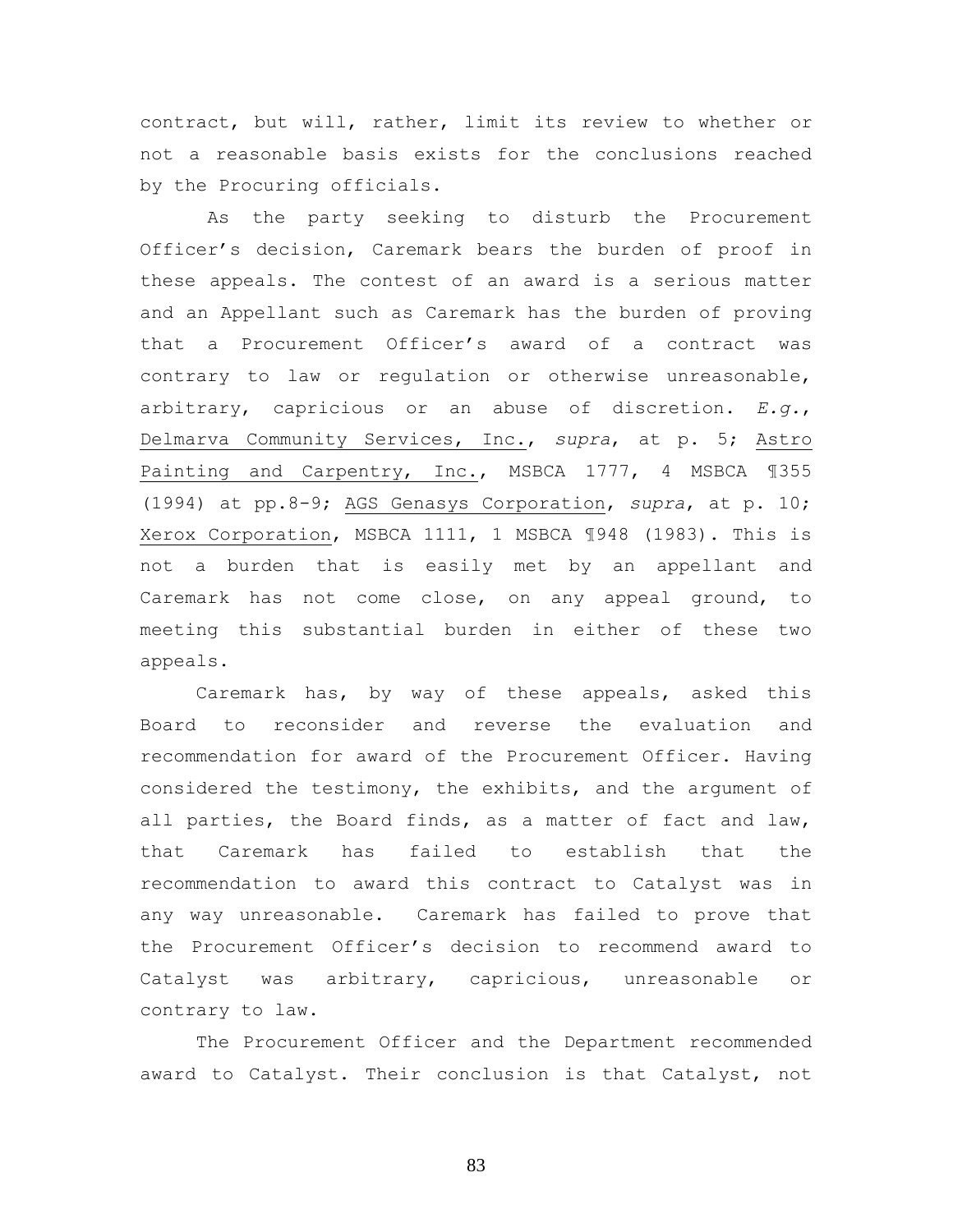Caremark, represents the offeror most advantageous to the State of Maryland.

Caremark's reaction to this finding is understandable. Caremark has provided, however, no evidence upon which this Board can sustain any of its appeal grounds.

As discussed at length within this opinion, the Board, after consideration of Caremark's claims, finds that the actions and judgments of the Procurement Officer and the Department officials responsible for the award of the contract herein have clearly not been proven by Caremark to have been arbitrary, capricious, unreasonable or contrary to law and that there are, considering the facts and evidence, no bases for sustaining Caremark's appeals.

Caremark's appeals as memorialized in MSBCA 2544 and 2548 are, therefore, denied.

# **DECISION MSBCA 2565 Motion to Dismiss/For Summary Decision**

Catalyst has filed a Motion to Dismiss for Lack of Jurisdiction and, in the Alternative, for Summary Decision. Catalyst argues that the Board is without jurisdiction to consider Caremark's appeal because the underlying protest was not filed in a timely manner. The Department also filed a Motion to Dismiss, or, in the alternative, for Summary Disposition.<sup>4</sup>

For the reasons that follow, the Board finds that these Motions must be granted.

<sup>&</sup>lt;sup>4</sup> In MSBCA 2565, Caremark alleged four protest grounds. Three of those grounds were found by the Board to be included within the appeals MSBCA 2544 and 2548 and the Board ruled that those three grounds would be decided within the Decision for MSBCA 2544 and 2548. The Board, therefore, will concern itself with the one remaining appeal ground in 2565. That ground is the claim that the Procurement Officer engaged in impermissible and illegal discussions with Catalyst in April of 2006.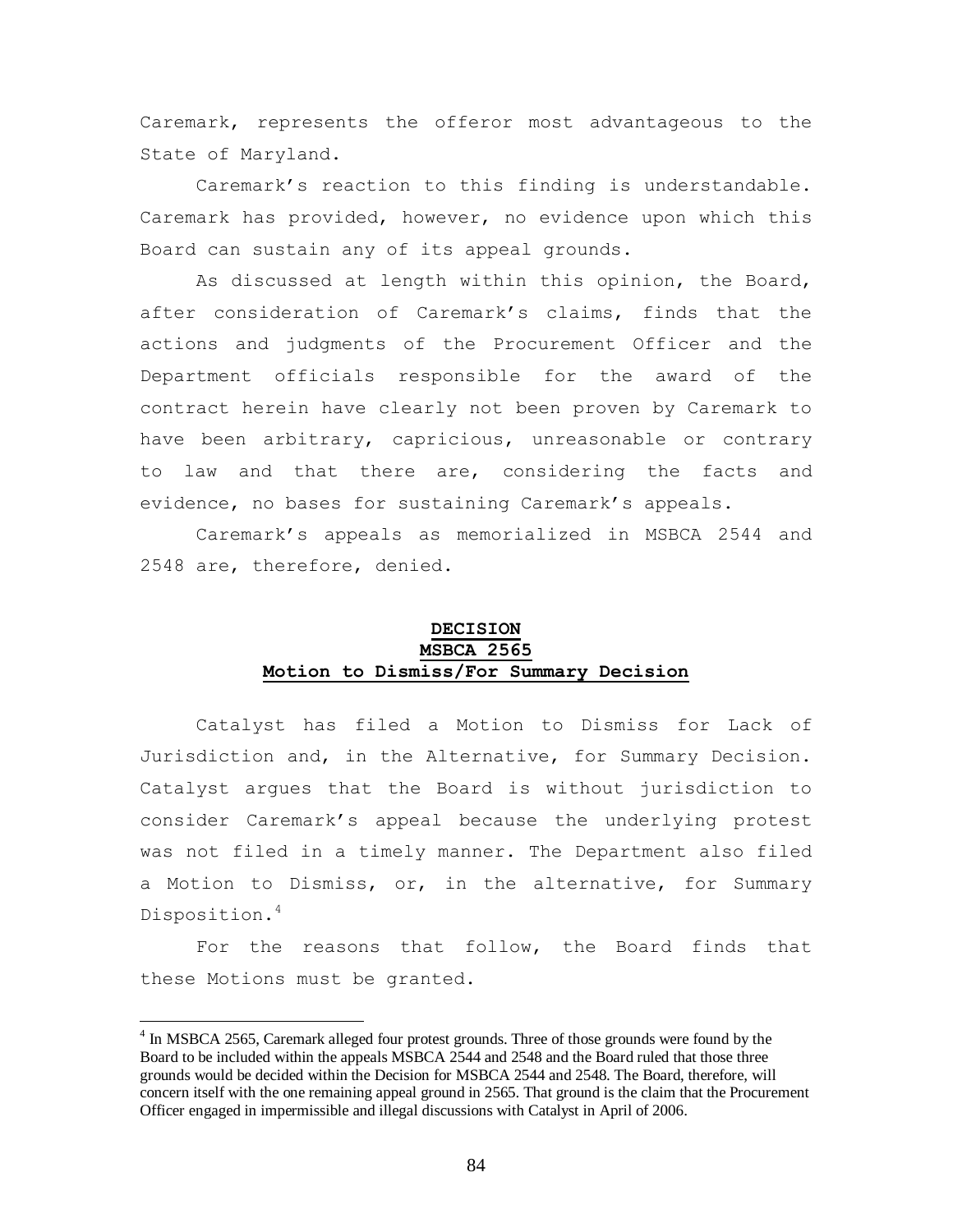Caremark claims that the Department, specifically the Procurement Officer, engaged in impermissible and illegal discussions with Catalyst in April of 2006.

Specifically, Caremark cites two emails dated April 3, 2006 and April 4, 2006 as proof of these improper and illegal discussions.

Unfortunately for Caremark, the facts are clear that Caremark was on notice as to this claim on August 23, 2006 but waited until September 14, 2006 to file a protest. Caremark's failure to file its protest with the Procurement Officer within seven days of receiving notice of the claim (by August 30, 2006) clearly violates COMAR 21.10.02.03B. The failure by Caremark to file this protest with the Procurement Officer within seven days after the basis for the protest was known or should have been known means that the Procurement Officer is without authority to consider the protest. COMAR 21.10.02.03C.

The Board is, therefore, without jurisdiction to hear and rule on such an untimely filed protest. *E.g.*, Chesapeake System Solutions, Inc., MSBCA 2308, 5 MSBCA ¶501 (2002); Clean Venture, Inc., MSBCA 2198, 5 MSBCA ¶486 (2000). This time requirement is mandatory and must be strictly construed. Initial Healthcare, MSBCA 2267, 5 MSBCA ¶512 (2002). It is clear that whether a bidder knew or should have known the basis for a protest has also been strictly construed by the Board. Clean Venture, Inc., *supra*. The Board is without discretion to waive or toll the seven day filing deadline requirement. *In re* FMC Technologies, Inc., MSBCA 2312, 6 MSBCA ¶527 (2003).

The relevant facts make clear the reasons for the Board's decision. Pursuant to Caremark's request for production of relevant documents the Department produced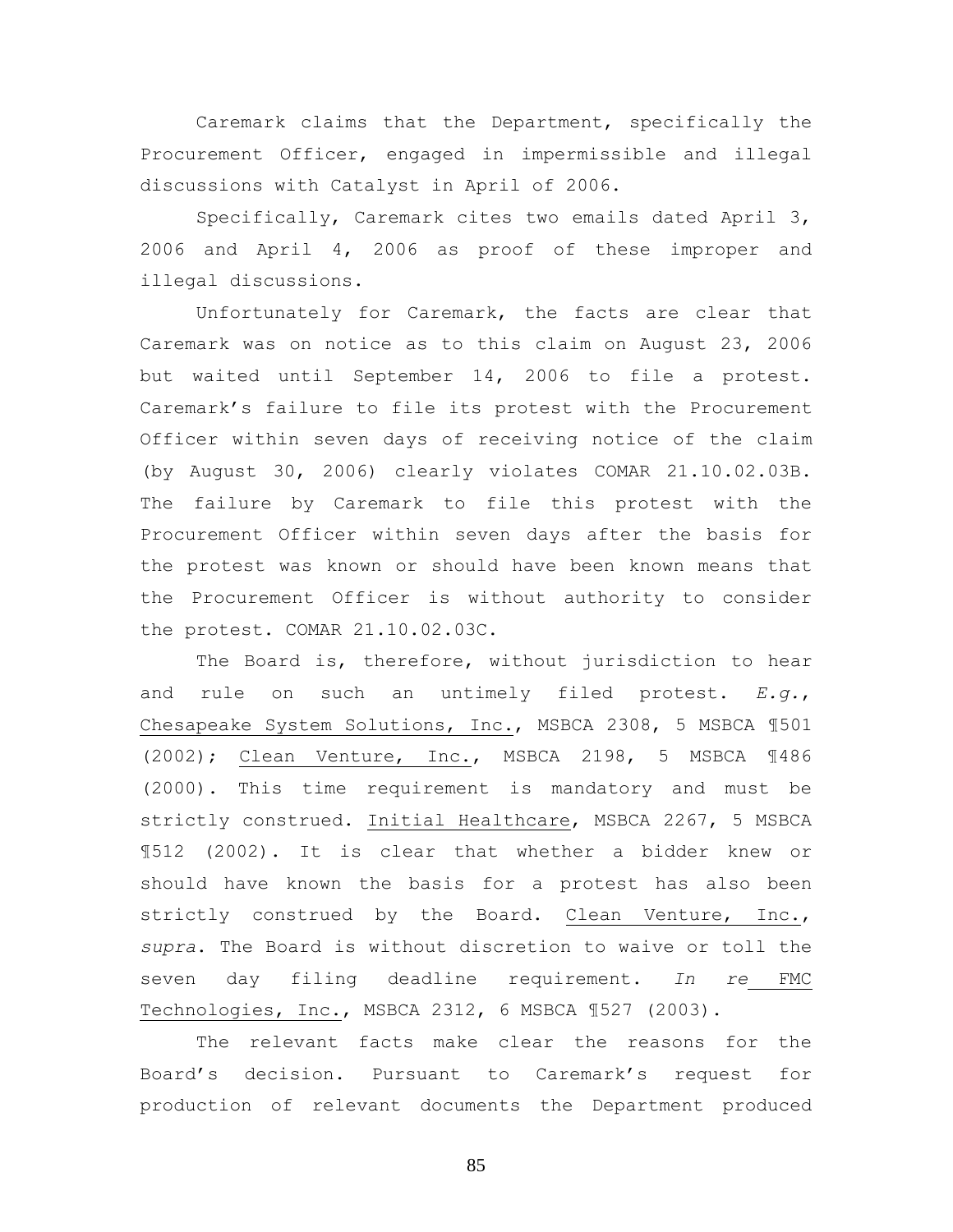and forwarded a number of documents to Caremark's attorneys on August 23, 2006. Those documents included two emails relevant to this appeal - Appellant's Exhibits 101 and 102.

Appellant's Exhibit 101 is an April 3, 2006 email from the Procurement Officer, Edward Bannat, to a Mike Donovan of Catalyst (a copy also was sent to a Troy Loney of Catalyst). Appellant's Exhibit 101. This email also included an attachment document titled "State of Maryland Formulary Analysis Top 20 Disrupted Brand Drugs, Analysis based on Caremark Paid Claims Data for July 1, 2005-January 31, 2006". (In this appeal, Caremark has claimed that the attachment to the April 3, 2006 email improperly disclosed data that was proprietary to Caremark.).

The text of the April 3, 2006 email states:

Mr. Mike Donovan:

As we just discussed, we are tying to minimize disruption to State employees under the new contract. So I have two main questions for Catalyst Rx and some detail questions under each main question.

I. Can your formulary mimic the current State formulary? I think you can because you noted in your proposal that you offered "complete formulary customization".

a) If so, is there any cost for this? b) If there is, how much would this cost be?

II. Can your formulary mimic the current State formulary for the top 20 drugs for which members would pay a higher copay under the Catalyst Rx formulary than under the formulary in the current contract? (The list of the top 20 drugs is attached in an Excel spreadsheet.) a) Is there any cost for this?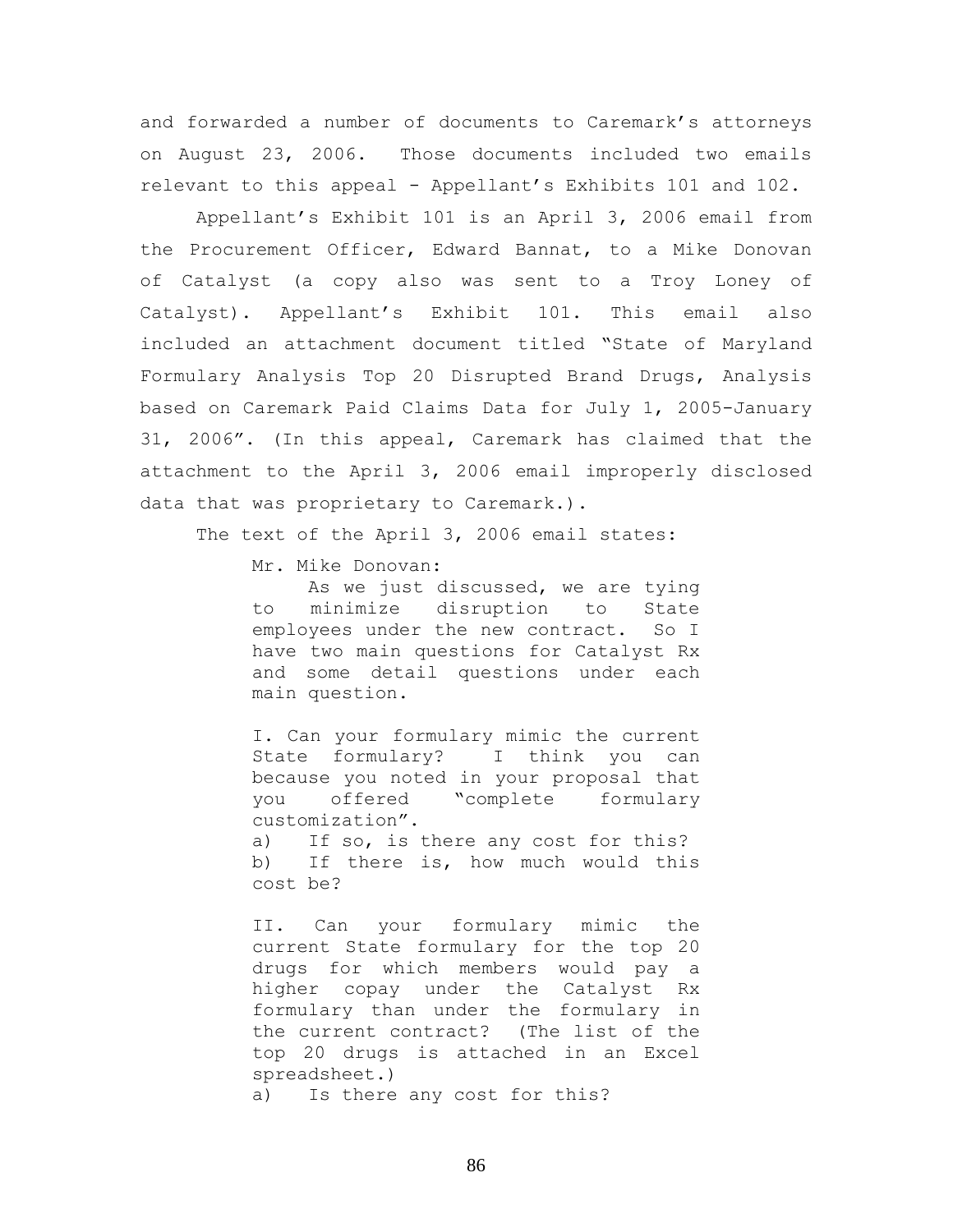b) If there is, how much would this cost be?

Let me know, Ed Bannat Procurement Officer

#### Appellant's Exhibit 101.

Appellant's Exhibit 102 is an email dated April 4, 2006 from the Procurement Officer to Troy Loney of Catalyst. Appellant's Exhibit 102 shows that copies also were sent to a Mike Donovan of Catalyst and a Diane Bell of the Department. The April 4, 2006 email also included the text of the April 3, 2006 email text as well. (i.e. the April 4, 2006 email contains an email "chain" that also includes the text of the April 3, 2006 email).

The text of the April 4, 2006 email which is unique to that email reads as follows:

Mr. Troy Loney,

As we just discussed, disregard my question in my first email below on mimicking the whole current State formulary. Also, restate my 2<sup>nd</sup> below question on the top 20 drugs to: "How much would it cost (on a per month basis) if we delayed implementation of the Catalyst list for the top 20 drugs?"

Also, as we discussed, the evaluation ranking sheet is attached.

Also, I found out that the data on the top 20 drug list is, as stated, for the July 1, 2005 – January 31, 2006 period.

Ed Bannat Procurement Officer

Appellant's Exhibit 102.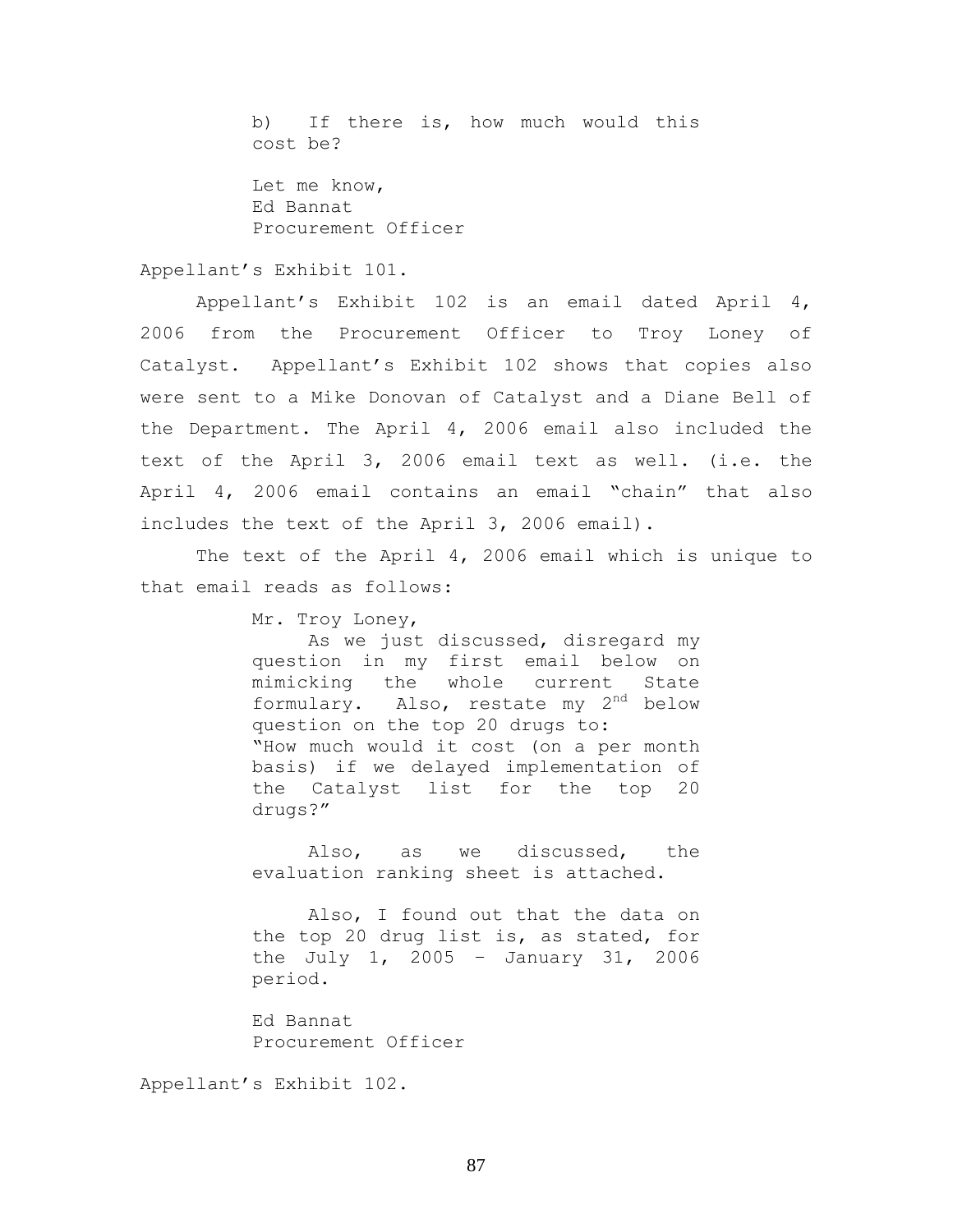By way of a four-page letter dated August 28, 2006, Caremark raised numerous issues with the Department concerning what Caremark considered to be incomplete production of documents by the Department. Caremark's August 28, 2006 letter did not, however, mention the April 3, 2006 and/or April 4, 2006 emails, or request any responses which may have existed to those emails.

Between August 23, 2006 and September 4, 2006, Caremark did not ask the Department whether there had been any response from Catalyst to the April 3, 2006 and/or April 4, 2006 emails from the Procurement Officer.

There is no evidence that the Department and/or the Procurement Officer did anything to mislead Caremark regarding the contents of the April 3, 2006 and/or April 4, 2006 emails or the facts regarding the exchanges between Catalyst and the Procurement Officer evidenced by the April 3, 2006 and/or April 4, 2006 emails.

Clearly, Caremark knew, or should have known, on August 23, 2006 the facts on which it based its September 14, 2006 protest alleging improper post-BAFO discussions between the Department and Catalyst, including the protest allegation alleging improper disclosure of Caremark proprietary data.

There is ample evidence of this. The text of the April 3, 2006 and April 4, 2006 emails themselves clearly provided Caremark with the knowledge necessary to be on notice as to the basis of its protest, i.e. that the Department engaged in improper post-BAFO discussions and, in the process thereof, released allegedly confidential information from Caremark's formulary.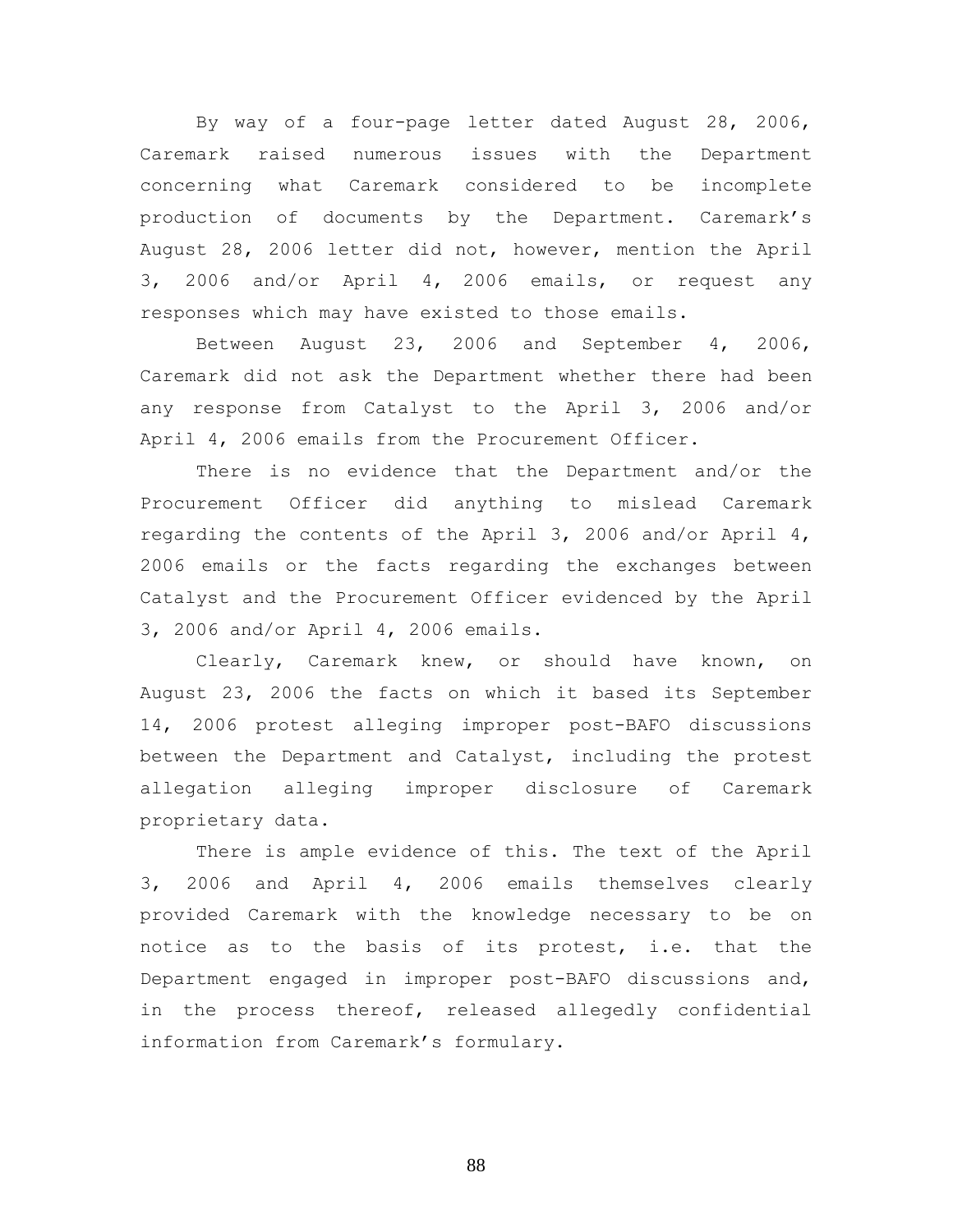The clear text of both Appellant's Exhibits 101 and 102 leave no doubt that there were discussions occurring between the Procurement Officer and Catalyst by way of those emails. Additionally, both Exhibits contain the text "[a]s we just discussed", clearly indicating that as least two other conversations besides those memorialized within those two emails had taken place between the Procurement Officer and Catalyst.

As to the allegation of the disclosure of confidential information regarding Caremark, the information contained within the email attachment quite clearly notified Caremark of this protest ground on August 23, 2006.

Nothing additional from the Department is even asserted in the protest Caremark filed or in the evidence before the Board on the protest issue regarding confidential information disclosure. Yet the protest on that basis was also filed three weeks after Caremark received a copy of the April 3, 2006 email and its attachment. To the extent that this issue is even a separate protest basis, it too is clearly untimely and must be dismissed. COMAR 21.10.02.03B and o3.C.

Caremark's September 14, 2006 protest itself illustrates why the protest was untimely. First, Caremark's protest letter specifically refers to the April 4, 2006 email as evidence of improper and illegal discussions:

> The purpose of this letter is to protest the award of this contract to [Catalyst] on two grounds:

> First, on or about April 4, 2006, the procurement officer engaged in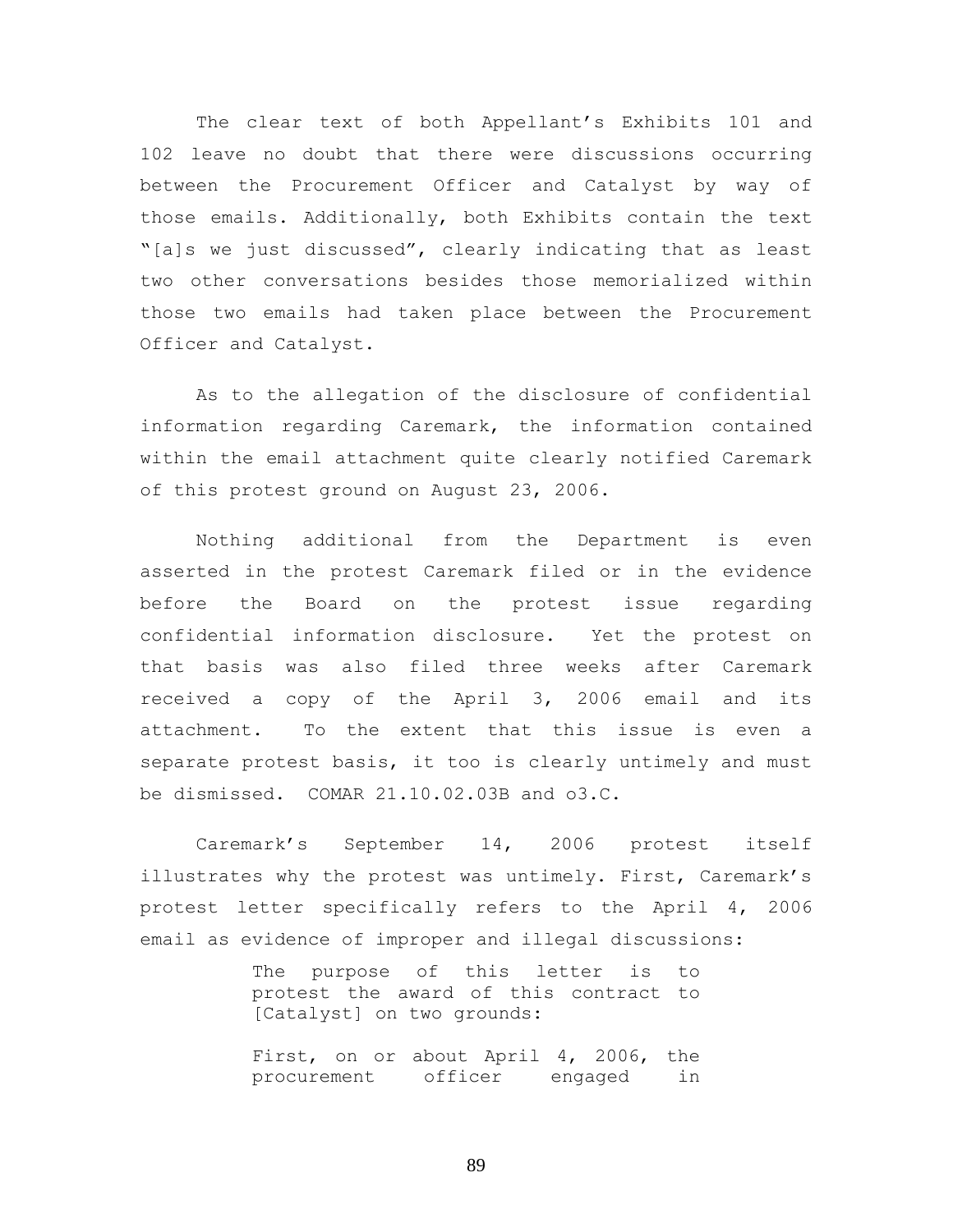discussions with Catalyst in violation of COMAR 21.05.03.03D.

Caremark's September 14, 2006 protest even contained the April 4, 2006 email as an exhibit supporting the protest.

Additionally, at a hearing on September 11, 2006, Caremark's counsel clearly indicted to the Board that the April 4, 2006 email provided Caremark with notice that improper and illegal discussions had taken place.

By its own words and actions Caremark has acknowledged that the April 3, 2006 and April 4, 2006 emails constituted notice for the appeal filed on September 14, 2006 regarding improper and illegal discussions (as well as the improper disclosure of confidential information).

Caremark's response to Board precedent, undisputed facts, clear evidence and admissions seems to have several bases of argument. Caremark argues - very creatively if not convincingly - that it "did not have facts available to it to 'actually constructively know its basis for protest.'"

In response the Board will simply note that the April 3, 2006 and April 4, 2006 emails produced by the Department and given to Caremark contained, as a mater of fact and law, more than sufficient information to place Caremark on notice that it had a basis for filing a protest concerning improper and illegal discussions between the State (specifically the Procurement Officer) and Catalyst (including the ground of improper disclosure of confidential information). Caremark's arguments, while interesting and imaginative, are irrelevant and immaterial and simply cannot counter the plain facts.

Any other reading of these two emails and the attachments thereto simply defies simple logic and common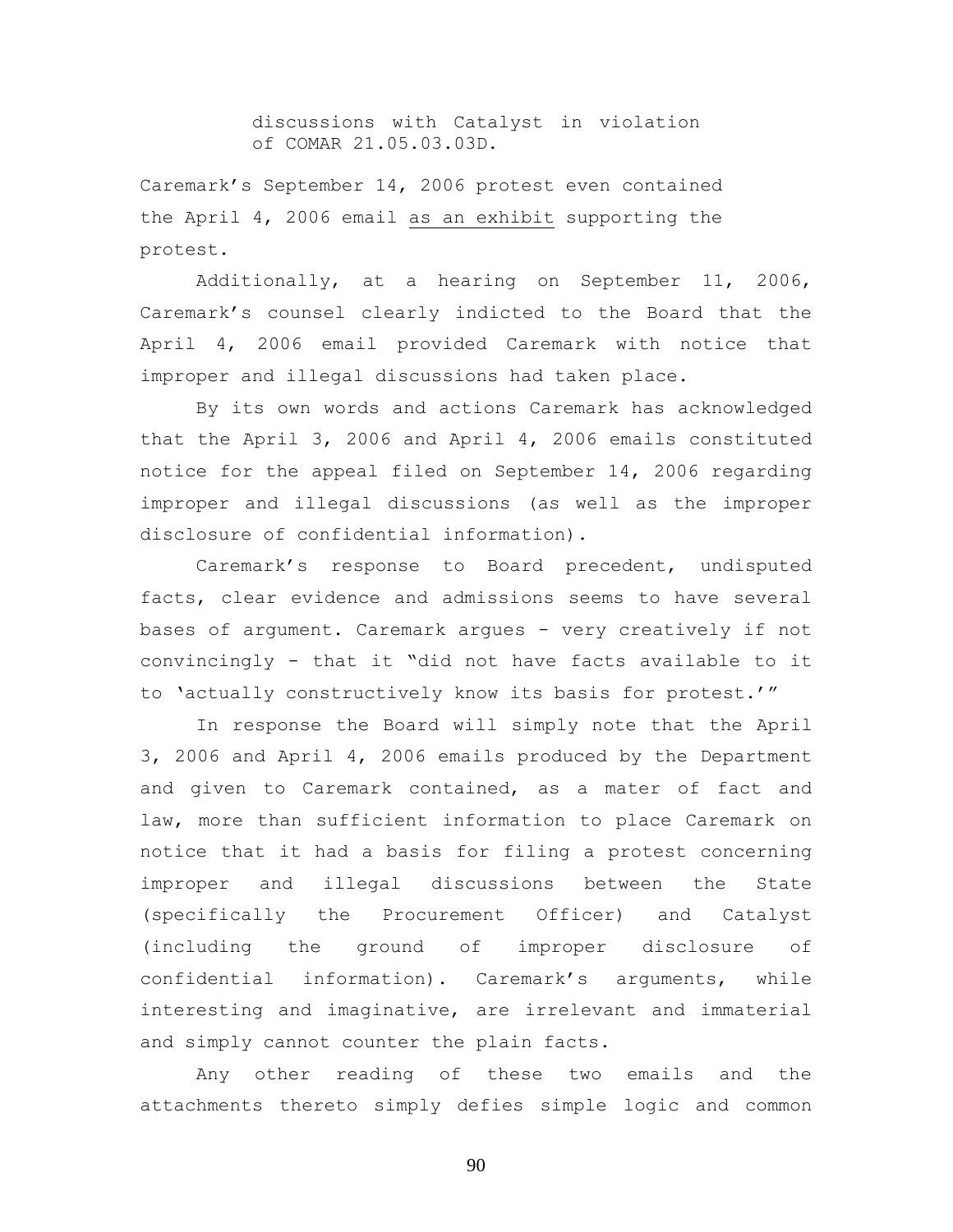sense. To adopt any of Caremark's arguments and find the protest contained in MSBCA 2565 as having been timely filed would render COMAR 21.10.02.03 meaningless.

Appellant's Exhibits 101 and 102 contained clear, obvious bases for protesting improper and illegal communications between Catalyst and the Procurement Officer (and the improper discloser of confidential information as well). These two exhibits – emails dated April 3, 2006 and April 4, 2006 – were supplied to Caremark by the Department on August 23, 2006. Pursuant to COMAR 21.10.02.03B., Caremark knew or should have known these protest bases existed upon receipt of these two emails. Pursuant to COMAR 21.10.02.03B, Caremark was under an obligation to file those protest bases with the Procurement Officer within seven days of the date of receipt of these two emails.

Caremark did not file those protest bases with the Procurement Officer within seven days. Pursuant to COMAR 21.10.02.03C. the Procurement Officer was strictly prohibited, therefore, from considering those protest bases. This Board is, consequently, without jurisdiction over these protest bases.

MSBCA 2565 must, therefore, be dismissed.

The Motions of both the Department and Catalyst are, therefore, granted and MSBCA 2565 is dismissed.

# **DECISION MSBCA 2565 Merits-Dicta**

The Board does not wish to add to an already lengthy opinion by offering detailed dicta as to the merits of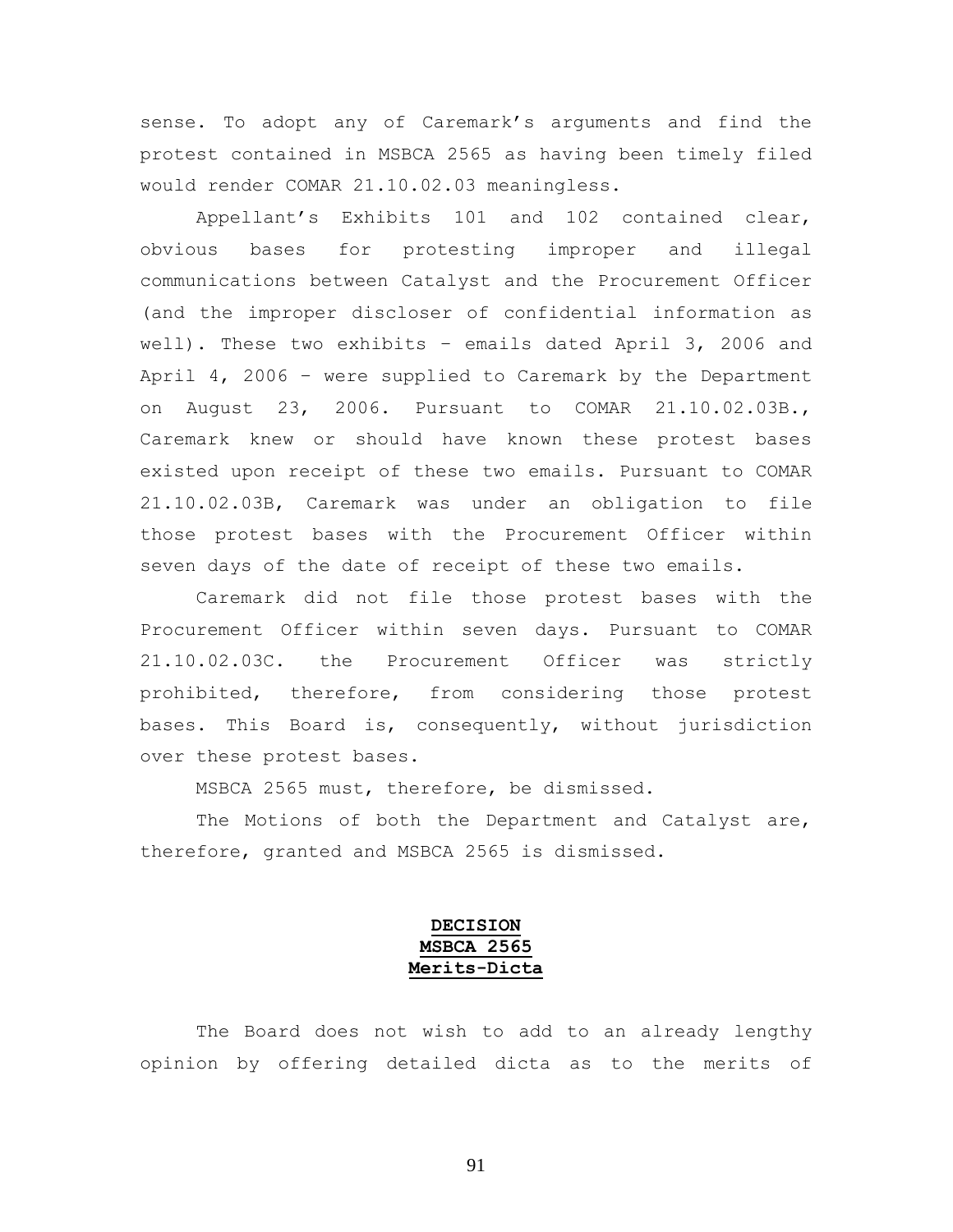MSBCA 2565 as that appeal has been dismissed on timeliness grounds.

For the completeness of the record, however, the Board notes, without going into unnecessary detail, that had MSBCA 2465 not been dismissed on timeliness grounds Caremark's appeals would have been denied on their merits.

The discussions between the Department and Catalyst in April of 2006 were not improper or illegal. Confidential and/or proprietary information belonging to Caremark was not disclosed during these brief conversations.

There was no change to Catalyst's BAFO or to the proposed contract between the State of Maryland and Catalyst. The Department provided Catalyst with no opportunity to revise or modify its technical, financial, or BAFO proposals. The information provided by Catalyst to the Department was in no way essential or relevant in determining the acceptability of Catalyst's proposal. Caremark suffered no prejudice and the Department disclosed no confidential or proprietary information during these brief discussions.

Post-award communications dealing with contract implementation details that do not rise to the level of matters essential to the fairness of the pre-award competitive negotiation process are permissible communications. *See* Maximus, Inc., MSBCA 2376, 6 MSBCA ¶541 (2004). The post-award discussions herein similarly were permissible.

Since these matters are clearly dicta, however, the Board will merely note the above for the record and state, again, that had MSBCA 2565 required a decision on the merits the appeal would have been denied.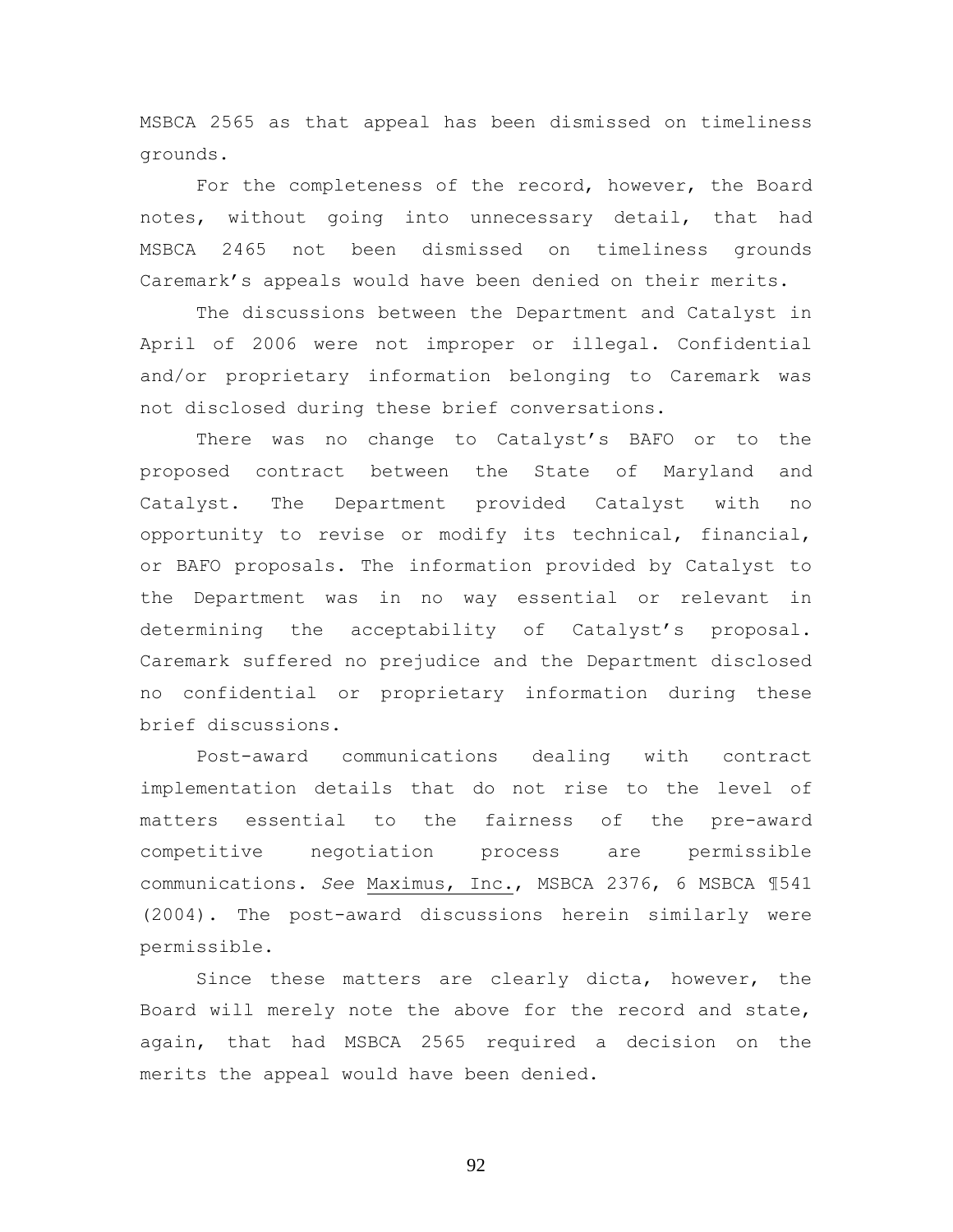| In The Appeals of Caremark PCS |                              |
|--------------------------------|------------------------------|
|                                |                              |
|                                |                              |
|                                | Docket Nos. MSBCA 2544, 2548 |
|                                | & 2565                       |
| Under DBM Solicitation No.     |                              |
| F10R6200071                    |                              |

#### **ORDER**

Wherefore, it is Ordered this day of March, 2007 that the appeals of Caremark PCS in Docket Nos. MSBCA 2544 and 2548 in the above-captioned matter are denied, and the appeal of Caremark PCS in Docket No. MSBCA 2565 is dismissed.

Dated: \_\_\_\_\_\_\_\_\_\_\_\_\_\_\_\_\_\_\_\_\_\_\_\_\_\_\_\_\_

Michael W. Burns Chairman

I Concur:

Michael J. Collins Board Member

 $\mathcal{L}_\text{max}$  and  $\mathcal{L}_\text{max}$  and  $\mathcal{L}_\text{max}$  and  $\mathcal{L}_\text{max}$ 

 $\mathcal{L}_\text{max}$  and  $\mathcal{L}_\text{max}$  and  $\mathcal{L}_\text{max}$  and  $\mathcal{L}_\text{max}$ 

Dana Lee Dembrow Board Member